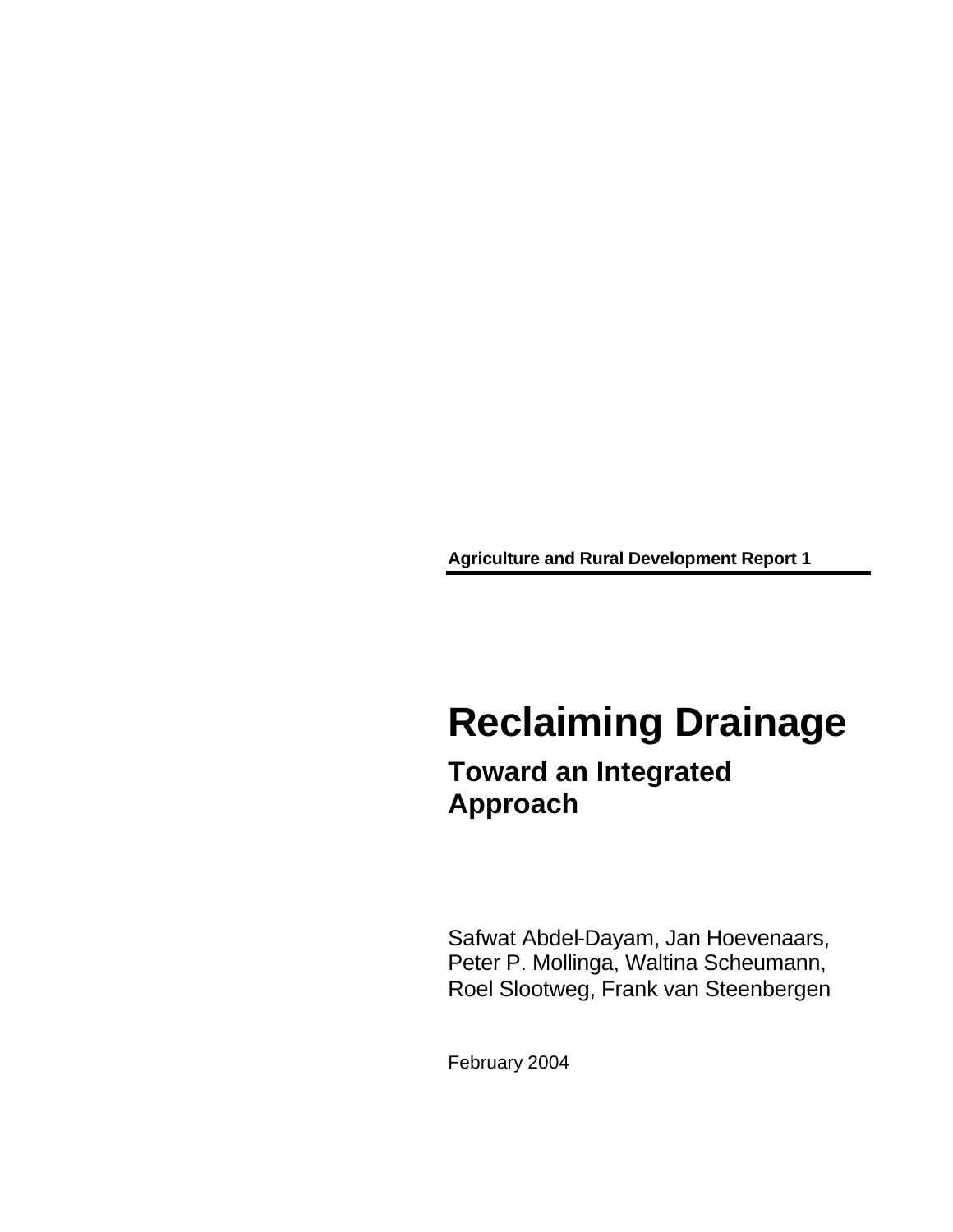First Web posting/printing: February 2004 ©The International Bank for Reconstruction and Development Agriculture & Rural Development Department 1818 H Street, N.W. Washington, DC 20433

Agriculture and Rural Development Reports is an informal series produced by the Agriculture and Rural Development Department of the World Bank. These papers present findings from research and development practice undertaken or sponsored by the World Bank.

The findings, interpretations, and conclusions are the author's own and should not be attributed to the World Bank, its management, its Board of Executive Directors, or the countries they represent. Some of the numbers quoted are estimates or approximations and may be revised at a later stage.

#### **About the Authors**

Safwat Abdel-Dayam is the drainage adviser for the Agriculture and Rural Development Family of the World Bank. Jan Hoevenaars is Independent Consultant , Hoevenaars Advice & Assistance, Driehoek 15, 5126 NX Gilze, The Netherlands, hoevenaars.ana@wxs.nl. Peter Mollinga is an Associate Professor at the Irrigation and Water Engineering group at Wageningen Agricultural University, the Netherlands, pmollinga@hotmail.com. Waltina Scheumann is an Associate Professor at the Institute of Landscape architecture and Environmental Planning, Berlin, Germany, Scheumann@imup.tu-berlin.de. Roel Slootweg is Independent Consultant, The Netherlands, SevS@SevS.nl. Frank van Steenbergen is a Senior Advisor Water Management, Arcadis Euroconsult, Arnhem, the Netherlands, fvansteenbergen@compuserve.com.

#### **Cover art**

The discharge of irrigation drainage water through a natural depression in North Cameroon, has created a breeding site for schistosomiasis snails. In close consultation with local groups, the depression was reconstructed. The villagers welcome the possibility of growing dry-season horticulture, and the production of fish provides a cheap additional source of protein. Snail populations have dramatically decreased by water level fluctuations, showing that an integrated approach to drainage problems can result in increased production while reducing health risks.

In: R. Slootweg & R. Keyzer (1983): Reducing schistosomiasis infection risks through improved drainage. Irrigation & Drainage Systems. Irrigation and Drainage Systems 7: 99-112.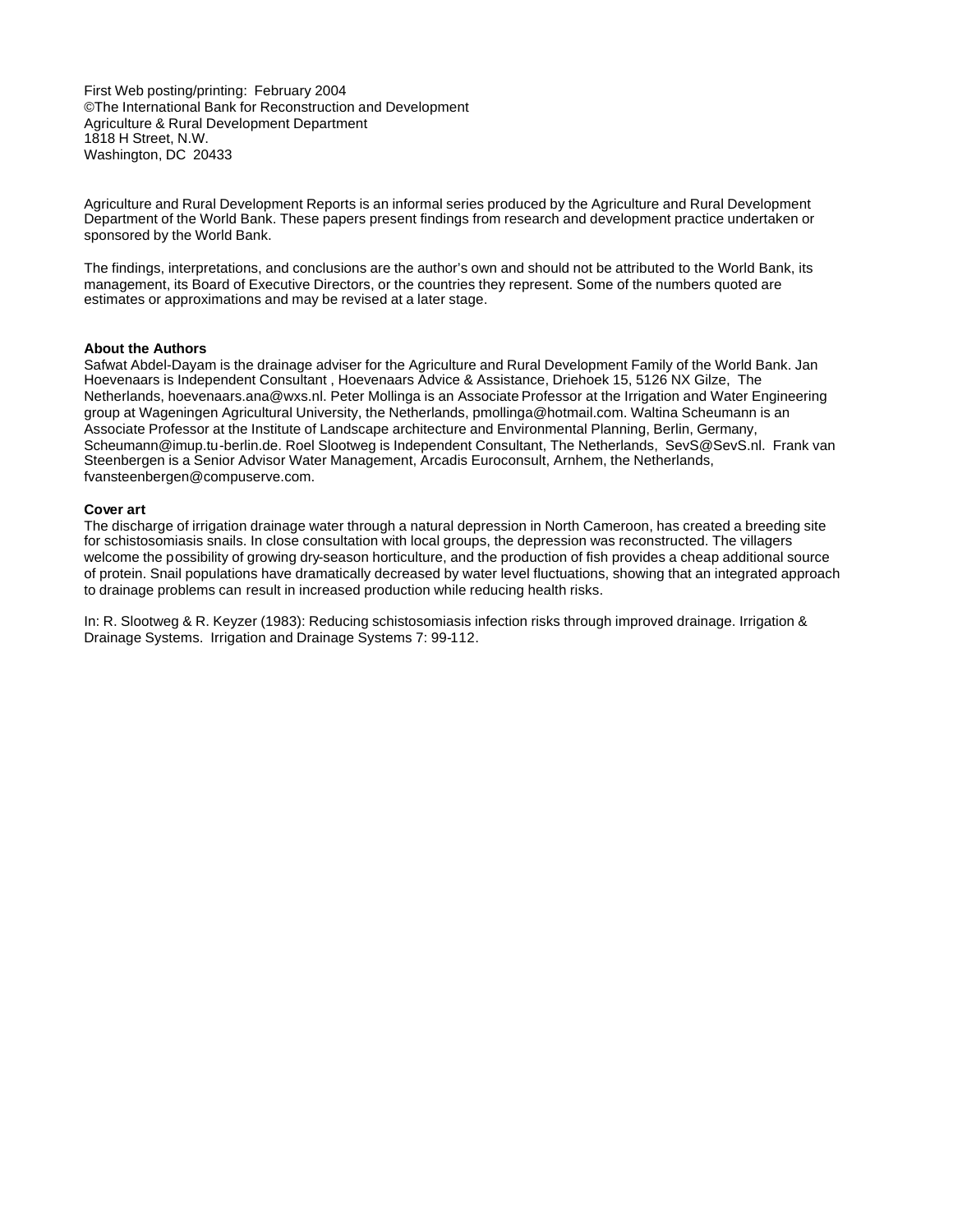### **Contents**

|                                                                                                                                                                                                                                                                                                                 | _ vii                                                           |
|-----------------------------------------------------------------------------------------------------------------------------------------------------------------------------------------------------------------------------------------------------------------------------------------------------------------|-----------------------------------------------------------------|
|                                                                                                                                                                                                                                                                                                                 |                                                                 |
|                                                                                                                                                                                                                                                                                                                 |                                                                 |
|                                                                                                                                                                                                                                                                                                                 |                                                                 |
| The Drainage Paradox<br>Main Message<br>Structure of the Report<br>Process and Method<br>The Country Case Studies                                                                                                                                                                                               | 1<br>$\sqrt{3}$<br>$\mathbf{3}$<br>$\overline{\mathbf{4}}$<br>5 |
| 2. Agricultural Drainage: Toward an Integrated Perspective ______________________<br>The Many Impacts Of Drainage<br>Diversity in Drainage Situations<br>Drivers of Change<br>Redefining Drainage: Toward an Integrated Perspective                                                                             | $\overline{7}$<br>$\overline{7}$<br>8<br>$9\,$<br>10            |
| 3. Functions, Values, and Participatory Planning at Landscape Level<br>Functions and Values Analysis and Assessment<br>The Process Dimension of DRAINFRAME: Participatory Planning<br>The Issue of Scale for Analysis and Planning<br>What's New?                                                               | 13<br>13<br>19<br>22<br>27                                      |
| 4. Governance, Management, and Finance in Drainage _____________________________<br>Governance in Drainage<br>Management of Drainage at Higher Levels<br>Polycentric Governance and Multistakeholder Management<br>Broadening the Financial Basis<br>Challenges                                                 | 29<br>29<br>31<br>34<br>36<br>39                                |
| 5. Drainage Infrastructure and Operation for Multifunctionality _________________<br>Multipurpose Drainage Systems<br>Compartmentalization<br>Planning, Design, and Evaluation Technologies<br>Knowledge Management                                                                                             | 41<br>41<br>44<br>45<br>46                                      |
| 6. Toward Policy Changes for Integrated Drainage _______________________________<br>Policy: Constraint or Drive?<br>World Bank Policy Statements<br>A Pragmatic Approach to Policy for Sector Reform<br>Logical Steps toward Change<br><b>Concluding Messages</b>                                               | 49<br>49<br>49<br>54<br>54<br>56                                |
| <b>Appendixes</b>                                                                                                                                                                                                                                                                                               |                                                                 |
| Appendix A Selected Primary and Secondary Function Changes<br>due to Agricultural Drainage<br>Appendix B The Multiple Impacts of Drainage<br>Appendix C Diversity in Drainage Situations<br>Appendix D Landscapes, Functions, Values, and Drainage Activities: Two Examples from<br><b>Country Case Studies</b> | 59<br>61<br>66<br>75                                            |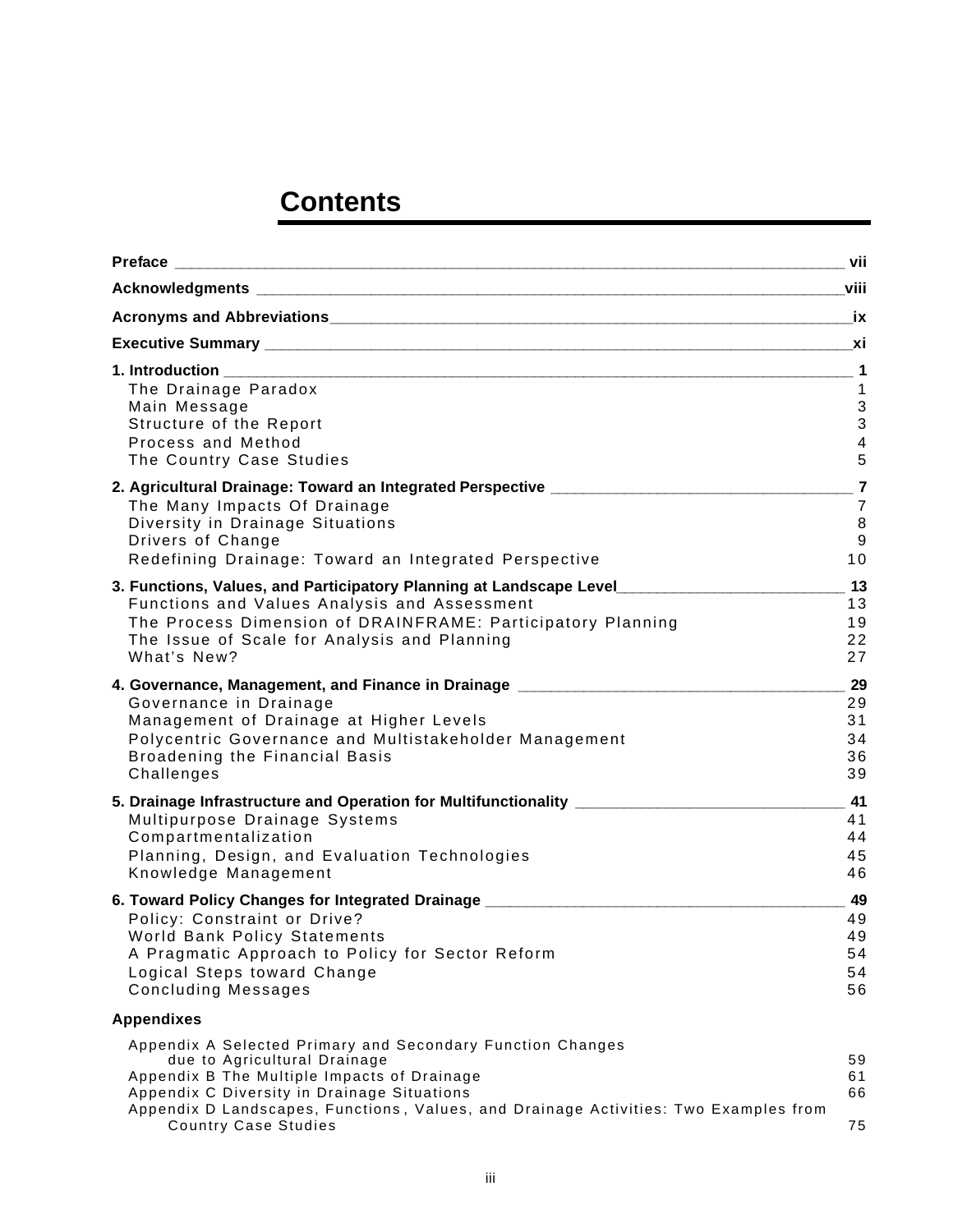| Appendix E The Ecosystem Approach-Convention on Biological Diversity                     | 79 |
|------------------------------------------------------------------------------------------|----|
| Appendix F Traditional Planning and Participatory Planning                               | 81 |
| Appendix G Comanagement                                                                  | 82 |
| Appendix H Governance and Institutions in the Country Case Studies                       | 83 |
| Appendix I Water Table Management and Controlled Drainage in the Country Case Studies 85 |    |
| Appendix J Drainage Water Quality and Reuse in the Case Studies                          | 86 |

| <b>Glossary of Terms</b> | o, |
|--------------------------|----|
| <b>References</b>        | 89 |

#### **Tables**

| Table 3.1 Four scale levels for analysis and planning of drainage<br>Table 4.1 River basin organizations: different priorities<br>Table 4.2 Drainage development trajectories and institutional challenges: some examples<br>Table 5.1 Instruments in the multipurpose management of drainage                                                                                                                                                                                                                                                                                                                                                                                  | 23<br>34<br>40<br>42                                               |
|--------------------------------------------------------------------------------------------------------------------------------------------------------------------------------------------------------------------------------------------------------------------------------------------------------------------------------------------------------------------------------------------------------------------------------------------------------------------------------------------------------------------------------------------------------------------------------------------------------------------------------------------------------------------------------|--------------------------------------------------------------------|
| <b>Boxes</b>                                                                                                                                                                                                                                                                                                                                                                                                                                                                                                                                                                                                                                                                   |                                                                    |
| Box 2.1 Examples of drainage impacts<br>Box 2.2 The long-term perspective of drainage planning<br>Box 3.1 Environmental functions—the supply of goods and services<br>Box 3.2 Values-the demand for goods and services<br>Box 3.3 Dealing with alternatives<br>Box 3.4 Participation<br>Box 3.5 Participatory planning in the water sector<br>Box 3.6 Hydroecological regions in the country case studies:<br>Bangladesh and the Netherlands<br>Box 4.1 Government-initiated drainage development<br>Box 4.2 "Benefit-pay-say" in Dutch water boards<br>Box 4.3 Funding drainage services in Europe<br>Box 5.1 New technology needed for integrated water resources management | 8<br>9<br>14<br>15<br>20<br>21<br>22<br>25<br>30<br>37<br>38<br>41 |
| Box 5.2 Benefits of controlled drainage<br>Box 5.3 Local compartmentalization in Bangladesh<br>Box 5.4 Drainage impact on agricultural nutrients<br>Box 6.1 World Bank principles for water management<br>Box 6.2 Constitutional Amendment Seventy-three in India<br>Box 6.3 Example of friction between policy and management                                                                                                                                                                                                                                                                                                                                                 | 42<br>45<br>46<br>50<br>52<br>55                                   |
| <b>Figures</b>                                                                                                                                                                                                                                                                                                                                                                                                                                                                                                                                                                                                                                                                 |                                                                    |
| Figure 1.1 Cost of World Bank-supported drainage projects (5-year moving average)<br>Figure 3.1 Linkages and interactions of the three subsystems<br>of the socioecological system<br>Figure 3.2 Stepwise, iterative analysis of (proposed) drainage interventions<br>Figure 6.1 Vertical and horizontal distribution of power                                                                                                                                                                                                                                                                                                                                                 | $\overline{2}$<br>16<br>18<br>51                                   |
| <b>Photos</b>                                                                                                                                                                                                                                                                                                                                                                                                                                                                                                                                                                                                                                                                  |                                                                    |
| Photo 5.1 Controlled drainage                                                                                                                                                                                                                                                                                                                                                                                                                                                                                                                                                                                                                                                  | 43                                                                 |
| <b>Appendix boxes</b>                                                                                                                                                                                                                                                                                                                                                                                                                                                                                                                                                                                                                                                          |                                                                    |
| Box G.1 Comanagement of natural resources                                                                                                                                                                                                                                                                                                                                                                                                                                                                                                                                                                                                                                      | 82                                                                 |
| <b>Appendix figures</b>                                                                                                                                                                                                                                                                                                                                                                                                                                                                                                                                                                                                                                                        |                                                                    |
| Figure B1 Relative yield and groundwater depth: an example                                                                                                                                                                                                                                                                                                                                                                                                                                                                                                                                                                                                                     | 62                                                                 |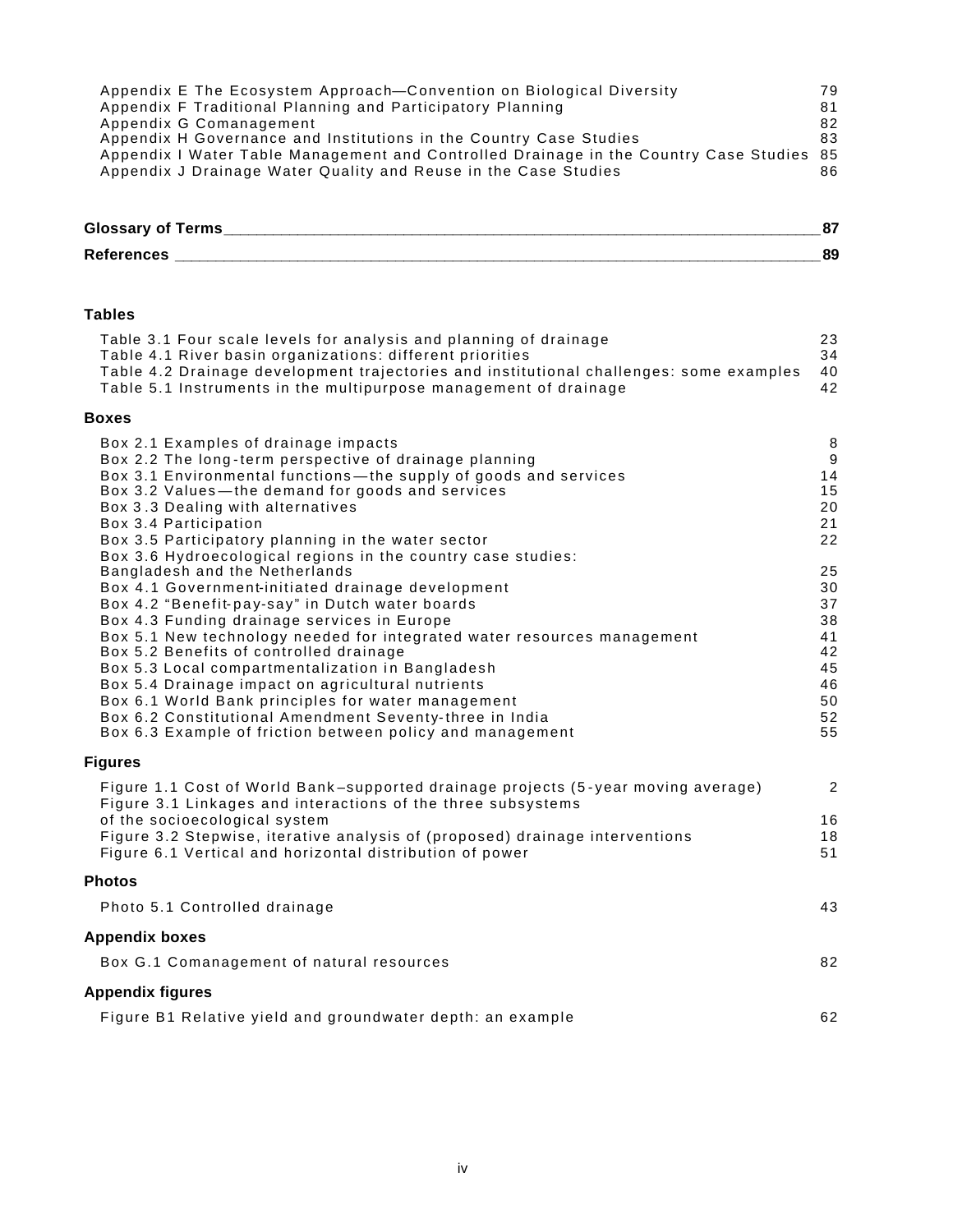### **Preface**

This report is the concluding document of a study called Agricultural Drainage: Toward and Integrated Approach. The study is an initiative of the Agricultural and Rural study called *Agricultural Drainage: Toward an Interdisciplinary and Integrated Approach.* The study is an initiative of the Agricultural and Rural Department (ARD) of the World Bank within the framework of the Bank–Netherlands Partnership Program—Environment/Water Resources Management Window. The study was undertaken to improve the way agricultural drainage is looked at and acted upon in line with new World Bank Water, Agricultural and Rural Development, and Environment strategies. It is a step toward implementing many of the principles advocated in those strategies, when future lending for drainage is sought, balancing productivity and sustainable development.

The study was an intensive, exciting, and highly enjoyable effort in three steps:

- The production of six country case studies by teams of international and national consultants, who thoroughly examined and analyzed each country's experience in drainage under its own specific conditions
- A workshop attended by national and international experts and decisionmakers, as well as Bank staff, to review and discuss the findings of the case studies
- The writing of the final report of the study by a six-member team that provides the contours of an approach to integration for analyzing and planning future drainage interventions.

The case studies (listed in the References section of this report) will be published on the World Bank website (www.worldbank.org/irrigation-drainage).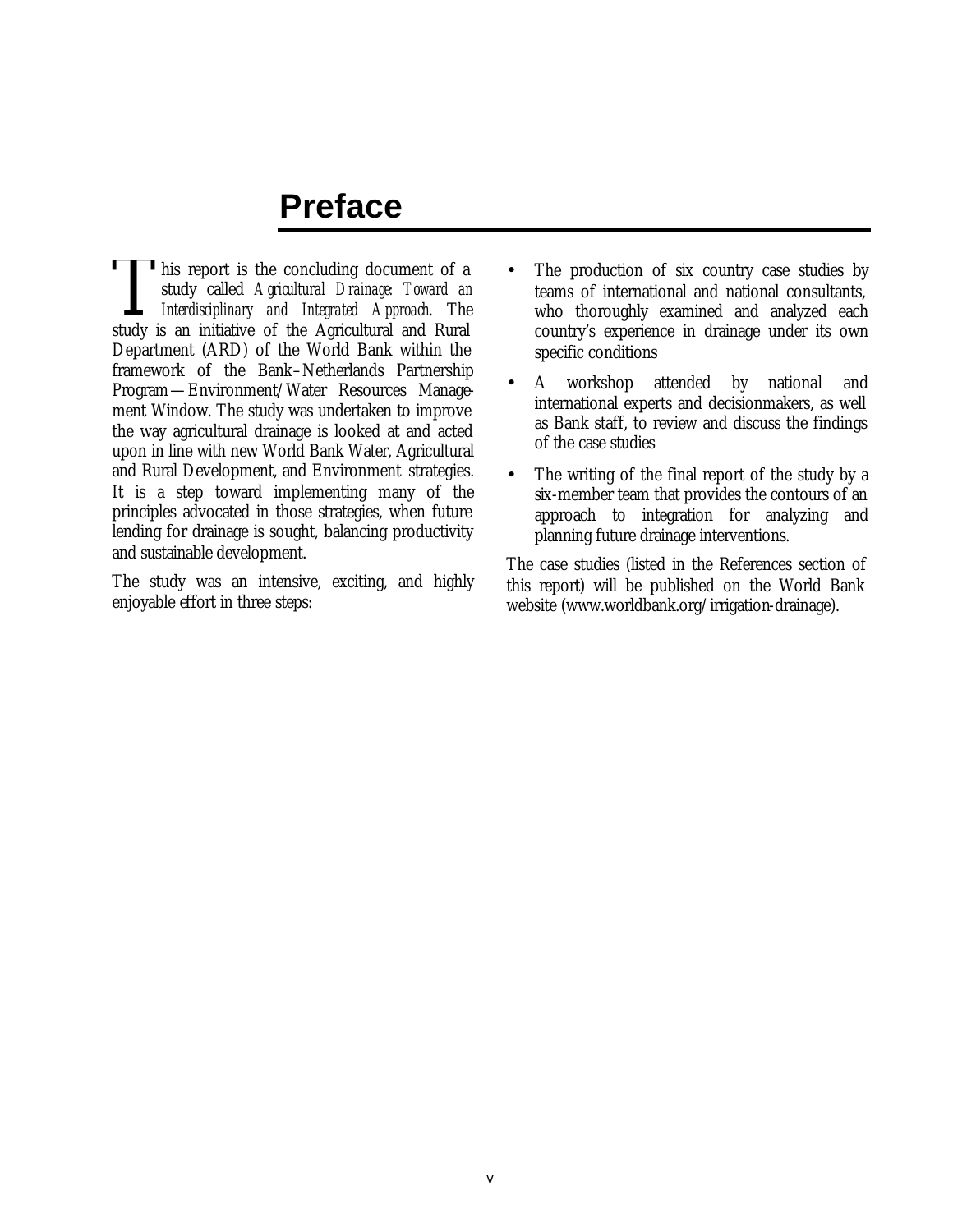## **Acknowledgments**

any people contributed to this study in its different phases. For their inputs during the writing phase of the final report, on behalf **M** any people contributed to this study in its different phases. For their inputs during the writing phase of the final report, on behalf of the authors, I would like to thank Shawki Barghouti, Evan Christen, Kevin Cleaver, Salah Darghouth, Richard Davis, Geert Diemer, Ariel Dinar, Eric Fernandes, Sushma Ganguly, Rafik Hirji, Arend Kolhoff, Nwanze Okidgbe, Lambert K. Smedema, Ashok Subramaniam, the organizers, facilitators, and participants of the Ninth International Drainage Workshop for hosting a special session to present the findings of this study (Utrecht, the Netherlands, September 2003), and the participants of the International Commission on Irrigation and Drainage 54th International Executive Council Meeting and 24th European Regional Conference, Montpellier, France, for their interest expressed during two presentations. The responsibility for the

content remains that of the authors. For editorial, technical financial-administrative and other practical assistance we would like to thank, respectively, Kathleen A. Lynch, Cora Solomon, K.S. Vijayasekhar, and Melissa Williams.

We would also like to acknowledge the funding provided by the Bank–Netherlands Partnership Program-Environment/Water resources Management Window and to thank all who facilitated such funding.

We sincerely hope that the integrated approach to drainage outlined in this report will find widespread application.

Safwat Abdel-Dayem, Washington D.C., United States

February, 2004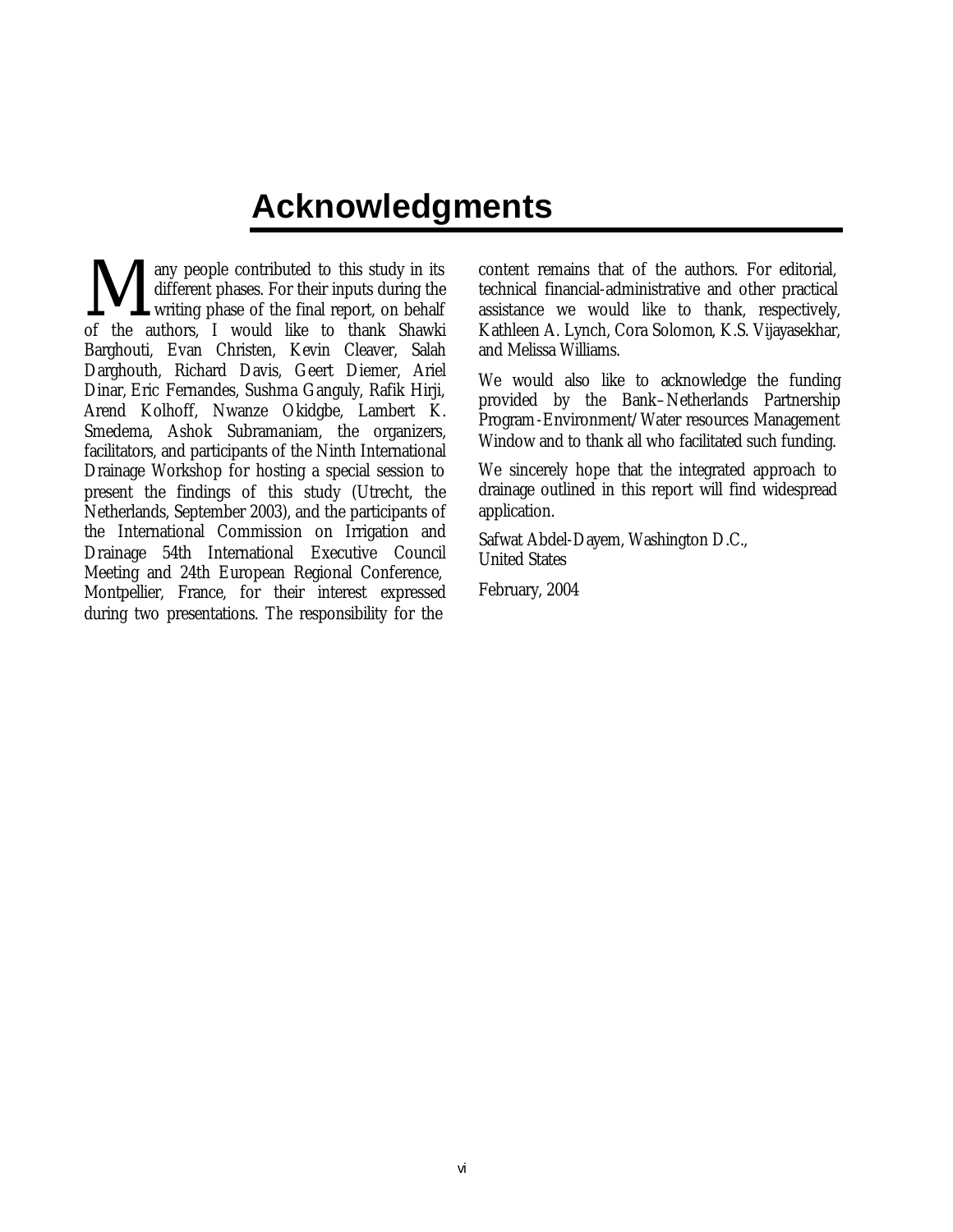# **Acronyms and Abbreviations**

| ADA             | Association of Drainage Authorities                                                             |  |  |  |  |
|-----------------|-------------------------------------------------------------------------------------------------|--|--|--|--|
| ADB             | Asian Development Bank                                                                          |  |  |  |  |
| BCM             | <b>Billion cubic meters</b>                                                                     |  |  |  |  |
| <b>BNPPEW</b>   | Bank-Netherlands Partnership Program -Environment/Water Resources Management Window             |  |  |  |  |
| BR              | <b>Bureau of Reclamation</b>                                                                    |  |  |  |  |
| <b>CGIAR</b>    | Consultative Group on International Agricultural Research                                       |  |  |  |  |
| CWP             | Collaborative Work Program                                                                      |  |  |  |  |
| <b>DfID</b>     | Department for International Development, United Kingdom                                        |  |  |  |  |
| DRAINFRAME      | Drainage Integrated Analytical Framework                                                        |  |  |  |  |
| DRI             | Drainage Research Institute                                                                     |  |  |  |  |
| <b>EPADP</b>    | Egyptian Public Authority for Drainage Projects                                                 |  |  |  |  |
| EU              | European Union                                                                                  |  |  |  |  |
| FAO             | Food and Agriculture Organization                                                               |  |  |  |  |
| FCCC            | Framework Convention on Climate Change                                                          |  |  |  |  |
| FCD             | Flood control and drainage                                                                      |  |  |  |  |
| GWP             | Global Water Partnership                                                                        |  |  |  |  |
| GWSA            | Water and soil association, Germany                                                             |  |  |  |  |
| HIA             | Health Impact Assessment                                                                        |  |  |  |  |
| <b>ICID</b>     | International Commission on Irrigation and Drainage                                             |  |  |  |  |
| ILRI            | International Institute for Land Reclamation and Improvement                                    |  |  |  |  |
| <b>IPTRID</b>   | International Programme for Technology and Research in Irrigation and Drainage                  |  |  |  |  |
| <b>IUCN</b>     | <b>World Conservation Union</b>                                                                 |  |  |  |  |
| <b>IWASRI</b>   | International Waterlogging and Salinity Institute                                               |  |  |  |  |
| IWMI            | International Water Management Institute                                                        |  |  |  |  |
| IWRM            | Integrated water resources management                                                           |  |  |  |  |
| NDP             | National Drainage Program                                                                       |  |  |  |  |
| NGO             | Nongovernmental organization                                                                    |  |  |  |  |
| <b>NWMP</b>     | National Water Management Plan, Bangladesh                                                      |  |  |  |  |
| O&M             | Operation and maintenance                                                                       |  |  |  |  |
| PRA             | Participatory Rural Appraisal                                                                   |  |  |  |  |
| PRODERITH       | Program for Integrated Rural Development in the Tropical Wetlands                               |  |  |  |  |
| <b>RAPID</b>    | Research and Policy in Development Program                                                      |  |  |  |  |
| RRA             | Rapid Rural Appraisal                                                                           |  |  |  |  |
| SCARP           | Salinity Control and Reclamation projects                                                       |  |  |  |  |
| UNESCO-<br>WWAP | United Nations Educational, Scientific and Cultural Organization-World Water Assessment Program |  |  |  |  |
| US\$            | U.S. dollar                                                                                     |  |  |  |  |
| <b>WAPDA</b>    | Water and Power Development Authority                                                           |  |  |  |  |
| WGA             | <b>Western Governors' Association</b>                                                           |  |  |  |  |
| WHO             | World Health Organization                                                                       |  |  |  |  |
| WM.             | Water management                                                                                |  |  |  |  |
| WWAR            | World Water Action Report                                                                       |  |  |  |  |
| WWDR            | World Water Development Report                                                                  |  |  |  |  |
| WWV             | <b>World Water Vision</b>                                                                       |  |  |  |  |
|                 |                                                                                                 |  |  |  |  |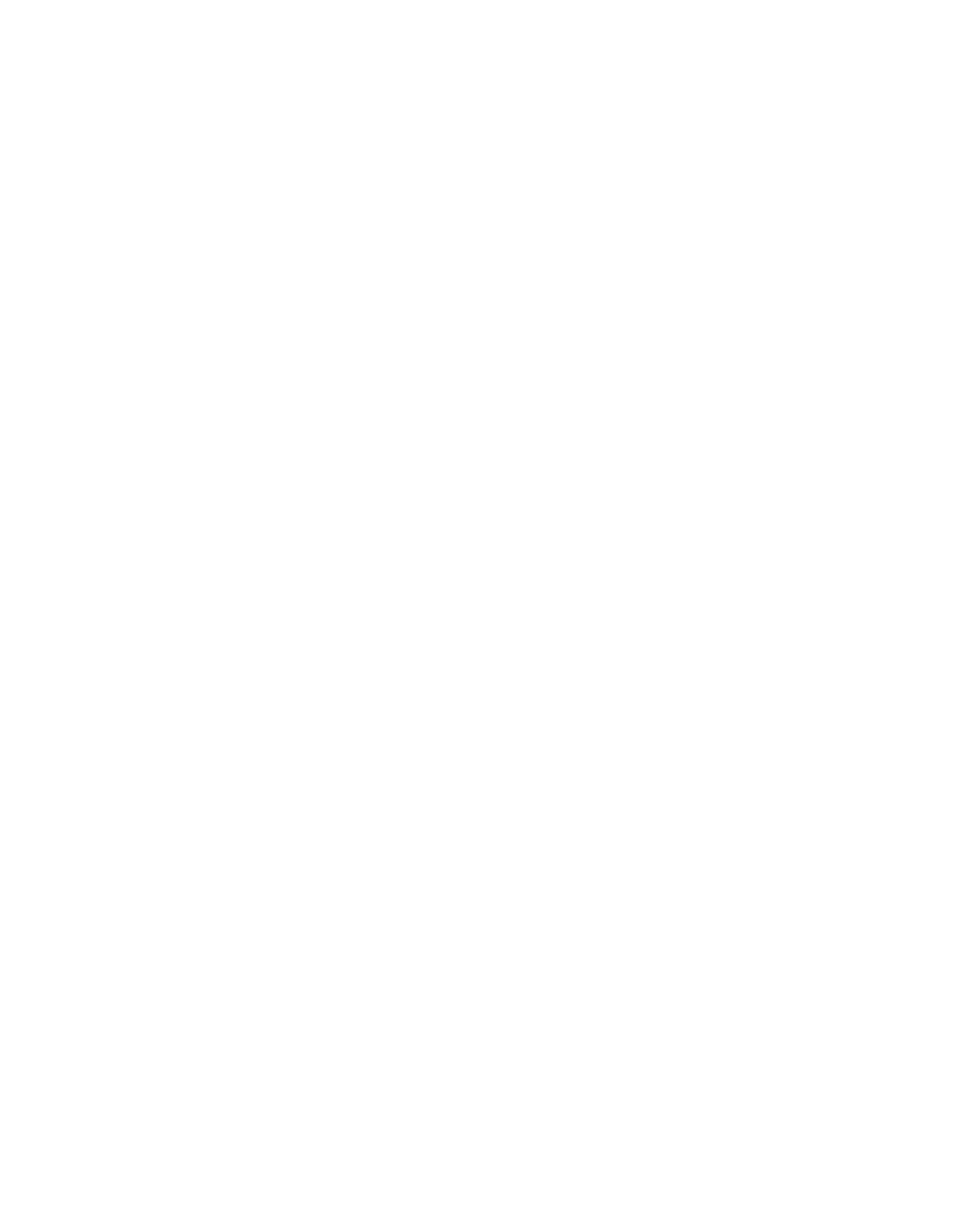## **Executive Summary**

This report is the concluding document of the study, *Agricultural Drainage: Toward an Interdisciplinary and Integrated Approach,* under the Bank–Netherlands Partnership Program—Environment/Water Resources Management Window. The study spanned more than two years of literature reviews, field investigations, and analysis. Work included case studies in six countries representing a cross-section of drainage situations in different climatic zones. The last phase focused on formulating the approach presented in this document.

Drainage as a human intervention in the hydrological cycle affects many different functions of natural resources systems and thereby has multiple impacts on society. Global experience provides an overview of some of these effects, positive and negative. The impact of drainage on agricultural production and productivity can be substantial, and drainage investments may have a short payback period. Drainage has a favorable impact on public health and enhances sanitation in rural areas. Improved drainage increases the value of land and buildings and protects roads and other rural infrastructure. On the negative side, drainage has often done much less well in safeguarding vital ecosystems, key environmental processes, and other resources such as fisheries.

Drainage situations exhibit substantial diversity in terms of the multiple crops and soils served, the many resources system functions affected, the scale of the systems, the development environment, the social and economic circumstances, and the ecological factors involved. The wide diversity encountered in drainage situations across the world and the variety of factors causing it show that "drainage" is a container concept. Talking about drainage in general is therefore almost meaningless—at both the analytical and intervention levels. A context-specific approach is required for both analysis and intervention.

Despite the great diversity in drainage situations and its many impacts, drainage used to be considered from a narrow sector angle, focusing solely on agricultural productivity. The sector approach isolates drainage

from the big picture of integrated management of land and water. The increasing complexity of water control systems, the conflicts of interest in many water management systems, the way the different impacts are weighted, and the need to rethink the role and perspective of drainage in the international water debate all are drivers to place drainage at the center of integrated management of natural resources. *Integration* in the context of this report means developing alliances with compatible interests in water resources management and creating negotiating space for conflicting areas.

The drainage paradox is this. Improvement of drainage, on the face of it, could be an important instrument for achieving sustainable human development, while in reality it has almost disappeared from international water discourse as a theme and a concern. Also, investment in drainage by governments and in the lending portfolios of financial institutions is decreasing. To resolve this paradox, drainage has to reclaim its rightful position as an indispensable component of the management of land and water, not from an agricultural sector perspective, but from an *integrated* perspective.

The policy statements of the World Bank in its new strategies on water resources management, rural development, and the environment strongly support the idea of an "integrated drainage" perspective. An integrated approach to drainage is a way to put the principles promoted by these strategies into action: through integrated water resources management (IWRM) and sustainable development. The art will be to translate general strategic principles into practical "how-to" approaches to drainage.

*Drainage,* as defined in this study, is land and water management through the processes of removing excess surface water and managing shallow water tables—by retaining and removing water—to achieve an optimal mix of economic and social benefits while safeguarding key ecological functions. Drainage is an inherent part of the hydrological cycle, a natural process that human beings adapt for their own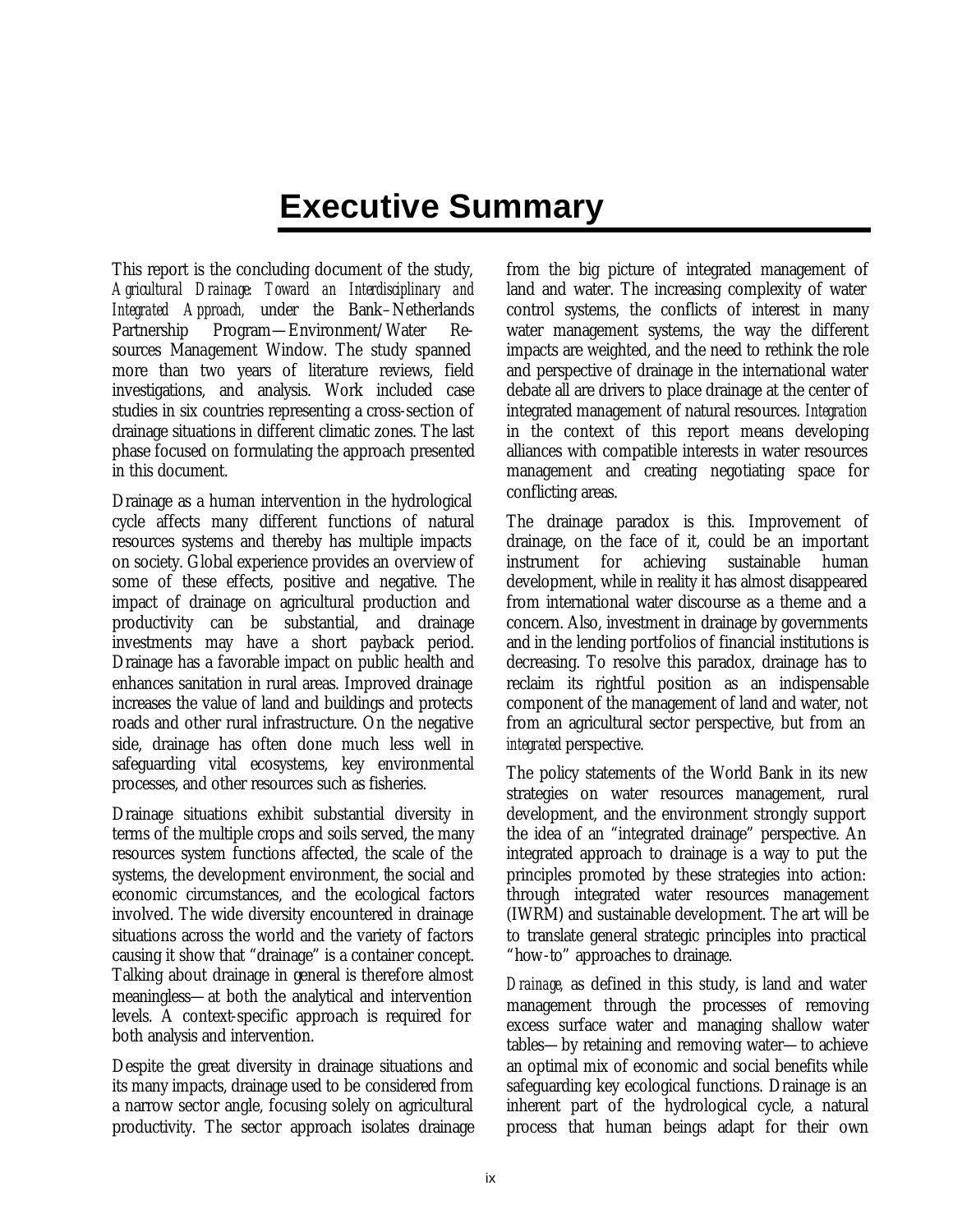purposes by redirecting water in space and time and manipulating water levels.

This report presents a tool for analysis and planning—DRAINFRAME, the Drainage Integrated Analytical Framework. DRAINFRAME is a procedure for analyzing and assessing the functions and values embedded in a participatory planning process. The analytical component of the tool consists of systematic mapping of the functions (in nine iterative steps) of (the goods and services provided by) natural resources systems and the values attributed to these functions by people, and the exploration of the implications (effects and impacts) of particular drainage interventions. DRAINFRAME also provides a framework for discussing and negotiating tradeoffs related to the different functions and values directly related to and influenced by drainage. This is the communication, planning, and decisionmaking support component of the tool.

The report distinguishes four different levels at which the multifunctionality of resources systems can be explored: the large basin, the hydroecological region, the landscape, and the drainage system. The meso level of the landscape is the most appropriate level for integrated planning of drainage interventions. A *landscape* is a unit of land with homogeneous natural resources (soil, water, climate, vegetation) that performs a homogeneous set of functions. Groups in society value these functions (goods and services) and become stakeholders. Drainage interventions attempt to enhance certain functions for the benefit of these stakeholders. Institutional arrangements are created to manage these interventions.

The idea that different stakeholders are involved implies that interaction, communication, and negotiation are required when interventions are proposed to deal with a drainage problem or opportunity. This is a case of "participatory planning" that allows stakeholder involvement in decisionmaking for natural resources development and management. Central to this approach from an institutional or planning perspective is the *negotiation* of options and strategies preferred by the concerned stakeholders. The basic conditions under which comanagement can work, and by implication participatory planning, include, full access to information on relevant issues and topics, freedom and capacity to organize, freedom to express needs and concerns, a nondiscriminatory social environment, the will of partners to negotiate, and confidence that agreements will be respected.

Country- and site-specific polycentric and multistakeholder governance and management structures for drainage offer the promise of combining the potential of the public sector, local and user groups, and the private sector. The challenges are manifold. Organizational structures and procedures are needed in which drainage is not separated from other forms of land and water management and where related objectives are coordinated—irrigation, flood control, public health, and the conservation of natural areas and water bodies (wetlands). This also applies to residential and agricultural land use and to infrastructure planning. River basin organizations may provide a forum for coordination and planning, but other organizational forms may better fit national political and administrative systems.

In such a structure, there is no single, ultimate center of authority, and therefore functions and responsibilities have to be clearly assigned, circumscribed by rules for establishing cooperation and coordination procedures and for structuring decisionmaking. This integration has a financial dimension in that the introduction of the benefit-pay (-say) principle would bring all stakeholders into the fold.

Drainage is best looked at not merely as a service that needs to be reproduced but as a central component of a resources management system that requires inputs and produces goods and services with certain values. Part of this increased value may be captured to pay for investment, operation, or maintenance costs. Better use of the drainage infrastructure may also create economic value, which can be used to pay for essential maintenance services.

A shift toward an integrated approach to drainage provides a major technical and professional challenge. The physical design and operation of many drainage systems has a long-standing bias toward agricultural productivity. The challenge is to include topics like controlled drainage, flood management, management of effluent quality, drainage water reuse, vector control, and compartmentalization in the design and operation of multipurpose drainage. This has implications for new investments and rehabilitation of existing systems. To address the challenges of moving toward integration, innovative research and pilot projects should be mainstreamed in operation. The knowledge system must be reformed, and long-term investment must be made in capacity building.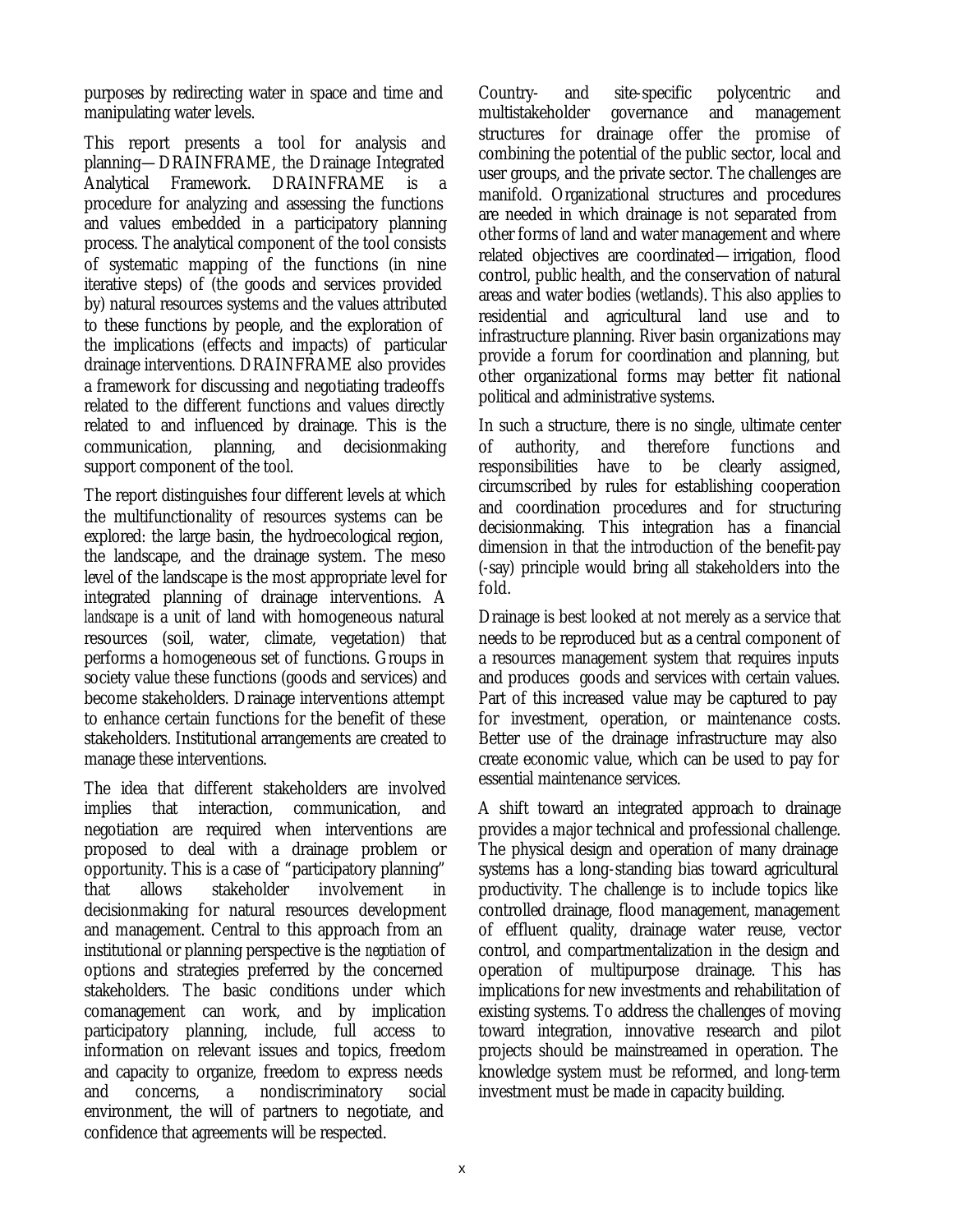This report sends five messages to the broad audience of professionals in the drainage and water management sector, planners, decisionmakers, governments, and the international community. The first message is an invitation to dare to look at all the costs and benefits of drainage. The second message calls for attention to the potential for poverty reduction offered by the integrated approach. The

third message mirrors the World Bank's water sector strategy when it calls for moving toward an integrated approach with pragmatism and vision. The fourth message emphasizes the value of learning by doing. The fifth and last message is sent to governments and the donor community to exercise their leadership to promote an integrated approach to drainage.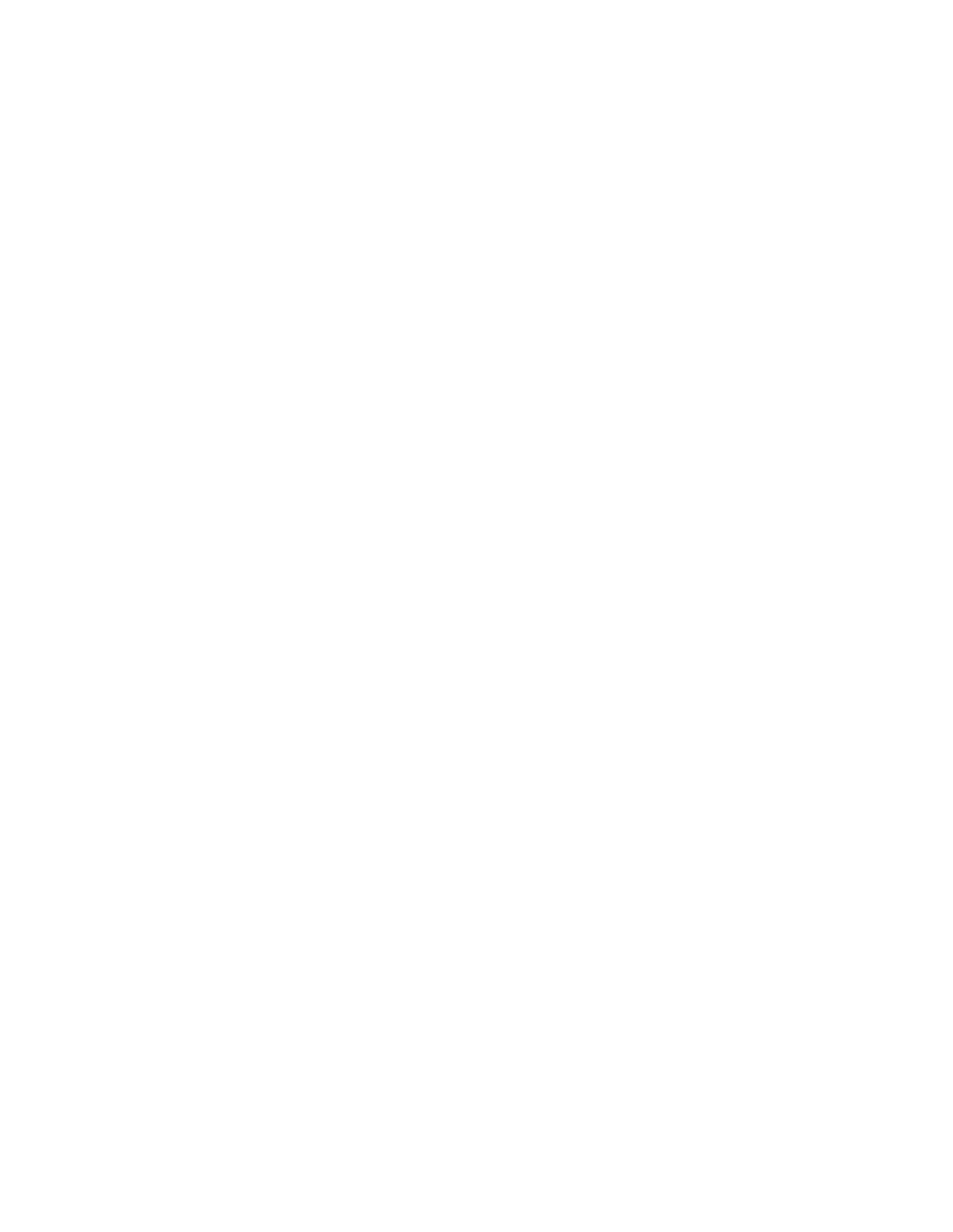### **1. Introduction**

rainage is an inherent part of the hydrological cycle—a necessary function of a river basin or other hydrological units. Drainage is an inherent part of the hydrological cycle—a necessary function of a river basin or other hydrological units.<br>Drainage is a natural process that human beings adapt for their own purposes by redirecting water in space and time and manipulating water levels. In this process, they make use of the natural properties of topography, soil, and hydrogeology and of technologies and other physical and management interventions.

#### **The Drainage Paradox**

Improved drainage can contribute to large increases in crop production in different parts of the world. Investment would be cost-effective and have the additional benefit of avoiding exploitation of new land and water resources. An estimated 50 percent of the world's irrigated land suffers from drainage problems. Twenty-five million hectares of prime agricultural land have become unproductive due to irrigation-induced waterlogging and salinity (Smedema 2000). Two hundred fifty million ha of rainfed cropland need improved drainage (Smedema et al. 2000). Improved drainage can also produce substantial benefits in the sphere of health, reduction of damage to roads and buildings, and flood control. Improvement of drainage could be an important instrument in achieving sustainable human development.

Paradoxically, drainage has almost disappeared from international water discourse as a theme and a concern. It does not appear in the glossaries of prominent water documents such as the World Water Vision (Cosgrove and Rijsberman 2000), the Framework for Action (GWP 2000), the World Water Action Report (Guerguin  $d$  al. 2003), or the U.N. World Water Development Report (UNESCO–

WWAP 2003). So far, drainage has not been addressed in the global Dialogue on Water, Food and Environment. It receives scant mention in the largest water-related research program in the offing, the Challenge Program of Water and Food under the Consultative Group on International Agricultural Research (CGIAR).

This neglect reflects what is happening on the investment front. Only a few countries such as Egypt and Pakistan have formal programs for land drainage. The World Bank drainage portfolio began to run low at the beginning of the 1990s (figure 1.1). The cost of World Bank–supported drainage projects dropped from US\$1,485.3 million in 1985 to only US\$88 million in 2001.<sup>1</sup>

Some central themes in the current water debate eclipse drainage as an inherent element of the hydrological cycle. One such theme is water scarcity. Water scarcity is the most dramatic manifestation of the water crisis—large rivers no longer reaching the sea, wells gone dry, and a world map marked by a growing number of water-stressed countries. With this in mind, the idea comes almost naturally that the need to manage water arises only when it is scarce involving reallocation from low- to high-value uses and improvement in water productivity. This inference misses the point that water management is equally important in water-rich environments—and that drainage may play a key role in the timely removal and retention of water and in making it available for reuse.<sup>2</sup>

<sup>1</sup> Real cost of drainage components in year 2002 dollar value, including downstream flood control measures.

<sup>2</sup> This report is not the appropriate place to discuss the concept of scarcity. In a physical sense, it relates to both quantity and quality of water, but in addition to physical scarcity there is economic, managerial, institutional and political scarcity (Molle and Mollinga 2003).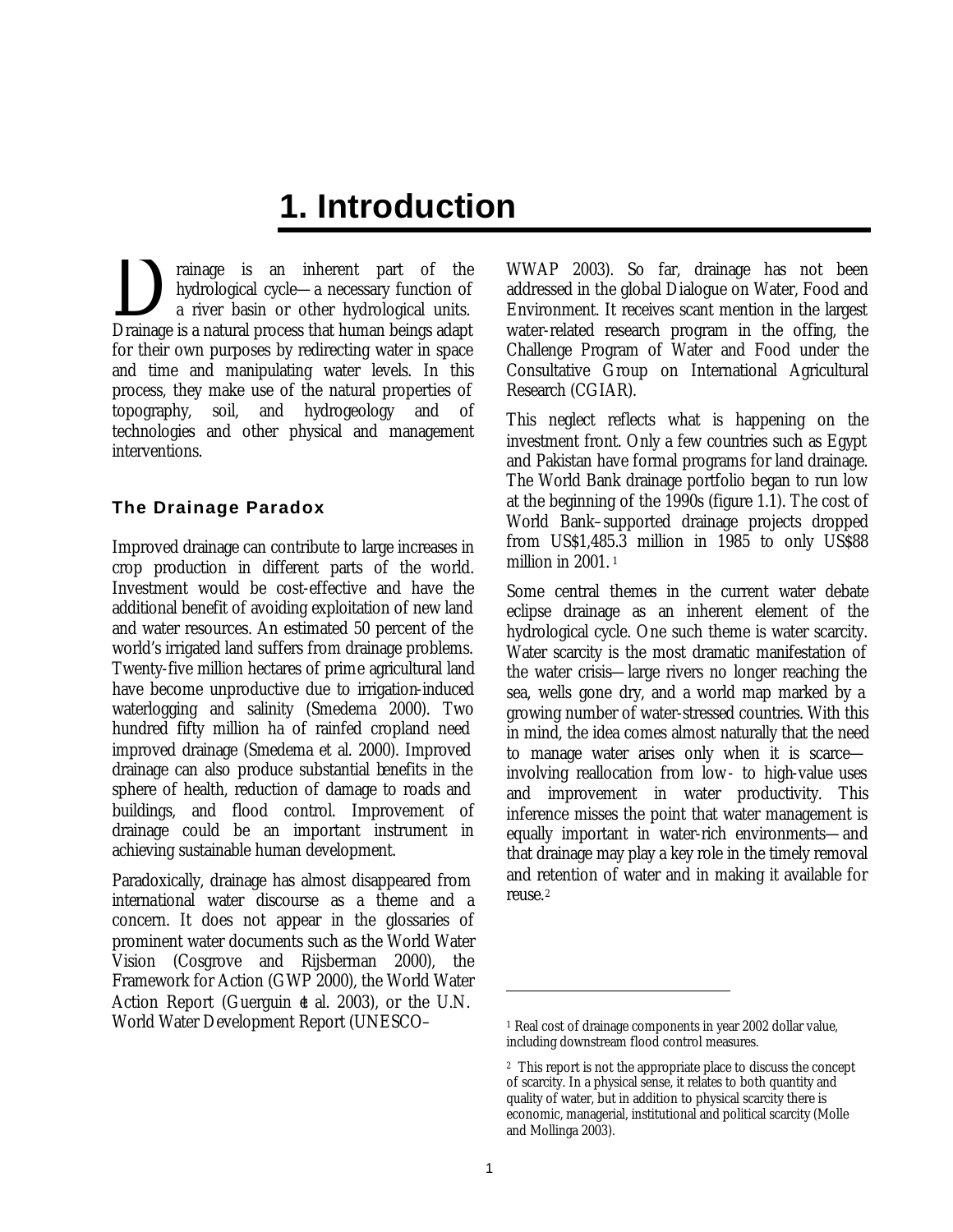

**Figure 1.1 Cost of World Bank–supported drainage projects (5-year moving average)**

Source: World Bank 2000.

Second, the water resources reallocation discussion (and with it mechanisms such as water pricing, demand management, and water markets) equally risks narrowing water management down to a zero-sum game—with water being used either here or there. Instead, it is often far more useful to look at water management as a chain of uses and consider the overall social, economic, and environmental productivity of the entire water control system, of which drainage is an inherent part.

A third theme at odds with the concept of drainage is the notion of water productivity, succinctly summarized in the phrase "more crop per drop." Water productivity is an inspiring concept, but it begs the question "which drop?" A better water control system—with effective drainage management—will create the drops that can give much more crop than a system where waterlogging, acidification, salinization, or overdrainage are the order of the day. "Water productivity" moreover should not be narrowed down to crop yields but encompass the other functions of water resources, too.

A fourth example is the debate on participatory irrigation management and irrigation reform more broadly. The emphasis is often on revamping the governance, management, and financing of water supply. Drainage is conspicuous by its absence.<sup>3</sup>

 $\ddot{\phantom{a}}$ 

Drainage has become a "forgotten factor" (Scheumann and Freisem 2001). It is somewhat isolated from mainstream water management and is preoccupied almost exclusively with agricultural production. The thrust of drainage programs has been tilted toward improving farm productivity or opening up land for agriculture—be they the flood controlcum-drainage projects in Bangladesh, the national drainage programs in Egypt and Pakistan, polder management in the Netherlands, or swamp development in Indonesia.

For both conceptual and practical reasons, drainage has to be seen differently—by drainage professionals and by others involved in the policy, planning, and practice of natural resources management for sustainable human development—of which drainage is an inherent and necessary element. The target audience of this report is drainage professionals, researchers, and other specialists involved in natural resources planning and management. The intensity of problematic issues related to drainage that societies need to address is only increasing, and with it the potential for livelihood enhancement, poverty reduction, and sustainable resources management.

<sup>3</sup> For discussion of some exceptions to this blanket statement, see the country case studies and chapter 4 in this report. The

Broadview Water District in the U.S. state of California provides an example in which the anticipation of environmental restrictions on drainage water quality and quantity was an important factor for introducing institutional innovations in irrigation management—a tiered volumetric water pricing system in this case (Wichelns 1991, Wichelns and Dennis 2003; see also chapter 4).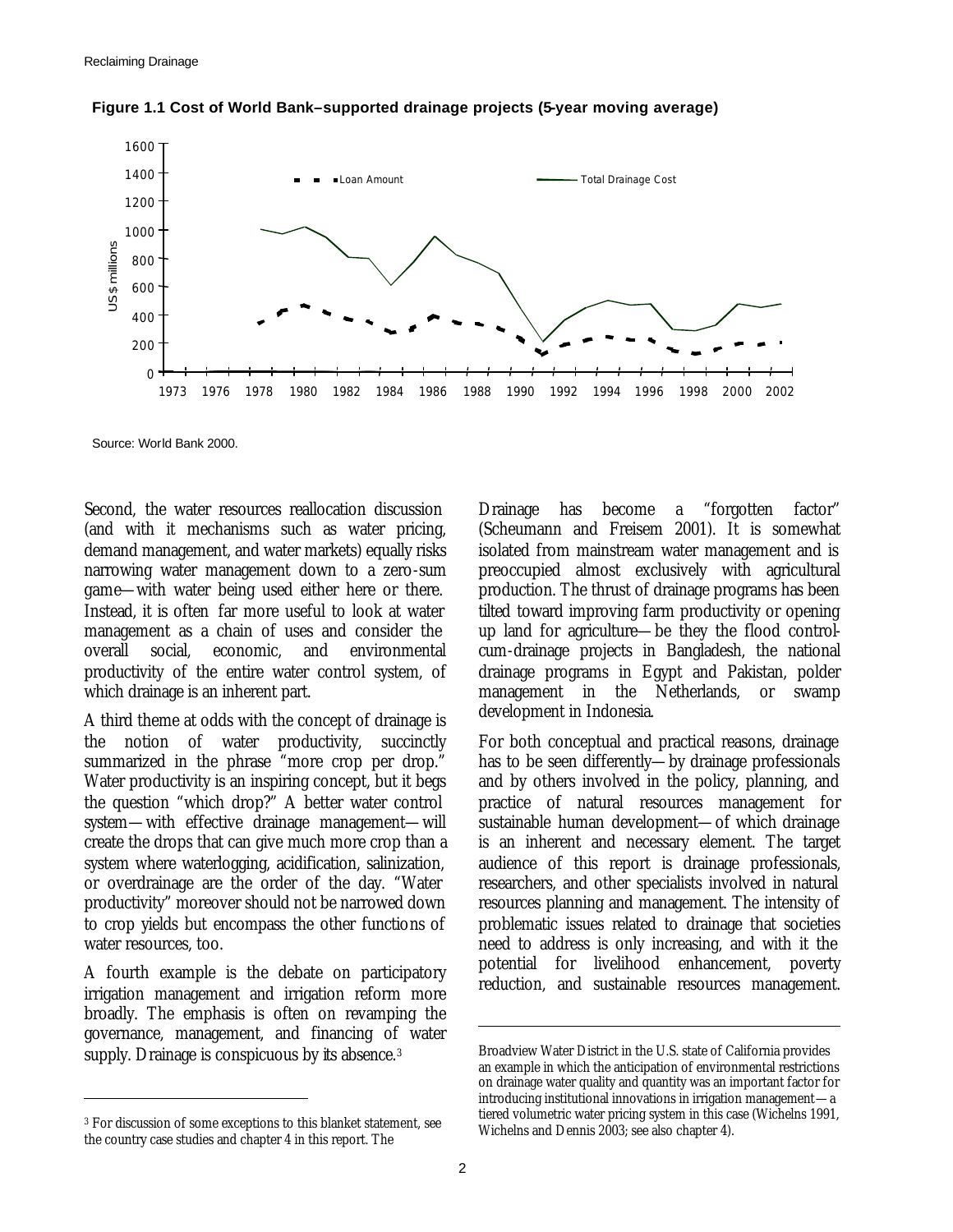The low profile of drainage is unwarranted. Drainage must reclaim its rightful position as an indispensable component of land and water management, not from a sectoral perspective but from an integrated perspective. Herein lies the resolution of the paradox.

#### **Main Message**

The main message of this report is that drainage must be viewed and handled from an integrated perspective. This has four implications:

- ß Acknowledging the diversity of drainage situations and the need for regionally and locally specific planning and intervention methods for drainage institutions and technology
- ß Mapping the multifunctionality of landscapes influenced by drainage and the plurality of values that stakeholders attribute to these functions
- ß Evolving institutions for governance, management, and financing of agricultural drainage as well as (re)designing physical interventions and technical infrastructure from the perspective of multifunctionality and plurality of values
- ß Drafting policies that create environments conducive to change and which empower actors to make the necessary changes.

An integrated approach to drainage can be developed by means of systematic mapping of the functions of natural resources systems and the values attributed to these functions by people. "Functions" is a concept summarizing the goods and services that natural resources systems provide and perform. These functions include production functions, processing and regulation functions, carrying functions, and significance functions. "Values" is the concept through which societal preferences, perceptions, and interests with regard to functions of resources are summarized. These values include social, economic, and (temporal and spatial) environmental values.

This mapping allows the exploration of the implications of particular drainage interventions. It provides an analytical tool for understanding a drainage situation. It also provides a framework for discussing and negotiating tradeoffs related to the different functions and values associated with drainage. In that sense, it is a communication, planning, and decisionmaking tool. We have called the tool DRAINFRAME, which stands for the Drainage Integrated Analytical Framework. DRAINFRAME is a procedure for analyzing and assessing the functions and values embedded in a participatory planning process.

Schematic presentations of tools for decisionmaking and planning processes carry the danger of suggesting that reality can be easily engineered.4 The travails of water sector reform of the last decades testify to the contrary. The strategic approach advocated in this document is much more modest than any strong form of social engineering. It suggests a "pragmatic but principled" approach that starts from good understanding of present situations and identifies opportunities for "context-specific, prioritized, sequenced, realistic and patient" movement in the "integrated" direction. These formulations are taken from the World Bank's Water Resources Sector Strategy paper (World Bank 2003: v–vii), and the present document on drainage can be regarded as an operationalization of this strategy paper and the World Bank's rural development and environment strategies (World Bank 2003b, 2001a).<sup>5</sup>

The drainage sector can perhaps turn its predominantly technical and agricultural orientation and its lack of status in water sector policy and practice to advantage by leapfrogging toward an integrated perspective. It may not be hindered to the same extent as perhaps the irrigation sector is by the existence of powerful sector hydrocracies oriented mainly toward their own organizational survival and by more than two decades of debate and pilot projects regarding farmer participation and management turnover. The authors of this report hope to show the direction of that leap forward.

#### **Structure of the Report**

The objectives of the study, Agricultural Drainage: Toward an Interdisciplinary and Integrated Approach, were to

**Improve understanding of drainage systems as** sociotechnical and environmental systems by

<sup>4</sup> On the limitations of sociolegal engineering in the context of irrigation and drainage development in Luwu, Indonesia, see Roth (2003).

<sup>5</sup> For discussion, see chapter 6. The World Bank's Social Development Strategy Paper has not yet been published. Our discussion of participatory planning in chapter 3 provides the link to that thematic area.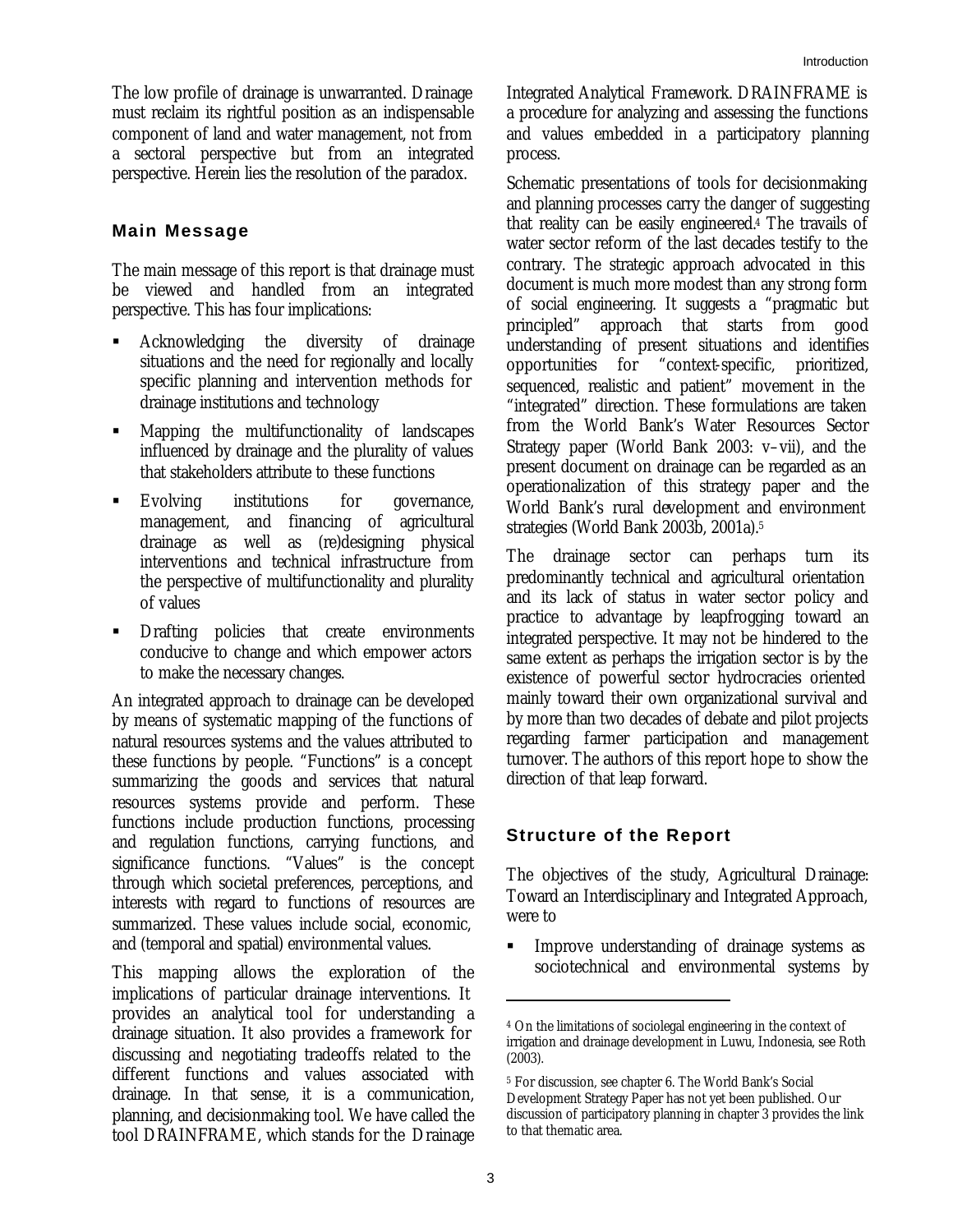developing, at the macro level, a typology of drainage situations including both technicalphysical and social-managerial criteria, and, at the micro level, a strategy to understand and deal with local diversity in the nature, function, and organization of drainage.

- **•** Document and evaluate different institutional models used in the drainage sector at both user and agency levels, including an evaluation of the appropriateness of user organization approaches developed in the irrigation sector, by studying cases of the application of "irrigation models" in drainage projects.
- ß By generating this knowledge, contribute to improved design and implementation of interventions in the drainage sector, to meet users', "managers', and funding agencies' objectives to produce integrated and sustainable drainage development.

After this introductory chapter, chapter 2 provides a detailed problem analysis of the sector and the current approach to drainage. For readers less familiar with drainage, it gives an introduction to the diverse functions of drainage. Chapter 3 describes the DRAINFRAME tool for functions and values<br>assessment and evaluation embedded in a assessment and evaluation embedded in a participatory planning approach. The issue of appropriate scale level for integrated drainage planning is also discussed. Chapters 4, 5, and 6 discuss drainage institutions, drainage technology, and the policy framework to see how an integrated approach to drainage might be initiated from these different angles. Chapter 4 looks at the governance, management, and financing of drainage. Chapter 5 discusses how drainage technology can be reoriented toward design for multifunctionality. Chapter 6 summarizes the policy recommendations for practical steps toward an integrated approach to drainage.

#### **Process and Method**

The origins of this study lie in an inventory of drainage institutions in developed and developing countries undertaken as part of the Collaborative Work Program between the World Bank's Agriculture and Rural Development Department and the Irrigation and Water Engineering group at Wageningen University, the Netherlands (Pant 2000; Knegt 2000). The inventory provided the base for the design of the study as described above.

The first phase of the study was a set of six country case studies covering different drainage situations. The country studies are based on a review of the literature and a field research component. The cases were Bangladesh, Egypt, Indonesia, Mexico, the Netherlands, and Pakistan. Teams of international and national consultants conducted the country case studies. The process included a planning meeting in February 2002, a meeting of international experts to discuss the literature review and field study plan in May 2002, and a workshop in which draft country case studies were discussed in October 2002, all held in Wageningen, the Netherlands. Also invited to the workshop were representatives of the governments of the countries studied and of the World Bank, the Food and Agriculture Organization, the International Programme for Technology and Research in Irrigation and Drainage, Wageningen University, and the International Institute for Land Reclamation and Improvement.

After the workshop on the country case studies, a writing team was composed to produce the final report of the study, this report. The final report is based on the country case studies but is not a summary of them. It sets the next step in the process: what are the contours of an integrated approach to drainage? The writing team had an intermediate meeting in April 2003 in Wageningen, the Netherlands, to review the early drafts of chapters and consolidate the central concepts and approach of the report. The last phase of the writing involved streamlining the different chapters, work done mostly at the World Bank headquarters in Washington, D.C., in July 2003. After internal and external reviewers' comments and a presentation at the *Ninth International Drainage Workshop,* in Utrecht, the Netherlands, in September 2003, the report was finalized in October 2003.

The teams in all the phases of the study consisted of people with different and combined backgrounds and disciplines: academics, consultants and policy actors; engineers, ecologists, and social scientists. The study was a truly interdisciplinary effort—in which there was considerable learning for the individuals involved and for the teams through the intense interaction that was part of the study design. The learning process is ongoing. Much additional learning will occur when the approach proposed in this document is put into practice.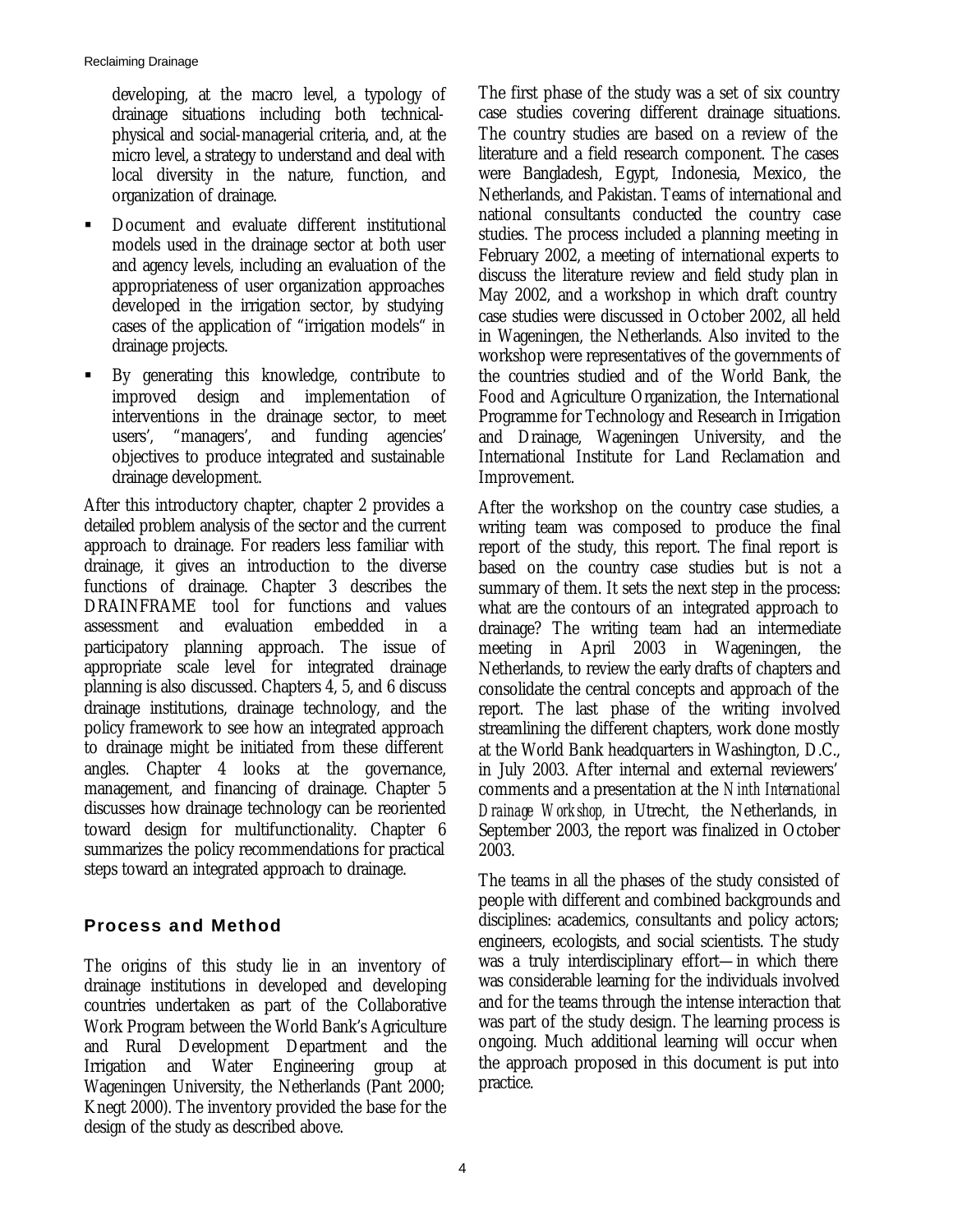#### **The Country Case Studies**

Throughout this report, the source of examples and other material on Bangladesh, Egypt, Indonesia, Mexico, the Netherlands, and Pakistan are the country case studies unless a different reference is given. This avoids excessive referencing to the country case studies. The case studies (listed in the References section of this report) will be published on the World<br>Bank website (www.worldbank.org/irrigation-(www.worldbank.org/irrigationdrainage).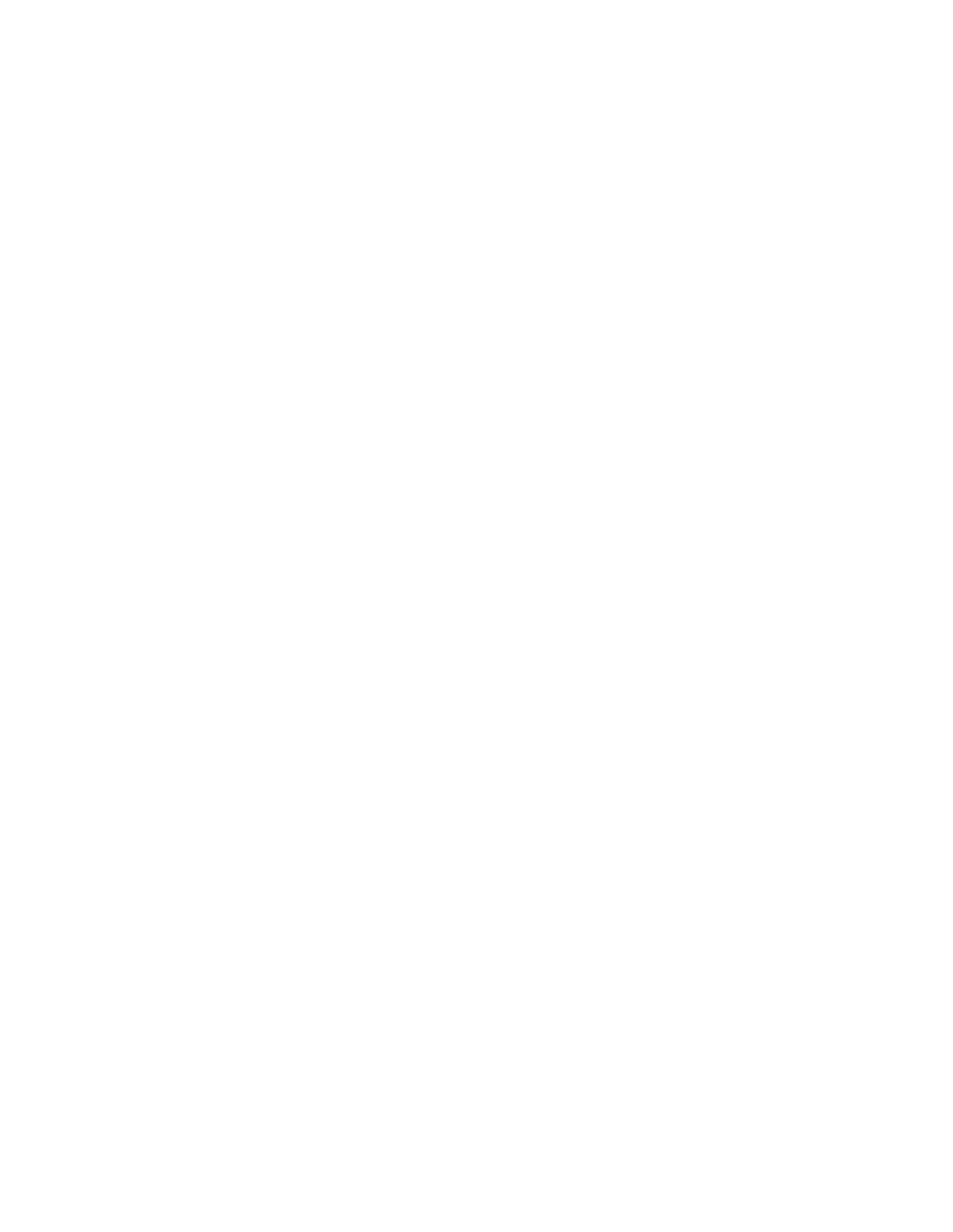# **2. Agricultural Drainage: Toward an Integrated Perspective**

his chapter contains the problem analysis of the report. Its main thrust is an argument for an integrated approach to drainage. That This chapter contains the<br>the report. Its main thrus<br>an integrated approach<br>argument proceeds in four steps:

- ß *Impacts and multifunctionality.* The many impacts of drainage (agricultural, public health, protection of buildings, environmental) establish the importance of the notion of the multifunctionality of natural resources systems.
- ß *Diversity and specificity.* The great diversity of drainage situations implies that understanding drainage requires contextualization, and intervention demands locally and regionally specific approaches.
- ß *Drivers of change.* The drivers of change toward an integrated approach to drainage are: the increasing complexity and interdependence of water control systems; the intensifying clash of interests of different stakeholders in such systems; changing value systems in societies; and the self-interest of the professional drainage community in rethinking its own position and approach.
- ß *A new definition of drainage.* A definition of drainage that transcends the current narrow focus on removal of excess water for optimal crop growth is presented as the starting point for an integrated approach to drainage.

#### **The Many Impacts Of Drainage**

*Integrated water resources management* (IWRM) has been defined as "a process which promotes the coordinated development and management of water, land and related resources, in order to maximize the resultant economic and social welfare in an equitable manner without compromising the sustainability of vital ecosystems" (GWP 2000: 22). Drainage has often done well on the economic and social front. It has had considerable positive effects on farm productivity,

vector control, and flood mitigation. But it has often done much less well in safeguarding vital ecosystems, key environmental processes, and other resources such as fisheries. Drainage has many impacts: on agriculture, on public health, on the protection of buildings and other rural infrastructure, and on environmental services (box 2.1). Some of these effects are intended, but others often appear to have happened by accident. Appendix A provides an overview of some of these positive and negative effects, based on field observations drawn from the country case studies that inform this report.

The following main conclusions can be drawn from a review of the multiple impacts of drainage.

- ß Drainage can have a substantial impact on *agricultural production and productivity.* Agricultural drainage investments may have short payback periods, but drainage planning needs a relatively long planning horizon and flexibility because drainage needs may change over time (box 2.2).
- ß Drainage can make substantial contributions to *public health, drinking water supply, and sanitation.* This potential is not generally acknowledged and depends on the quality of operation and maintenance of the drainage system.
- ß *Damage to buildings and other rural infrastructure* will be less when shallow water tables are under control. Improved drainage can lead to substantial property-value increases, which are usually not taxed.
- **Environmental functions have often been negatively** affected by agricultural drainage, and drainage has also acted as a conduit for the spread of wastewater and other pollutants. There are some examples of drainage-enhancing environmental functions, but much more emphasis should be put on mitigating the negative effects of drainage and balancing its impact on production functions against its impact on environmental functions.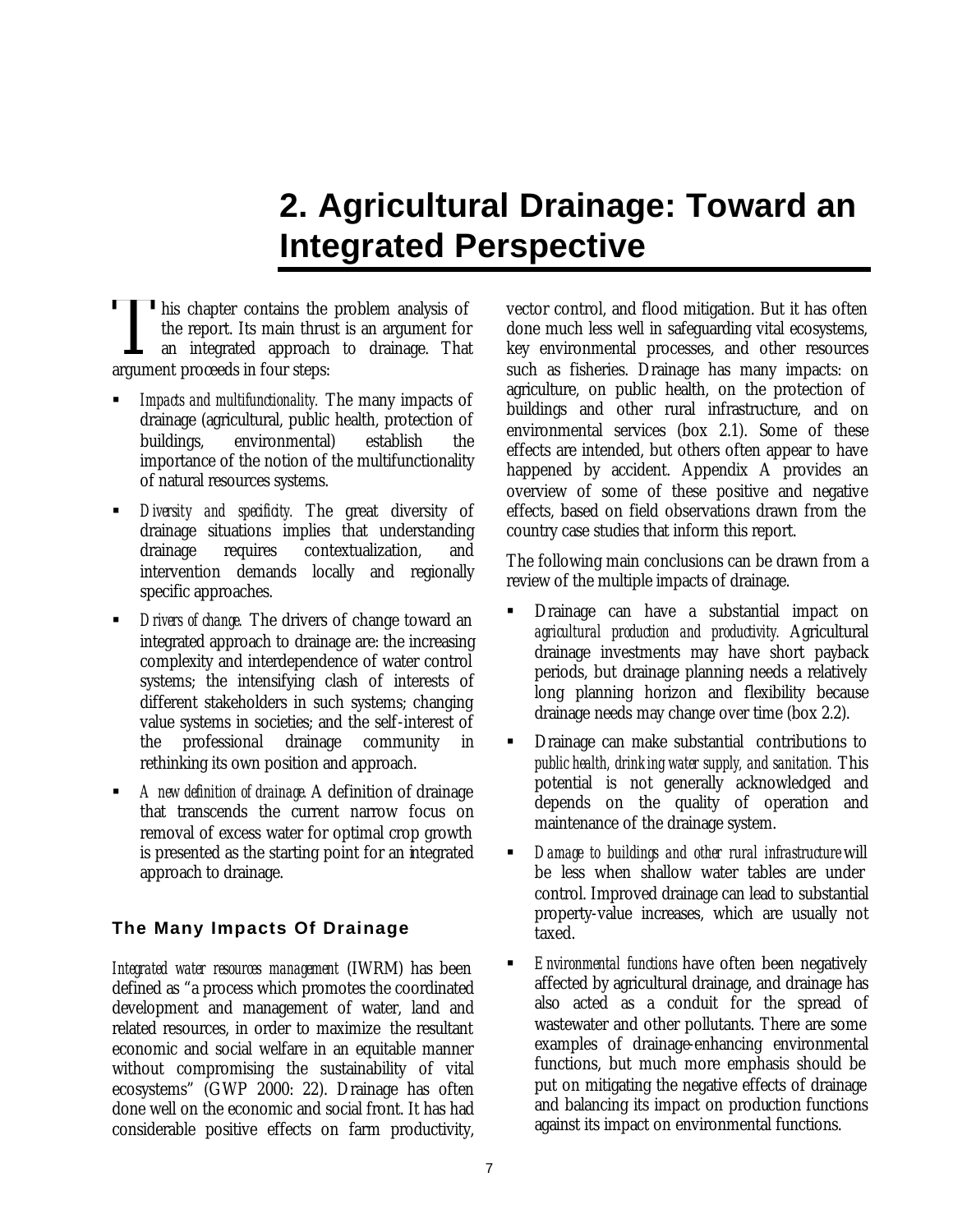#### **Box 2.1 Examples of drainage impacts**

**Agricultural production.** In Egypt, the annual net farm income of the traditional farm increased by US\$375/ha to US\$200/ha, depending on the initial level of salinity before providing subsurface drainage. With total construction costs of US\$750/ha and maintenance costs of US\$10/ha/year, the payback period is only three to four years. In Pakistan, crop yields increased between 27 percent and 150 percent in the Mardan project area. In Mexico, economic rates of return of the subprojects in the Program for Integrated Rural Development in the Tropical Wetlands (PRODERITH), based only on the changes in agricultural yields, varied between 14.7 percent and 21.5 percent.

**Public health, drinking water supply, and sanitation**. Improved drainage conditions in the Netherlands helped control endemic rheumatism in rural areas. Drainage in rural areas in Egypt and Pakistan brought down the incidence of killer diseases such as malaria and schistosomiasis (bilharzias). A low water table is necessary for low-cost latrines in rural settlements. Lowering water tables in the Drainage IV project area near Faisalabad, Pakistan, allowed a thin lens of fresh water to develop for domestic water supply on top of the saline groundwater.

**Buildings and rural infrastructure.** A high water table is responsible for short service life and damage to buildings, particularly low-income housing in large parts of rural Pakistan, India, Egypt, and Mexico. Conversely, improved drainage increases the value of land, as in the humid part of Mexico under the PRODERITH program from US\$7,000 to US\$200,000/ha.

**Floods and flood control.** A sufficiently lowered water table before the rainy season reduces runoff and moderates the peak flood wave. However, uncontrolled deep drainage canals may quickly transport flooding to areas downstream. Construction of embankments along main rivers in Bangladesh has had mixed impacts on soil productivity, living conditions, fish production, sediment deposition, soil fertility, water storage, and navigation.

**Environmental functions.** On the negative side, drainage mobilizes salts and agricultural chemicals and spreads pollution caused by untreated domestic and industrial wastewater dumped into open drains in many countries. In the humid tropic lowlands of Indonesia, drainage of acid sulphate soils has caused serious damage to the valuable coastal aquatic life. In other cases, drainage has created wildlife refuge areas of great biodiversity value such as around Lake Sarykamysh near the Aral Sea.

Source: Case studies. For details, see appendix B.

Detailed discussion and examples are provided in appendix B. The overall implication is that drainage, as a human intervention in the hydrological cycle, affects many different functions of natural resources systems, and thereby has multiple impacts on society. Exclusive focus on the impact of drainage on agricultural productivity is unwarranted.<sup>6</sup>

#### **Diversity in Drainage Situations**

To what kind of situations does the term "drainage" refer? Study of drainage practices around the world reveals an overwhelming diversity in drainage situations, reaching far beyond the conventional image of drainage as an add-on to irrigation in semi-arid regions. Six main diversifying factors are described in

 $\ddot{\phantom{a}}$ 

some detail in appendix C, which also contains a summary table of diversity in the six country case studies. They are:

- ß Drainage for agriculture has to serve many different users.
- **•** Drainage systems affect many functions of resources systems and multiple sectors in society.
- The scale of drainage systems varies widely.
- ß Historical development leads to diverse drainage solutions.
- ß The main environmental factors that lead to diversity are climate and seasonality, slope and altitude, soil characteristics, groundwater characteristics, biological diversity, and ecological processes.
- **•** Diversity in social and economic circumstances (prosperity and values, distribution of power and cultural background, sociopolitical structure) leads to diversity in drainage systems.

<sup>6</sup> The concepts of effects and impacts, functions and values, and resources systems and society, are central to the framework developed in chapter 3 and are discussed there in detail.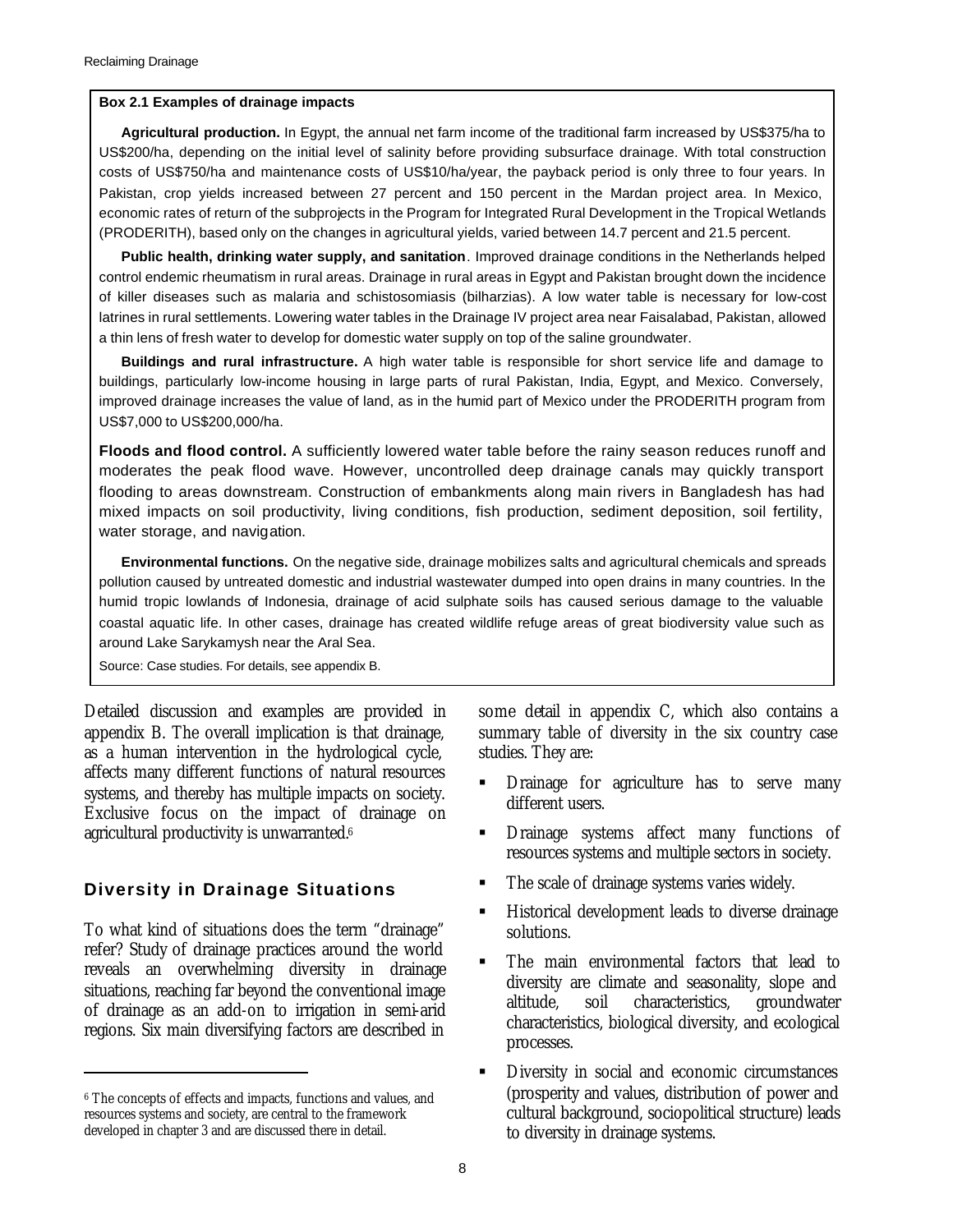#### **Box 2.2 The long-term perspective of drainage planning**

Assessing drainage benefits often requires a long-term perspective. The government lowland development program in Indonesia is an example. In the first stage of this program, swampland was opened, particularly in Sumatra and Kalimantan, as part of the transmigration program. This program settled poor farmers from densely populated Java in the outer islands. Minimal drainage was provided, and the emphasis was on land clearing and land settlement. After soils had ripened and a considerable change in land levels had occurred, permanent structures for controlled drainage could be installed. In the second stage of swamp development, crop yields at least doubled, and anecdotal evidence suggests further increases over time. The usual five-year planning scale associated with projects does not work in this case.

The control of waterlogging in fresh groundwater areas in Pakistan is another example of the need for long planning horizons. High water tables were combated with investment in vertical drainage wells under a series of Salinity Control and Reclamation projects (SCARPs). When the worst was over and water tables had dropped, a new equilibrium set in, with farmers in the formerly waterlogged areas pumping fresh groundwater to supplem ent canal water supplies. This kept the water table in check and allowed closure of public vertical wells (which operated at a very high cost to the exchequer) in most of the fresh groundwater zones.

Source: Indonesia and Pakistan case studies.

The overall conclusion that can be drawn from the review is that drainage situations exhibit very substantial diversity in terms of the elements listed above. The wide diversity in drainage situations encountered across the world and the variety of factors causing it, show that "drainage" is a container concept. Talking about drainage in general is therefore pointless—both at an analytical level and at an intervention level. A context-specific approach is required for both analysis and intervention.

#### **Drivers of Change**

What are the likely factors that will help drainage move toward an integrated approach? A number of drivers are pushing drainage to the center of integrated land and water resources management. The first driver is the *increasing complexity* of water control systems. The interlinkage and interdependence between different water uses increases rapidly when water use intensifies. The policy and practice of reuse in Egypt is an example. With an extensive drainage network in place, drains are increasingly used to convey municipal and industrial effluents. The same water is pumped back into irrigation canals, where it is used for irrigation. In some places, the same canal is also a source of drinking water. Another example of growing complexity is Java, Indonesia. As land use condenses and uplands continue to suffer from degradation, increased surface runoff, land subsidence, and conversion of flood plains into

residential areas put ever-larger demands on an underfunded drainage system.

A second force pulling drainage into an integrated water management perspective is the *conflict of interests*  in many water management systems where drainage plays a central role. As water resources systems become integrated and competition for resources increases, these clashes intensify. The flood control and drainage systems in Bangladesh are an example. What one group considers inadequate drainage, another group considers water storage. An irrigation reservoir for farmers is another group's fishing ground. The development of flood control-cumdrainage infrastructure affected these relations in a complex manner.

A third driver has triggered a different, nonsectoral perspective on drainage: the change in the *weighting of different drainage impacts.* As economies develop, values are assigned different priorities. Food self-sufficiency and agricultural development become less important. With urbanization, different demands are put on the water control systems. In West European countries, flood protection, recreation, and ecology have gained the upper hand.

A last (but not least) driver toward integrated resources management derives from drainage's loss of luster in recent years (chapter 1). As a result, *the professional drainage community has to rethink its position and perspective* and stage a rescue operation. In spite of increases in agricultural productivity and circumstantial improvements in public health,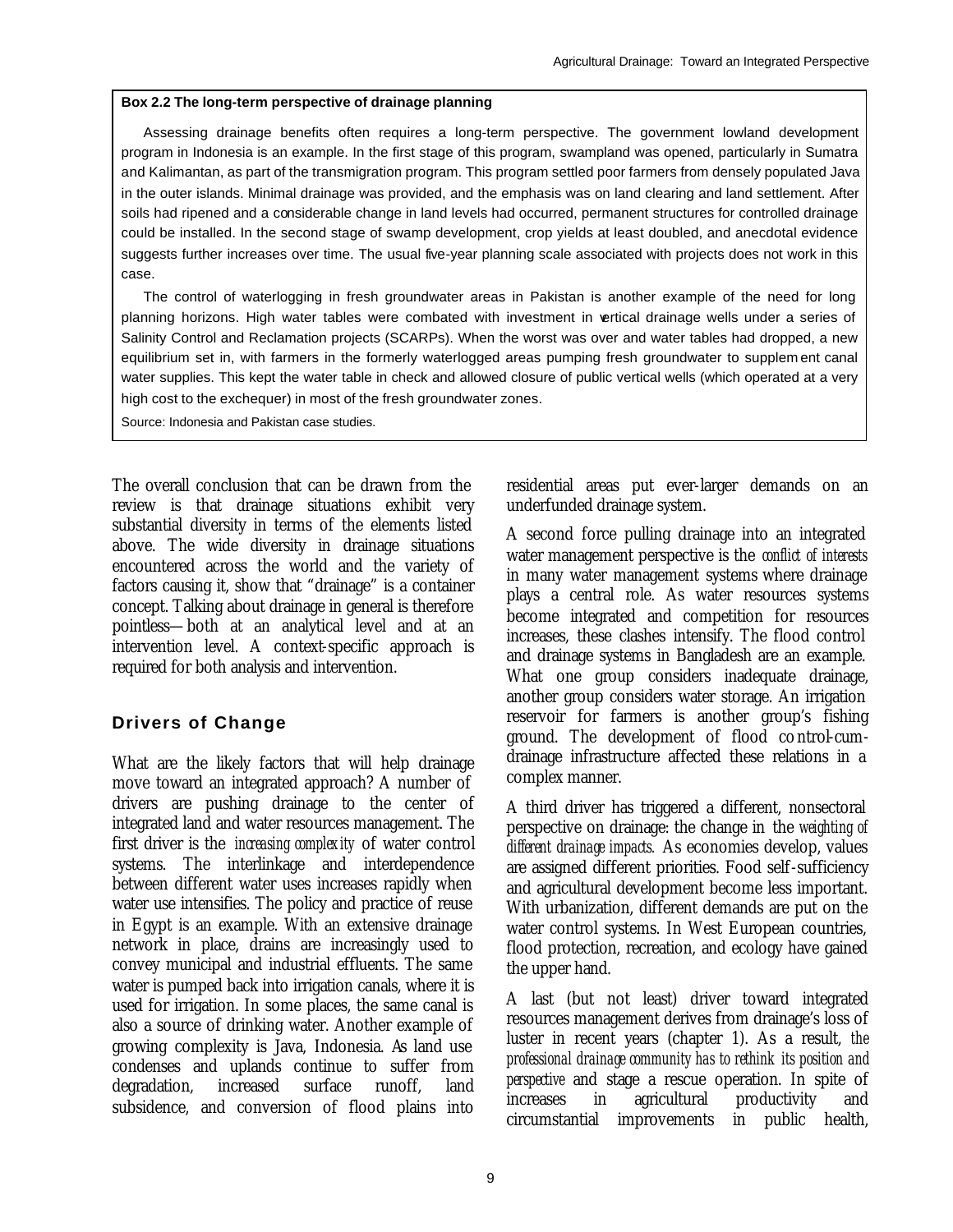drainage has been associated mostly with environmental fallout. Its bad reputation was further tarnished by several ill-conceived mega-interventions such as the problematic Left Bank Outfall Drain in Sindh, Pakistan, the megalomaniacal One Million-Hectare project in Kalimantan, Indonesia, and the drying of the coastal marshlands in Iraq for counterinsurgency. Unlike some other water sectors, drainage has no sympathetic lobby to argue for balanced drainage development and no nongovernmental organization or civil society organization positively engaged in drainage. Drainage professionals out-competed irrigation professionals in a narrow view of their *métier,* and there has been no path-breaking research. Agricultural drainage as it was practiced reached the end of the tether, and funding for drainage projects has nearly dried up. There is an urgent professional and political need for drainage to reconstruct itself by moving away from exclusive association with a single sector into a central position in the context of integrated land and water resources management.

In short, the drivers of change toward an integrated approach to drainage are: the increasing complexity of water control systems; the conflicts of interest in many water management systems; new priorities in land and water management shaped by changing societal values; and the need for the professional drainage community to rethink its position and perspective.

#### **Redefining Drainage: Toward an Integrated Perspective**

We have seen that a broader, integrated perspective on agricultural drainage is a necessity because drainage is relevant for many functions of land and water resources systems. Due to the great diversity of drainage situations—in space, time, and otherwise—a context-specific approach is needed in both analysis and interventions.

Drainage in rural areas, however, has long focused on a single sector—agriculture—and drainage programs have been undertaken with a single objective—to improve agricultural productivity. Debate on opening up drainage within the professional drainage community has been lively, but many long-standing liaisons are still manifest. They show up in investment priorities (agricultural areas), in institutional settings (usually linked with irrigation or agricultural

departments), in education curriculums (typically part of agricultural engineering faculties), and research orientation (emphasis on perfecting agricultural drainage technology).

Current definitions of drainage also proclaim this single objective. The closest thing to an official definition is in the Constitution of the International Commission on Irrigation and Drainage (ICID). It reads:

Land drainage is the removal of excess surface and subsurface water from the land including the removal of soluble salts, to enhance crop growth.

This definition, in different wordings, is often repeated (e.g., Pearce and Denecke 2001). It may suit the description of "agricultural" drainage, but it does injustice to the other objectives and effects of drainage in rural areas as described above.7 Many of these objectives and effects are not marginal, and their impact may sometimes be similar in magnitude to the improvement of agricultural productivity. Moreover, by its nature, the "agricultural" definition is limited to the evacuation of excess water. But drainage also serves to maintain water tables and store and retain soil water. We propose the following alternative definition of drainage in rural areas:

Drainage is land and water management through the processes of removing excess surface water and managing shallow water tables—by retaining and removing water—to achieve an optimal mix of economic and social benefits while safeguarding key ecological functions.

This broad definition allows an integrated perspective on drainage to be developed. Integration, as understood in this report, is not the development of a fully articulated model of "ideal water resources management" without any loose ends. Instead, integration is meant as a move toward developing alliances with compatible interests in water resources management and creating bargaining space for conflicting interests. Drainage has to break out of its

<sup>7</sup> In urban drainage, the prevailing narrow focus on managing flooding and pollution is also being questioned. Urban drainage also serves several other objectives—enhancing the urban environment, aquaculture, safeguarding the natural environment, recreation, malaria control, water supply for multiple uses, groundwater management, and defense (Reed, Parkinson, and Nalubega 2001).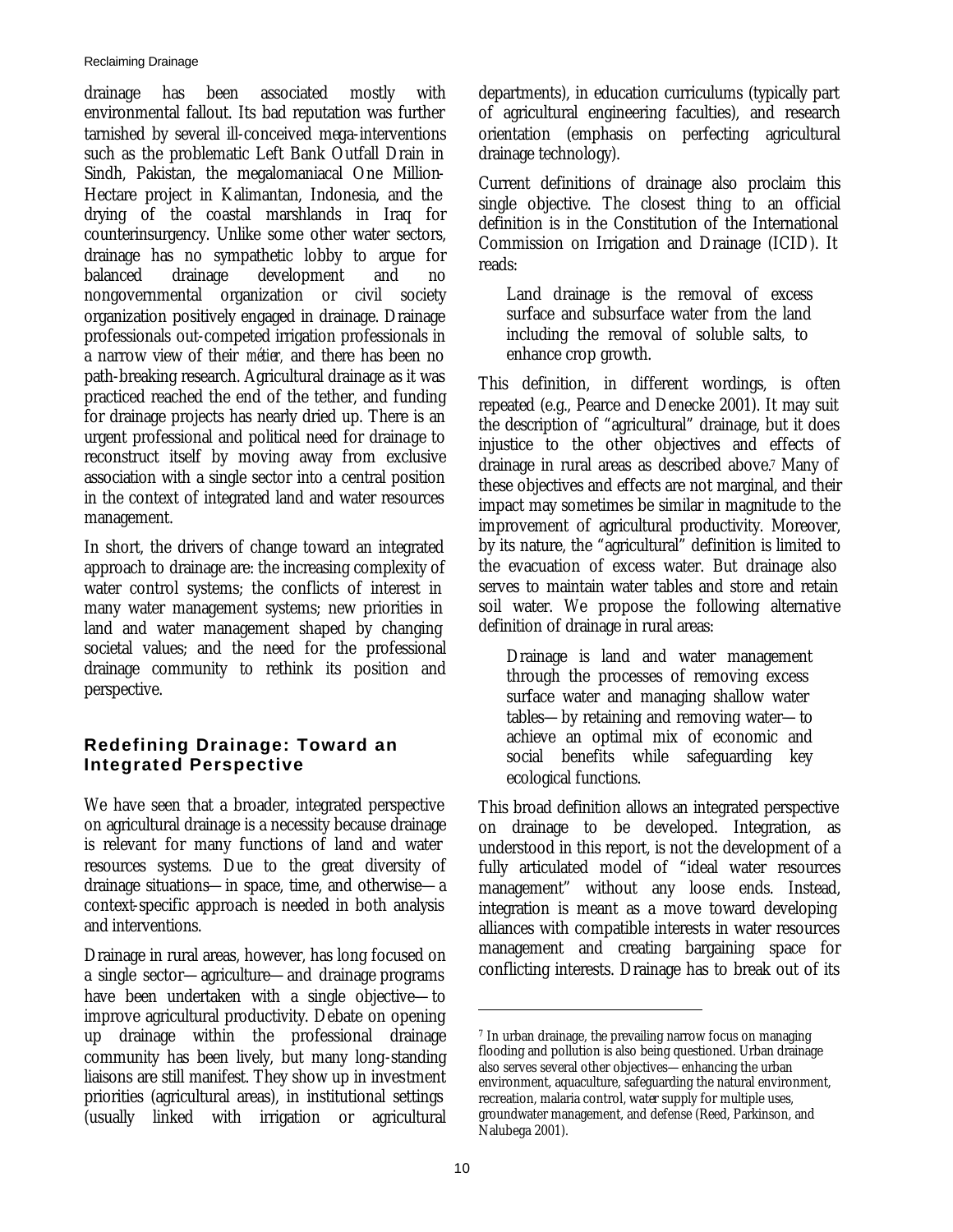isolation caused by narrow agricultural perspectives and make itself instrumental in meeting many different objectives and interests.

Integration will mean different things in different contexts, but in every context drainage would benefit from being looked at from an integrated perspective. Integrated management of drainage would mean:

- ß Acknowledging the multiple objectives served by the management of shallow water tables and the disposal of excess surface water, and the need to maintain the resources system over time (resources sustainability)
- ß Adapting drainage interventions to the natural resources system, taking into account the diversity of drainage situations and trying to optimize the goods and services produced by the natural resources system (planning and managing diversity and multifunctionality)
- ß Instituting inclusive forms of (drainage) governance and decisionmaking with representation of the different stakeholders (democratization)

**IMPROVING THE SCIENTIFIC KNOWLED FOR SET IMPROVING** Interactions Interactions **Interactions** a major shift in the focus of the scientific community toward the fields of sustainability, multifunctionality, and stakeholder representation in governance and decisionmaking.

A basic implication of such an integrated rather than a sector perspective is that drainage is also seen as part of the entire natural resources management system. Drainage should no longer be assessed only as a single-purpose instrument with positive and negative impacts on other functions, as was common in agricultural drainage. It should be assessed in terms of optimization of the multiple functions and values produced by the natural resources system. With this change in perspective, the unit of analysis needs to be enlarged, too, to the "agricultural production system," beyond the conventional focus on singular "drainage systems" as in irrigation systems or polders. This larger unit should be coextensive with the area affected by the various functions of drainage. This can be a river basin, subbasin, landscape unit, command area, or a combination of these. A framework for an integrated approach to drainage is the subject of the next chapter.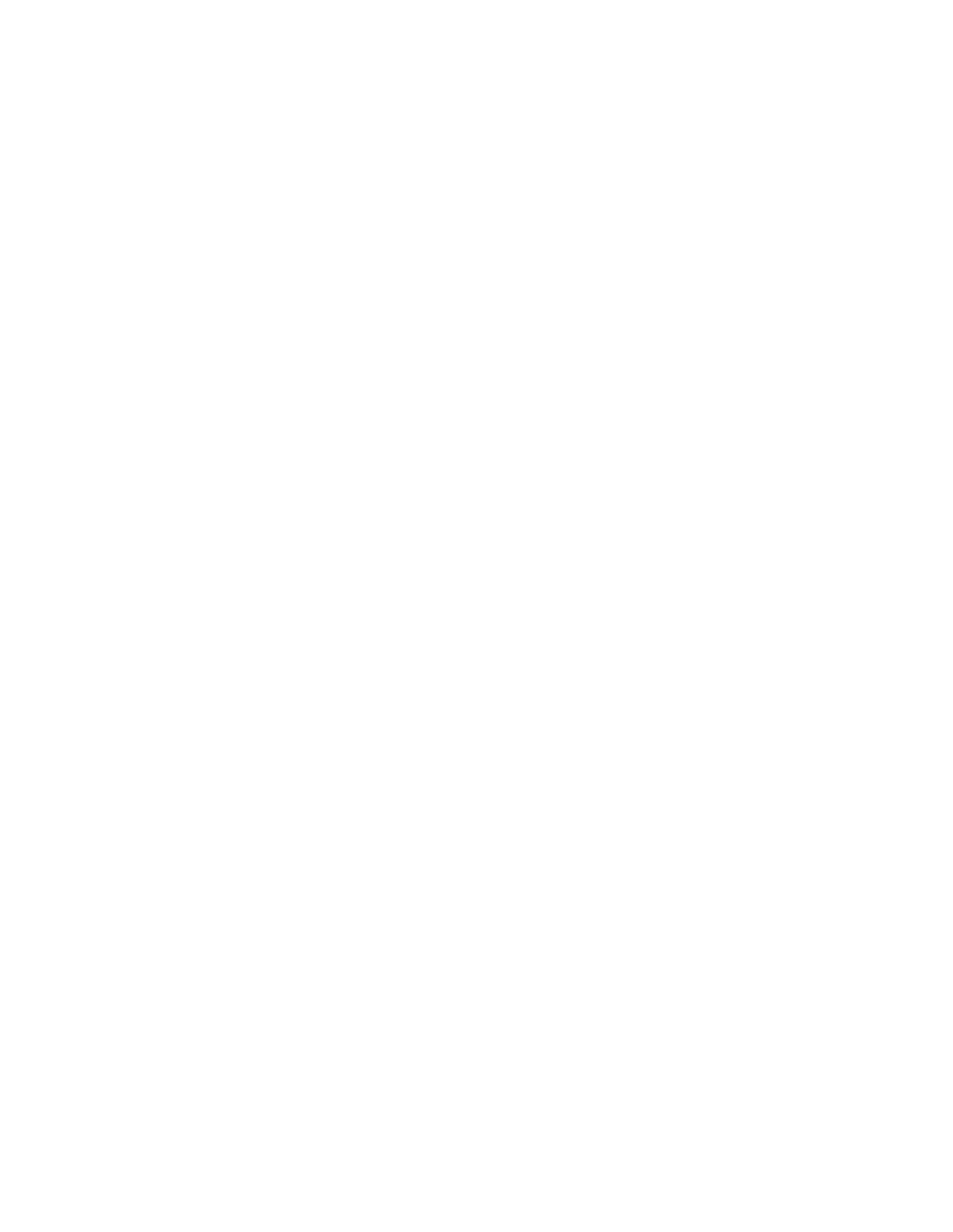# **3. Functions, Values, and Participatory Planning at Landscape Level**

 new definition of drainage was proposed in chapter 2 as the basis for an integrated **A** perspective on drainage. This integrated **A** new definition of drainage was proposed in chapter 2 as the basis for an integrated approach to drainage requires new tools for analysis and planning. This chapter describes the contours of an integrated approach to drainage, which we have called DRAINFRAME (Drainage Integrated Analytical Framework).8 DRAINFRAME is a procedure for analyzing and assessing functions and values embedded in a participatory planning process. The systematic mapping of the functions of (the goods and services provided by) natural resources systems and the values attributed to these functions by people, and the exploration of the implications of particular drainage interventions, are the analytical component of the tool. DRAINFRAME also provides a framework for discussing and negotiating tradeoffs related to the different functions and values directly related to and influenced by drainage. This is the communication, planning, and decisionmaking support component of the tool.

DRAINFRAME combines and applies to drainage two sets of theory and practice:

- ß Recent work on environmental and social impact assessment that allows systematic and comprehensive analysis of the effects and impacts of interventions in natural resources systems
- ß Recent work on the process dimensions of participatory planning, adaptive management, comanagement, and other participatory

approaches for natural resources management and sustainable human development.<sup>9</sup>

While the first component (effect and impact analysis of an intervention) provides the substance for the second, the second component (participatory planning) is required to allow effective application of the first. The two components thus have to go together. The elaboration of DRAINFRAME as a tool therefore requires answers to two questions:

- ß How can a functions and values analysis and assessment be done in the context of drainage?
- ß How can this exercise be incorporated in a participatory planning process?
- ß A third question arises from the answers to the first two: At which scale or level can or should DRAINFRAME be applied?

#### **Functions and Values Analysis and Assessment**

This section describes an analytical tool that provides guidance in identifying the multiple functions of natural resources, helps with assessing the way in which drainage interventions affect these functions, shows which economic, social, and ecological values these functions represent, and identifies which stakeholders are involved. The latter element provides the bridge to the second dimension of the DRAINFRAME tool, participatory planning, discussed in the next section.

 $\ddot{\phantom{a}}$ 

<sup>8</sup> The best acronym would be DRAIN-IN-A-FRAME, which conveys the gist of the approach nicely but is somewhat unwieldy. We shortened it to DRAINFRAME.

<sup>&</sup>lt;sup>9</sup> Our shorthand "participatory planning" thus refers to the whole policy and intervention process, not just to one phase of it, as "planning" would suggest to some.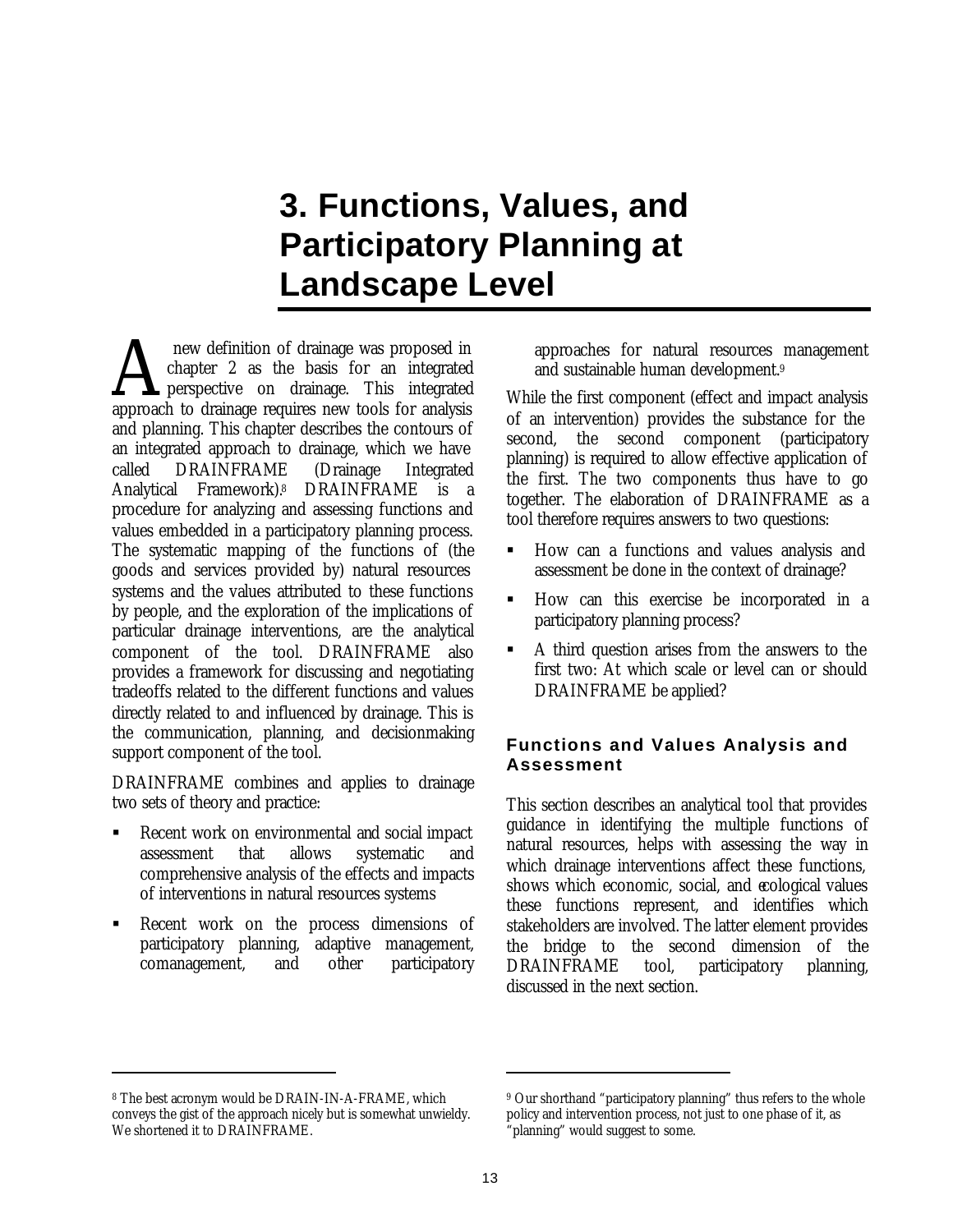#### **Box 3.1 Environmental functions—the supply of goods and services**

Nature provides many functions, representing goods and services that humans can exploit. Four categories of environmental functions can be distinguished.

**Processing and regulation functions**. These functions relate to the maintenance of life support systems on Earth. These functions are often not recognized until they are disturbed. Some examples linked to drainage are: buffering of flood peaks in wetland systems, recharge of groundwater reservoirs by infiltration, recycling of organic matter and pollutants as a natural water-cleaning mechanism, maintenance of migration and nursery habitats for fish, maintenance of biological diversity, trapping of sediments in floodplains, regulation of fresh and saltwater balance in estuaries, river mouths, and coastal aquifers, and regulation of biological control mechanisms.

**Carrying functions**. The availability of space together with a particular set of environmental conditions associated with that space make an area suitable for performing certain functions for nature or for humans. Examples include: suitability of an area for human habitation and settlement, waterways for navigation, sites for energy conversion (e.g., hydropower reservoirs), sites for recreational activities.

**Production functions**. These functions are goods generated by nature, which, by investing time and energy, man can harvest (natural production functions), or biological products (animal or plant) produced in ways that involve active management and inputs by people (nature-based human production functions). Examples include: soil productivity for cultivation of crops, water as a harvestable resource, fisheries, animal husbandry, aquaculture, timber, and firewood.

**Significance functions**. Nature provides opportunities for spiritual enrichment, cognitive development, and recreation. Examples include: esthetic information (scenery, landscape), spiritual and religious information (religious sites, emotional attachment), historic information (historic and archaeological elements), cultural and artistic information (inspiration for folklore, music, dance, art), educational and scientific information (natural science classes, research, environmental indicators).

Source: Adapted from de Groot 1991.

#### **Functions and values**

*Functions* is a concept that summarizes what the goods and services are that natural resources systems provide and perform. These functions include production functions, processing and regulation functions, carrying functions, and significance functions (box 3.1). *Values* is the concept through which societal preferences, perceptions, and interests with regard to functions provided by natural resources are summarized. These values are social, economic, and (temporal and spatial) ecological values (box 3.2).

Detailed examples, based on the country case studies, of the effects of drainage interventions on functions of the water resources system, and of the respective impacts on values for different stakeholders are included in appendix D.

#### **A systemic perspective**

A systemic perspective is necessary for analysis and assessment of functions and values pertinent to drainage. Functions and values are properties and attributes of combined natural resources and social systems. Drainage is a distinct activity, a specific land and water control subsystem through which natural

resources and social relations are concretely managed. The interaction among the three subsystems is graphically represented in figure 3.1.

- ß The *resources subsystem* performs functions that provide multiple goods and services used by society. In river valleys, for example, nature provides appreciated functions such as productive soils and water for farming but may also provide less appreciated functions such as floodwater storage when it leads to flood-related damage. Agricultural drainage is intended to enhance the productivity functions, while flood control and open drainage channels may counteract flood damage. Natural resources systems are thus multifunctional.
- ß In the *societal subsystem*, groups of people value the goods and services provided by the natural resources subsystem and thus become stakeholders<sup>10</sup> in natural resources management.

<sup>10</sup> *Stakeholders* are direct beneficiaries of functions such as farmers (soil productivity) or fisherfolk (productivity of aquatic resources), but also include distant beneficiaries (e.g., foreign tourists or urban inhabitants dependent on water supply from elsewhere or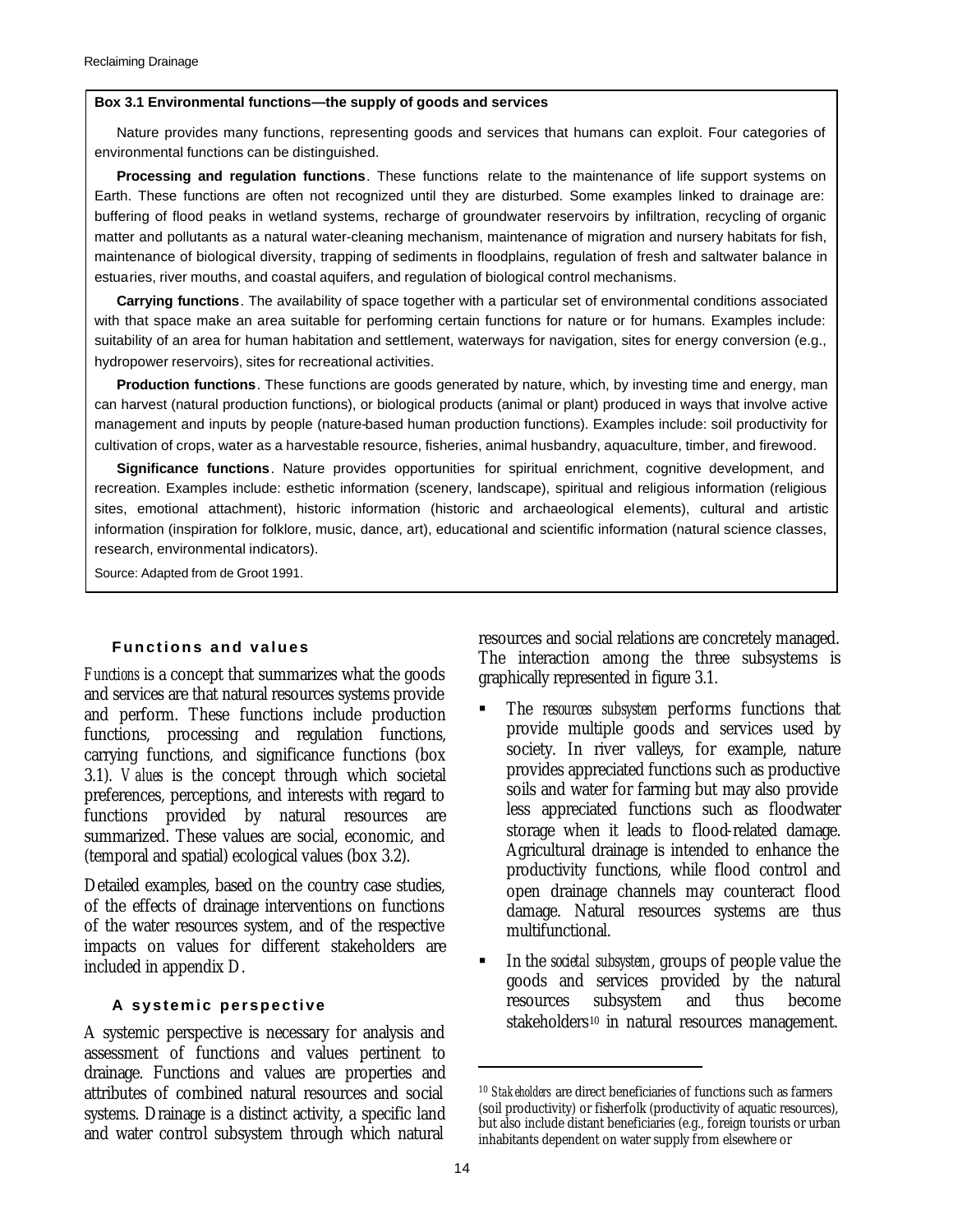#### **Box 3.2 Values—the demand for goods and services**

**Social values** refer to the quality of life in its broadest sense and can be expressed in many different terms such as health and safety, housing and living conditions, and the value of the environment as a source of in-kind income, religious, and cultural values.

**Economic values** are related to both the direct values (such as the monetary value of agricultural produce) and the inputs in the production of other goods and services (such as water for irrigation; water storage in floodplains reducing downstream flood damage).

**Environmental values** refer to the value that society places on or derives from the maintenance of the Earth's life support systems. They come in two forms. Temporal environmental values refer to the potential future benefits that can be derived from biological diversity and key ecological processes that maintain the world's life support systems for future generations. Spatial environmental values refer to the interactions of ecosystems with other systems, performing functions for their maintenance. Examples of spatial values include: coastal lagoons and mangroves that serve as breeding grounds for marine fish, thus supporting an economic activity elsewhere; wintering areas for migratory birds; flood plains that recharge groundwater aquifers for neighboring dry lands or act as a silt trap, preventing downstream siltation of rivers and reservoirs.

Source: Adapted from Slootweg et al. 2001.

A function of a landscape is not recognized (i.e., valued) by society as long as it does not have stakeholders. The value these goods and services represent for society can be expressed in economic, sociocultural, or ecological terms.

ß The specific *land and water control subsystem,* including drainage, consists of: institutional arrangements (laws and regulations; policy instruments—like permits, subsidies, and quotas; financial and administrative arrangements; and functional organizations); technology and infrastructure (like dikes, drainage canals, and pipes); and knowledge and human resources capacity (scientific and local).

#### **Figure 3.1 Linkages and interactions of the three subsystems of the socioecological system**

Figure 3.1 shows, in economic terminology, that society constitutes the *demand side*, and the resources constitute the *supply side*. Sustainability refers to an

equilibrium in supply and demand, now and in the future. Perceived imbalances in this equilibrium prompt individuals and organizations to act by managing either the supply from nature or the demand from society.<sup>11</sup>

#### **Threats and opportunities for development**

Figure 3.1 depicts how the need for institutional arrangements, technology, and infrastructure and for knowledge and human resources capacity is triggered by a perceived disequilibrium in the relation between supply and demand. The demand for goods and services from nature may surpass the available supply, leading to a present or expected future problem (e.g., overexploitation or degradation of resources or insufficient supply), or the potential supply may be larger than what is actually being used, constituting a development potential. Perceived imbalances thus include both threats and opportunities for development.

 $\ddot{\phantom{a}}$ 

discharge effluent to go somewhere), or indirect beneficiaries such as nature conservation nongovernmental organizations. We do not enter into the nomenclature of stakeholders and interest groups in this report. For this, see the literature on "participation."

<sup>11</sup> We are aware that both equilibrium and sustainability are contested concepts. However, for our purposes, the exact meaning is not crucial. The central point is the dynamics: action triggered by *perceived* imbalances and unsustainability.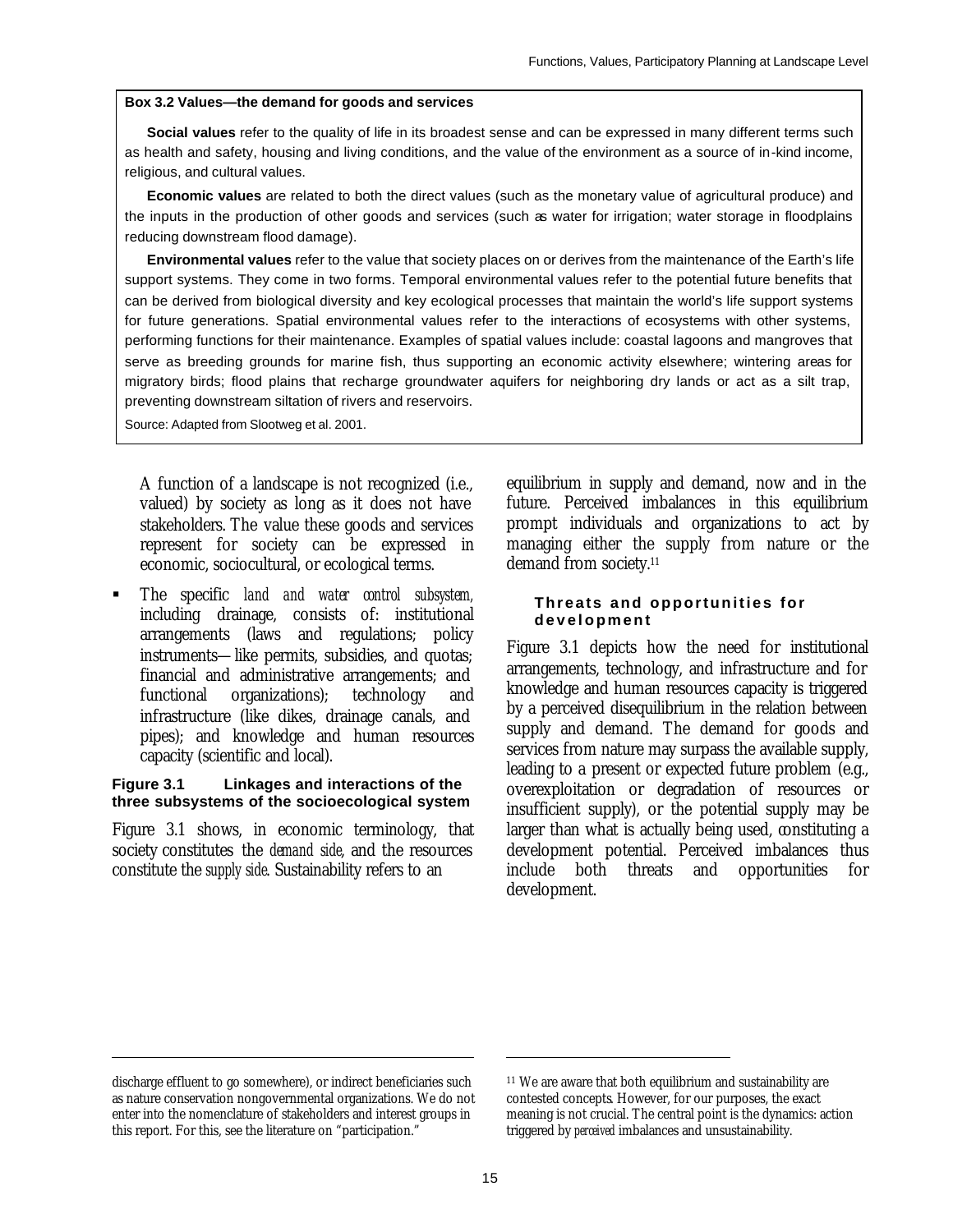



Source: Adapted from Slootweg, Vanclay and van Schooten 2001.

An example of a *threat* is that waterlogging and salinity in irrigated systems in semi-arid regions like Egypt and Pakistan can reduce soil productivity and the supply of agricultural products. Decreasing the supply of agricultural products can trigger responses by individual producers, policymakers, and line agencies. Drainage interventions in the resources subsystem can enhance soil productivity to increase agricultural output. An example of an *opportunity* is the lack of exploitation of some functions of the natural environment, as is the case with the agricultural potential of the humid tropical regions of Mexico and the outer islands of Indonesia. Agricultural drainage interventions can enhance soil productivity by reducing flood damage in Mexico and by soil ripening in Indonesia.

In both examples, agricultural drainage is a management intervention in the resources subsystem. As depicted in figure 3.1, the land and water control subsystem can also intervene in the societal subsystem by managing the demand for goods and services. For example, the creation of water user organizations can further effective water distribution, thus reducing the risk of overirrigation, waterlogging, and excess salinity.

Other demand management interventions include water pricing, policies and regulations for pollution control, and tax measures. Management organizations can be national, regional, or local authorities using their formal instruments and regulations, or they can be traditional chieftains or village elders using traditional techniques and customary laws. In a globalized world, international agencies that exert effective control over human activities could also be included such as the Framework Convention on Climate Change or the Convention on Biological Diversity. (See chapter 4 for further discussion of the institutional dimensions of drainage.)

#### **Multifunctionality and optimization of drainage interventions**

Planning drainage interventions requires awareness of the diversity of functions of the intervention area and the multiple stakeholders who may directly or indirectly, positively or negatively, be affected by the intervention, "on-site" and "off-site." The methodology proposed is systematic mapping of the effects and impacts of drainage interventions.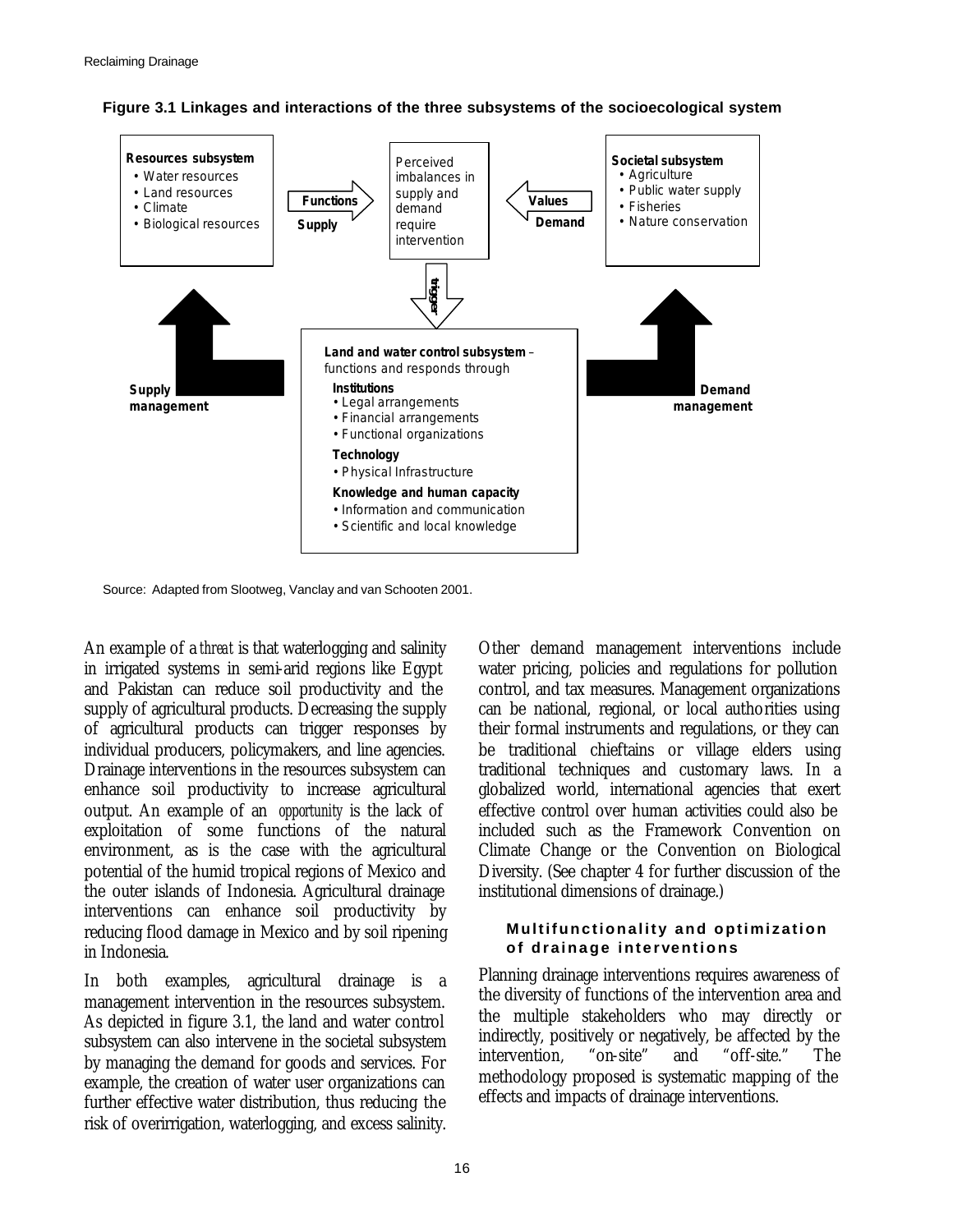The conceptual difference between "effect" and "impact" is that an *effect* can be predicted, modeled, and measured and does not depend on society's recognition or appreciation. Biophysical effects (resulting from changes in the biophysical resources induced by human intervention or otherwise) affect functions of a resources system, thus changing the quantity and quality of goods and services provided by that system. If stakeholders benefit from these goods and services, the impact that is "felt" (recognized and valued). *Impacts,* in contrast to effects, depend on the context. The impact cannot be determined without identifying and consulting stakeholders. This differentiation in the meaning of the terms "effect" and "impact" is not widely used, but it is important for functions and values assessment.

This report focuses on the assessment of effects and impacts of *physical* drainage interventions. The method derives from environmental impact assessment. Slootweg, Vanclay, and van Schooten (2001 and 2003) describe the underlying theoretical framework. Slootweg, van Schooten, and Vanclay (2003) describe the methodology for assessing potential change processes and impacts that may result from (proposed) *social or institutional* interventions. However, this potential of the tool still needs to be fully elaborated to allow practical use in drainage contexts.

For the assessment of the effects and impacts of drainage interventions, some questions, derived from environmental impact assessment methodology, must be answered.

- ß Which chain of events leads from the proposed drainage activity to positive or negative, intended or unintended, biophysical effects and societal impacts? Can these be predicted?
- ß Can second and higher order effects be identified?
- ß Apart from on-site effects in the drainage intervention area, may off-site effects outside the area also be expected?
- ß Which stakeholders are affected and how? What role do they play in the analysis (participation) and how are their preferences and interests taken into account?
- Within the objectives of the drainage intervention, can alternative solutions be identified that result in reduction of negative impacts or enhancement of positive impacts?

ß Which measures are taken to prevent, mitigate, or compensate negative consequences and enhance potential positive impacts?

Figure 3.2 presents a series of analytical steps that provides relevant information to answer the first four questions (steps 1 to 6).

#### **Step 1. Each analysis starts with a description of a (proposed) drainage intervention, a physical intervention in a landscape, to remedy a problem or capture an opportunity.**

Two examples from case studies are given in appendix D: subsurface drainage for waterlogging and salinity control, and conveyance of drainage water in Egypt (example 1), and embankments for flood protection in Bangladesh (example 2).

#### **Step 2. Drainage intervention results in physical or biological changes in the natural resources of an area. These biophysical changes may influence soils, water, air, flora, and fauna (first question).**

For example, subsurface drainage leads to a lowering of the groundwater table; embankments reduce or eliminate floods in the embanked area.

#### **Step 3. Each (biophysical) change can lead to secondary and higher order biophysical changes (second question).**

Lowering of groundwater tables can lead to reduced salinity, improved aeration and soil fertility, and better accessibility of soils for heavy equipment. Increased moisture capacity in the soil profile can dampen flood peaks. Reduced flooding in an embanked area can lead to increased flooding downstream of the embanked area.

#### **Step 4. Biophysical effects have a geographical range in which their influence is noticeable. The effects may extend beyond the boundaries of the drained area (third question).**

Many effects can be noticed only in the area where drainage is carried out (on-site effects; for example soil quality improvement). Effects related to water flows often go beyond the boundaries of a system ("off-site effects"). Examples of off-site changes are lowering of groundwater tables in agricultural land that leads to lowering of water tables in neighboring settlement areas; discharge of saline drainage effluent that affects areas at the outfall of the drainage system; and transport and disposal of agrochemicals into water-receiving bodies. Biophysical changes and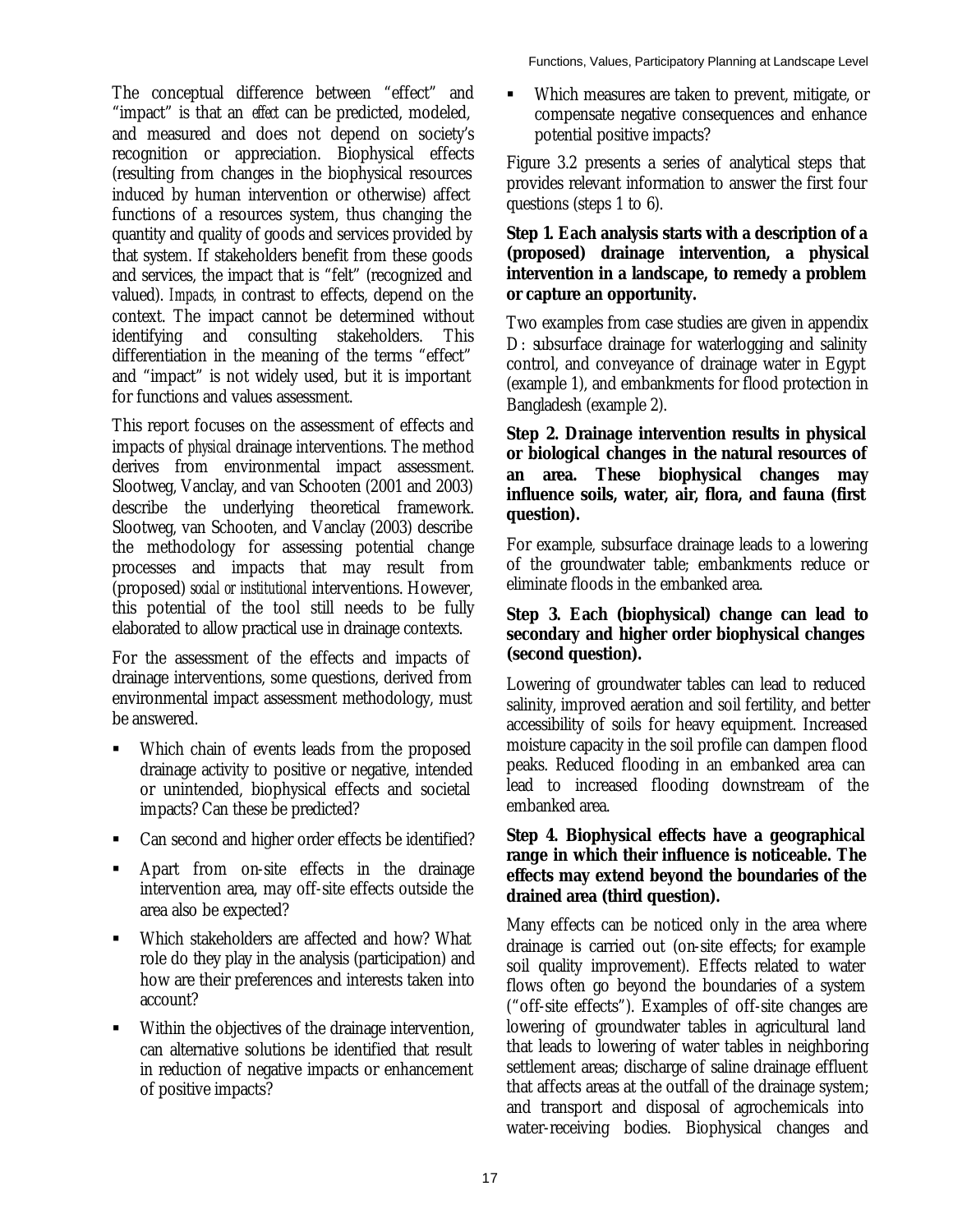



Source: Authors.

effects can be predicted and modeled by experts like hydrologists, soil scientists, ecologists, and others (chapter 5). Biophysical effects take a long time to build up and develop impacts. Groundwater rise under irrigation schemes may proceed for many years before it affects crop yields and farmers' livelihoods. These time-bound processes also have to be analyzed.

#### **Step 5. Afer assessing the biophysical changes and their range of influence, the areas and systems influenced and shaped by these effects can be identified (third question).**

In Egypt the saline drainage water reused for irrigation affects agricultural areas outside the drained area. The quality of drainage water conveyed to coastal lagoons affects their functions. In Bangladesh, floodwater affects downstream areas. In Pakistan, seepage from evaporation ponds affects underlying groundwater reservoirs. Water in the downstream reaches of the Amu Darya River (Uzbekistan)

becomes heavily polluted from drainage water pumped in upstream.

**Step 6. after identifying the areas and resources systems that may be affected, their functions can be identified. Subsequently, stakeholders of these functions can be identified, and positive and negative impacts for society at large can be assessed (fourth question).** 

In Egypt, the improved soil fertility through drainage that resulted in increased agricultural productivity (function) and higher incomes for producers (value), has farmers as direct stakeholders, but also perhaps, indirectly, urban food consumers when productivity increases reduce unit prices. A lower groundwater table in neighboring settlement areas that resulted in better living conditions and reduced transmission of diseases (both functions), leading to reduced damage to properties (economic value) and better health for people (social and economic value), has rural inhabitants in general or particular segments as main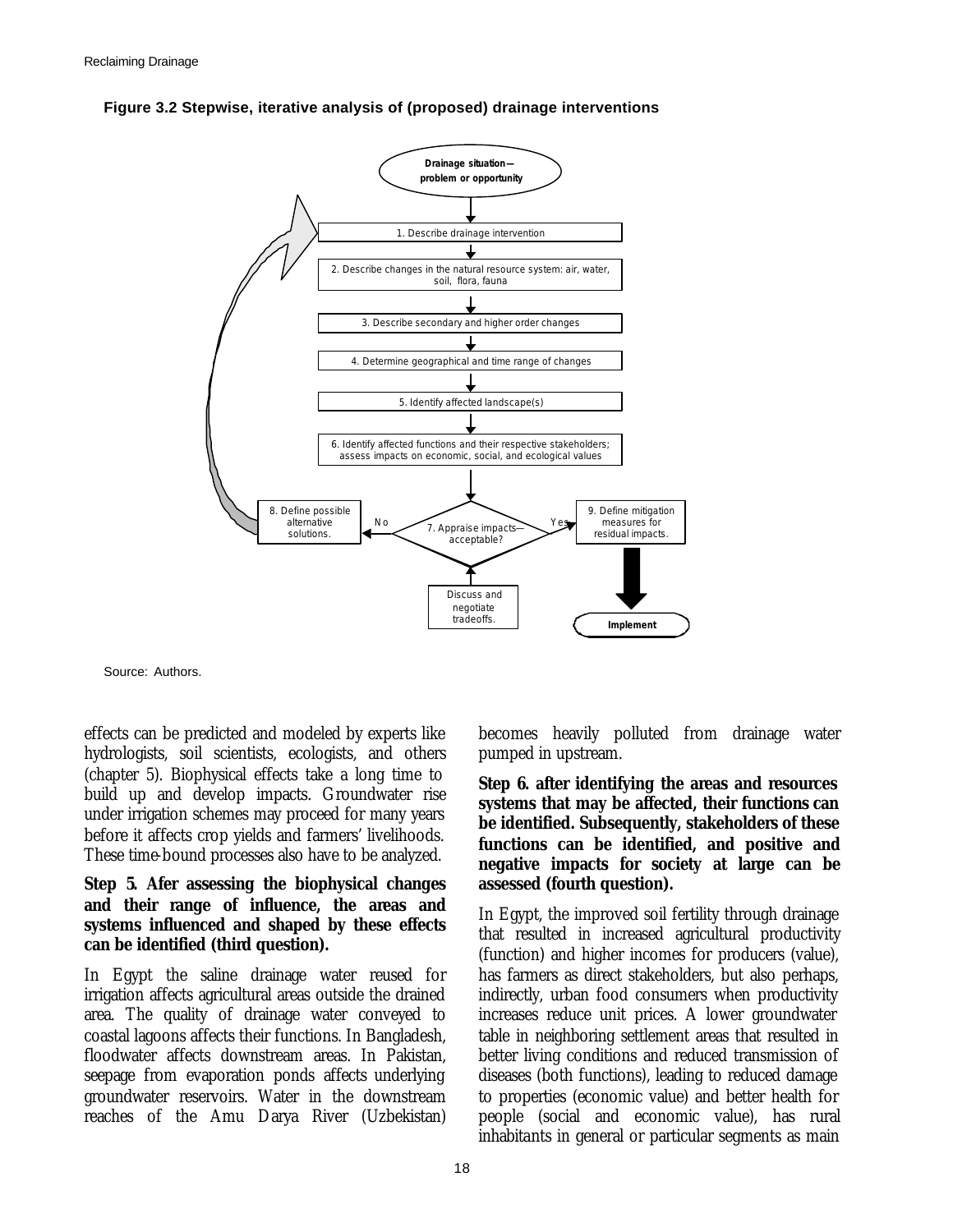stakeholders, depending on how the effects are distributed spatially and socially. In Bangladesh, the reduction of local floods that leads to higher productivity (function) and higher farmer income (value) but which also results in lower fisheries potential (function) and a consequent loss of fisheries income (value) has farmers and fisherfolk as main stakeholders with conflicting interests. Downstream the stakeholder antagonism is reversed, as the opposite impact occurs where increased floods lead to agricultural damage and reduced farmer income, but increases in fisheries income.

This assessment of functions and values by stakeholders requires an institutional framework and process. (This is discussed below under participatory planning). The results of this analysis help to answer the fifth and sixth questions on the development of alternative solutions and the design of mitigation measures (steps 7 to 9).

#### **Step 7. After the assessment of steps 1 to 6, a decision has to be reached through discussion and negotiation among stakeholders.**

Stakeholders will agree on which positive impacts are desirable and may need further enhancement, which negative impacts are acceptable, and which impacts need to be avoided or mitigated.

#### **Step 8. In case of severe or unacceptable outcomes or impacts, alternative solutions can be sought.**

This implies that an iterative process will start in which the analytical steps above are repeated as depicted in figure 3.2, for alternative intervention designs, trying to find an alternative with impacts more acceptable to the stakeholders.

#### **Step 9. In a careful project design, many negative impacts may be avoided or reduced.**

However, in actuality, drainage interventions usually have some unavoidable negative impacts. If their consequences are unacceptable, they have to be mitigated or compensated (box 3.3).

#### **The Process Dimension of DRAINFRAME: Participatory Planning**

The description above of the functions and values analysis and assessment methodology makes reference to the need to involve the different stakeholders, as

these are the carriers of the different values, and to the iterative character of the process. The latter implies that the process requires interaction, communication, and negotiation by the different stakeholders regarding the planned interventions. The idea of participatory planning is thus implicit in the methodology.

#### **Participation and planning**

We have chosen the term "participatory planning" to refer to a series of approaches that emphasize stakeholder involvement in decisionmaking for natural resources development and management. Without advocating any particular approach, we focus on the central features of participatory planning processes. The precise features of a process are context specific and need to be designed on site. Implicit, and often explicit, in many participatory planning approaches is the adoption of the *subsidiarity principle,* that governance and management of natural resources should be done at the lowest appropriate level. The two—stakeholder participation and subsidiarity come together in Dublin Principle No. 2.12 Box 3.4 briefly discusses the evolution of the concept of participation as a background to what follows.

To describe its features, participatory planning can usefully be contrasted with traditional planning approaches. Some of the main characteristics of participatory planning are decentralization, inclusiveness, situation specificity, and dialogue-based negotiation, while traditional planning is characterized by centralization, exclusion, standardization, and expert-controlled decisonmaking (appendix F). Such dichotomous descriptions tend toward caricature and bad vs. good positions, but nevertheless the contrast adequately suggests the overall features of participatory planning. In the context of DRAINFRAME, the main point is the involvement of multiple stakeholders in an iterative learning and decisionmaking process.

<sup>12</sup> The Dublin Principles can be found on the Global Water Partnership website (www.gwp.org).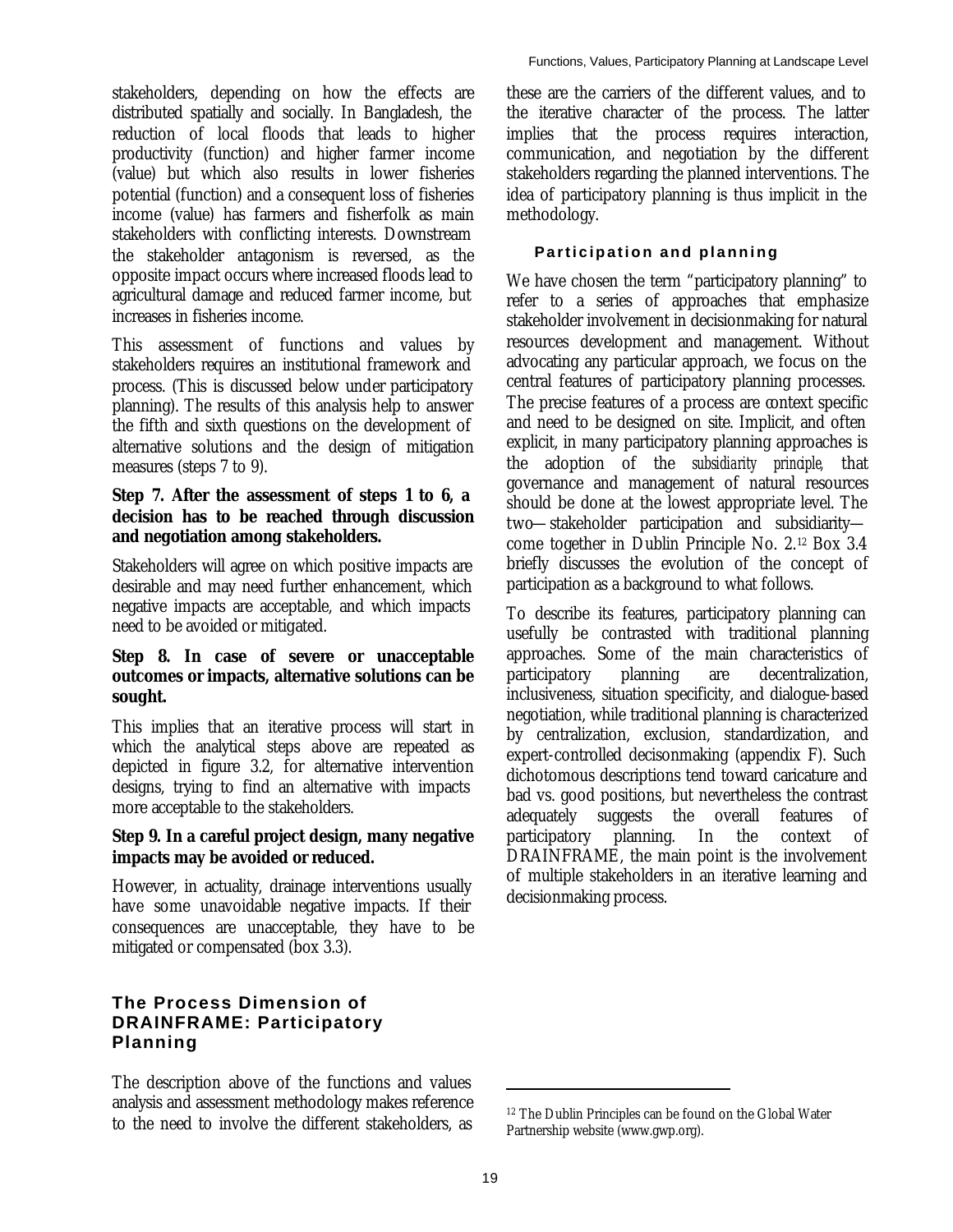#### **Box 3.3 Dealing with alternatives**

The first step after problem definition is usually the best place to develop alternatives—thinking in terms of solving the problem. In practice, however, a ministry usually defines a solution, and proposes a plan with a set of activities, in line with its sector mandate (such as increase in agricultural output formulated by the ministry of irrigation). At best, a few alternatives to the *project* are proposed. More commonly, only one project alternative is proposed, whose assessment can only suggest alternative *activities* or *mitigating measures*. The figure below shows levels at which alternatives can be defined, with *examples* in parentheses.



The following levels of options can be distinguished:

- ß Problem solutions. An intersectoral approach is needed.
- ß Project alternatives. Within the same solution (sector) different projects can be envisaged.
- ß Alternative activities. Different activities can be envisaged to obtain the same results, for example, an alternative location or technology.
- ß Mitigation measures. Activities cannot be changed, but remedial measures can be taken to counteract negative impacts of these activities.

Thinking in terms of alternative problem solutions is rare in practice. Source: Authors.

A good starting point for designing a methodology for participatory drainage planning is to follow the detailed procedure for achieving *comanagement* of natural resources (appendix G) as described by Borrini-Feyerabend and others (2000).13 Central to the *comanagement* approach, from an institutional or planning perspective, is the *negotiation* of options and strategies by the stakeholders.<sup>14</sup> This approach

 $\ddot{\phantom{a}}$ 

assumes a "level playing field," in which all groups and individuals within a territory understand that cooperation is in the interest of all, needs to be achieved, and may require great effort. However, it may not always be possible. Participatory planning is not just a methodology but a political process in which different interests have to be balanced. This requires a repertoire of conflict-resolution methods and strategies for empowering excluded and underprivileged stakeholder groups.<sup>15</sup>

<sup>13</sup> The document can be downloaded from

www.ecoregen.com/com/share\_ex/uploaded/man\_Nat.pdf .

<sup>14</sup> The theoretical basis for the centrality of negotiation lies in the fact that the resources and people systems under discussion are inherently *open* systems. "In open systems, the lack of a sovereign arbiter means that questions of due process must be solved by negotiation, rules and procedures, case precedent, etc." (Star 1989:43, referring to Hewitt 1988).

<sup>15</sup> Borrini-Feyerabend and others (2000:13) specify the basic conditions under which comanagement can work and, by implication, participatory planning generally. These conditions include "full access to information on relevant issues and topics, freedom and capacity to organize, freedom to express needs and concerns, a nondiscriminatory social environment, the will of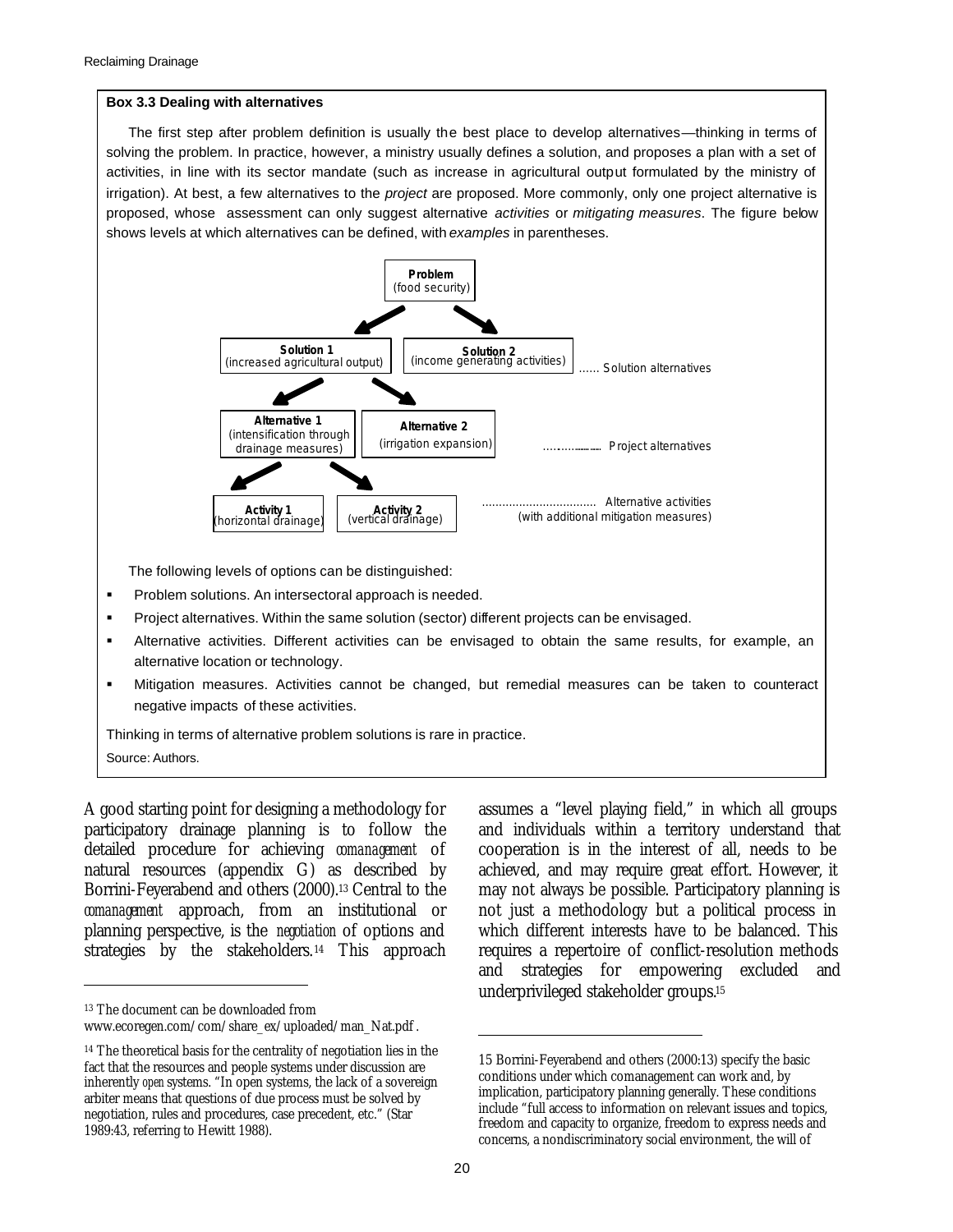#### **Box 3.4 Participation**

The "participation" debate and practice has come a long way since the 1970s, when Rapid Rural Appraisal (RRA) marked the beginning of the participatory development paradigm. (RRA approaches were preceded by community development approaches in the 1960s (Esman and Uphoff 1984). RRA was mainly a consultative data-collection exercise, focusing on expert-driven changes in the physical environment. It was overtaken by the concept of Participatory Rural Appraisal (PRA) which sought to develop practical ways to support decentralized planning and democratic decisionmaking, to value social diversity, to work toward sustainability, and to enhance community participation and empowerment. This evolved into emphasis on collaborative learning and empowerment and became critical of the "project mode." It was also realized that totally "bottom-up" approaches have limitations. Still, Allen (2001: chapter 2) states "in the main, application of contemporary approaches to improve participation still fails to grasp the nature of the rapidly evolving social forces that are driving natural resources management systems today." In recent years fundamental questions have been asked about the participation paradigm (for a short overview, see Cornwall 2002; Cooke and Kothari 2000; and Mosse, Farrington, and Rew 2001). This particularly means that the issues of power, politics, and rights take center stage. In a recent strategy paper, the U.K. development agency (DfID), for example, recasts *development* as "a process of political struggle over priorities and access to resources" (Cornwall 2002: 7). Thus, embarking on a participatory planning trajectory cannot responsibly be done without an awareness of the many ambiguities of the "formulaic approaches" to "invited participation."

Source: Authors

 $\ddot{\phantom{a}}$ 

#### **Participatory planning for drainage**

The irrigation and drainage sector has produced methodologies for participatory approaches at the local level, particularly regarding water user associations. These focus mostly on irrigation. Examples looking specifically at drainage are rare, but some are discussed in chapter 4. In developing

countries, the irrigation and drainage sector hardly has a practice of "change management"16 at the level of water resources agencies and ministries through designed social and institutional learning processes.<sup>17</sup> Most attempts at institutional transformation have taken linear approaches to planning, particularly through the instrument of conditions attached to loans, and have focused more on outcomes than on process. An example is the considerable energy invested in the development of (normative) models of river basin organizations but the limited attention given to the process of how to move toward such organizations, given the sector's institutional setup. Nevertheless, the interest in basin-level organization and initiatives for multistakeholder dialogues, platforms, and institutions for governance and management of water resources may signal an increasing focus on participatory forms of water resources planning. After all, participatory planning fits seamlessly into the notion of integrated water resources management (box 3.5).

To design participatory planning approaches for the DRAINFRAME tool, the following questions have to be answered:

- ß Which methodology (phases, steps, techniques) will be adopted for participatory planning of drainage interventions?
- ß How will civic engagement in the different phases of the planning and management cycle be enhanced and how will excluded and underprivileged groups be empowered or empower themselves for participation on reasonable terms?<sup>18</sup>
- ß Which locations and situations would allow experimentation with such an approach with a reasonable chance of success (i.e., are there situations with a favorable or enabling environment for participatory drainage planning)?

partners to negotiate, and confidence in the respect of agreements." In few situations, if any, are these conditions completely fulfilled. Acknowledging that many societies have large power disparities, the authors therefore also suggest, "Whether an above-board dialogue and confrontation is the best strategy to protect the interests of the less privileged groups can be assessed only within a specific context" (ibid.:14).

<sup>16</sup> On change management, see de Caluwé and Vermaak (2002). For the example of a *Change Management Forum* for sustainable urban water and sanitation in India, see www.silsoe.cranfield.ac.uk/iwe/projects/cmf/.

<sup>&</sup>lt;sup>17</sup> For examples of contested irrigation reform, policy formulation and implementation, and the associated institutional transformations, see Mollinga and Bolding (forthcoming). On the effort in Egypt by the International Water Management Institute, see Merrey (1998).

<sup>18</sup> The case of participatory budgeting is an interesting one to illustrate the importance of organized civic engagement (Wagle and Shah 2002).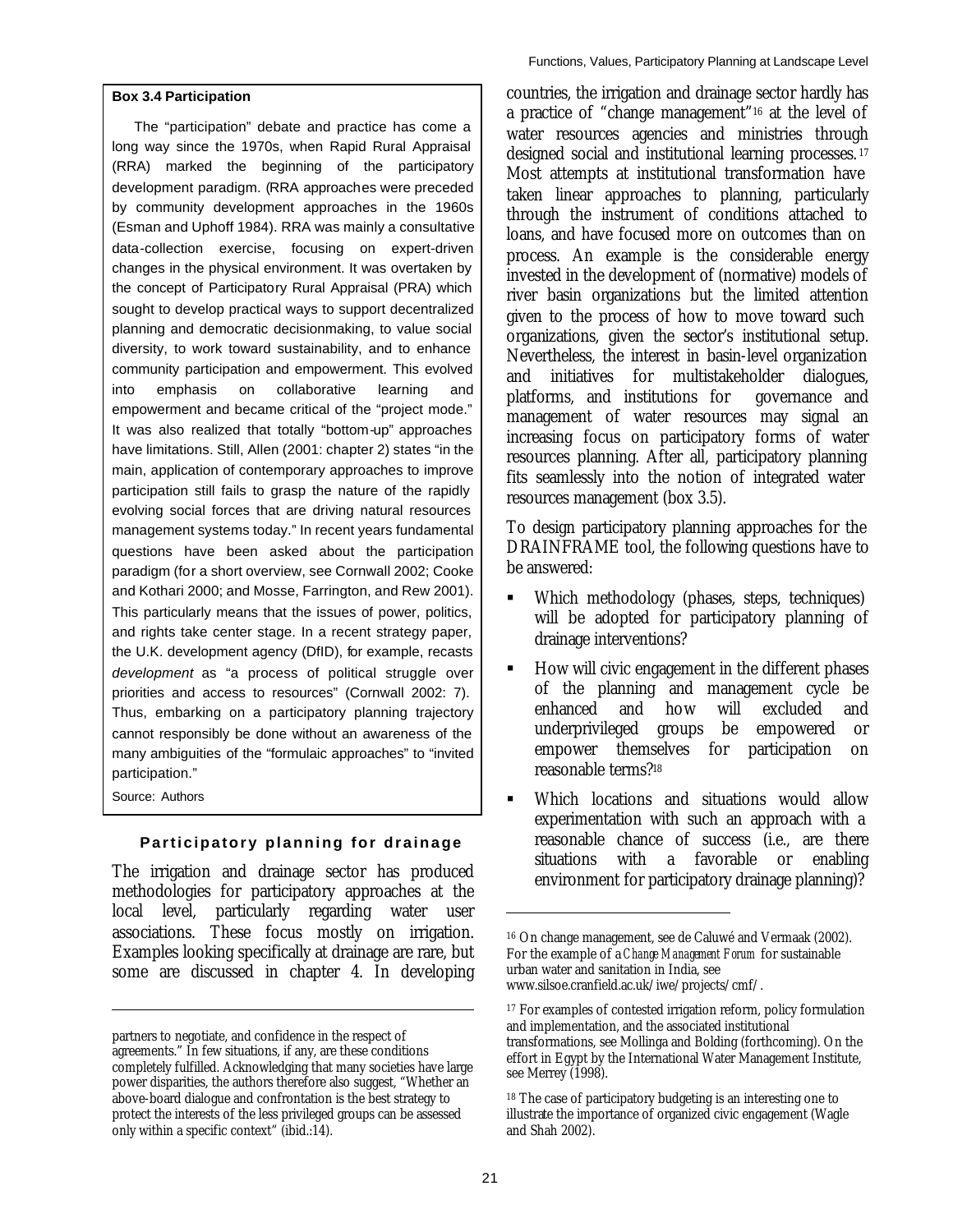#### **Box 3.5 Participatory planning in the water sector**

In many industrial countries, "change management" in the water sector is a rare and new phenomenon but does exist. Examples of tools for participatory planning and decisionmaking developed in the United States are the *Decision Process Guidebook: How to Get Things Done* on the web site of the U.S. Department of the Interior, Bureau of Reclamation (www.usbr.gov/pmts/guide) and the 200-page "how-to" guide of the Army Corps of Engineers, Institute for Water Resources, for "shared vision planning" applied to "Managing Water for Drought" (www.drought.unl.edu/plan/handbook/nds8.pdf). From a developing-country perspective, these guides may read like highly idealized and unrealistic proposals for planning processes, but they do contain useful material for designing locally specific approaches.

- **Such methodologies are not necessarily implemented unproblematically, however, in the countries where** they are designed. The U.S. *Decision Process Guidebook* puts politics at the center of the decision process, and the emergence of such guidebooks is at least partially the product of a conflict-ridden water resources history. There are also examples of highly institutionalized and regulated forms of consultative and participatory approaches, like land and water resources planning in the Netherlands, which local stakeholder groups find too constrictive, inflexible, and needing more room for local initiative. The Overdiep polder (Netherlands) provides such a case. Anticipating the implications of new national water management policies but years ahead of the formal procedures, farmers collectively and on their own initiative designed a plan for flood retention in their polder in an attempt to bypass years of bureaucratic deadlock. "Official" participation has become too bureaucratized in the perception of the direct stakeholders.
- **Fig. 4** The elements or phases of the participatory drainage planning and management cycle could, for example, be modeled after Scheumann's work on waterlogging and salinization (Scheumann 1997). She distinguishes five "action arenas" (ibid.:214–20): planning and design; investment decisions; executing investments; operation and maintenance; and groundwater and salinization control at farm level. This is specific to situations with irrigation-induced waterlogging and salinity and would have to be adapted for cases where drainage serves other purposes. For each of these "arenas," participatory planning and civic engagement methodologies could be developed. Performance monitoring should be part of each of them.

Source: Authors.

 $\ddot{\phantom{a}}$ 

These three questions require locally specific answers. A more general, fourth, question is "At which scale level should participatory planning for drainage be pitched?" or "What is the logical unit for participatory planning of integrated drainage interventions?" Although the DRAINFRAME tool can theoretically be applied at any level, we suggest that the landscape level is the most appropriate one.

#### **The Issue of Scale for Analysis and Planning**

The analysis of the country case studies suggests that drainage situations can be defined at four different scale levels: the *basin,* the *hydroecological region,* the *landscape*, and the *drainage system* (table 3.1).<sup>19</sup>

#### **Large river basins**

River basins are delineated by hydrological boundaries. Water is the dominant resource, and water-related functions are the subject of national and international negotiations and treaties. In the context of a basin or similar hydrological units, interrelated issues can be addressed of both quantity and quality of surface water and groundwater, its extraction and use, and the disposal and reuse of drainage effluents. The basin might be the appropriate planning level for the highly interconnected tasks of land drainage (main

<sup>19</sup> At each of these levels, typologies of drainage situations can be developed, identifying the different types of situations that occur

in the large diversity of drainage situations (chapter 2). The development of typologies of drainage situations was a stated objective in the terms of reference for this study. However, to avoid overcomplicating the main text, we do not elaborate here. We wanted to arrive at combined, sociotechnical typologies of drainage situations that would allow identification of the basic dynamics of different situations. On this analytical part of the study more research needs to be done.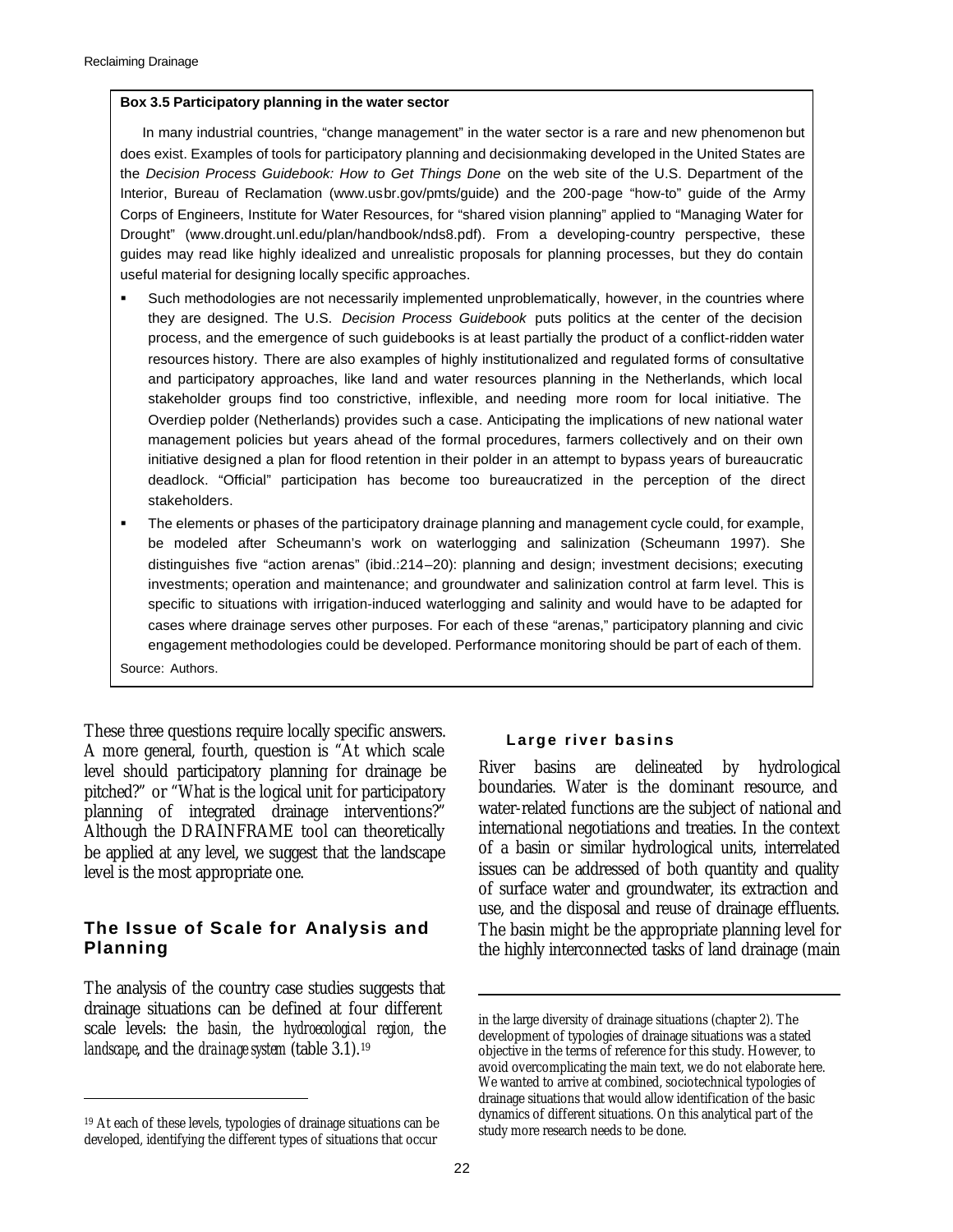| <b>Resources system</b>   | <b>Composition/unit</b>                                                           | <b>Dominant functions</b>                           | <b>Management focus</b>                                                                                      |
|---------------------------|-----------------------------------------------------------------------------------|-----------------------------------------------------|--------------------------------------------------------------------------------------------------------------|
| Large river basin         | Several hydroecological<br>regions <sup>a</sup>                                   | Water functions                                     | Allocation issues; quantity and<br>quality monitoring; database<br>management; sharing costs and<br>benefits |
| Hydroecological<br>region | Family of landscapes<br>belonging together, but with<br>different characteristics | A few functions giving<br>rise to particular issues | Policymaking on these issues                                                                                 |
| Landscape                 | "Homogeneous" resources<br>base                                                   | Typical set of functions                            | Planning of optimal mix of benefits                                                                          |
| Drainage system           | Parts of landscapes                                                               | Few target functions                                | Interventions; daily operation and<br>maintenance                                                            |

**Table 3.1 Four scale levels for analysis and planning of drainage**

a. Given the enormous diversity of water resources situations, there are bound to be exceptions to this neat formula where "a river basin consists of several hydroecological regions." Several small or very small river basins may form a single hydroecological region (e.g., parts of the Kerala coast in India and the island of Bali). In very flat areas where several rivers form and occupy a delta or plain, and where the basin concept loses some of its applicability, a hydroecological region may cover parts of several large river basins (e.g., Bangladesh and the Indo-Gangetic plain). As emphasized below, the determination of useful units is part of the participatory planning process. Source*:* Authors.

drainage systems and regional outlets), drainage and flood control, and for its coordination with relevant sectors for water quality control or infrastructure planning. The great appeal of river basin management has been the focus on either a hydrologically or hydraulically coherent area encompassing all actors physically dependent on each other through the water system (Alaerts and Le Moigne 2003). A basin typically covers a large area, and drainage units do not always fit neatly into a river basin unit. For example, lowland drainage in Indonesia occurs in a long belt along the coast crossing several basins. In Bangladesh, Pakistan, and the Netherlands, the landscape is manmade to the point where a basin perspective is not always relevant. (see also chapter 4).

#### **Hydroecological region: macro level for policy formulation**

The hydroecological region is a macro-scale characterization focused on a region's physical characteristics. Hydroecological regions, a specific case of the broader concept of agroecological zones, are defined by the combination of human intervention in the water resources system and natural or created hydrological boundaries.

The natural resources system can be divided (on a continuous scale) into natural ecosystems,20 semi-

 $\ddot{\phantom{a}}$ 

natural or exploited ecosystems, and completely manmade natural resources systems, depending on the level of human intervention. Over the centuries, agricultural activities have resulted in agroecological zones, which often follow the boundaries of the original ecosystem. Where water and drainage play a prominent role in the creation of an agroecological zone, the boundaries of the zones can be drawn around a hydroecological region. Under natural conditions, these regions usually coincide with natural flow patterns of water such as river basins. However, drainage interventions can be of such magnitude that completely manmade drainage basins are created with totally artificial boundaries (e.g., coastal polder systems in Bangladesh and the Netherlands). Similarly, a hydroecological region can coincide with a manmade water management system such as irrigation schemes (e.g., irrigation systems in Pakistan and Egypt covering large parts of these countries).

Box 3.6 shows that, in Bangladesh, water resources and portfolio planning at macro level is done on the basis of eight hydrological regions, each representing a specific catchment area with typical drainage and

<sup>20</sup> An *ecosystem* is an ensemble of components (soil, water, air, plants, and animals) and processes (such as photosynthesis and

evolution). It comprises a community of organisms and their physical environment that interact as a unit. Systems cannot be defined precisely and can be described at various levels of detail. Ecosystems are open systems in the sense that they are characterized by an exchange of both mass and energy with their surroundings (water).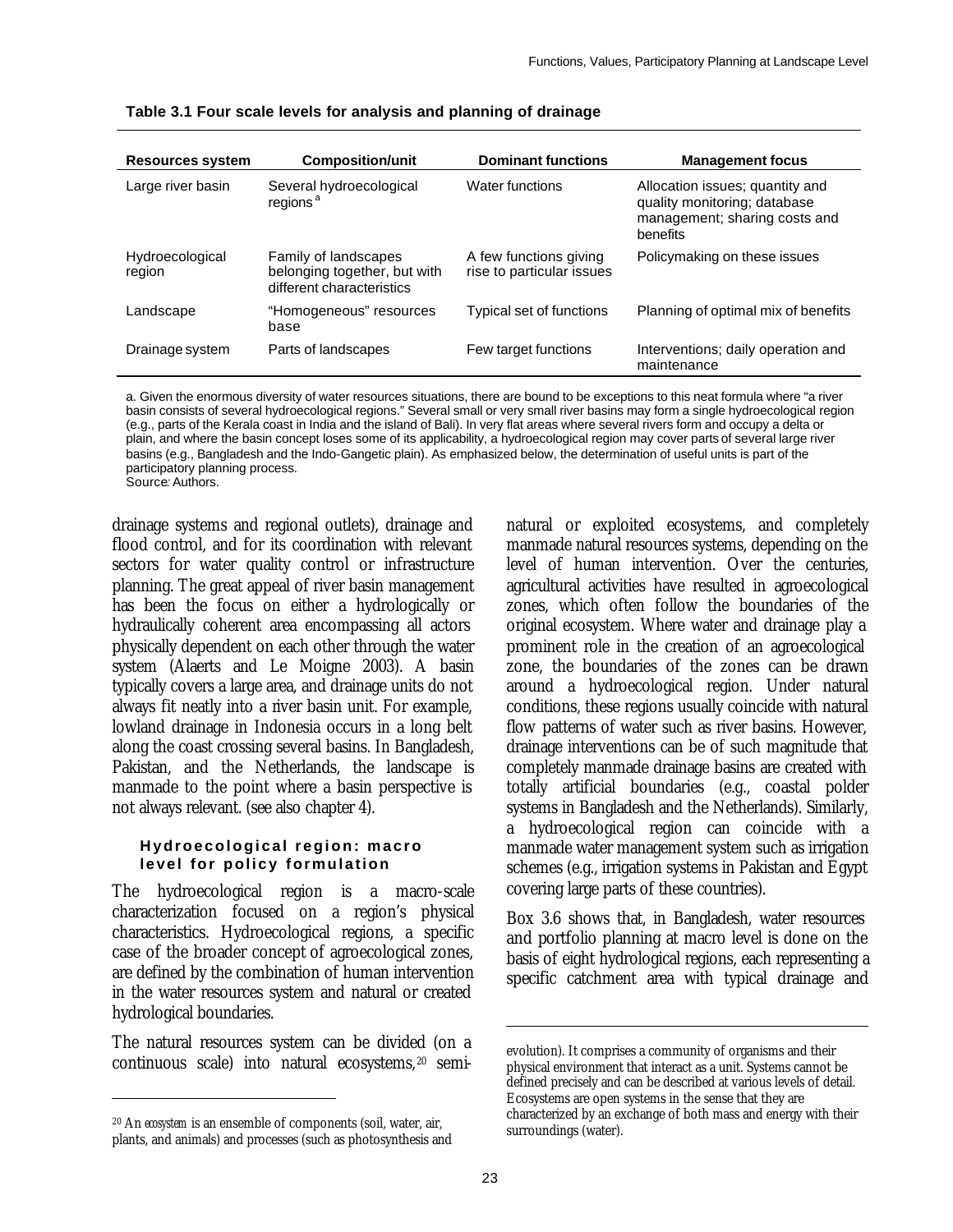#### Reclaiming Drainage

environmental issues. In the Netherlands case study, six hydroecological regions are distinguished. Their different dominant resources characteristics have determined agricultural development, and they typically have different drainage issues to be addressed. The characteristics of the hydroecological region thus broadly define the kind of drainage issues that can be expected and the type of drainage interventions that may be appropriate. Descriptions at the level of the hydroecological zone serve overall water resources policy development. Such policy usually focuses on the (problematic features of) water in the region, that is, tends to be hydrocentric.

In summary, a hydroecological region has the following characteristics.

- ß It is delimited by natural hydrological boundaries or by manmade water management measures, or by a combination of both.
- It broadly defines the drainage issues to be solved and the types of technical drainage interventions that may be needed.

From the case studies, the hydroecological region appears to be the best level for policy formulation and implementation for natural resources–based development.

#### **Landscape level: meso level for planning of drainage strategies**

A *landscape* is a unit of land with homogeneous natural resources (soil, water, climate, vegetation) that performs a homogenous set of functions.

The concept of hydroecological region is too broad for concrete planning of drainage interventions, as it combines different natural resources systems with different combinations of functions. For example, the hydroecological region of the sandy uplands of the Netherlands can be subdivided into three landscapes: uplands, slopes, and valley bottoms. Valley bottoms have the designated functions of floodwater regulation, nature conservation, recreation, and agriculture. Because these functions cannot be developed in isolation for obvious reasons, a coherent strategy has to be devised, taking the whole landscape unit into consideration. In the adjacent sloping lands, the emphasis is more on dairy faming and water retention, whereas the uplands provide better conditions for settlements and arable cropping. The three landscapes of the sandy upland also have (bio-) physical relations, for example, the exchange of water. Policies are needed to address the problems accompanying this exchange, for example, the limitation of pollutants.

Bangladesh needs a much finer characterization of drainage situations than the hydroecological region concept provides for planning physical improvements and development of institutions at the local or subregional levels. The diversity of drainage conditions, the multipurpose nature of flood control and drainage (FCD) systems, and the variety in technologies, are among the reasons a hydroecological region–based classification is bound to overlook local and subregional differences. A classification is needed, combining the physical and engineering features of FCD systems and those of the landforms they are part of. Landforms are the product of human interventions in the natural environment through both informal adaptations by resources users and formal "rehabilitation" or "remodeling" exercises for drainage, irrigation, navigation, flood control, and other purposes. A landform-FCD system typology is the way in which the landscape concept can be made operational in Bangladesh.

This lower level of aggregation we call the "landscape" provides a coherent set of functions that deliver goods and services for society (e.g., agricultural production, water supply and sanitation, tourism, navigation, fisheries). Groups in society value these good and services and become stakeholders. Drainage interventions are intended to enhance certain functions for the benefit of these stakeholders. Institutional arrangements are created to manage these interventions. Thus, a landscape provides the consistent set of functions that form the basis of concrete planning. It provides the proper level of analysis for understanding the dynamics of a drainage situation and for assessing the potential environmental and social consequences of an intervention. Within the landscape, the main planning and management challenge is the (in-)compatibility of function development. Because functions of a landscape are interconnected, the whole unit has to be considered when preparing strategies for interventions (*strategies* are coherent packages of measures). Landscape-level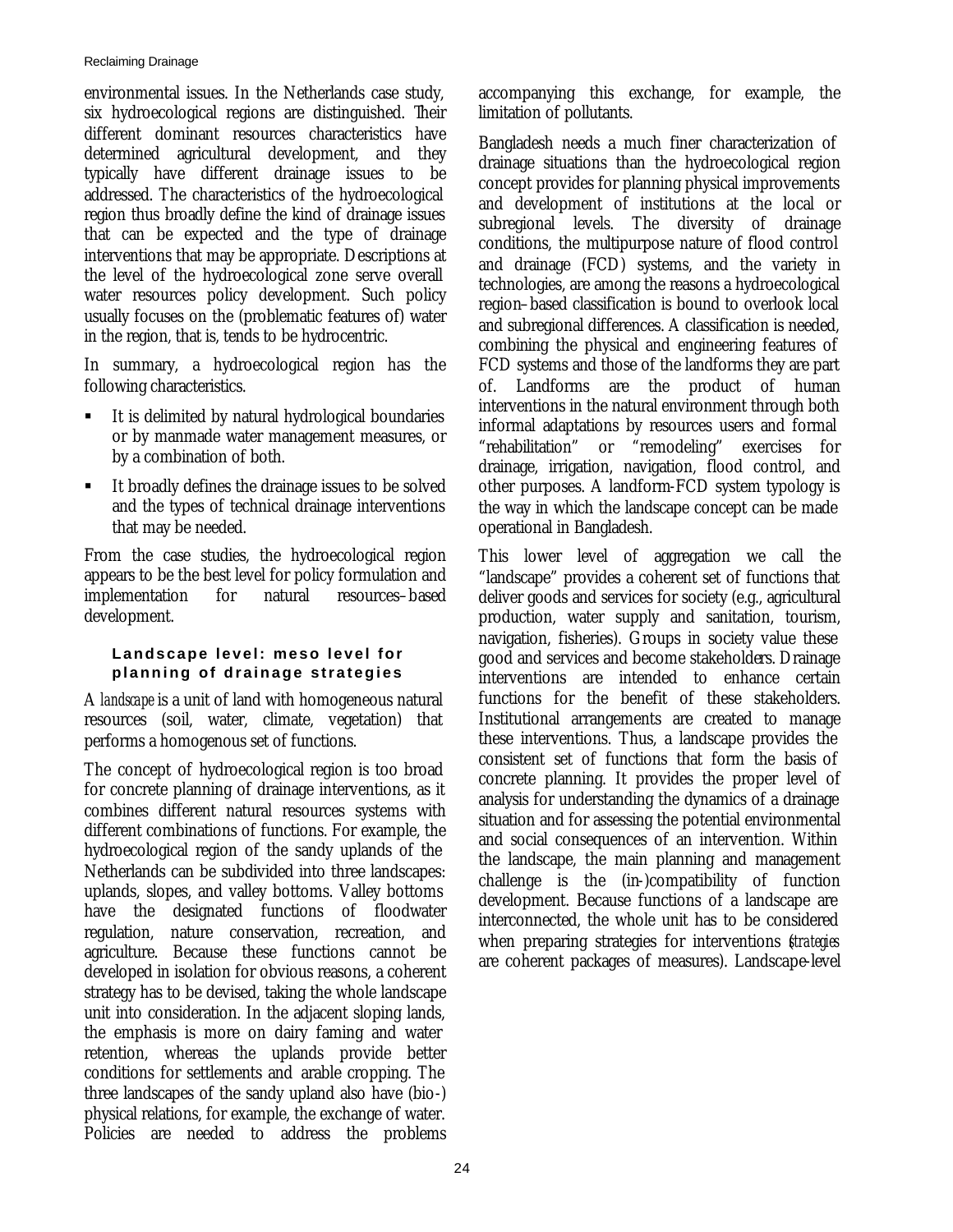#### **Box 3.6 Hydroecological regions in the country case studies: Bangladesh and the Netherlands**

In *Bangladesh,* water resources and portfolio planning at macro level is based on eight hydrological regions, each representing a specific area with typical drainage and environmental issues.



| Region                       | Gross area<br>(km <sup>2</sup> ) | Average<br>rainfall<br>(mm) |
|------------------------------|----------------------------------|-----------------------------|
| Southwest (SW)               | 26,226                           | 1,655                       |
| South Central (SC)           | 15,436                           | 2,307                       |
| Northwest (NW)               | 31,606                           | 1,739                       |
| North Central (NC)           | 15,949                           | 1,956                       |
| Northeast (NE)               | 20,061                           | 3,194                       |
| Southeast (SE)               | 10,284                           | 2,271                       |
| Eastern Hills (EH)           | 19.956                           | 2.445                       |
| Rivers and<br>Estuaries (RE) | 8,607                            | 2,318                       |
| Total                        | 148,125                          | 2,360                       |

The hydrological regions are characterized by the occurrence of different combinations of eight different kinds of flood control, drainage, and irrigation systems (irrigation drainage only; combined irrigation and drainage; flood control and drainage schemes excluding coastal systems; flood control, drainage schemes with measures for the supply of irrigation water; coastal flood control and drainage schemes; coastal flood control, drainage schemes with measures for the supply of irrigation water; and shrimp culture polders

In the *Netherlands* case study, six different hydro-ecological regions were identified. These hydroecological regions have dominant resources characteristics that require specific water management measures:

- **South Limburg hills**. Hilly aeoline loam uplands, natural drainage by gravity largely overland, and deep groundwater. Water management issues: peakflow management, surface drainage, and erosion control
- **Sandy upland**. Sandy soils with local impervious layers; slow infiltration, shallow to deep fluctuating groundwater, and drainage through natural streams and manmade ditches by gravity. Management issues: peak flow management, ground and surface water quality, agricultural drainage, and public water supply
- **Major river plains**. Flat, heavy clays, slow infiltration, shallow groundwater, temporary flooding of valleys, imperfect gravity drainage, and lateral seepage. Managem ent issues: flood protection, agricultural drainage and water supply, and nature restoration
- ß **Coastal polders**. Flat, marine clays or organic peatsoils, shallow to very shallow groundwater, eutrophic freshwater overlying saline water, and manmade pumped drainage. Management issues: pumped drainage, sea flooding, salt water intrusion, and peak discharge control
- ß **Dunes**. Sandy, rolling dunes and deep groundwater. Management issues: nature conservation, recreation, coastal protection, and public water supply
- ß **Glacial formations**. Undulating sandy soils, deep ground water, and no surface waters. Management issues: water conservation and public water supply

Source*:* Bangladesh and the Netherlands case studies.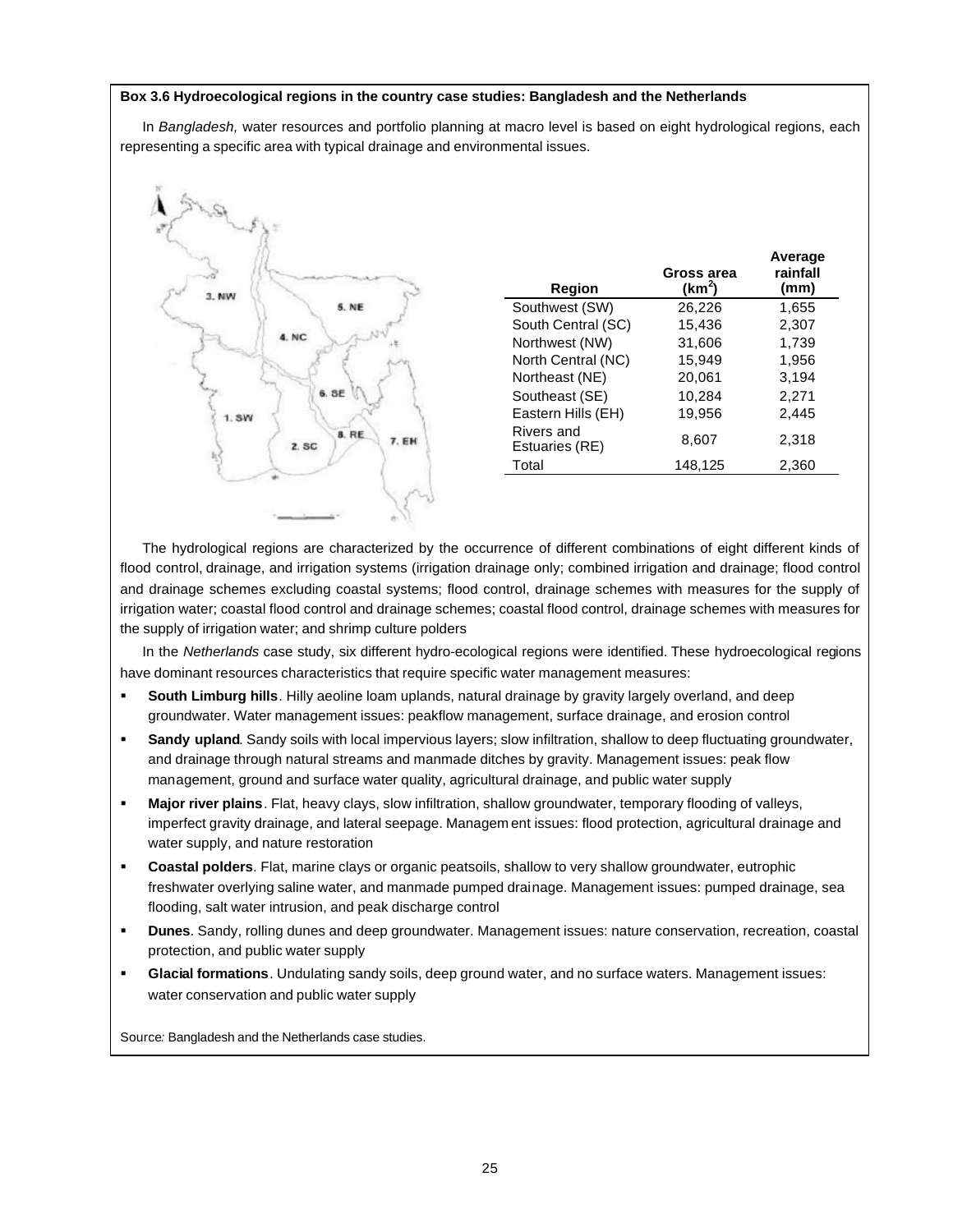characterizations serve the planning of such drainage strategies.

The features of a landscape are thus the following:

- ß It combines a uniform set of natural resources and functions.
- ß It provides goods and services for society.
- ß It represents values for societal groups (stakeholders) that are not necessarily confined geographically to the landscape.
- It is the logical level at which drainage strategies are planned.
- ß In large-scale landscapes, subdivision may be required for practical institutional and management reasons.

The physical size of landscapes can vary enormously. Tidal drainage systems will be small (if not, they are likely to be failures, as shown by several resettlement schemes in Indonesia), while the interconnected drainage system of the Nile Valley and Delta has become country-sized. The irrigation system of Pakistan, the size of a country, is an interesting case. The question is whether this system, from a drainage perspective, is one landscape where similar drainage technologies can be applied. Indeed, vertical drainage has been applied nationwide. However, from the multifunctional perspective, the system contains different landscapes needing different drainage technologies. In fresh groundwater areas, vertical drainage has created an extra supply of water that is inevitably used for various purposes (functions), irrigation the most important. In saline groundwater areas, however, this function is perverse, for it contributes to secondary salinity.

Our focus on the landscape does not imply that planning a drainage intervention requires only the study of the landscape in which the drainage intervention is located. Landscapes are usually interconnected by flows of mass, energy, and organisms. The key message is that a landscape, as a geographical stretch of land with a homogenous set of resources and functions, is the preferred unit of analysis, but one that includes its relations with other landscapes. The DRAINFRAME tool is not scalespecific and could be applied at any level. However, we suggest that it is most usefully applied at the landscape level, because this is where the configuration of functions and values defines systemic properties. The approach invites its users to identify

the relevant levels of aggregation in any given situation and to define the appropriate level for application of the tool. This decision is part of the analysis.

This elaboration of the landscape concept for analysis of drainage situations, and the description of drainage types, closely resembles the ecosystem approach adopted by 187 parties to the Convention on Biological Diversity. The present document is an early attempt to make operational the generic principles of the ecosystem approach adopted by the biodiversity convention. In this sense, this report is on the cutting edge of evolving ideas on sustainable and equitable use of natural resources (appendix E).

## **Drainage system level: micro level for implementation of drainage interventions at field level**

A drainage system–level characterization provides detailed and locally specific descriptions of drainage systems. Characterizations at this level serve field-level design and implementation of drainage interventions, in particular land and water resources control systems, for a limited number of precisely defined functions.

The system level is the level of concrete drainage interventions, where technical and operational design has to take place within the framework set by policies at hydroecological level and planning at landscape level. For example, in a landscape, a number of farmer groups may share a collector drain that ends in a natural drainage channel. These small drainage systems may be independently constructed and managed. There may be additional separate systems for wastewater treatment and for urban drainage, a program for main drain maintenance for flood control, and so forth.

The Mexico country case study provides a concrete example. For an irrigation system in the arid zone of Mexico, a micro-level typology of drainage situations was created to establish the drainage needs of three irrigation districts covering 10,000 ha. Excessively saline zones were characterized, and reclamation alternatives with subsurface drainage were identified. This typology was created for the practical purpose of identifying drainage needs and possible solutions. Yet, microtypologies in Mexico are considered a function of a wide range of variables: geographical and climatological conditions, flood control infrastructure, soil and water quality, agricultural development (present and future), users' long-term objectives, user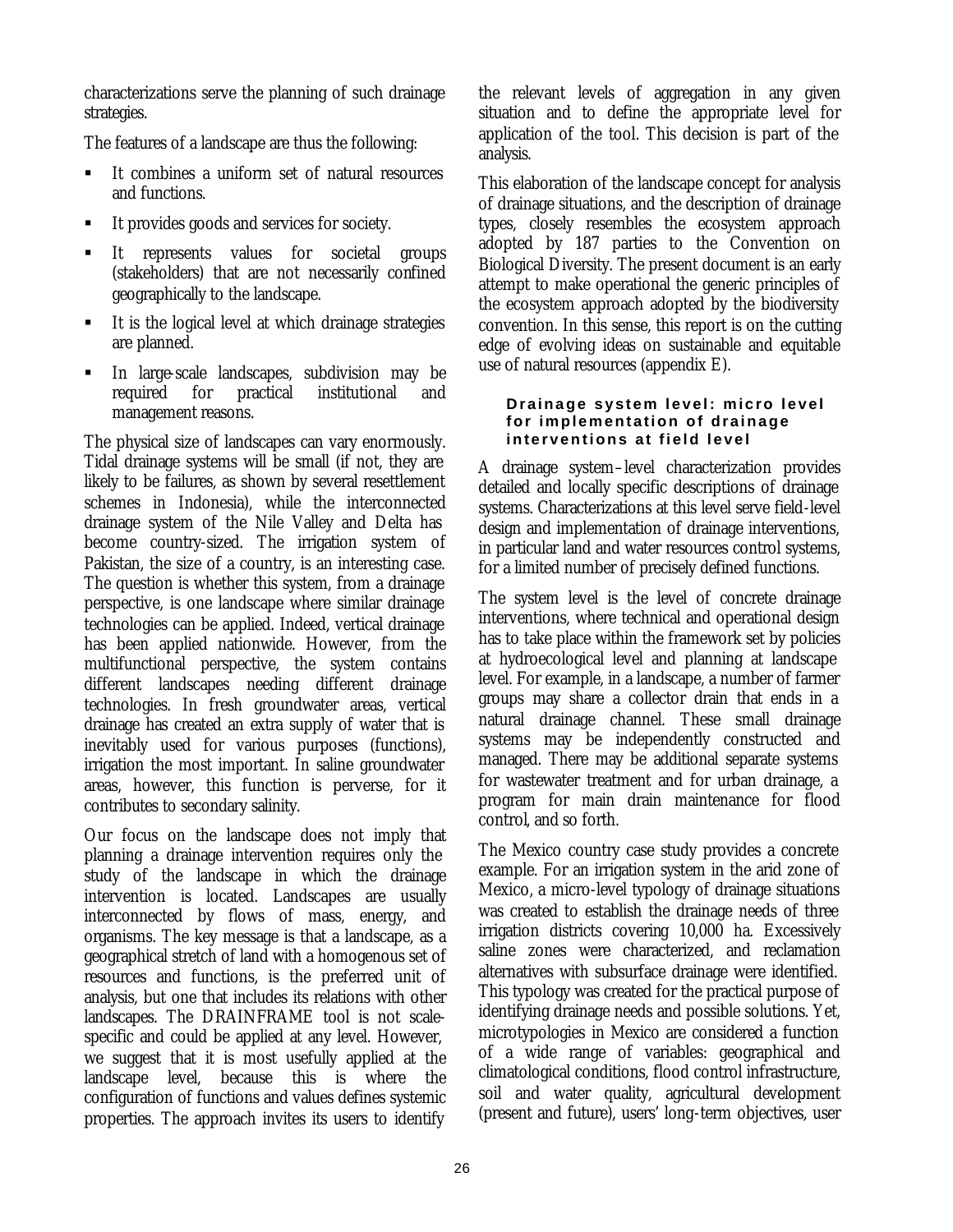organization relations with other sectors, and available equipment and materials.

The Mexico example shows that distinctness of systems does not necessarily represent fragmentation or lack of integration, as system-level characterizations can also take into consideration a broad range of factors. Projects are implemented in small, manageable subdivisions of a large landscape to facilitate construction contracting and supervision. They may be convenient units for day-to-day operation and maintenance and may enable workable group sizes of local organizations. They are limited in scope but should be designed from a broader, integrated perspective.

# **What's New?**

The major feature of this chapter is the introduction of the functions and values analysis and assessment at the landscape level by means of the DRAINFRAME tool. The tool is specifically designed as a framework for assessing the multifunctionality of natural resources at landscape level and the effects of any drainage intervention on the water resources system and for identifying impacts in the social context, all embedded in a participatory planning process.

DRAINFRAME brings together in one conceptual framework elements of a variety of scientific disciplines and development intervention approaches. Through the concept of "functions," it mobilizes the knowledge of physical and ecological science disciplines to understand the behavior of natural resources systems and approaches for physical and technological interventions in these systems. Through the concept of "values," it mobilizes knowledge from the social sciences and humanities to understand the dynamics of society and the way individuals and groups relate to and engage with the natural resources systems. Through the notion of "participatory planning," DRAINFRAME mobilizes knowledge and methodologies for social transformation and learning from a perspective of democratic, equitable, and sustainable governance and management of natural resources. None of this knowledge and methodologies are new in themselves. What is innovative is the attempt to incorporate them in a single framework.

DRAINFRAME is a typical example of a *boundary object:* it is a device through which the differences between different "communities of development practice" involved in drainage and water resources

management become communicable and negotiable across the boundaries of disciplines, perspectives, and interests.21 Although a lot of science goes into this process as an input, the tool suggests that this "optimization" is not a straightforward calculating procedure but a social process in which meanings and interests are negotiated.

The concept of "landscape" further adds to this property of DRAINFRAME as a boundary object. "Landscape" is a typical example of what has been called a "loose concept." Loose concepts are imprecisely defined ideas that can play an important role in disciplinary integration.22 Their imprecision invites different groups and individuals involved in a particular problem area to negotiate their meaning, while simultaneously allowing space for adopting specific meanings in each particular domain. Loose concepts can thus be strong tools for integration.<sup>23</sup>

This chapter has also made clear that making DRAINFRAME operational requires further work, preferably set in the context of actual drainage intervention through integrated and participatory planning. Application of DRAINFRAME in real contexts and proposing and implementing feasible institutional and technological innovations requires an

 $\overline{a}$ 

<sup>21</sup> "Boundary objects are objects that are both plastic enough to adapt to local needs and constraints of the several parties employing them, yet robust enough to maintain a common identity across sites. They are weakly structured in common use, and become strongly structured in individual-site use" (Star 1989: 46; Star and Griesemer 1989). The individual site is a particular discipline, professional domain, or other community of practice. There is a broad literature on the issues of both boundary setting and guarding and boundary crossing within science, at the interface of science and society, and within societal domains such as, for example, factories or development projects. The term "community of practice" also derives from this literature. It means that knowledge communities, like disciplines or professional fields, share not only a knowledge base but also a culture, worldview, and set of institutional interests.

<sup>22</sup> On "loose concepts," see Löwy (1992).

<sup>23</sup> One interesting addition to the definition of landscapes as the units for planning drainage strategies would be to combine it with the notion of "problemshed," as used in discussions of "virtual water" and in participatory decisionmaking approaches in environmental and water resources planning in the United States (Allan n.d; Earle n.d.; Viessman 1998; Western Governors' Association 2001). The notion of "problemshed" invites researchers and practitioners to be less resources-centric (watercentric in our case) and to realize that both causes and solutions of water problems may lie outside the physical boundaries of the basin or landscape and outside the domain of water resources management. Defining the "boundaries" of a problem is complex but necessary and involves negotiation of perspectives, interests, inclusion and exclusion, and the practicalities of intervention.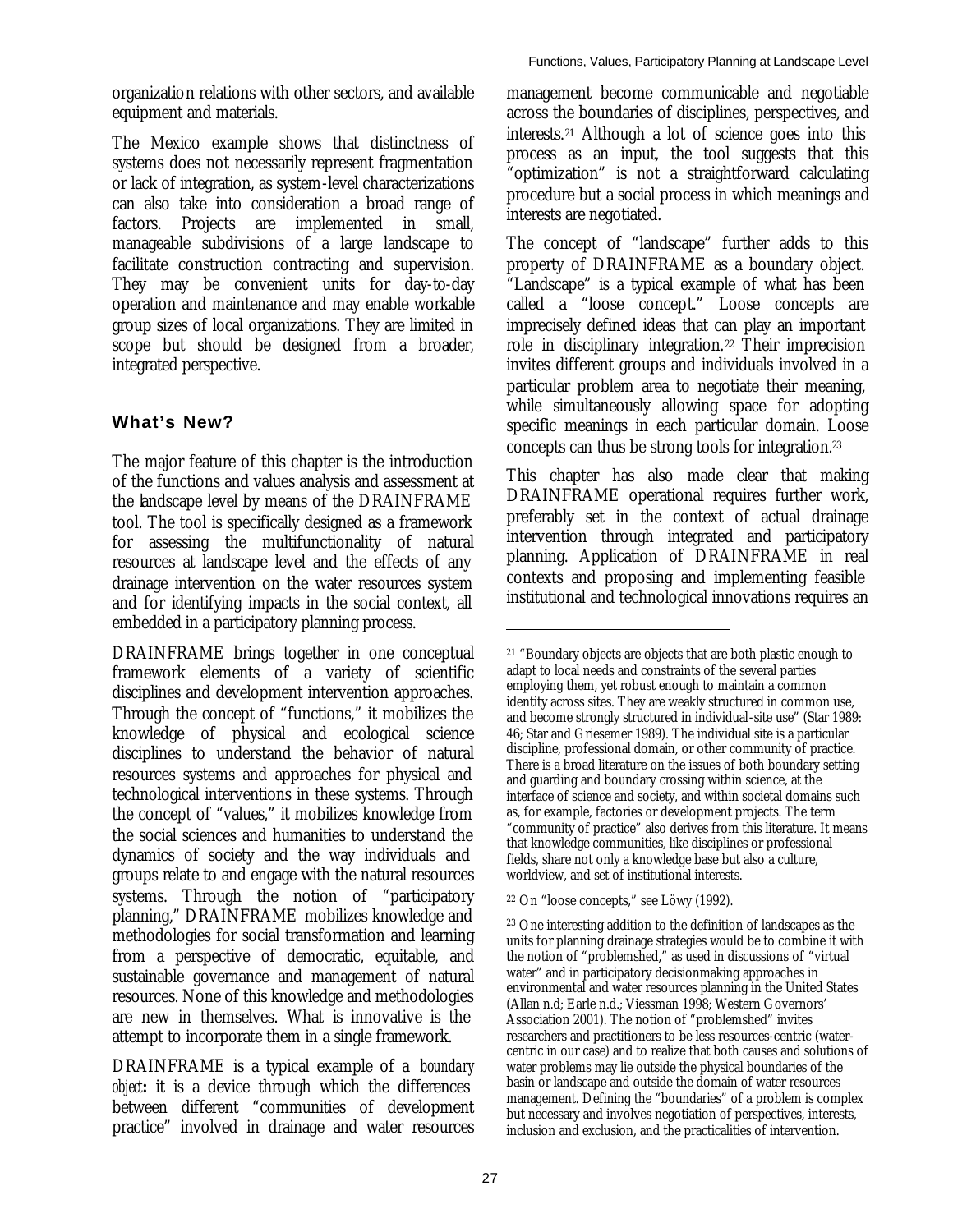understanding of the existing institutional and technical situation and approaches and some guidance on the direction of more integrated interventions. This is discussed in chapters 4 and 5. Chapter 6 then describes the kind of initiatives required at the policy level to facilitate the emergence of more integrated approaches to drainage.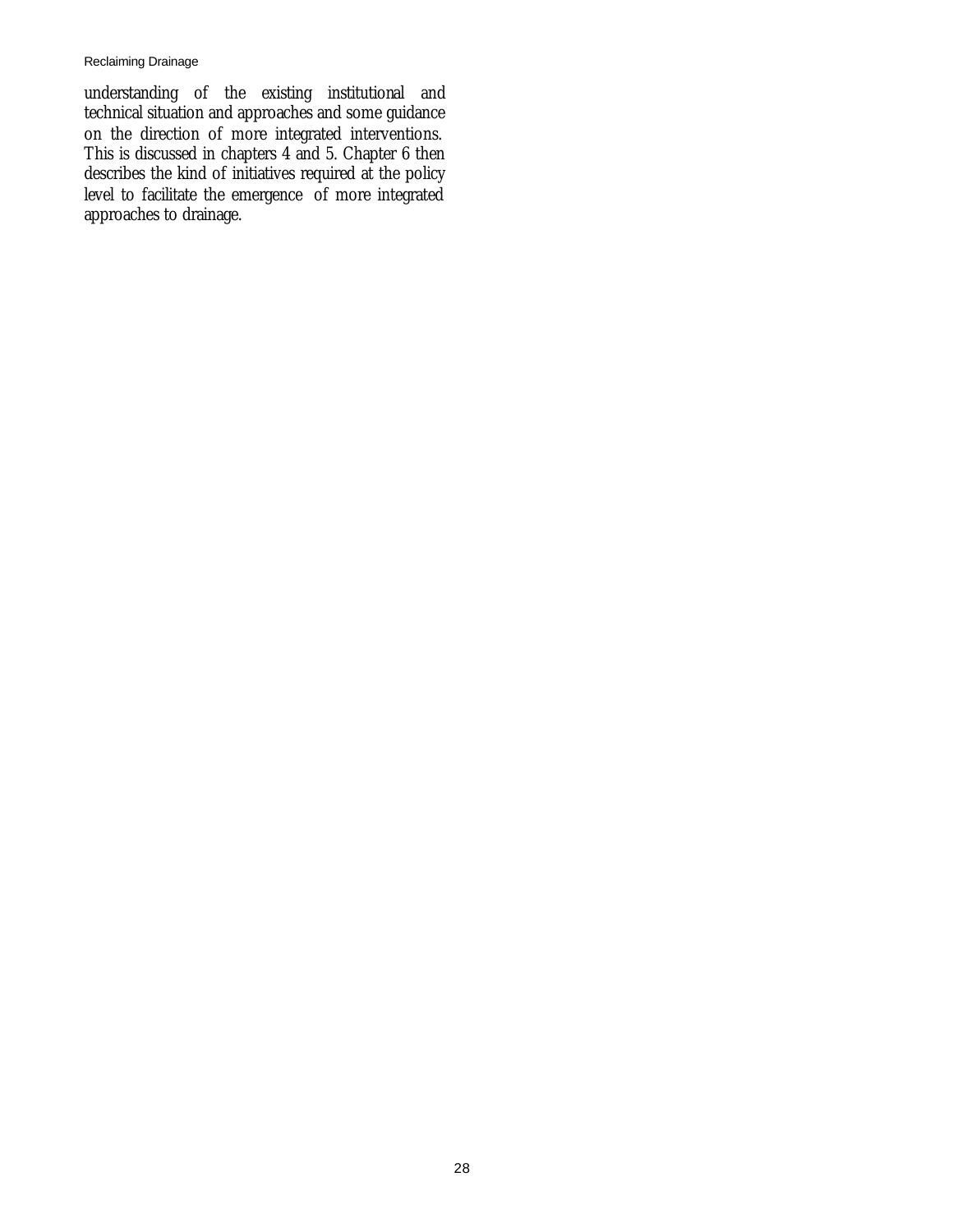# **4. Governance, Management, and Finance in Drainage**

n this chapter we explore, on the basis of the country case studies, the implications of an integrated perspective for the governance, In this chapter we explore, on the basis of country case studies, the implications of integrated perspective for the govern management, and financing of drainage systems.

# **Governance in Drainage**

Governance is increasingly presented as a key theme and solution area in natural resources management. The summary reasoning is that "the water crisis is often a crisis of governance" (Global Water Partnership 2003: 2). The centrality of governance is not difficult to see in drainage, where agricultural interests have prevailed and foreclosed opportunities for integrated management. In the DRAINFRAME approach presented in chapter 3, governance is about who responds to perceived imbalances between societal values and functions of the resources systems and who assigns values to the functions of these different resources. Governance systems define drainage institutions, and financial arrangements follow.

In all countries, the governance system in drainage is closely linked to the overall political-administrative system in that country and to the particular route that drainage development has taken. Broadly speaking, drainage development follows three trajectories: government-initiated drainage development, userinitiated drainage development, and the absence of drainage development. Each trajectory translates into different roles for the major players and different challenges and possibilities for improved governance.

## **Government-initiated drainage development**

In several of the country case studies (Egypt, Pakistan, Bangladesh, and Indonesia), governments have taken the lead in drainage development, motivated usually by concerns over national food security and social development objectives of national importance

(appendix H). Other governments have done the same (box 4.1). The engagement and coordination of the public sector made sure that a critical mass of activities was reached and that drainage problems could be tackled on a large scale. A typical outcome of this trajectory is monocentric governance in the shape of strong central government organizations as a part of either Ministries of Public Works or Agriculture, implementing large drainage development programs. Another feature is that the scale of these programs has often resulted in standardization of designs and implementation procedures with little sensitivity to local issues. The case studies undertaken as part of this study, however, suggest large differences between countries in the effectiveness of local planning and consultation procedures, quality control implementation, or land compensation, for instance. Post-construction care and water management also received less attention in several of the large programs. Examples are the Salinity Control and Reclamation projects (SCARPs) in Pakistan using deep tubewells and transmigration-related lowland development in Indonesia. The salient point is that the transfer of operational responsibilities after construction from central bodies to local organizations has often been problematic.

In this trajectory of government-initiated drainage development, the role of the private sector, civil society groups, and other players has been defined by how much public sector organizations do in-house and how much they contract out. In Egypt, design and maintenance of pipe field systems are done inhouse by the Egyptian Public Authority for Land Drainage Projects (EPADP). This made possible great headway in implementing the national drainage program. The downside was that no private sector developed that could service private clients with designs or field system maintenance. In contrast, construction in general and main open drains maintenance are implemented through contracts, and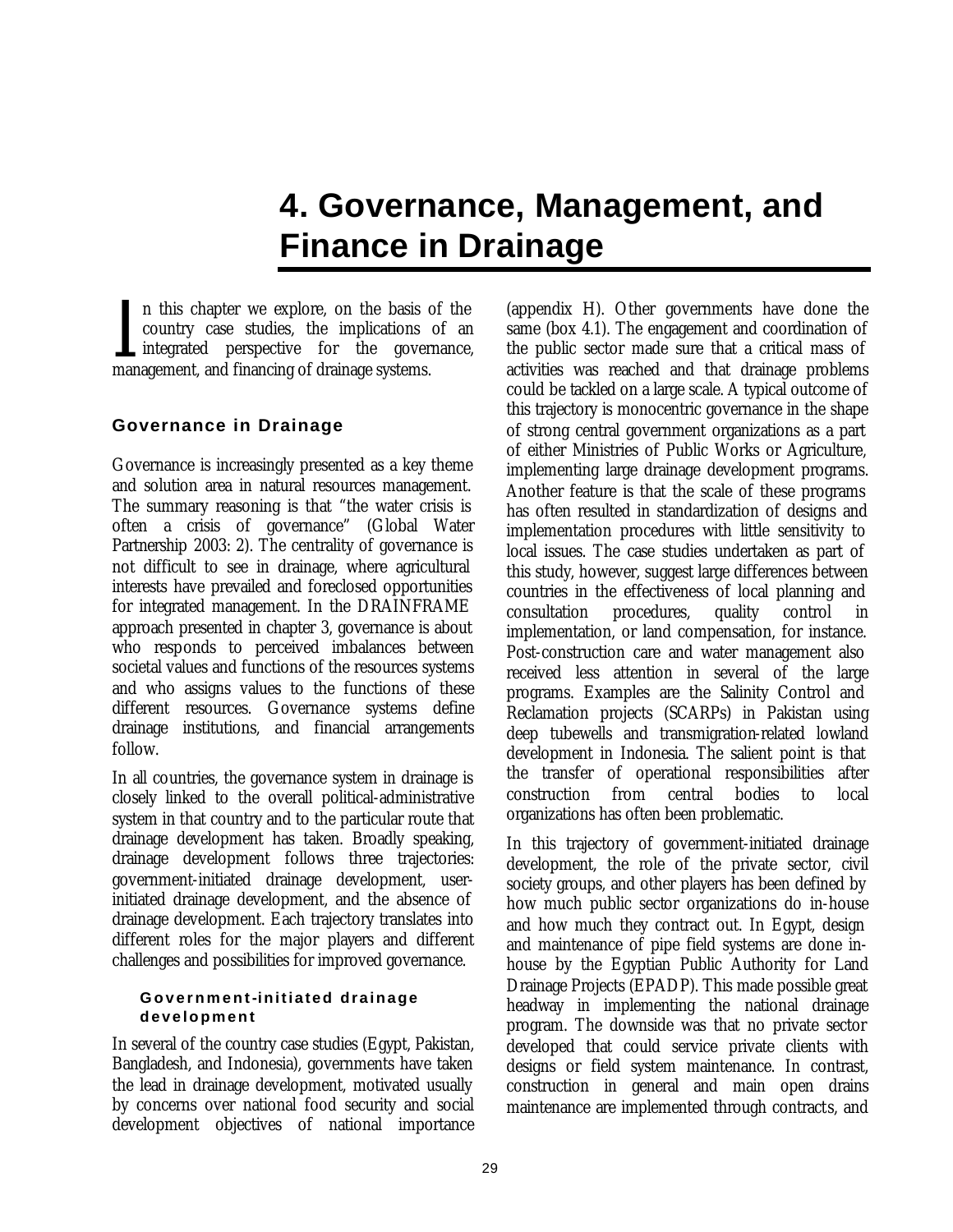#### **Box 4.1 Government-initiated drainage development**

The *Malaysian* government was firmly committed to developing agriculture to provide fiber and food. From 1951 to 1995, large allocations were made to integrated agricultural development projects that included drainage, and the Drainage Division under the Ministry of Agriculture installed facilities to mitigate flood damage and enable cultivation of commercial crops like oil palm and rubber. Meanwhile, 600,000 hectares have been reclaimed, largely to the benefit of smallholdings. Not even the declining relevance of the agricultural sector has negatively affected drainage development because of its positive effects on poverty eradication (Keizrul 2000).

A different event triggered the large-scale land reclamation program in *Latvia*. Prior to 1940, small family farms characterized the traditional rural landscape in Latvia. They used simple drainage technology and had introduced independent "melioration" systems. When the country came under the rule of the Soviet Union, it was decided that Latvia would be the dairy production center of supply for Moscow and nearby regional cities. Family farms were liquidated and collective dairy farms established, which allowed large-scale, standardized land reclamation (1.5 million ha). The land-privatization process started in 1990 resulted in new land ownership patterns. Because there is no authoritative body to induce joint maintenance, drainage systems deteriorated. Due to this and the collapse of agricultural markets, about 19 percent of the formerly cultivated agricultural lands have been abandoned (Busmanis et al. 2002).

Source

a strong private sector has sprung up to provide these services.

#### **User-initiated drainage development**

In several hydroecological regions, considerable drainage development has occurred spontaneously, but it is often not well documented because of is informal nature. In arid regions, user-developed drainage tends to be limited to on-farm drainage, but countless examples of user-initiated drainage come from low-lying areas in temperate and humid zones. Pioneer groups, for instance, have driven most of the conversion of lowland swamps into agricultural land in Indonesia's outer islands. The most recent estimate of the extent of spontaneous lowland development is 2.6 million ha. Similarly in coastal Kerala (India) and in Northeast Bangladesh, user groups manage lowlying areas (Duyne 1998). In Sub-Saharan Africa, little drainage development by governments has taken place, but farmers in some places are known to have constructed open ditches to drain valley bottoms and, in West Africa's coastal mangrove swamps, to have built and managed polders (Beltran and Kielen 2000). Most of these local organizations are independent of formal government, and their work is organized as a collective effort or with the help of small-scale local contractors. Similarly, in Northern Europe, much of the land reclamation was initiated by groups of local land users and private investors. This gave rise to local organizations such as the Dutch water boards

(Dolfing and Snellen 1999), the English internal drainage boards,24 and the German water and soil associations (Monsees 2002). Right from the beginning, they were membership organizations with internal autonomy and financial independence, but, unlike local initiatives in most developing countries, local organizations in the European countries have become an integral part of the national institutional framework for water management. They are statutory bodies under public law, and their formation, tasks, membership, governing boards, and finances are regulated by law. Historically, agricultural interests dominated their programs, but recently other groups—including civil society organizations with an environmental agenda—have acquired a voice and seats on the governing bodies. A process of water board mergers is underway in Northern Europe, impelled by the need to cut overhead and the intention to manage the different water functions in a more integrated way. This scaling up is making the water boards more "governmental." Because of the size of the farms, a relatively mature private drainage services sector has developed in Northern Europe, with private companies providing services in on-field drainage development, larger scale construction, maintenance, design, and water management.

 $\overline{a}$ 

<sup>24</sup> Web site of the Association of Drainage Authorities at http://www.ada.org.uk/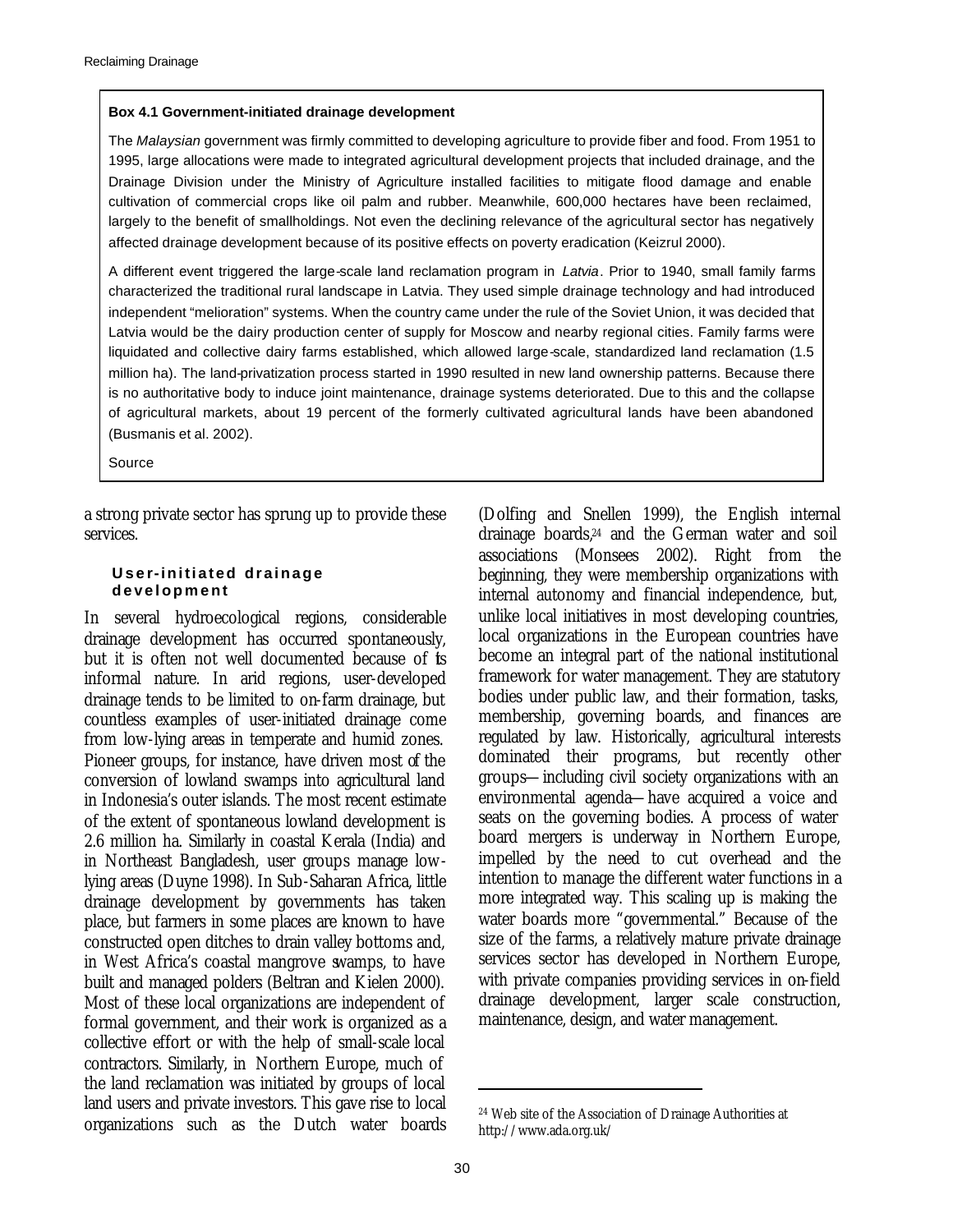# **None or limited drainage development**

A third trajectory—a nondevelopment trajectory—is represented by many countries where drainage development has received scant attention. The dearth of development may not derive from limited drainage needs in the area. As the new Rural Development Strategy of the World Bank states, "The declining investments in drainage can hardly be justified while many countries (e.g., India, Central; Asia, East Asia's humid tropics and some countries in Latin America) have a great potential to enhance their productivity through improved drainage" (World Bank 2003b: 144). India is a major example, with an estimated 2,464,000 ha of waterlogged land in irrigation commands and 3,302,000 ha of salt-affected areas. Yet the drainage program in India is negligible—neither the central nor state governments have given it budget priority. As a result, there is no service industry, no easy access to know-how, and systems for developing or managing drainage hardly exist—either through government or private initiative. The magnitude of the drainage problem may explain this—it requires a coordinated government response to solve main system problems and create a drainage program with a minimum critical mass. In the absence of this in several areas, local interventions—either in construction or water resources management—will not work.

# **Governance themes**

Different as these three trajectories are, a number of recurrent themes characterize governance in drainage. The *first* theme is that, in many countries, the agricultural community has been the main constituency. Other constituencies, be they environment, health, or the protection of buildings and roads, have been less articulate. In user-initiated drainage, land developers have generally taken the lead. Government-initiated programs have often strongly identified with agricultural objectives—food security or agricultural land settlement. The nonagricultural functions of drainage have received little institutional attention, and the know-how to serve other functions is poorly developed. The emphasis has been on system development rather than water resources management. Governance has been monocentric rather than polycentric with limited roles for other players from other sectors, local government, or civil society.

A *second* theme is that, in many countries, a strong drainage sector has not developed. This also applies to countries that have had considerable drainage investment, either public or private. In countries where the government has taken the lead, much has been done in-house, and no service sector has emerged outside the public sector. In several countries in Asia and Africa where users have developed drainage systems, the public sector has neither regulated nor supported user-initiated drainage. Private service activities or the role that civil society plays are often weak.

A final theme is that—with the exception of a few counties—managing drainage through improved overall water resources management is anything but mainstreamed. Similarly, drainage finance has received little attention. This neglect is most obvious in countries where the management of shallow water tables and removal of surface water has not gotten off the ground at all. Even where substantial development of drainage infrastructure has occurred, the low budget priority given to operation and maintenance of drainage systems has undone many of the positive effects and created environmental or health hazards instead.

Handing over responsibilities to local governments in the post-construction phase often complicates things. In Pakistan, for instance, the Provincial Irrigation Departments complained that they inherited badly designed and executed projects, with a technology that was costly to manage. In Indonesia, lowland schemes once constructed fell into a kind of no man's land. The schemes were transferred to the provinces, which in turn considered the districts responsible. Virtually no financial resources and manpower were dedicated to manage the systems. In fact, nobody has taken over management.

# **Management of Drainage at Higher Levels**

Chapter 3 argued that drainage should be planned at landscape level rather than at system level only, the common practice today. This point is consistent with the emphasis in current policy discourse on water resources management at higher levels than the individual water control system, that is, at the subbasin or basin level. In this section, we explore drainage management above the system level (landscape, hydroecological region, basin) and the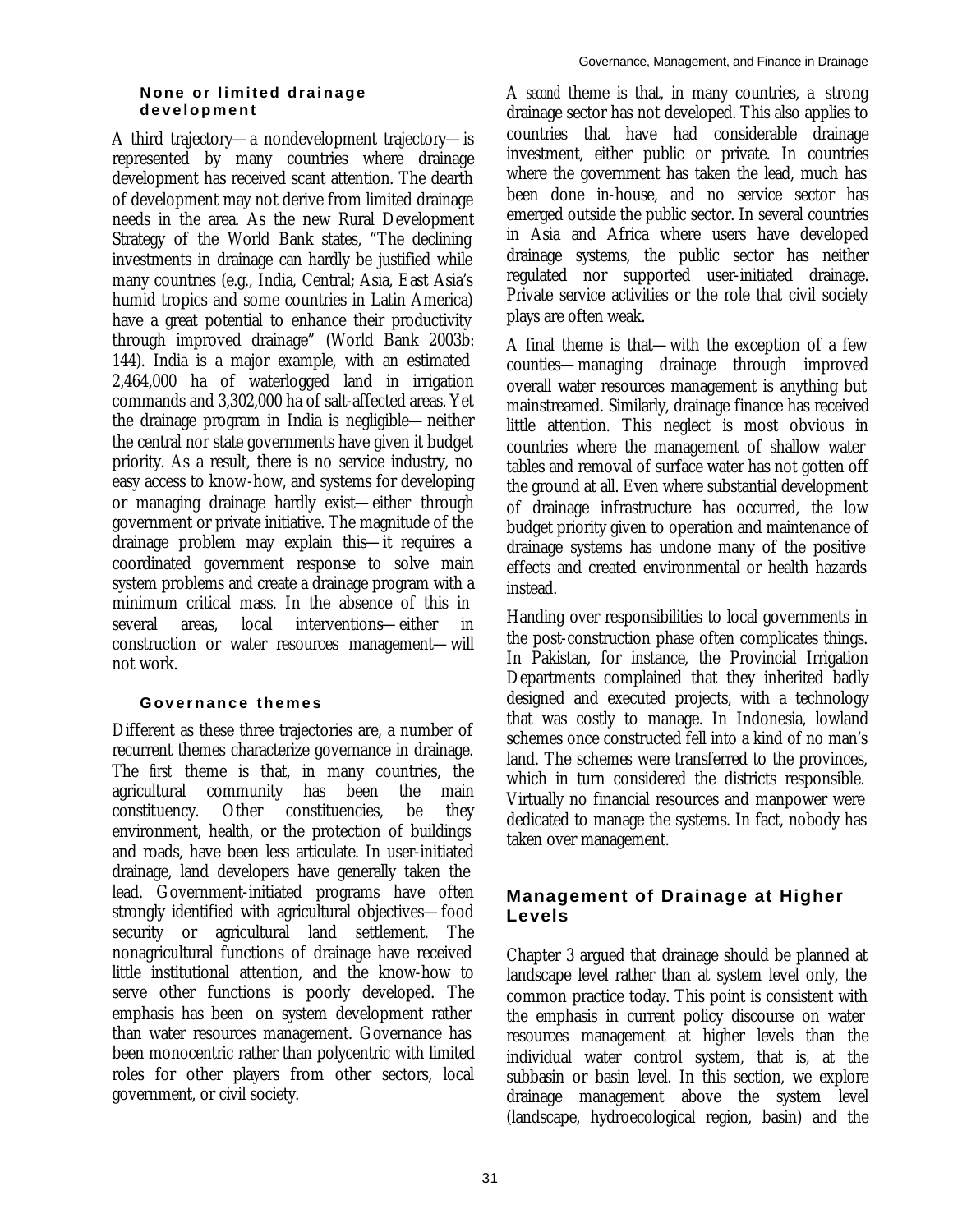institutions involved. Chapter 5 looks at drainage management at system level and the technologies required. With attention historically focused on construction and development rather than management, management structures have often revolved around a single strong organization—the construction agency. The roles of other players in management, like local government, private players, or user groups, has been disjointed or weak. This section explores the scope for plurality in drainage management.

## **Landscape or basin level drainage management**

In the case of drainage, it is easy to see the valueadded of natural resources management at landscape, hydroecological region, subbasin, or basin level whatever unit is appropriate in a given situation. Several processes can be managed only at these higher levels. The following are situations in which drainage linkages with other components of the water resources management require management at higher levels.

*Drainage and Flood Management.* Flood management is an example of water resources management that requires a higher level. Drainage and flood management are strongly linked at basin level. Drainage congestion is a major cause of local flooding, stagnating water, and high water tables. The impact on drainage patterns of the construction of roads, residential areas, polder embankments, and other infrastructure is often underestimated and not addressed. In Pakistan, insufficient cross-drainage during the construction of the motorway between Lahore and Islamabad caused widespread flooding in Punjab in 1997. In Mexico, the development of aquaculture in the coastal lagoons has distorted natural drainage paths, causing upstream flooding. On Java, river sedimentation made it more difficult for main drains to discharge into rivers and for smaller drains to discharge into main drains. River sedimentation is a natural phenomenon, but as rivers lose floodplains that once trapped these sediments, the narrow river courses collect these loads, leading to drainage congestion. Upland deforestation and soil erosion worsen the problem. Far wider integration is needed between the different types of land use planning—be it municipal planning, road development, or upland protection—and basin water management, including drainage planning.

*Drainage And Irrigation.* A second relation between drainage and water resources management at landscape or basin level concerns irrigation. In arid areas such as Pakistan and India, drainage problems are often stereotyped as "irrigation-induced." Yet, for all the attention to water scarcity in recent years, little systematic effort has been devoted to improving irrigation efficiency at command area or landscape level. In the irrigation commands of South Asia, irrigation allowances can be too high or distribution skewed, causing waterlogging and low yields.

One example of the effect of improved commandlevel water management is the introduction of rotational water supplies in Layyah District in Pakistan (van Steenbergen and Oliemans 2002). Layyah was generously supplied from the Thal Canal until 1980. Waterlogging was widespread. After upstream irrigation developed, volumes supplied to Layyah were reduced, and a rotation was introduced whereby the area was provided with irrigation for two weeks out of three. This caused a sharp increase in private shallow tubewell development, and, by and large, waterlogging disappeared from the area. The prolonged drought of 2000–02 in India and Pakistan brought main system water management back into the limelight. In Pakistan, canal diversions fell from 128 billion cubic meters (BCM) in 1975–2000 to 97 BCM in 2000–01 and 88 BCM in 2001–02. Yet agricultural production, instead of falling, increased slightly, because there was less waterlogging in previously oversupplied command areas. Similar reports come from Andhra Pradesh (India). During the recent drought, irrigation allowances were reduced by 35 percent in the Krishna Delta, but agricultural production remained stable. Main canal water management allows much scope to develop improved water supply strategies at command area level by avoiding overirrigation and waterlogging in times of scarcity but also by promoting recharge in times of excess flows.

*Drainage and Ecology.* A third interaction at basin level is the role of drainage in managing key ecological processes. Drainage can provide opportunities for maintenance or restoration of essential processes for the functioning of certain landscapes when it is considered a tool for shallow water table management and removal of excess surface water (the new definition of drainage in chapter 1). Restoration of the hydrological dynamics of former floodplain depressions in Northern Cameroon provides an example. In 1982 the Benue River was dammed for hydroelectricity and irrigated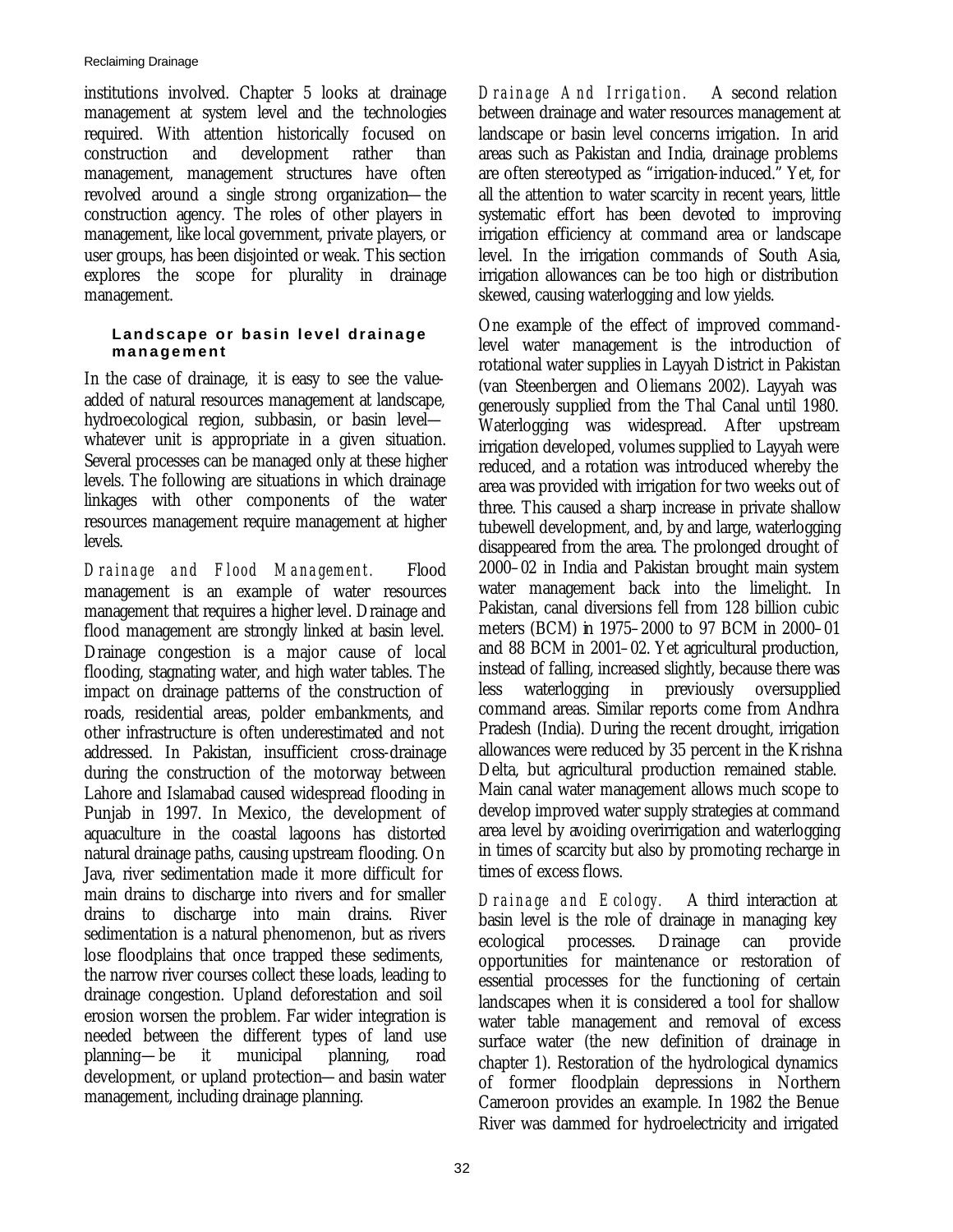agriculture. Large parts of the downstream floodplains could no longer be used. However, after a long rainy season, the dam had to release water. Former floodplain depressions were reconnected with the river and in several weeks were packed with fish. The restoration of fisheries potential was so impressive that experiments began with management of floodplain depressions, now being filled with drainage water from the irrigation scheme. An additional element was that, at the end of the dry season, fish were taken out and the entire depression was drained and left to dry until the next rains as an effective means of vector control (schistosomiasis snails).

*Drainage and Water Quality.* Finally, drainage management at landscape, hydroecological region, subbasin, or basin level has a heavy bearing on water quality. The cleansing capacities of wetlands may be undermined or protected, depending on the way shallow water tables are managed. A study of the wetlands around Lake Victoria established their importance in removing phosphorus and sediment. High phosphorus and sediment loads contributed to low visibility in the lake, the exponential growth of water hyacinth, decline in fish stock, and decreased accessibility of ports. The Kolkata (Calcutta) wetlands in India are another example. These have been characterized as the kidneys of the mega-city, although their function is under duress as the quantity of effluent channeled to the wetlands exceeds their cleansing capacity. Maintaining, protecting, and even constructing wetlands in some locations can contribute to overall water quality. Taking due notice of the potentially negative effects and impacts of drainage, through its transport of salt and effluentloaded water to wetlands, might have repercussions on land and irrigation management at landscape, if not at basin level.

The main point, however, is not so much what is possible but why so little of what is possible is happening. The development trajectories discussed above are part of the explanation. In the case of government-initiated drainage programs in, for instance, Indonesia, Pakistan, and Egypt, the emphasis has been on construction and on the maintenance of drainage infrastructure (though to a lesser degree in Indonesia and Pakistan). Central government bodies have played the main role, strongly identified with agricultural agendas. Integrated natural resources management at landscape level has remained a blind spot—institutionally, politically, and cognitively. Similarly, in the user-initiated trajectory as found in

Asia and Africa, the focus has been on local organizations that are not connected with resources management at landscape or basin level.

## **River basin management or river basin organizations**

River basins have been promoted as an appropriate level for planning and managing water resources in an integrated water resources management framework. Some of the main issues in the governance and management of river basins, particularly the larger ones (like the Nile, Rhine, Indus, and many others), are: the allocation of water among different geopolitical units (be they countries, states within countries, provinces, districts, valleys and hill areas, upstream and downstream parts, or combinations of these) and among sectors and use(r)s; the monitoring and adjudication of water quantity and water quality; and keeping a basin-level hydrological database, basinlevel natural resources planning for ecological sustainability and other purposes and for cost and investment sharing. River basins are rarely governed and managed by single organizations. More typically, a plurality of organizations carries out responsibility for different elements (polycentrism). However, as stated in chapter 3, a basin typically covers a large area. Many basins comprise several local and regional administrations and multiple actors who are often weakly connected to each other. In several countries, the call for river basin management has translated into a call for river basin organizations. Prominent examples of river basin- or catchment-related organizations are the Australian interstate Murray-Darling Basin Ministerial Council, the regional and local flood defense committees in England, and the river basin agencies in France and Spain. Despite differences in their organizational structure and competencies, they combine irrigation and drainage (Langford, Forster, and Malcolm 1999) and integrate drainage and flood control (Correira and Kraemer1997a, 1997b; Mody 2001). In several provinces in Indonesia, provincial basin management units and river basin management units are being established.

However, caution is required in equating the need for integrated water resources management at the basin level with a recommendation to establish river basin organizations. Equal caution is required in recommending "leapfrogging" to river basin management organizations in the contexts prevailing in many developing countries. As Shah and others (2002) show, there are limits to jumpstarting river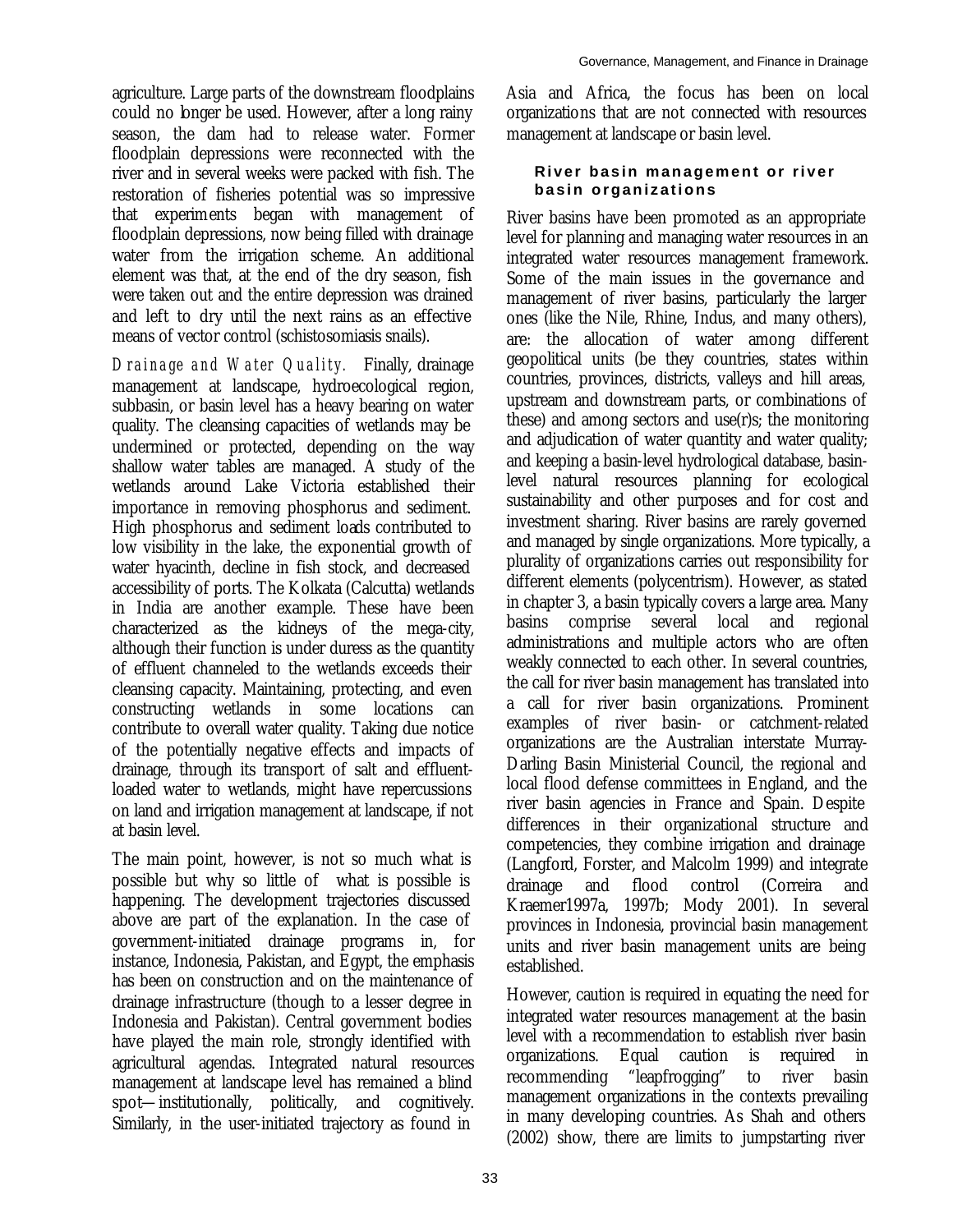basin management. The river basin organizations as they exist in rich economies address different problems, priorities, and values from those prevalent in most developing countries (table 4.1).

Indonesia's early experience with drainage suggests that river basin organizations may in theory create a framework for managing the many functions of drainage. Yet precisely because of the broad mandate of river basin organizations drainage may still take a backseat, not because it is not relevant but because nobody specifically identifies with it. In Java, for instance, where river basin organizations have been established, no evidence suggests that drainage and flood management is handled any differently now than in the past.

Instead of opting routinely for management at the river basin level, every country will have to follow its own route to improve resources management at the middle level. River basin agencies may be appropriate organizations in some circumstances, but they are not the only form. A process that promotes communication and negotiation among sectors and interests will eventually lead to appropriate organizational structures.

# **Polycentric Governance and Multistakeholder Management**

A polycentric governance structure generally offers great promise for drainage development and management. Instead of a sole, ultimate center of authority, players with clearly differentiated functions and roles would each exercise authority circumscribed by rules (Ostrom, Schroeder, and Wynne 1993). Groups that spontaneously developed drainage schemes require recognition to play their part. In the countries covered by the case studies, a process toward decentralization, both in the general administration and in the water sector, is unfolding. Reform of drainage governance and management should be linked to this. While moving from drainage development to integrated natural resources management, the role of public sector organizations would need to be revisited.

Governments or public organizations may be involved at different levels of services provision (national, provincial, district, municipality). Arrangements should allow room to support water users planning and implementing their own schemes. For instance, some observers maintain that the public

| Focus and performance of river basin management institutions in developed<br>countries | <b>Current priorities in</b><br>developing-country water<br>management |
|----------------------------------------------------------------------------------------|------------------------------------------------------------------------|
| Problems addressed effectively                                                         |                                                                        |
| Wetland preservation                                                                   | Low                                                                    |
| Water pollution                                                                        | Low                                                                    |
| Water quality<br>٠                                                                     | Low                                                                    |
| Scenic beauty                                                                          | Low                                                                    |
| Financial viability of water sector<br>٠                                               | High                                                                   |
| Farmer management of irrigation<br>٠                                                   | High                                                                   |
| Urban water supply                                                                     | High                                                                   |
| Problems unresolved or irrelevant                                                      |                                                                        |
| Regulating groundwater overdraft                                                       | Low                                                                    |
| Using water to create livelihoods for poor people<br>٠                                 | High                                                                   |
| Safeguarding water and food supplies                                                   | High                                                                   |
| Protecting against drought                                                             | High                                                                   |
| Providing domestic water supply to poor rural people dispersed over a vast<br>٠        |                                                                        |
| region                                                                                 | High                                                                   |
| Regulating groundwater                                                                 | High                                                                   |

## **Table 4.1 River basin organizations: different priorities**

Source: Adapted from Shah, Molden, and Sakthivadivel (n.d.).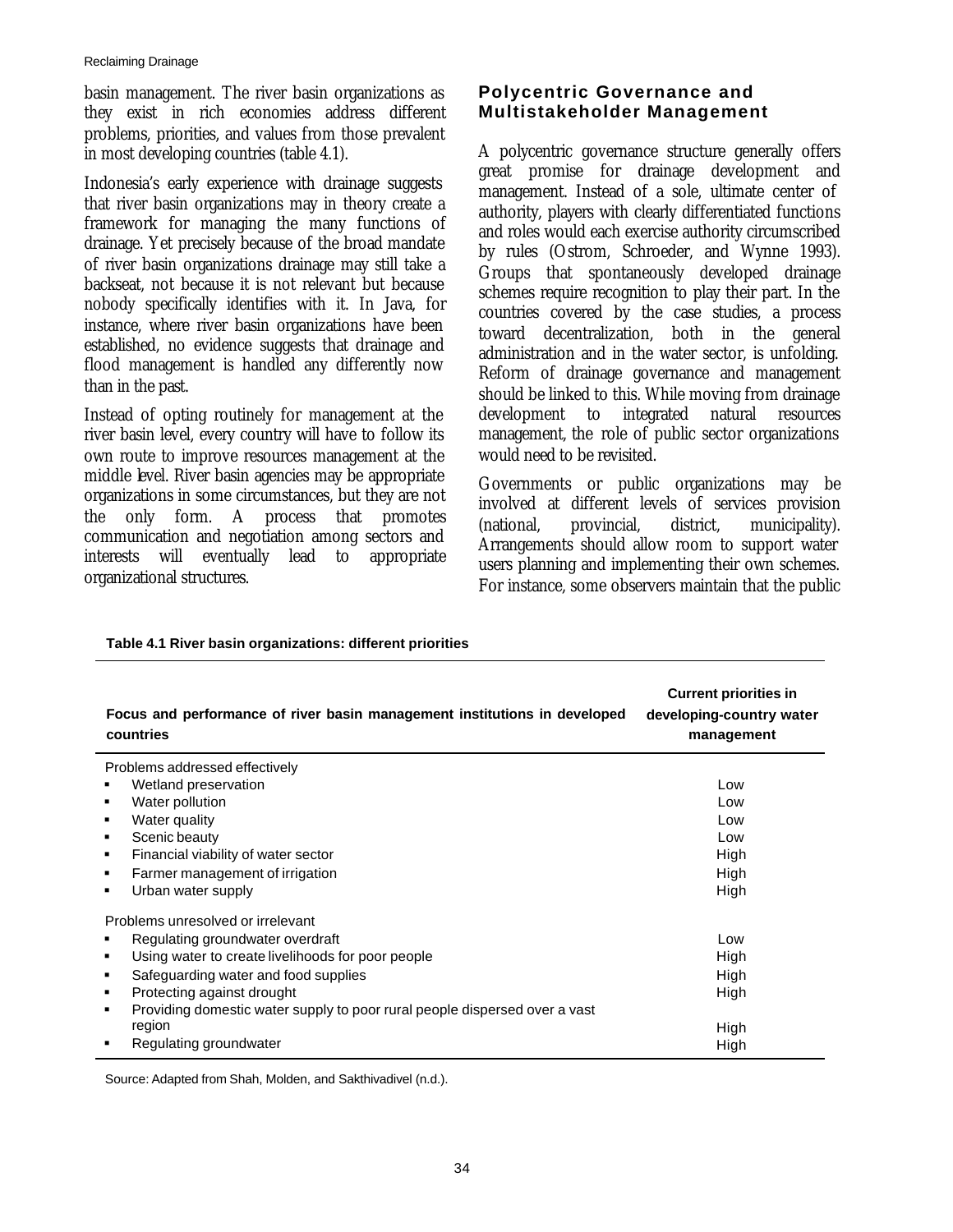sector should provide the main drainage infrastructure in arid areas and that diverse local units (e.g., water boards, irrigation associations, farmer organizations, associations for flood control, drainage, and irrigation) may develop and manage drainage basins or subbasins, polders, main or secondary canal commands, and artificially created or natural landscapes. Which tier of government or which organizations provide what kind of service would have to be decided after consideration of revenue sources, the need to redistribute revenues due to unequally spread income, strategies for developing technical and administrative capacities, and ways of preventing elite groups from capturing local institutions.

 Polycentric governance and multistakeholder management require an enabling strategy at national level. The current discussion on enabling frameworks strongly emphasizes legislation and regulatory agencies, but the enforcement power of these mechanisms is sometimes limited. There is a case for developing a much broader repertoire of enabling strategies. In strengthening the role of local governments, the private sector, and user organizations in natural resources management, a close look at operational processes may be worthwhile: how planning and budgeting processes work, how public investment programs in the water sector are set up, how procurement is being done, how mechanisms that support private and local investment function, and how local governments, user organizations, and private service providers build capacity.

## **Establishing user organizations in drainage**

Strengthening user organizations is a recurrent theme in water resources management, particularly in countries where drainage programs were initiated primarily by governments. As discussed above, the new user organizations are expected to bundle the interests of the drainage users and take over operational tasks. Following in the footsteps of the move to irrigation-management transfer, efforts have been made to transfer responsibilities to drainage user groups. This section explores this experience, particularly with regard to the scale and organization appropriate to an integrated approach.

Several initiatives to establish drainage user groups were undertaken in Egypt, Indonesia, and Pakistan. These focused on the transfer of operation and

maintenance of the tertiary part of the drainage system. The results have generally been disappointing (appendix H). They suggest that the area of jurisdiction for user organizations should be of a size that covers a manageable and cost-efficient unit, be it a drainage basin, subbasin, canal command, or any other convenient unit. Establishing local organizations on a scale similar to water user associations in participatory irrigation management programs25 is pitching too small an organizational unit. Logic seems to suggest a medium-size organization. The service area must be large enough to generate revenues, and the management tasks must legitimize the cost of running an organization. At this level, irrigation with drainage or flood control with drainage could be managed by the same organization.

## **Private sector involvement**

Many governments wanting to allow, facilitate, and strengthen private sector involvement transfer or subcontract services provision. The private sector may furnish construction and maintenance services under the supervision of the respective governing organizations; it may provide consultancy services for surveys and design, bid preparation, implementation supervision, materials production, and machinery leasing as well as other services under management and performance contracts. At present, the private sector is involved in only some of these aspects in the drainage sector. A more diversified governance and management structure might benefit from diverse private sector services delivery.

## **Jurisdiction and coordination**

Assigning responsibility for management requires the definition, and the legal recognition, of the jurisdiction over which units exercise authority. The jurisdiction should ensure that all beneficiaries of the services pay, or that binding commitments, including financial transfers, are made if benefits spill over boundaries. Such user organizations should coincide or at least relate to efforts at drainage management at basin or landscape level. This also raises the question of the relation of these organizations to local governments. In South Africa, district councils—the third government level—are responsible for developing and implementing infrastructure projects in local communities, including irrigation and drainage. In

 $\overline{a}$ 

<sup>25</sup> From which the organizational models for local drainage organization are sometimes derived.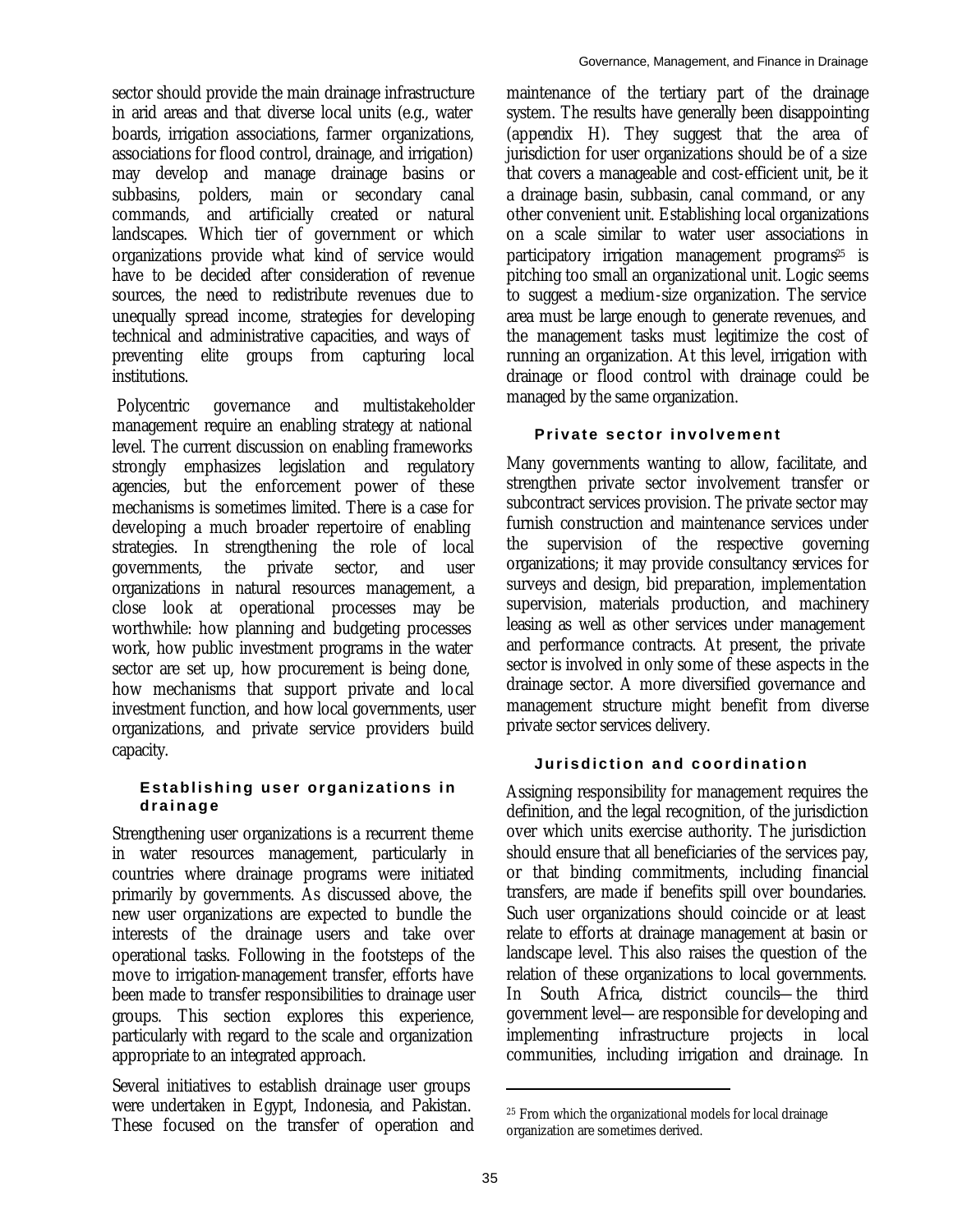Bangladesh, discussion is ongoing whether the union parishads, the lowest politically elected level, should manage small and medium-size flood control, drainage, and irrigation schemes. It is expected that both can play a role in realizing social and economic objectives through infrastructure development by using resources allocated by the central governments and generated by themselves. Coordination with other functions assigned to local governments (roads, sewerage collection and disposal) could improve as well, but coordination with neighboring jurisdictions may be needed if administrative and hydrological boundaries do not match. Local government institutions may also lack the skills for water management, and closer links are needed between service providers and clients than those provided by the political process. There is no uniform answer as to what role local governments can play, but decisions would also have to come to terms with the issue of weak mechanisms of political accountability, the need for improving the technical and administrative capacity, and for financial transactions from the central government to local institutions (Bardhan 2002; Calvo 1998).

# **Broadening the Financial Basis**

Financing is a major issue in drainage, as in other water sectors. The development and maintenance of drainage systems is often underfunded, and conventional funding mechanisms prevail, particularly central budget allocations. In Indonesia, for instance, allocations to maintain lowland flood control and drainage schemes have dropped close to zero. Earlier, when the provincial governments in Indonesia provided block grants for maintenance, irrigation systems typically got the major share to the detriment of drainage infrastructure. Even in the economic heydays of the 1970s and 1980s, the operation and maintenance budget was only half of what was reasonably needed for flood management and drainage. Similarly, in Pakistan, Bangladesh, and Egypt, most of the expenditure for maintenance comes from tight provincial or central government budgets. In Egypt, the public sector is still able to furnish these costs, but in Pakistan and Bangladesh it is not. For instance, the maintenance of the Left Bank Outfall Drain in Pakistan, draining more than 600,000 ha, has been financed from international loans since its completion.

## **Better cost recovery**

In the light of governance discussions, a fresh look should be taken at financing drainage. Acknowledging the role of many different players in many different drainage sectors allows the identification of a number of new financing strategies. In recent years, discussion of financing water services—including drainage—has been dominated by the debate on cost recovery. This debate is typically part of discussions about the future of government-initiated programs.

The thrust of this debate is that a substantial part of the capital charges and running costs should be recovered from primary users of irrigation and drainage services. Cost recovery received further impetus by the argument that realistic water prices would also encourage water users to use water judiciously. This last argument cannot always be upheld. Water charges are generally a small part of total farm production costs, and farmers often pay high transaction costs to acquire the volume of water they consume.

In some areas, however, economic incentives have made water use more efficient and sustainable. The best documented example is the San Joaquin Valley, the southern part of the Central Valley of California. When farmers in this area were no longer allowed to discharge excess water into the Kesterson Reservoir because of its high salt and selenium loads, drastic measures were in the cards, and subsurface drains were sealed. The district water board imposed a twotier tariff with a substantially higher tariff for the water consumed in excess of crop water requirements. Farmers responded by adjusting cropping patterns, inventing water-saving technology, and improving irrigation-system management. Drainage outflows from the area fell dramatically. San Joaquin is a good example of the use of pricing as an economic instrument in drainage management, but the case was helped by a strong regulatory environment, the existence of water districts capable of taking measures, the presence of large farmers (making it numerically easier to manage), and the fact that, to survive, the San Joaquin farming system had no alternative. All of these factors make the case unique (Wichelns 1991, 2003).

Elsewhere the record of cost recovery in drainage is mixed. In Pakistan a special drainage cess is levied in some but not all areas served by public drainage systems. The cess has never been at par with operation and maintenance costs. Collection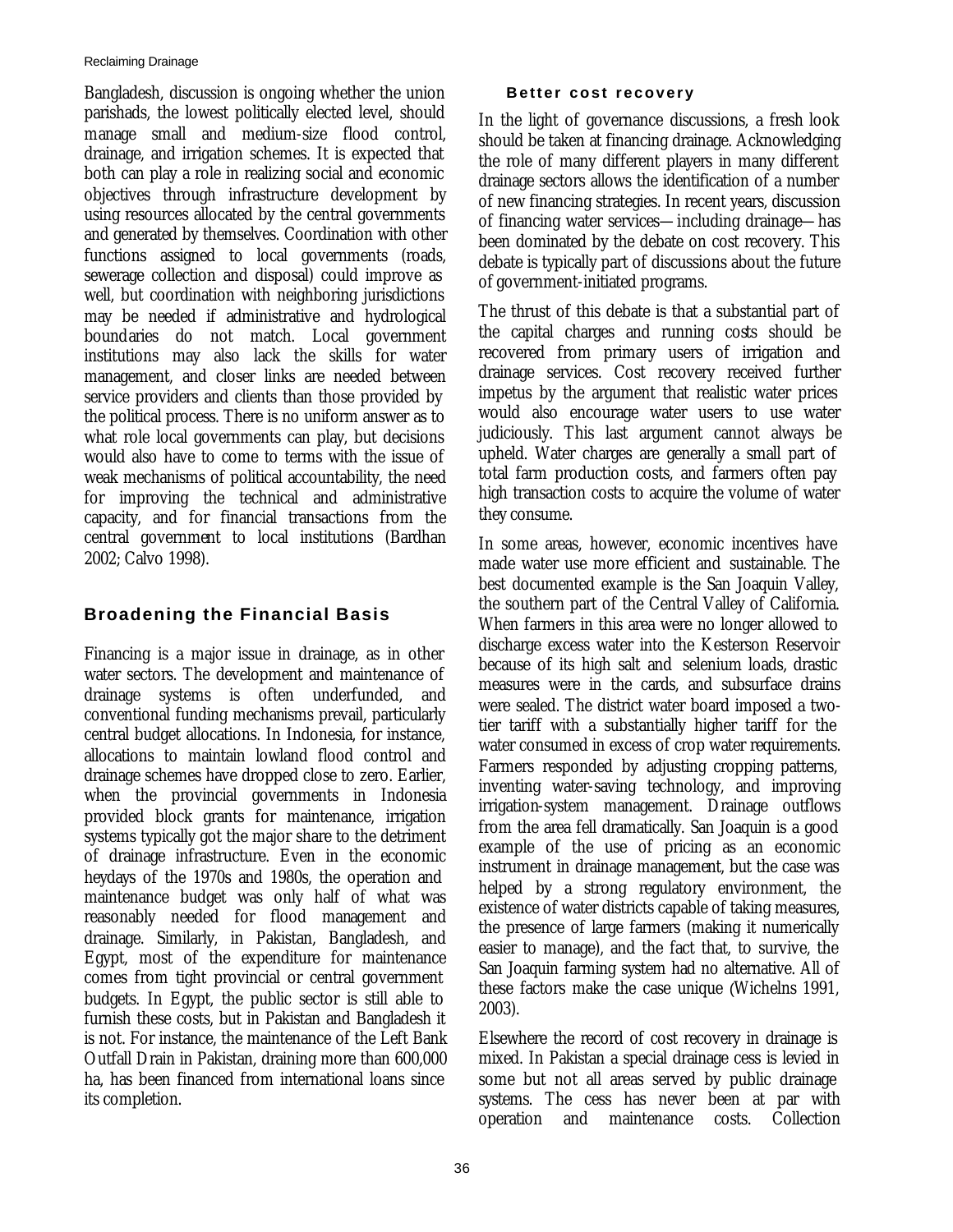increasingly suffers from problematic assessment and revenue collection. In Indonesia, an attempt to introduce a drainage service fee was short lived, because settlers in newly developed lowland schemes could not spare the cash. One of the more encouraging examples of cost recovery comes from Egypt. The Egyptian Law 12/1984 requires full recovery of the tile drainage investment costs without interest over a period of 20 years, which comes down to an effective contribution of close to 50 percent. The capital costs are collected as a surcharge on the land tax. As a result, the transaction costs of collection are almost nil, and recovery rates are high. In the South African irrigation board schemes, farmers finance two thirds of the capital costs. In the national irrigation systems in the Philippines, farmers contribute labor and material, donate land, and cover 10 percent of the costs of constructing drainage works.

There is room for reviving efforts at cost recovery, particularly by working on willingness to pay. Low recovery is often related to users' disillusionment with the quality of service. Elements of a strategy to improve cost recovery are improved service, low administrative costs for levying the fee (making assessments and billings), low collection and enforcement costs, rewards for prompt payments, enforcement of fines for nonpayment, and transparent procedures. With respect to transparency, users' approval of budgets is one option, as in the benefit-pay-say system of the Dutch water boards. In this system, every party with an interest in water management contributes to and is represented on the governing board (box 4.2). There may also be room for innovative collection mechanisms. An example comes from some of the regulators in Bangladesh. These regulators maintain or increase water levels for irrigation, fisheries, and domestic purposes. Intricate management arrangements operate these structures. Services are auctioned or tendered to small private contractors (often farmers from the area), who take care of the inlet of irrigation water from outside the embankment, distribute water, and collect fees.

Which costs to recover and how to avoid inefficiency are other elements of the cost-recovery debate that deserve more prominence. Particularly in centrally funded drainage development programs, insufficient consideration has been given to keeping running costs within reasonable limits. The main example in this regard is probably the electricity bill charged to the drainage tubewells in Punjab and Sindh provinces. A large part the charges were fictive or unnecessary, but the bills were enormous and amounted to 50 percent of the overall budget for irrigation and drainage in both provinces.

## **Box 4.2 "Benefit-pay-say" in Dutch water boards**

The Dutch water boards are autonomous and selffinancing. The boards plan and budget for a year and, in the case of shortages, levies are increased the next year. The boards define the level of services within the margins set by the national and provincial policies.

The costs are charged to different categories of beneficiaries (landowners, property owners, residents) and are differentiated according to the benefit derived. The value of land and assets (residents, building owners, industry) and land size (farmers) are taken into account. In the governing council of the water board the different categories of interests are represented, each according to its financial contribution. This is the "benefit-pay-say" system.

Charge collection is delegated to the Central Tax Collection Office (which means low administration costs). If dues are not paid, the water boards, via the bailiff, have the right of confiscation to generate the dues from the proceeds of an auction.

Source: The Netherlands case study.

# **New financing mechanisms**

Several other strategies exist to broaden the financial basis for drainage investment and management in addition to improving water charge collection. Three of these are worth exploring further: charging against nonagricultural functions, making use of increased land values, and promoting private investments.

*Charging against Nonagricultural Functions.*  As argued throughout this report, drainage serves both agricultural and nonagricultural functions. The many groups of beneficiaries may include shrimp farmers, rice growers, other agriculturalists, fisherfolk, urban and rural residents, industry, and municipalities. A case can be made for charging part of the cost of drainage management against these nonagricultural functions, but it is not always done. In some cases, charging nonagricultural users directly may be possible. To generate revenue in the flood control and drainage schemes of Bangladesh, maintenance service fees are levied per hectare and fishing rights are leased. The challenge is to find acceptable formulas for dividing costs among different interests. Ideally, this is done in negotiations with the different parties,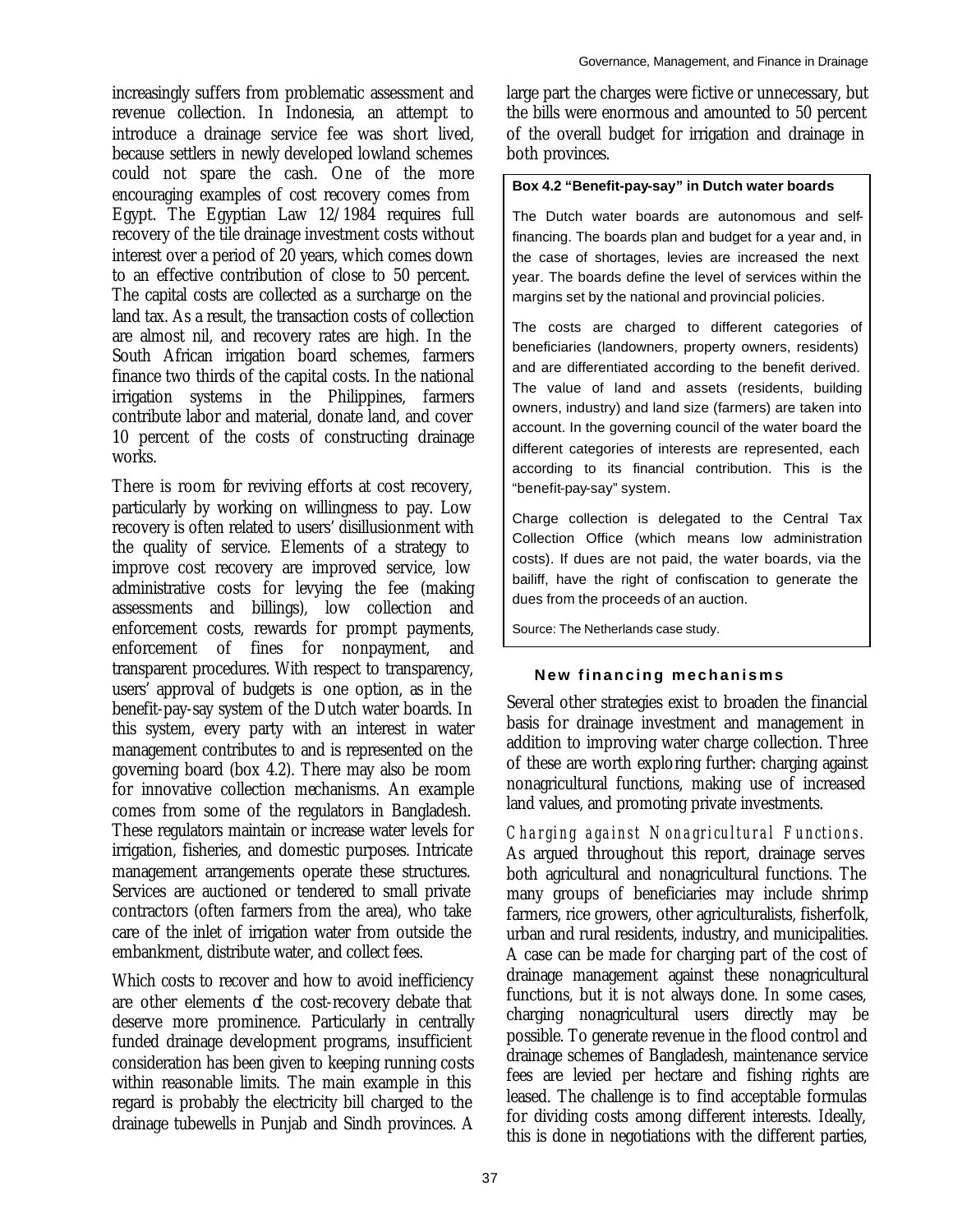but a negotiation process requires a workable mechanism to conclude the bargaining and a relatively "level playing field." The method followed in the land consolidation programs in the Netherlands is an example of such controlled negotiation. In these programs, landowners contribute in proportion to the estimated increase in the value of their land. The increase depends on improvements in access to land and in water management. A standard, well-described categorization exists, classifying improvements in different categories. A board of users is asked to apply this classification and fill in the necessary blanks.

Some effects and impacts of drainage on the functions of the natural resources system are of general interest by nature. Ecological functions are in the interest of living people but even more in the interest of future generations. The same applies to public health, flood control, and protection against dampness. On this basis, it can be argued that governments should contribute to the (incremental) cost of drainage or, alternatively, charge all residents or landowners equally (box 4.3).

## **Box 4.3 Funding drainage services in Europe**

In drainage organizations in the Netherlands, Germany, and the United Kingdom, a mix of specific and general interest funding is in practice. Drainage service charges relate either to the size of the area drained (owners' rate, occupants' rate), or to property value. The English internal drainage boards, for instance, raise income through the direct rating of agricultural land and buildings in their jurisdiction (drainage district) and recover income through a special levy on constituent district councils in recognition of the benefit to all nonagricultural land and property from their work. Funding sources are diverse, however, and budget lines exist for performing public functions, which is subject to political definition. Large-scale infrastructure that protects residential and commercial land use is supported by property-related taxes, general local taxes, and central government subsidies. The German water and soil associations receive, in addition, high subsidies for maintenance from the European Union and the federal state. Grants for maintenance from the Ministry of Agriculture to the English internal drainage boards may be as high as 50 percent.

Source: Correira, and Kraemer 1997.

*Capturing Added Value.* The DRAINFRAME approach suggests that drainage is best looked at not merely as a service that has to be reproduced but as a central component of a resources management system that requires inputs and produces value. Part of this increased value may be captured to pay for investment, operation, or water management costs. Annual land lease values in Nawabshah, Pakistan, for instance, increased by US\$120/ha after the Left Bank Outfall Drain infrastructure became operational. This increase in land values justifies capital cost contributions. Similar increases in land value followed drainage improvement in Mexico.

Improved use of drainage infrastructure may also create economic value, which can be used to pay for essential maintenance services. An example is the Dampara Water Management project in Northeast Bangladesh. The planting of vetiver grass was encouraged as an income-generating activity, thus giving the inhabitants an incentive to maintain their embankments. Similarly, some water boards in the Netherlands raise a substantial part of their revenue from long-term land leases on the dikes. The use of such financing mechanisms to pay for operating costs appears to be rare. In cost recovery for capital investment, they are even less common. During the reform of the irrigation and drainage sector in Sindh, Pakistan, several alternatives were discussed to raise revenue—leasing or selling land on lake banks, leasing canal and drain banks for forestry, auctioning fishing rights—but so far they have not been put into practice.

*Promoting Private Investment.* A third mechanism requiring more attention is the promotion of private investment. Due to the disjointed nature of governance in drainage, the public and private sectors are often worlds apart. Yet some regions have seen substantial spontaneous investment in local drainage. A prime example is the (often unregulated) land user– driven development of lowlands, the development of farm-level pipe drainage in the Netherlands, and the reclamation of sodic soils in Uttar Pradesh, India. There is room to rethink drainage development strategies in this case and to look at the development of local private capacity to serve individual farmers and to concentrate public investments on main systems.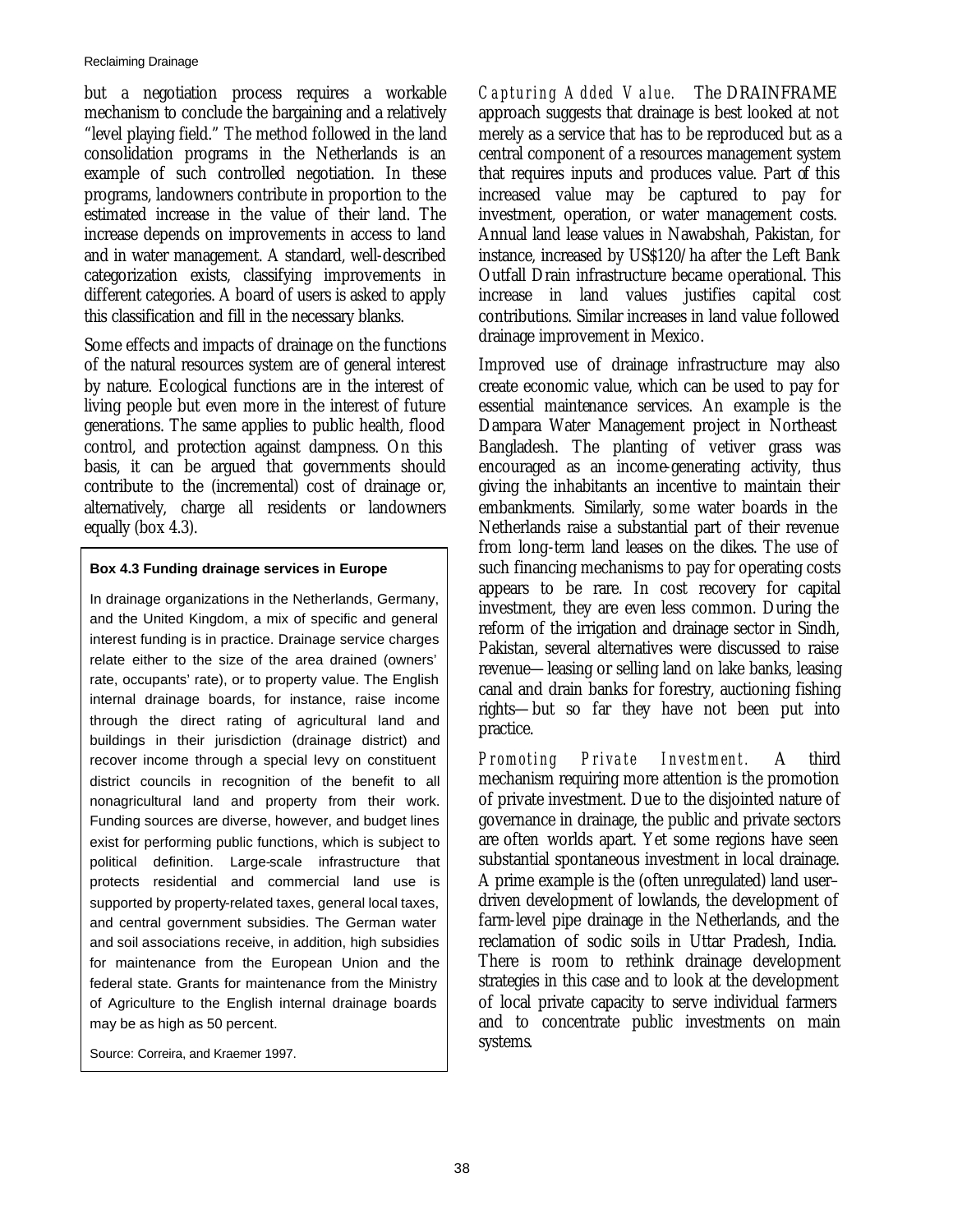# **Challenges**

Country- and site-specific polycentric and multistakeholder governance and management structures for drainage offer the promise of combining the potential of the public sector, local and user groups, and the private sector. The challenges are manifold. Organizational structures, procedures, or both are needed in which drainage is not separated from other forms of land and water management and related objectives are coordinated—such as flood control, public health, and the conservation of natural areas and water bodies (wetlands). This also applies to residential and agricultural land use and infrastructure planning. River basin organizations may provide a forum for coordination and planning, but other organizational forms may better fit the countries' political and administrative systems. Because such a structure has no single, ultimate center of authority, functions have to be clearly assigned, responsibilities

circumscribed by rules, and procedures established for cooperation, coordination, and structured decisionmaking. This integration has a financial dimension in that the introduction of the benefit-pay (-say) principle would bring all stakeholders into the fold.

This is a tall order for a sector in which discussion of institutions is in its infancy. A prudent approach might be to start with existing situations and identify small, possible steps toward change (chapter 6). Returning to the introduction of this chapter, governance challenges could be mapped on a matrix with the three trajectories of institutional development on one axis, and the governance, management, and finance issues on the other. Examples of issues that would emerge from such an exercise are given in table 4.2. The mapping is not exhaustive but illustrates the kind of opportunities ahead.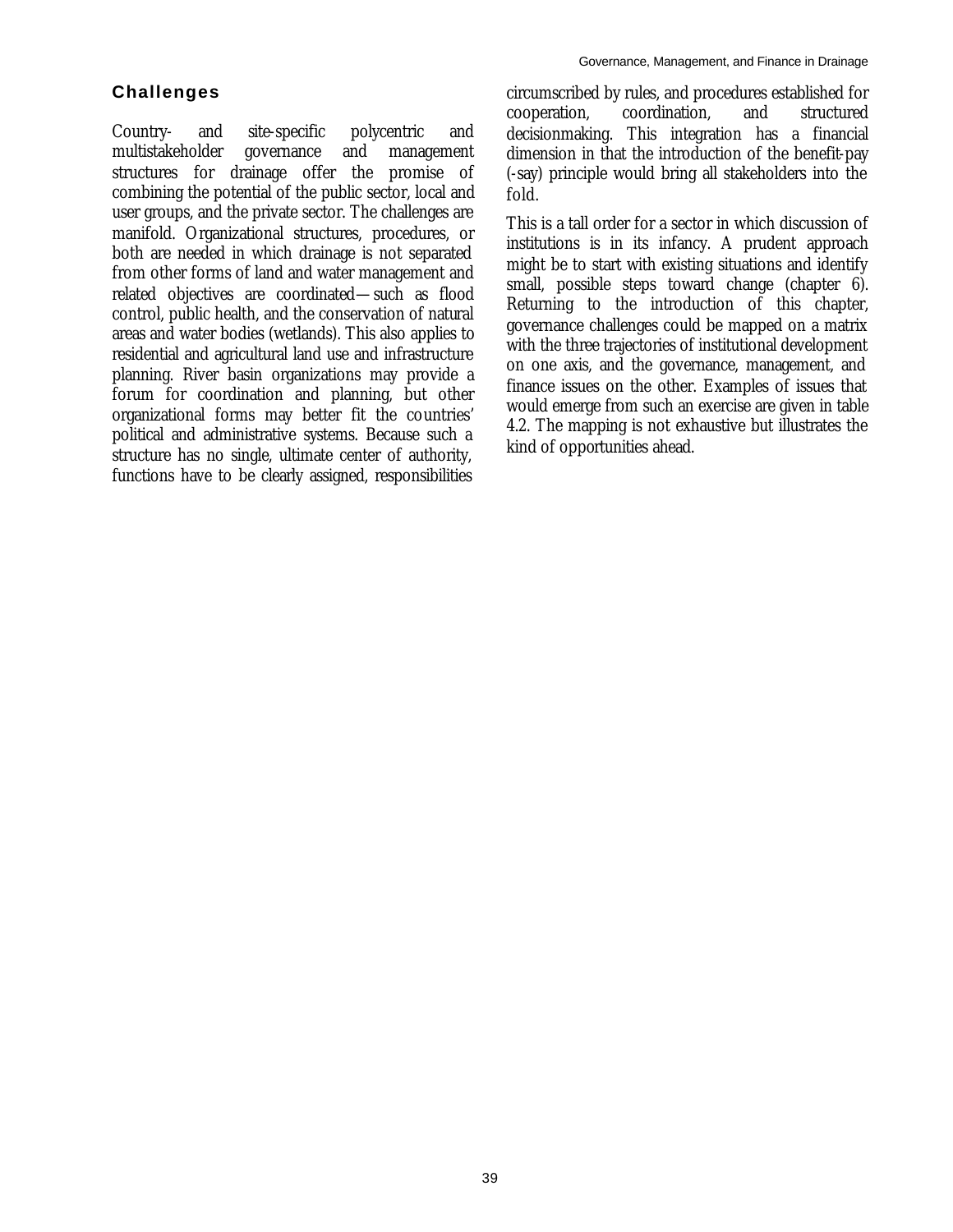|               | <b>Trajectories</b>                                                                                                                                                 |                                                                                                                                                         |                                                                                                                                                          |  |  |  |  |  |
|---------------|---------------------------------------------------------------------------------------------------------------------------------------------------------------------|---------------------------------------------------------------------------------------------------------------------------------------------------------|----------------------------------------------------------------------------------------------------------------------------------------------------------|--|--|--|--|--|
| <b>Issues</b> | Government-initiated<br>drainage                                                                                                                                    | <b>User-initiated development</b>                                                                                                                       | Limited or no<br>development                                                                                                                             |  |  |  |  |  |
| Governance    | Transform highly centralized<br>drainage/irrigation agencies into<br>less centralized ones<br>(implement principle of<br>subsidiarity).                             | Create an appropriate<br>regulatory structure within<br>which local organizations can<br>operate with sufficient<br>autonomy.                           | Define the institutional<br>space(s) for drainage<br>governance.                                                                                         |  |  |  |  |  |
|               | Redefine the "ownership" of<br>drainage across sectors and<br>include other constituencies<br>besides farmers in the planning<br>and decisionmaking process.        | Develop constitutional and<br>collective choice rules for<br>local organizations<br>(representation of different<br>stakeholder groups and<br>charter). | Align different<br>constituencies to magnify<br>attention to drainage.                                                                                   |  |  |  |  |  |
| Management    | Transform upwardly<br>accountable public officials and<br>poor maintenance into<br>managers responsive to local<br>needs with incentives for better<br>performance. | Professionalize management<br>and consider appropriate<br>scale level of different<br>activities.                                                       | Support and mainstream<br>local initiatives and<br>practices for drainage<br>management.                                                                 |  |  |  |  |  |
|               | Create workable modes of<br>collaboration between<br>agriculture and other relevant<br>departments for addressing<br>multifunctionality.                            | Define and create support<br>services for local<br>organizations.                                                                                       |                                                                                                                                                          |  |  |  |  |  |
| Finance       | Change centralized, highly<br>subsidized into cost-sharing<br>between government and<br>multiple drainage beneficiaries.                                            | Define cofinancing<br>arrangements between<br>government and local<br>organizations for different<br>aspects of drainage<br>investment and maintenance. | To mobilize resources,<br>lobby for allocations in<br>government budgets;<br>attract private investment<br>capital and res ources from<br>beneficiaries. |  |  |  |  |  |
|               | Include other constituencies<br>besides farmers in revenue<br>generation.                                                                                           | Promote private sector<br>capacity to support local<br>investment                                                                                       |                                                                                                                                                          |  |  |  |  |  |

# **Table 4.2 Drainage development trajectories and institutional challenges: some examples**

*Source:* Authors.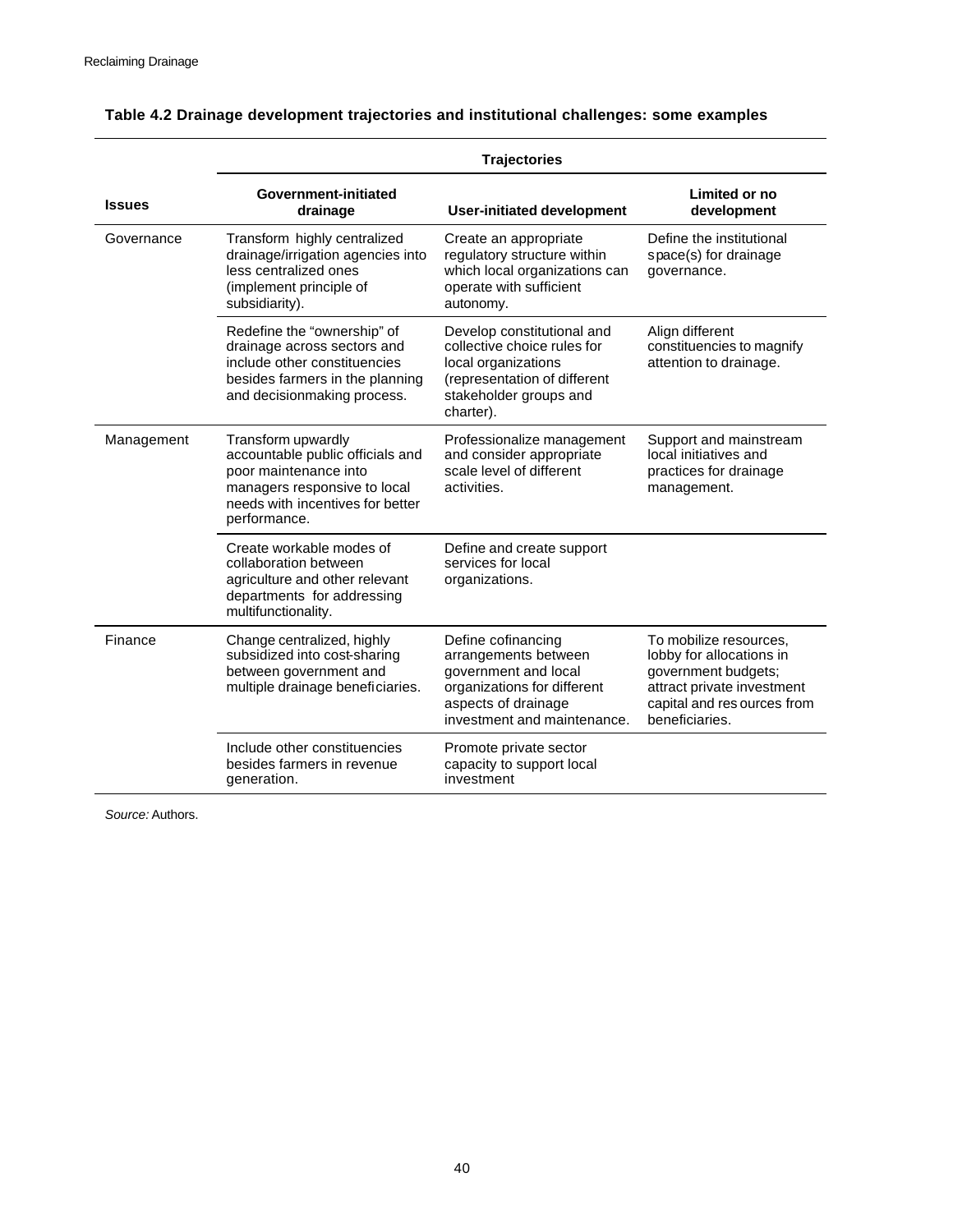# **5. Drainage Infrastructure and Operation for Multifunctionality**

This chapter explores the implications of an integrated perspective on drainage for the (re)design of drainage infrastructure. The This chapter explores the implications of an integrated perspective on drainage for the (re)design of drainage infrastructure. The premise of this chapter is that an integrated perspective has implications for the drainage technology that should be deployed and the operational procedures that should be adopted to use it.

# **Multipurpose Drainage Systems**

The physical design and operation of many drainage systems has a long-standing bias toward agricultural productivity—for example, improving soil aeration and land practicability and converting lowland into farmland. Drainage techniques have also been geared to this purpose. Multipurpose design and operation is the exception rather than the rule in drainage, nor is it mainstreamed in the operation of other water infrastructure—be it irrigation, water supply, or sewerage. Yet if drainage systems are to serve a variety of objectives, from improving land productivity and water quality to protecting buildings and safeguarding public health, technology design and operation have to be handled differently. Often such technology and operating procedures are unavailable, even in a country generally considered advanced in drainage technology like the Netherlands (box 5.1).

A "technological lock-in" has occurred in many countries. Equipment supplies, spare parts availability, design schools, research capacity, and financing mechanisms are all geared to a certain way of doing things, in this case for optimum agricultural productivity. Changing institutions to improve water resources management is gaining attention, but the extent of the effort required to change the prevailing technologies should not be underestimated.

In several countries, openings exist to make drainage serve multiple objectives and also address flood management, public health, and environmental sustainability. This requires different designs and

operation practices (table 5.1). It may also involve retrofitting drainage infrastructure, for example, to improve water-retention capacity and water-level control, environmental management of disease vectors, and management of drainage effluent quality.

#### **Box 5.1 New technology needed for integrated water resources management**

The skill of farmers and the available technology for on-farm water management in the Netherlands are onesidedly developed in the direction of optimum agricultural drainage. Pipe drainage systems, equipment to clean them, open field ditches and the mowers used for maintenance, timing of maintenance farming activities; selection of varieties, application of fertilizers and manure, and so on are unilaterally fine-tuned to optimum agricultural drainage. Under a new, integrated water regime, completely new farming systems and new farming skills have to be developed to make a new optimum possible. A simple example is a farmer who wants to take a first step by integrating field drainage with field irrigation and groundwater conservation—s/he cannot draw on reliable scientific trials and economic evaluations. There are no devices on the market for automated closing of pipe drains. Mowing ditches full of water requires different machines, and few contractors have them.

Source: Netherlands country case study.

Our discussion of "technology for multifunctionality" is tentative and exploratory. We report a number of examples of rethinking technological designs and technical operation procedures from the perspective of multifunctionality. The main point the chapter seeks to establish is that further work in this domain is urgently needed. The question of matching technologies with institutions and vice versa is an issue we only raise without discussing. No debate has yet developed on, for instance, design-management relations in the field of drainage technology. Again, this is an issue that requires further work.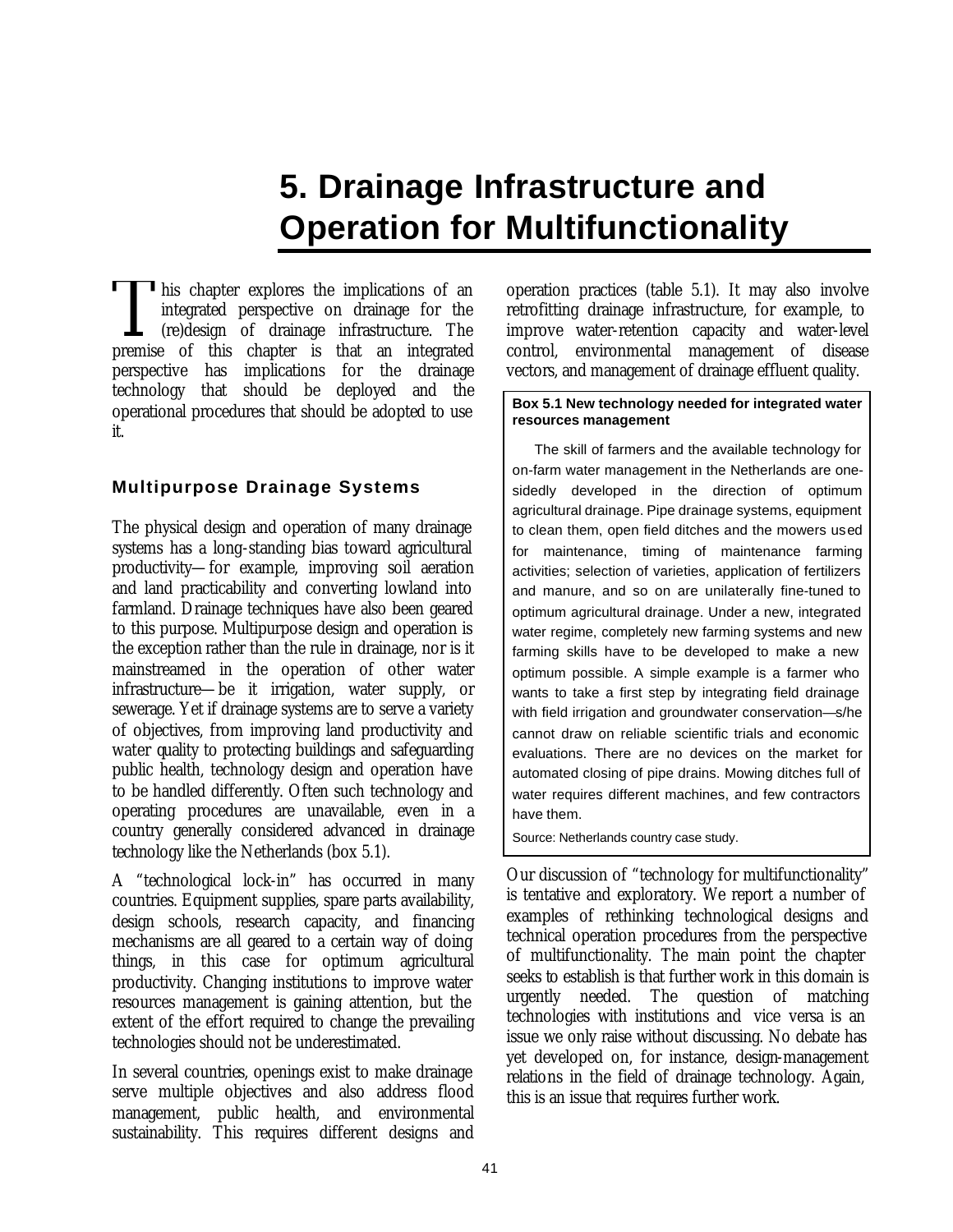| Water table                     | Stormwater removal and                         | <b>Effluent quality and</b>                  | <b>Public health</b>                                                                                                                                      |
|---------------------------------|------------------------------------------------|----------------------------------------------|-----------------------------------------------------------------------------------------------------------------------------------------------------------|
| management                      | retention                                      | reuse                                        |                                                                                                                                                           |
| Controlled subsurface           | Pumping and removal                            | Depth of water removal                       | Adequate maintenance                                                                                                                                      |
| drainage                        | strategies                                     | Mixing strategies                            | (vegetation clearing)                                                                                                                                     |
| Control gates on open<br>drains | System capacity<br><b>Retention structures</b> | Protection against inflow of<br>contaminants | Intermittent flow, flushing and<br>drying strategies<br>Lining, coverage, subsurface<br>drains<br>Distance from settlements to<br>drainage infrastructure |

| Table 5.1 Instruments in the multipurpose management of drainage |  |  |  |  |  |  |  |  |
|------------------------------------------------------------------|--|--|--|--|--|--|--|--|
|------------------------------------------------------------------|--|--|--|--|--|--|--|--|

Source: Authors.

## **Water retention, water table management, and controlled drainage**

If the prime meaning of drainage is redefined as comprising the management of shallow water tables (chapter 2), the ability to control water table depth and drainage canal water levels becomes very important. It allows regulation of soil moisture for both irrigated and rainfed crops and enables maintenance of water levels for fisheries and other uses. A control structure is provided at the drainage outlet to reduce drainage intensity. The concept of controlled drainage has several advantages over free flow in a variety of drainage conditions (appendix I). It has been applied on both field and watershed scale to conserve water and increase crop yield. It has also been found an effective method for reducing losses of plant nutrients and other surface water pollutants (box 5.2).

Key to the development of controlled drainage is the understanding of hydrological regimes, as this will allow the best balance to be struck between water removal and water retention and identification of suitable locations and times for drainage outflow

interventions (photo 5.1). It is particularly sensitive under arid climate conditions and requires careful management. The challenge is to develop appropriate low-cost, easily manageable water conservation technology. However, in many drainage systems and infrastructure, this ability to control water tables is missing. Areas where controlled drainage should be more widely applied include Algeria, Egypt, Israel, Syria, Iraq, Bahrain, India, Pakistan, Northern China, and Central Asian states (Abbott et al. 2002).

## **Flood management**

The capacity of the drainage infrastructure to retain water is closely related to its function in flood management. Drainage and flood management should be brought closer together at the level of (sub)basin management (chapter 4), but also at the level of drainage infrastructure design and operation. The capacity to store excess rainfall in a shallow aquifer is an important asset in flood management. A lowered water table before the main rainy season will help absorb peak rainfall. Drainage design and operation may be harmonized to provide such flood buffers. In many cases, investment in drainage infrastructure will complement flood mitigation strategies.

## **Box 5.2 Benefits of controlled drainage**

Yield response to controlled drainage varies with the drainage intensity and the variability of rainfall. In the case of the Conetoe Creek project, raising the water table increased corn yields by 25 percent in nonirrigated fields and by 15 percent in irrigated fields. Data from 125 site-years with controlled drainage in North Carolina, United States, showed an average decrease of 30 percent in drainage outflows as compared to uncontrolled drainage systems. Average reduction of nitrogen and phosphate losses to surface water were 55 percent and 35 percent, respectively.

*Source:* Skaggs 1999.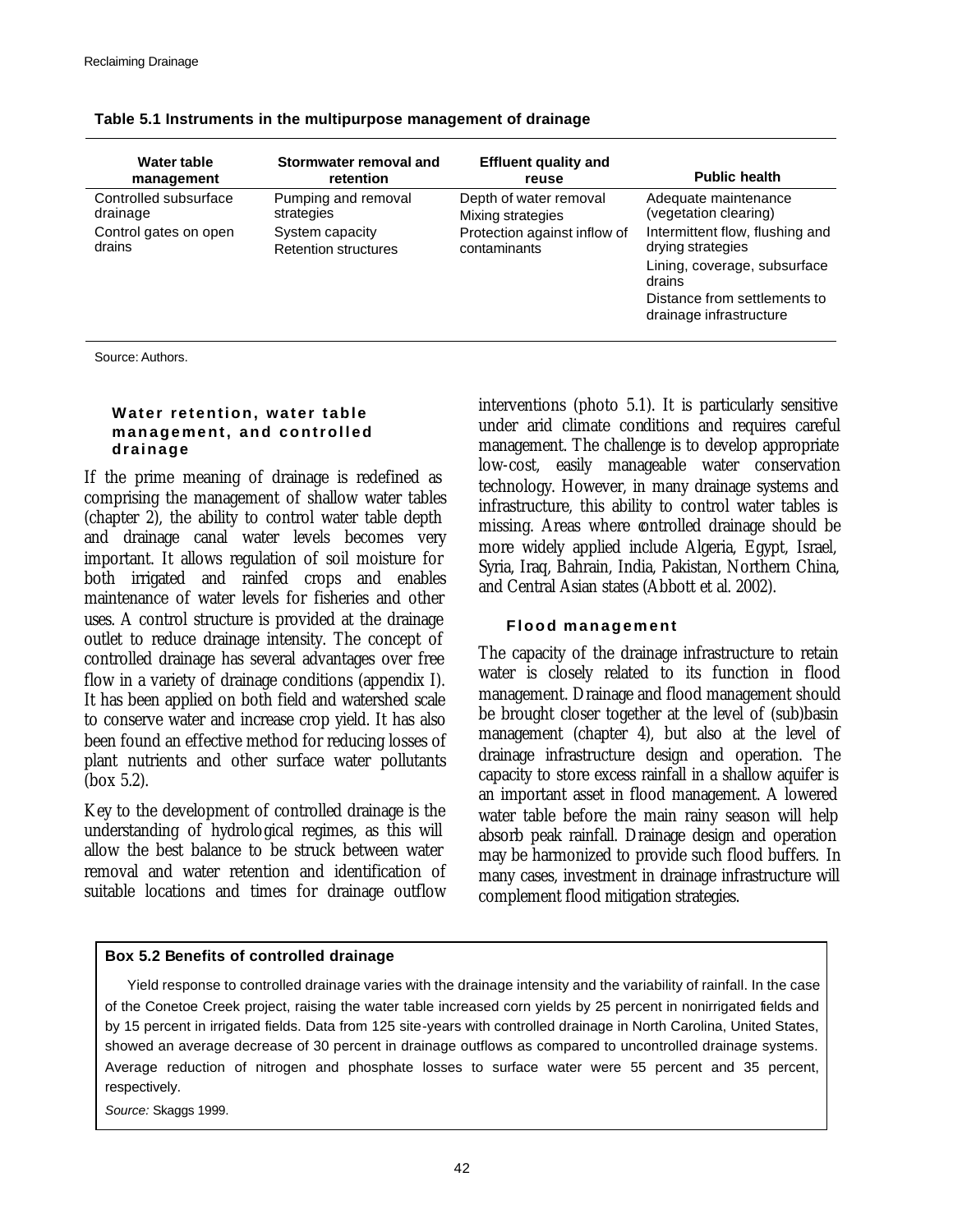#### **Photo 5.1 Controlled drainage**



**A weir with movable crest to remove excess water in winter (left) and retain water in summer (right) at Chaam, province North Brabant, the Netherlands (Pictures courtesy of Jan Hoevenaar)**

In some cases, drainage infrastructure has aggravated floods. This happens when the network of drainage pipes and canals without a facility to store or slow down the runoff quickly transports stormwater to watercourses and rivers. This has been the downside of widespread farmer-driven private investment in subsurface drainage in the Netherlands and North America. This largely unregulated phenomenon has resulted in rainfall events that quickly lead to peak discharges, increasing the risk of flooding and forgoing opportunities for recharge. Something roughly similar happened in the Left Bank Outfall Drain in Pakistan. During the rare event of severe rainfall, unauthorized "cuts" were made by landowners to drain excess water from fields into surface drains. Disposals exceeded the capacity of the drains, and downstream flooding occurred. In the original design of the system, this dual function of conveying drainage effluent and removing stormwater was not considered. In a redesign of the system, the dilemma of whether to accommodate such unusual but potentially damaging events was looked at. Options considered were increasing capacity and creating spill areas. For various reasons, none of this materialized. However, the case is strong for taking into account, right from the beginning, stormwater functions and the effect of unregulated cuts of private drainage facilities.

#### **Reuse and the management of effluent quality**

The design of drainage infrastructure affects the quality of the drainage effluent. The water produced

by drainage systems can be an important additional source of water, yet it can equally be a major liability if the water is of poor quality. Examples are the cases of irrigation-induced river salinity in the Colorado Basin and the Murray-Darling Basin, where fossil salts mobilized by irrigation impaired river water quality. When water is reused, for example in homes, irrigation, or fisheries, a minimum quality is required. It makes sense to base this assessment of desired water quality on the local water management system and uses. Local operational norms may be more useful than a national standard that is not sensitive to the specific local interplay of supply and demand.

The quality of drainage water may be impaired by high salinity, acidity, sodicity, or chemical or bacteriological contamination (appendix J). In the design or operation of drainage facilities, the quality of the effluent and the possibility of mixing it or neutralizing it should be given a prominent place. Often this has been neglected. Proper investigations into the quality of the drainage effluent are essential. In some cases, irrigation and drainage will mobilize and transport trace elements from the soil to the point where they become hazardous to wildlife and possibly to public health.26 Water quality is thus crucial and often problematic in drainage. There are several possibilities for improving water quality and reducing the damage caused by low-quality effluents by better design and operation of infrastructure for flexibility in managing

 $\overline{a}$ 

<sup>26</sup> The most infamous case is the Kesterson Reservoir in San Joaquin Valley in California (chapter 4).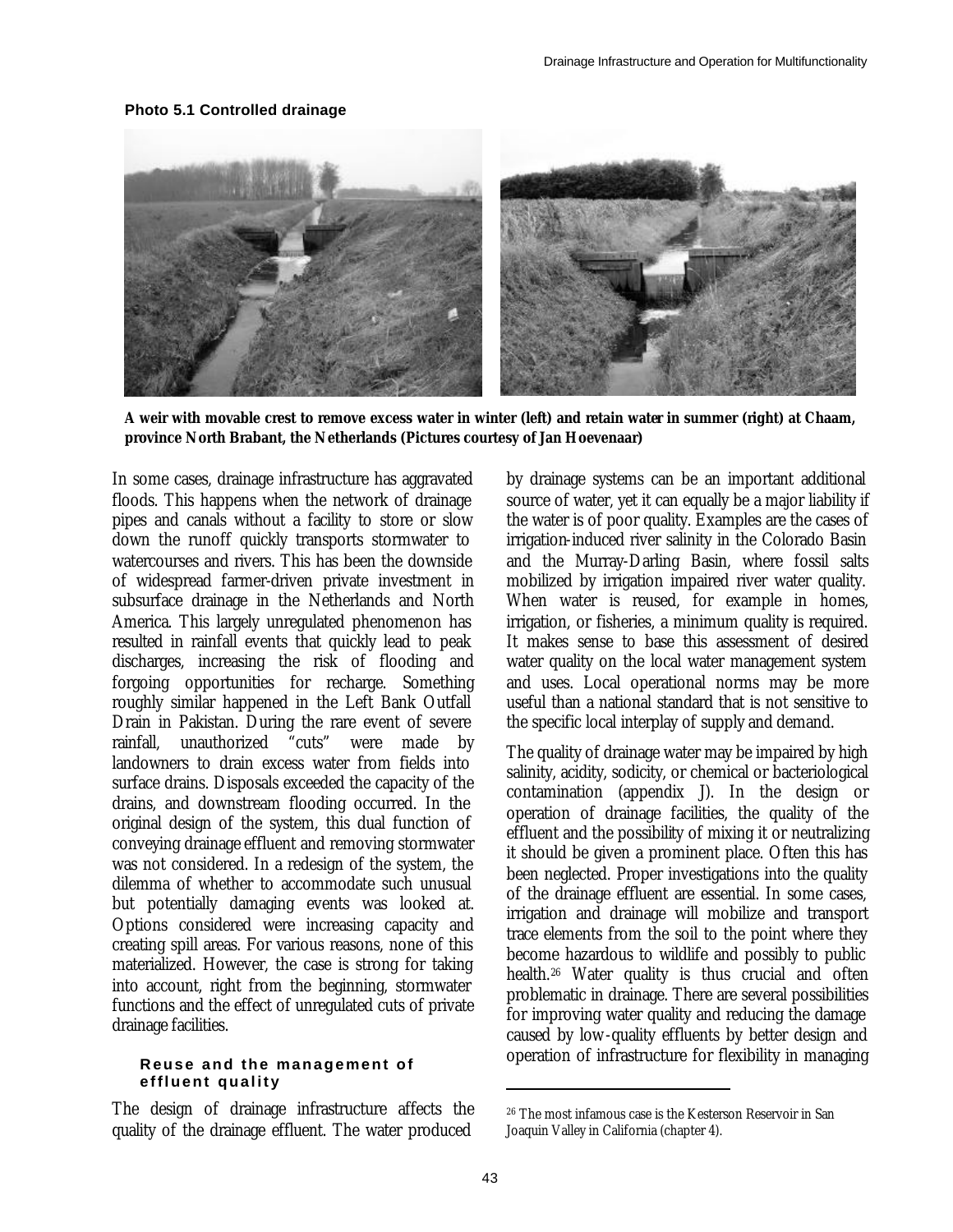the water table. In many cases, alternatives have been discovered by trial and error, and knowledge about managing drainage water quality has developed along the way. These lessons should be systematically incorporated in designs for new drainage infrastructure and retrofitting of existing systems.

## **Vector control**

Drainage infrastructure can have significant effects on vector organisms and improve local sanitary conditions. Yet poorly maintained drainage has only added to health problems, with stagnant water a main source of disease transmission. Over the years, guidelines and good practices have been formulated that improve the positive impact of drainage on public health, but it is testimony to the isolated position of drainage that these have not been mainstreamed. The environmental management approach to disease prevention was developed before World War II. It regained popularity in the mid-1980s, when the limits on the use of DDT for vector control were increasingly recognized. Substantial work was done by the World Health Organization and others.27 Despite these efforts, uptake within the drainage community is limited. The increasing resistance of, for example, malaria vectors to pesticides and malaria parasites to conventional treatment, the continuous high incidence of malaria particularly in Sub-Saharan Africa, and the persistence of other vector-borne diseases warrant a second look at the impacts of both drainage and irrigation management on public health.

Despite the complexity of the matter, some generally applicable rules can be identified in relation to drainage. Mosquitoes breed in water—clean or polluted. Many anopheline, malaria-transmitting mosquitoes breed in clean water in rainwater pools, seepage pools, and recently submerged irrigation fields. Many culicine mosquitoes, transmitting yellow fever, dengue, encephalitis, and filaria, breed in stagnant polluted (urban) waters. Effective drainage of stormwater and the timely removal of waterlogging has been an effective measure for controlling the breeding of these mosquito species, as it reduces the number of breeding habitats. Standing water has to be removed before mosquito larvae have time to mature.

Schistosomiasis-transmitting snails breed in semipermanent waters. Drainage canals are notorious in

 $\overline{a}$ 

this respect, especially if maintenance is neglected, consequently reducing flow velocities and impeding the regular drying of canals. Contact with snailinfested water infects people. The simplest measures to reduce transmission risk are public water supply and provision of latrines so that people do not need to use infested waters for domestic purposes, and reinfection of water by urine and stool is interrupted (Slootweg and Keyzer1993; Slootweg et al.1993). As shown in Egypt, subsurface tile drainage is most effective in preventing snails from breeding as well as reducing people's contact with water.

Some general drainage principles reduce both snail and mosquito breeding:

- ß Subsurface tile drainage prevents breeding of snails and mosquitoes and avoids human contact with water.
- ß Periodic drying of canals kills most vector organisms (although a few snail species are known to survive long periods of drought).
- A sudden drop in water level leaves mosquito larvae behind on dry stream banks but is less effective for snails, as many will manage to crawl back into the water.
- Flushing with high water velocities  $(0.6 \, \text{m/s})$ reduces vector breeding.
- ß Lining drains leads to higher flow velocities that will reduce vector populations.
- ß Removing vegetation deprives vectors of breeding places.

Apart from the above-mentioned drainage measures, a vigilant primary health care system (addressing prevention as well as treatment) and a safe public water supply and sanitation system are of overwhelming importance in the control of vectorborne diseases. Recently, health impact assessment is getting increased attention as a tool for gauging the potential health effects of proposed projects, programs, and policies. A rapidly developing suite of tools and procedures are also relevant to the drainage sector.

# **Compartmentalization**

Multipurpose drainage management raises the question of the appropriate unit size (see chapters 2 and 4). Compartmentalization into smaller units allows more or less tailormade solutions to local water

<sup>27</sup> Good examples are ADB (1992); Birley (1991); Oomen, de Wolf, and Jobin (1990); Pike (1987); and Rozendaal (1997).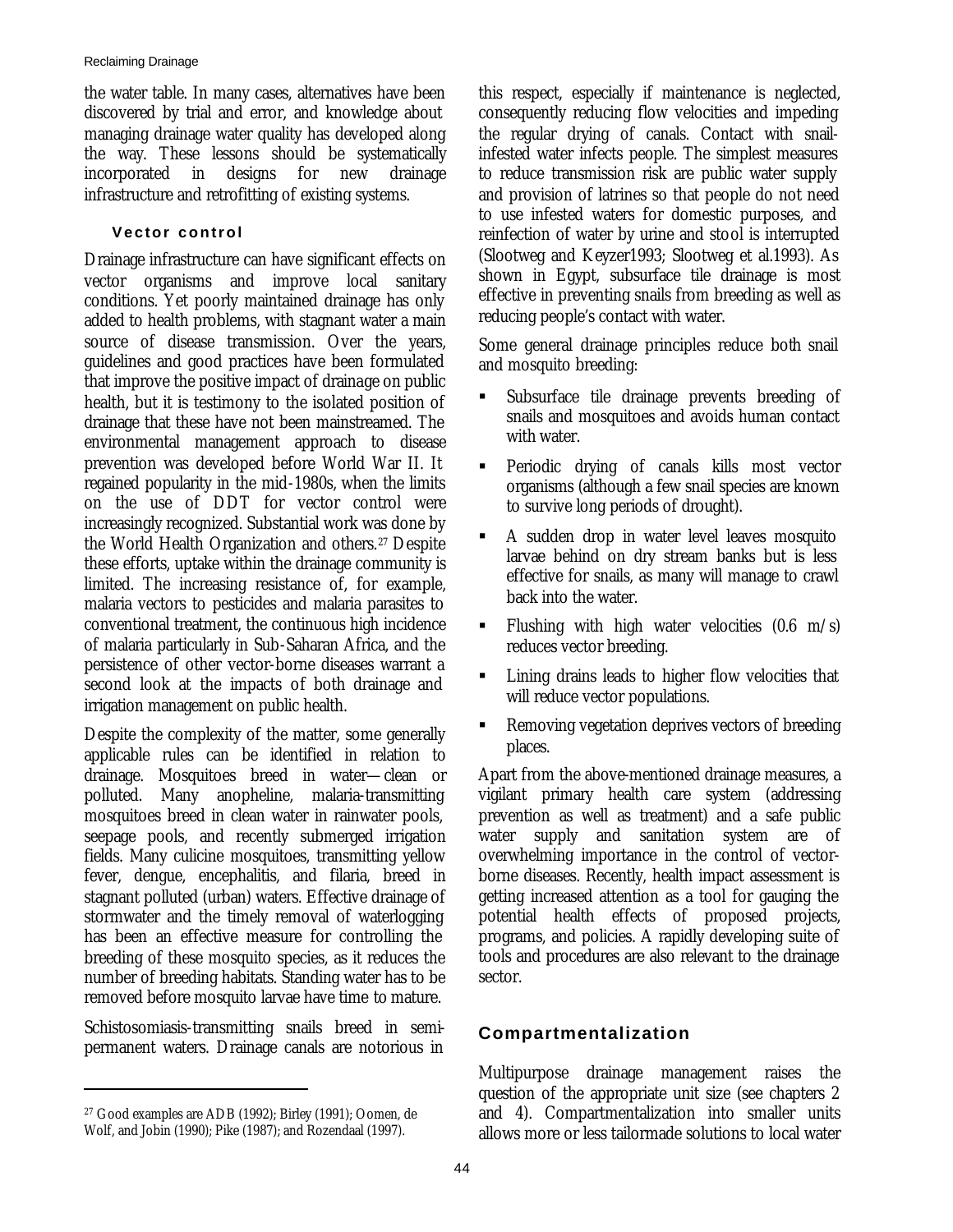## **Box 5.3 Local compartmentalization in Bangladesh**

An interesting example of local flood control with drainage is found in a 3,000-hectare, farmer-operated minipolder in one corner of a larger polder in Bangladesh. By raising the height of a road embankment, the local community has made its mini-polder independent of the main polder. Each of four local committees looks after its own oxbow lake (beel) and stretch of embankment. These committees work closely together when necessary. The one drainage regulator is operated for drainage or irrigation storage, as desired. Maintenance is funded by a US\$3/ha farmers' contribution, a five-year fishing lease for US\$4,000, and emergency contributions by big landowners when needed. The mini-polder escaped damage in the 1998 flood. The mini-polder farmers have essentially adopted a "living with floods" approach, with a form of controlled flooding. Instead of attempting to replace the original deep-water rice with high yielding varieties, they have reduced flood depths, which are maintained at levels not much below those outside the polder. This adds to embankment safety. The traditional rainfed paddy remains the dominant monsoon crop, but fish production is maintained.

Source: Bangladesh country case study.

issues. This is particularly useful in localities with large differences in drainage conditions and drainage interests. An example of spontaneous compartmentalization comes from Bangladesh (box 5.3). Compartmentalization has been used in the Netherlands to create buffers around nature areas. However, the downside is that, as management becomes more tailormade and fragmented, management costs increase. This touches upon a larger discussion—whether the public sector should provide only the main drainage infrastructure or a complete package. In the first option, landowners themselves would undertake downstream drainage development. The challenge in this option is to ensure a minimum level of organization for local drainage initiatives to come about while avoiding the threat of overdrainage.

# **Planning, Design, and Evaluation Technologies**

Integrated water resources management attempts to link land and water resources within the regional and river basin context and deal with the multifunctionality of the resources system (crop production, fisheries, water quality, landscape, environment), as well as conflicting interests of user groups (farmers, fisherfolk, industries, and municipalities). These concepts are novel, and their implementation is not straightforward. Data to help make these concepts operational are not always available, and the number of variables and interactions would be far too great to capture by conventional methods and simple analysis. New tools are needed to capture enough information and simulate complex

hydrological and environmental processes as well as social processes and responses.

The problem of data shortage grows with increasing scale. For large catchments and river basins such as the Indus System, Aral Sea Basin, Nile Delta, collecting all data through field surveys is a big job. Remote sensing techniques can be used to infer some key data related to planning and operating irrigation and drainage schemes. Information related to water management including drainage can nowadays be remotely obtained at a spatial range of 5 meters to 5,000 m and with temporal resolutions from 0.5 to 24 days. Remote sensing has been able to provide information with varying degrees of success and accuracy on irrigated area, crop type, biomass development, crop yield, crop water requirements, crop evapotranspiration, soil moisture, soil salinity, and water logging (World Bank 2001).

Remote sensing is receiving increased attention as a reliable and cost-effective technology applicable to the needs of integrated water resources management. When combined with geographical information systems, remote sensing is a powerful tool for planning, monitoring, and managing water resources systems, including drainage. The technology has been used in recent World Bank–related water resources management studies in Pakistan, Egypt, China, and Karnataka, India.

System analysis, information systems, and simulation models are useful tools in this situation. Several water management simulation models with drainage and drainage water management focus have been extensively developed over the past few decades for multifunctional purposes (Feddes and van Wijk 1977; Skaggs 1978).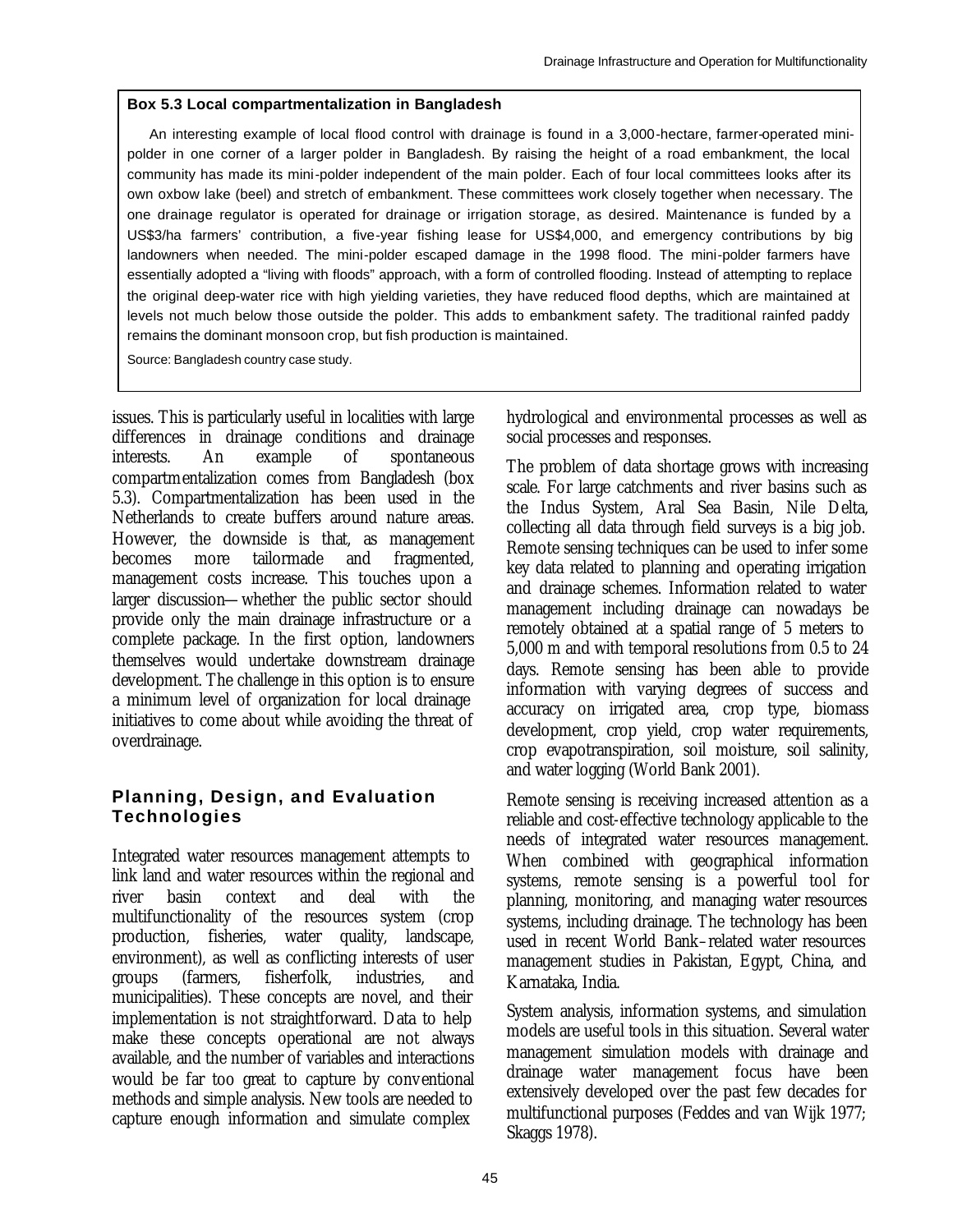The introduction of an integrated perspective illustrates the many remaining unknowns about developing and operating drainage infrastructure. Some knowns have also been around for some time but have not yet made it into the standard repertoire of drainage design or system operation. An example is the relation between drainage investment and soil and water chemistry with subsurface and surface systems (box 5.4). Although much is on record about the effects of surface and subsurface systems on the availability of nutrients, this knowledge is rarely incorporated in drainage design.

## **Box 5.4 Drainage impact on agricultural nutrients**

Increased subsurface drainage intensity generally reduces loss of phosphorus and organic nitrogen and increases the loss of nitrate-nitrogen and soluble salts. Conversely, increasing surface drainage intensity increases phosphorus loss and reduces nitrate-nitrogen outflows. Although exceptions for nearly all cases have been reported in the literature, most investigations have supported these general conclusions.

Source: Skaggs, Breve, and Gillam 1994.

# **Knowledge Management**

Far greater sophistication is needed in the development of drainage infrastructure and the management of drainage systems. The question is, how to bring it about? As described in chapter 4, several countries that developed ambitious drainage programs also developed capacity in system design and the physical implementation—EPADP in Egypt, WAPDA in Pakistan, and the Directorate of Swamps in Indonesia. This created a core of practitioners. In Egypt and Pakistan, specialized in-house research institutes grew up.28 This has had the effect of creating an environment where knowledge was developed, based on practical questions and feedback, and much of it was incorporated in mainstream operations. Research programs in large-scale investments paid off, particularly when the technologies used were sensitive to improvements and gains in cost-effectiveness achieved. Meanwhile, it

 $\overline{a}$ 

narrowed the focus of knowledge development. This helps explain why most of the advances in drainage technology has been in materials and methods for constructing pipe drainage systems (e.g., plastic drain pipes, trenching and trenchless machines, synthetic envelope materials). Less research has gone into open drains, even though they are more common. World Bank lending for drainage, for instance, shows that 92 percent of the drainage projects supported between 1973 and 2000 included open drainage, while only 15 percent included pipe drains, and less than 5 percent tubewells (Abdel-Dayem 2000). Even less research has been devoted to the practical management of drainage systems or to supporting the spontaneous development of drainage systems. This bias in research programs toward public investment rather than overall relevance is also common in other natural resources research programs.

Thus, a fresh look at research agendas is necessary, with far closer attention to technologies and water management strategies that serve multifunctional resources use. The emphasis is also changing in water governance, incorporating more sectors, shifting from construction to water management, capitalizing on decentralization, engaging a far larger range of players, including local government, user organizations, and the private sector. In research and knowledge development, this means that clients should also change. In water management research programs, clear definitions are needed for who will be the natural recipients of the knowledge (a specification now often missing) and how to disseminate it effectively. At the same time, more could be learned from ongoing practices, and more practitioners could be allowed to innovate and upgrade their knowledge. In practice, this means making room for experimentation in water investment programs and forging a much stronger link between research organizations and training institutes. In developing new drainage technology, there seems to be little place for the classic field experiments used in agricultural drainage and other types of single-purpose water management.

Partnerships between research and development organizations within the same country and between different countries have great potential for making a change toward a more interdisciplinary approach. The legendary Egyptian-Dutch Advisory Panel that has been functioning since the 1970s has had a great impact on drainage and water management in Egypt. It brings policymakers and practitioners from both countries together to trade experiences and advise the

<sup>28</sup> International Institute for Land Reclamation and Improvement (ILRI) in the Netherlands, the Drainage Research Institute (DRI) in Egypt, and the International Waterlogging and Salinity Institute (IWASRI) in Pakistan.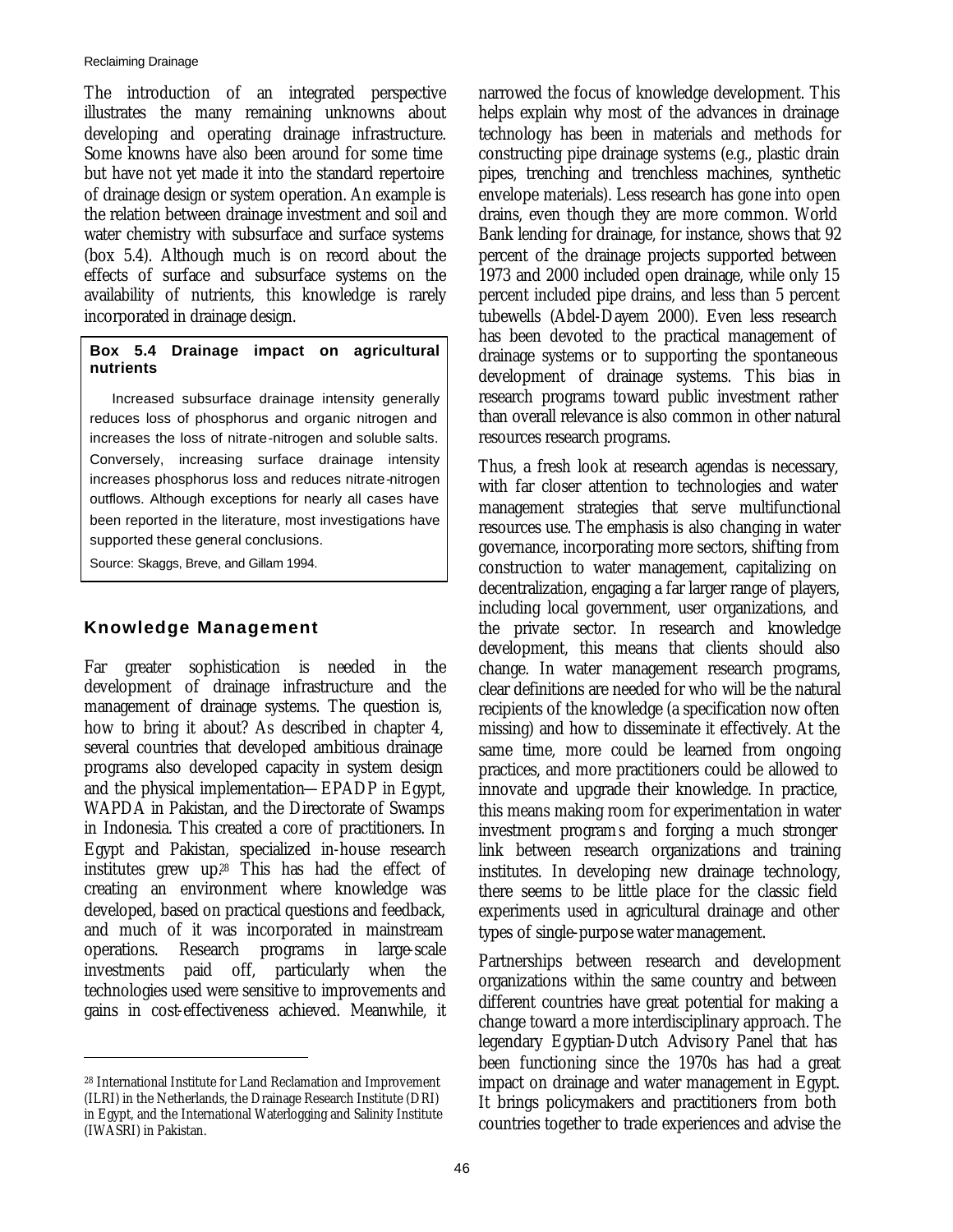To conclude, a shift toward an integrated approach to drainage offers a major technical and professional challenge. This challenge includes topics like controlled drainage, flood management, management of effluent quality, vector control, and compartmentalization. To address these challenges, innovative research should be mainstreamed in operations. Reform of the knowledge system is required, and long-term investment in capacity building is necessary.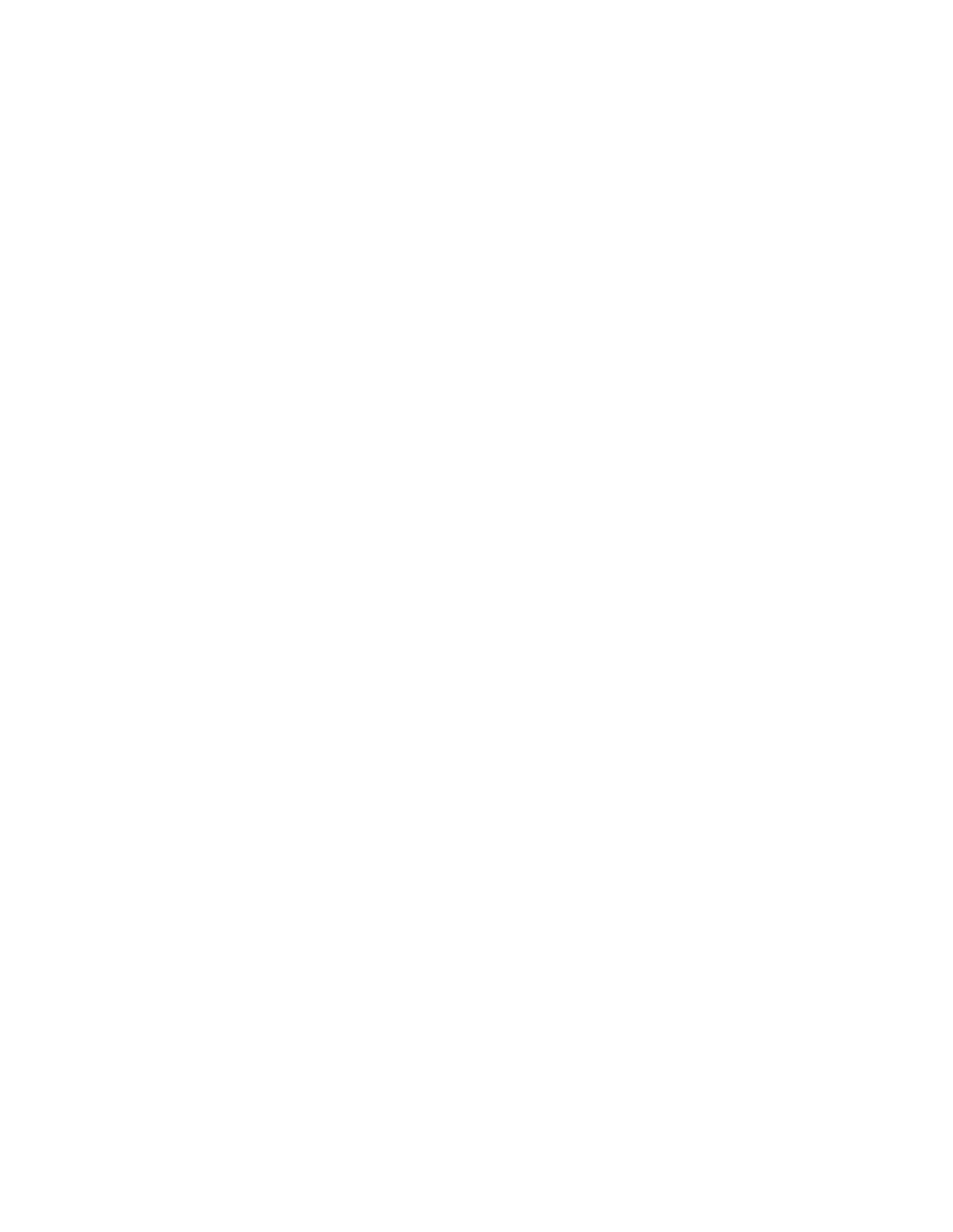# **6. Toward Policy Changes for Integrated Drainage**

The lessons and ideas generated by this study have to be translated into policies and actions  $\mathsf{L}$  that promote an integrated approach to The lessons and ideas generated by this study<br>have to be translated into policies and actions<br>that promote an integrated approach to<br>drainage. This chapter discusses the opportunities and requirements for that translation. It describes what would make a good drainage policy and how to move toward it. Specifically, the chapter discusses how to move from a conceptual to an operational framework.

# **Policy: Constraint or Drive?**

As we have seen in chapters 1 through 5, a new approach is needed to reclaim the position of drainage in integrated resources management and sustainable development. DRAINFRAME is presented in this report as a framework for thinking through and acting upon drainage from an integrated perspective (chapter 3). The main message is that drainage should be perceived as an intervention in a physical resources system, and that it changes this system not only for the benefit of one economic sector—agriculture—but also the functioning of the physical system for other use(r)s. The notion that biophysical resources form integrated and finite systems leads to the conclusion that proper management of these resources should follow an integrated route. For water resources in general, this conclusion was already drawn at the Dublin Conference in 1992. For drainage, it remains to be systematically implemented.

Agricultural drainage is an independent water management sector in only a few countries (chapter 4). In most cases, the public works, irrigation, or agriculture department looks after agricultural drainage. The policies of these sector institutions therefore determine the way agricultural drainage is shaped and used. Usually, however, the ambitions of these sector institutions do not represent the ambitions of society as a whole. They use drainage to promote the particular objectives of their sectors. The disadvantageous effects of agricultural drainage can be

traced back to the one-sidedness of these policies, but in most countries to the absence of drainage policies.

Efforts to reform water policies are usually ambiguous when it comes to drainage. A main constraint is the lack of vision or awareness regarding the opportunities and challenges involved in sustainable drainage development. This report and the country case studies on which it rests show that increasing crop productivity, though important, is today too narrow an objective to convince people outside the drainage sector to support drainage development. This report takes an integrated approach, as outlined in DRAINFRAME, that incorporates all effects and impacts of drainage (cost and benefit) and involves all stakeholders who could make a difference in decisionmaking and planning. The forces driving policy transformation are based in the vested interests of a wider group of stakeholders who want balance between productivity, resources conservation, environmental protection, and improved livelihoods.

# **World Bank Policy Statements**

Three recent World Bank strategy papers reflect a new way of thinking about the development of land and water resources:

- ß Water Resources Sector Strategy: Strategic Directions for World Bank Engagement (2003)
- Reaching the Rural Poor I: Strategy and Business Plan (2002a)
- ß Making Sustainable Commitments: An Environment Strategy for the World Bank (2001a).

All three strategies recognize the holistic nature of our natural resources and draw lessons on their use for the benefit of all.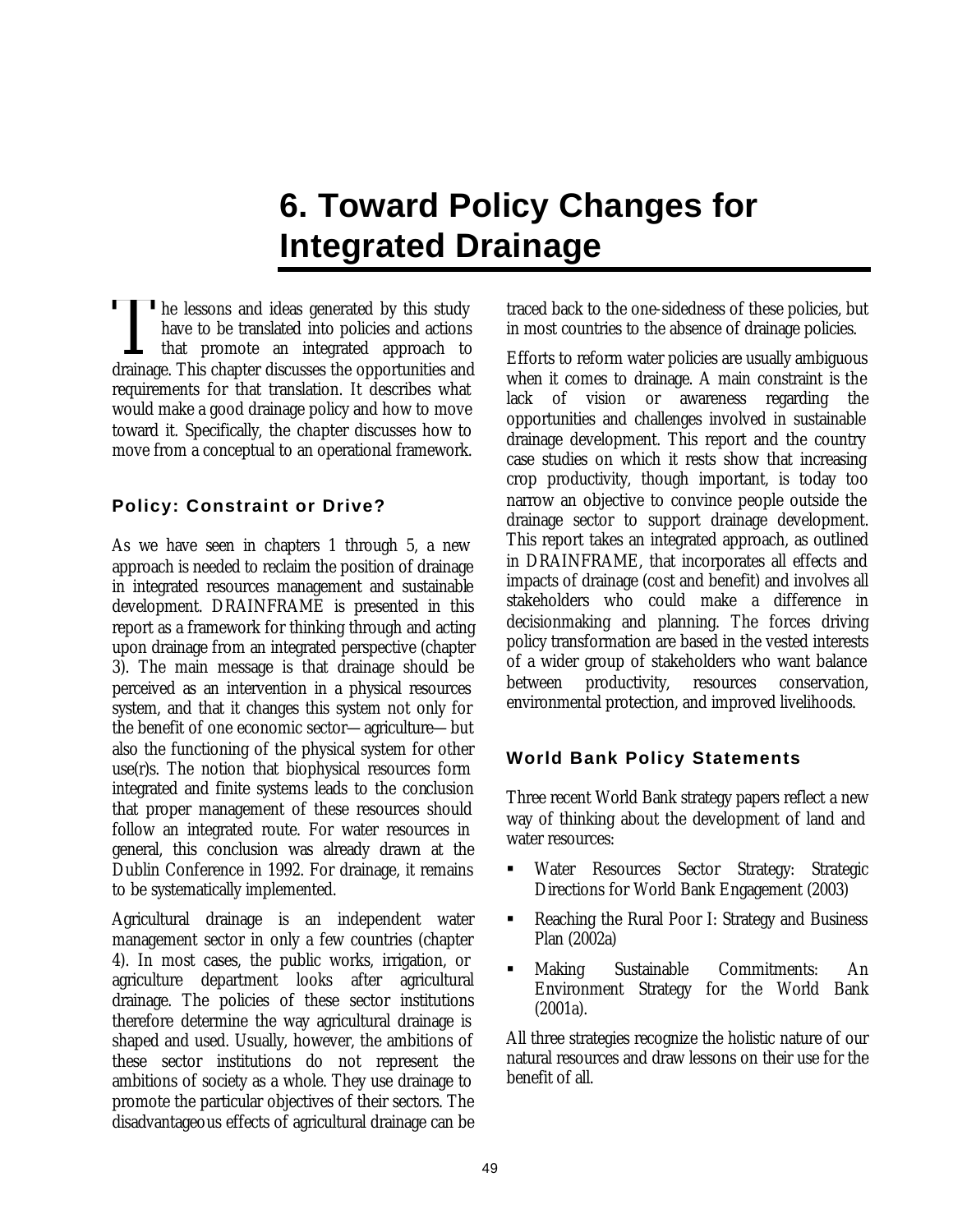## **Sector strategy for water resources**

The World Bank's *Water Resources Sector Strategy* paper (2003a) is a strategic elaboration of its *Water Resources Management Policy* paper (1993). The policy paper in turn was the World Bank's answer to the recommendations of the 1992 Rio and Dublin conferences on sustainable development. The strategy stresses that it is time for a *pragmatic* but *principled* approach (efficient, equitable, and sustainable). This intention is founded on the finding by the Bank's Operations Evaluation Department that "while it is essential to plan comprehensively, greater success can be achieved through discrete, manageable sequenced development," that is, by following an "unbalanced approach" (World Bank 2002). Such an approach would include a strong "learning by doing" component. The water management principles adopted in the 2003 strategy are summarized in box 6.1.

The major challenge is to develop *context-specific, prioritized, sequenced, realistic, and patient approaches* for implementation. Meanwhile, any involvement of the World Bank in water management development should adhere to the two main Millennium Development Goals: *poverty reduction and sustainable growth*. This study shows the important role drainage can play in achieving these goals, when it is planned and managed to deal with the multifunctional resources system and the values attributed to these functions by society, particularly the poor, the most vulnerable group.

## **Rural development strategy**

In its strategic objectives for rural development, the World Bank chooses to accelerate broad-based rural growth by enhancing agricultural productivity and competitiveness and enhancing sustainability of natural resources management (World Bank 2003b: 39). This study shows that agricultural drainage is one of the important instruments for enhancing agricultural productivity and improving health and livelihoods but that it could also be a disadvantageous practice for other water use sectors if poorly planned and managed. Throughout, principles of integrated natural resources management are stressed to safeguard sustainable use of resources. In *Re-Visioning Irrigation*, the rural strategy set the priority issues for sustainable irrigation (and drainage) as waterlogging and salinity control, managing the disposal of drainage water, managing sufficient river base-flow, regulating reuse of water, anticipating climate change, and adopting environmental planning for new and modernizing projects (ibid:141). The need is obvious for a consistent analytical framework that leads to an integrated resources management model to address these issues.

## **Environment strategy**

The World Bank's environment strategy (2001a) sets a direction for the Bank's long-term activities in that area and specific actions for the next five years. The strategy recognizes the diversity of the environment as well as the differences in institutional development

## **Box 6.1 World Bank principles for water management**

The World Bank's 1993 policy paper reflected the broad global consensus that modern water resources management should be based on

## **ECOLOGICAL PRINCIPLE**

- ß Independent sector-based water management is not appropriate.
- The river basin is the unit of analysis.
- Land and water should be managed together.
- ß Much more attention is needed for the environment.

#### **INSTITUTIONAL PRINCIPLE**

- All stakeholders participate in water management.
- ß Women must be included.
- The principle of subsidiarity should be adhered to.

#### **INSTRUMENT PRINCIPLE**

- ß Recognize water as a scarce resource.
- Make use of economic principles for water allocation and quality control.

Source*:* World Bank 2003a: v.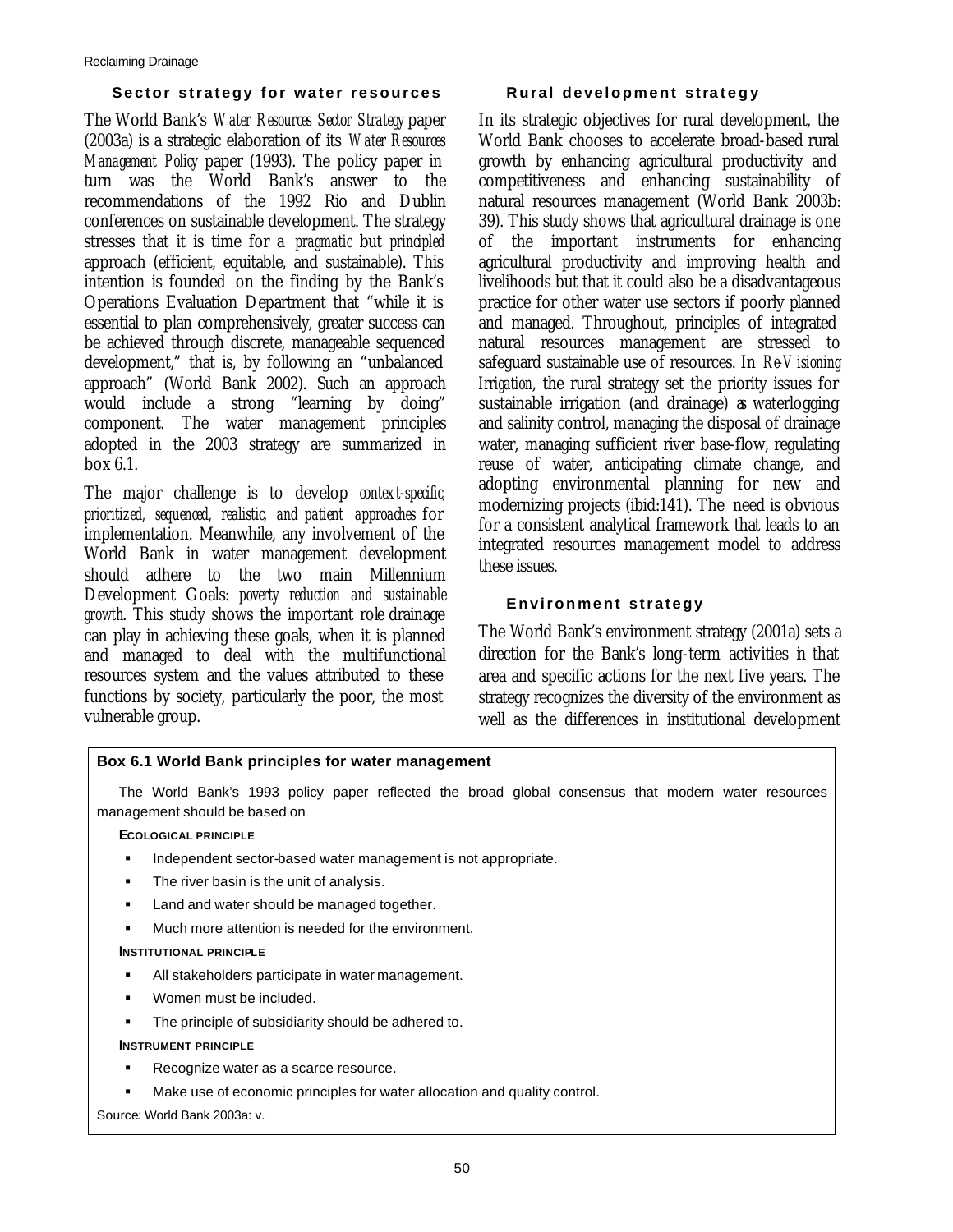and environmental management capacity in client countries and calls for an assistance approach tailored to these diversities. Environmental management is not seen as a separate sector but as a particular dimension of development management, which covers all sectors. At several points, the importance of "learning before doing" is stressed. The environment strategy does not deal with individual sectors in detail. Nevertheless, it is not difficult to situate drainage within it, because drainage is both a cause of *and* a solution for environmental problems of land and water and of poverty.

These general policy statements by the World Bank on water resources management, rural development, and the environment strongly support the idea of an "integrated drainage" perspective. Conversely, an integrated approach to drainage is a way to implement the principles promoted by these strategies. The art will be to translate such general strategic principles into practical "how-to" approaches for drainage situations.

Critical Issues for Integrated Drainage

This section briefly analyzes the issues that need to be addressed when new policy and actions are considered to promote integrated agricultural drainage: governance and power, policy and legislation, critical issues for integrated drainage, functional organizations, financial and funding arrangements, education and knowledge systems, and drainage technology

## **Governance and power**

The opportunities for policy transformation will, to a large extent, be determined by the distribution of decisionmaking power. This power has to be distributed in two directions: vertically and horizontally (figure 6.1). Vertically, higher level authorities exert power over lower echelon authorities. The subsidiarity principle is the key to vertical devolution of power by moving decionmaking to the lowest appropriate level. Horizontally, or in parallel, the users of different functions of the same water (and land) have different power positions in the management of drainage. Sharing power between agriculture, often the predominant user sector, and other user sectors is the condition for balanced

**Figure 6.1 Vertical and horizontal distribution of power**



*Source:* Authors.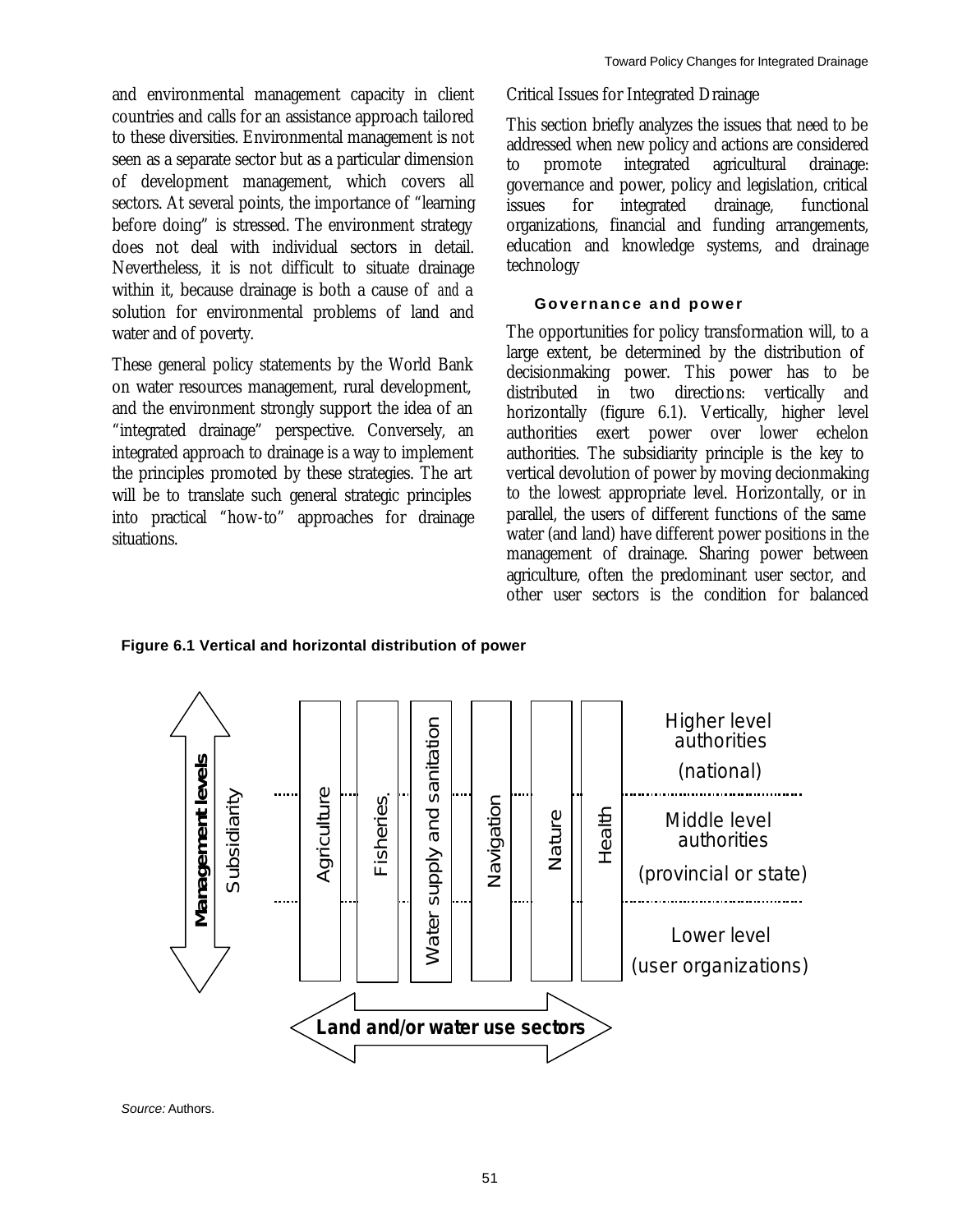decisionmaking and management in the horizontal direction. To be effective, changes for reform of the decisionmaking structure have to be made simultaneously in both directions.

Any hydrocracies that claim responsibility for drainage usually want to retain their power and thus pose an important hurdle for reformers to negotiate. Worldwide, the engineers' fortresses are well known. Authority over policymaking, planning, decisionmaking, implementation, and operation of agricultural drainage often resides in these governmental institutions. Strong formal (legally sanctioned) and informal alliances sometimes exist between these departmental organizations and the predominant drainage user sector. This has long been the pattern in the Netherlands. There are few examples available to suggest that monopolists will share power of their own free will. Any change in this kind of monopolist management situation will be impelled by broad societal and bureaucratic developments. Such developments may be a gradual change of values regarding functions of the environment in society as a whole, resulting in reduced leverage for agricultural stakeholders or triggered by a government financial or budget crisis.

Thus, there are three important entry points for reforming decisionmaking in the agricultural drainage sector:

- Work on the principle of subsidiarity.
- ß Create platforms for stakeholder representation and empowerment of user groups.
- **Reduce the influence of state departmental** organizations on decisionmaking.

# **Policy and legislation**

Relevant legislation has to be changed to create legal security in the right to use natural resources and to give disadvantaged groups access to these resources. By Law 35/1949 the Egyptian state, for example, unambiguously established that the provision of drainage is a public responsibility and that drainage projects would be undertaken on all agricultural lands. The law also established that farmers would be charged with the capital costs (though on soft terms). This was the start of a large-scale drainage construction program in the Nile Delta and the Valley. With the recent introduction of elected water boards to manage the water control systems (irrigation and drainage) at district or branch canal level, the

necessary changes in the water law are being discussed.

If policy change from a monofunctional agricultural drainage model to a multifunctional one is considered, basic changes have to be made in legislation. Sometimes even constitutions may have to be revised to create space for devolution and decentralization of authority. The reverse may also be true. Changes in the law or the constitution may have serious consequences for agricultural drainage policy and take time to accomplish (box 6.2).

## **Box 6.2 Constitutional Amendment Seventythree in India**

The Constitution of India was changed in 1992 through the Seventy-third Amendment Act to devolve powers from state governments to *panchayats* (elected bodies) at three levels. This created the legal environment for devolution of water management powers to the lowest appropriate level (subsidiarity principle). It took until 2001 to incorporate these principles in a new National Water Policy for India. The policy states, "Management of the water resources for diverse uses should be done by adopting a participatory approach; by involving not only the various governmental agencies but also the users and other stakeholders in an effective and decisive way in various aspects …. of the water resources schemes….Water Users' Associations and the local bodies such as municipalities and gram panchayats should particularly be involved ...." (Statement 12).

There is a dilemma regarding existing legislation on one hand and new approaches and initiatives to reform agricultural drainage on the other. The important effects and impacts of drainage on health and environment (both positive and negative) make the formulation and enforcement of regulatory frameworks and operational standards essential. Experimentation and piloting are often needed to find the best modalities for a new drainage concept, but existing legislation does not always allow it.29 The legislation therefore has to be reviewed and changed to make room for experimentation.

 $\overline{a}$ 

<sup>29</sup> In the Netherlands, experimentation with water levels in polders is necessary to find new optimums between agricultural and ecological requirements. However, in the past, water levels were set by law, and the water boards were obliged to maintain them or incur penalties.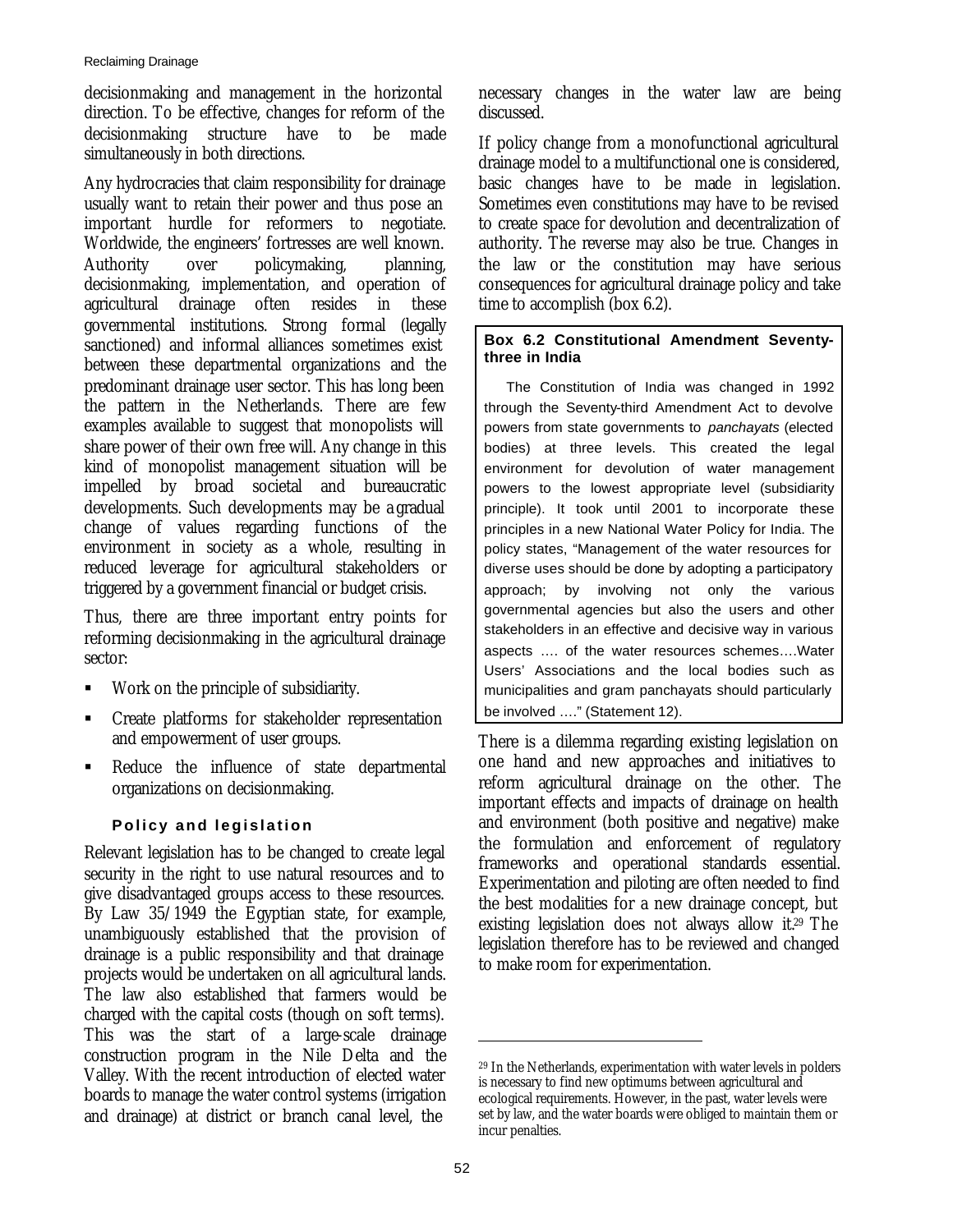## **Functional organizations**

Egypt is the only country that has a semi-autonomous drainage organization. Elsewhere, drainage is institutionalized through irrigation, flood control, or agriculture departments. The urgency of water supply, irrigation, and protection of life and property from floods pushes drainage to the lowest institutional priority in terms of both management and funding (chapter 4). This situation is a disadvantage now but can be turned into an opportunity for policy development and transformation. The germs for integrating more than one water function are already present institutionally in most countries. This raises the important question of whether the management organizations for the water sector should be dismantled and replaced by a new organization encompassing all land and water management so as to achieve integrated water management. Chapter 4 suggested caution with regard to the establishment of river basin organizations and argued for the appropriate structures for polycentric and multistakeholder governance and management structures.

When an organization in charge of agricultural drainage starts to follow integration principles, it will impinge on other organizations' areas of competency. In these cases, good procedures have to be available to arrange for:

- ß Final competency (which organization is in the lead position)
- ß Budget provisions and allocation
- ß Leading and subordinate roles
- ß Modalities of coordination
- ß Sanctions for noncooperation
- ß Accountability to users.

## **Financial and funding arrangements**

Cost recovery for drainage development and management expenditure in general is notoriously low (chapter 4). It presents both a challenge and an opportunity when drainage is managed in a way that recognizes the multiple functions of the water resources system with a cost-recovery mechanism, negotiated among the different stakeholders, to allocate costs and benefits among them.

Because integrated drainage has to address more than one function, the beneficiaries of each function should logically contribute to cost recovery in proportion to their interest. However, if agriculture is to relinquish part of its production potential because drainage is operated suboptimally from an agricultural perspective to enhance other functions, the sector will insist on spreading around the cost of lost benefits. An equitable cost-sharing model has to be found fair and acceptable to everybody—but the financial quantification of intangible goods and services provided by water is difficult and somewhat arbitrary. Financially balancing an area's increase in biodiversity against a loss of X tons of wheat is problematic, even disregarding the question of who exactly benefits from biodiversity and therefore has to be charged.

Recognition of the multifunctionality of drainage provides a strong impetus for cost sharing by governments. They may contribute in the interest of future generations and for public goods and services such as maintenance of ecosystems, public health, and flood protection. However, it will take time for local value and norm systems to absorb the guiding principles for cost sharing in drainage. At the same time, there is also considerable scope to look at the cost-efficiency of drainage operations. In several drainage systems, cost saving measures are possible that would bring drainage within spending capacity of public sector and individual users.

## **Education and knowledge systems**

Education in agricultural drainage at universities and polytechnics is often purely technical and focused on agricultural production. Leading researchers, whose careers have been shaped by monodisciplinary thinking, have great influence over decisionmakers, including those who determine research programs. As advisers to politicians and senior administrators, researchers, too, can substantially influence policymaking.

A new policy for drainage, based on an integrated water resources management approach, should therefore also aim at a long-term but consistent transformation of the educational and research and development institutions. This would involve adaptations in student curriculums, teaching by openminded instructors, and research programs oriented to integrated water resources management. Existing innovative approaches in drainage teaching and research should be identified and supported.

At the international level, several organizations could play a role in the expansion and transformation of the drainage knowledge system. Among these are the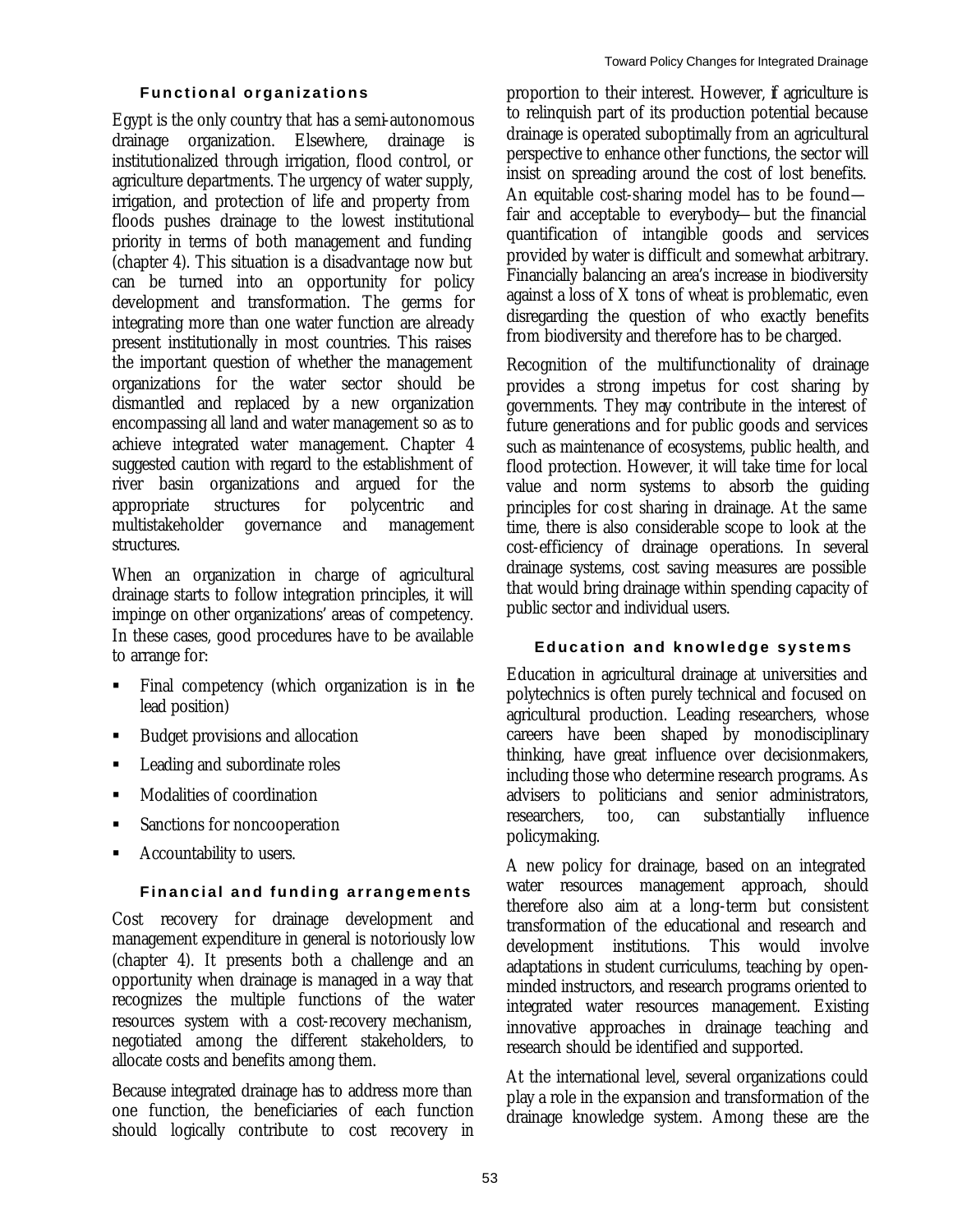International Commission on Irrigation and Drainage, the International Program for Technology and Research in Irrigation and Drainage, the International Institute for Land Reclamation and Improvement, and the network of institutions under the Consultative Group on International Agricultural Research. Training and capacity-building institutions at the national level can play an equally important role. They help professionals who work in drainage planning and management and can therefore provide contextspecific solutions and training.

## **Drainage technology**

Part of the resistance to an integrated approach to drainage, emphasizing multifunctionality of resources systems, could stem from the lack of mature technological solutions and adequate management capacity for "integration." Some of the country case studies show that initial resistance disappears once a new drainage technology situation is established and proper ways are found to deal with it (chapter 5).

If agricultural drainage is to become receptive to other functions of the environment, a series of techniques and technological solutions has to be developed to facilitate the shift to multifunctionality. Most drainage technology in use was developed for the agricultural production function. It is therefore not automatically suitable for more integrated forms of drainage. Chapter 5 provides more discussion on technological options and opportunities for integrated drainage management. Research is needed to find technology and management options that help optimize the diversity of the system's functions.

Policies are needed to stimulate the development of new technical drainage solutions that facilitate multifunctional drainage management. The role of government and private parties in promoting research and technology for integrated management needs rethinking.

# **A Pragmatic Approach to Policy for Sector Reform**

Policies tend to be generic and prescriptive, but they should be enabling and give guidance. When drainage is to address the multiple functions of resources systems in a highly diverse environment, sound policy should allow the change agents to find out how the transformation should be done instead of telling them from the beginning exactly what should be changed.

Because drainage policies at different levels are nested, one might believe that new policy has to come from the top to be legitimate. However, the problems caused by agricultural drainage, as well as most opportunities for improvement, occur at grassroots. These problems and opportunities provide important ingredients for a responsive policy (box 6.3). The drivers of policy transformation are often located at the practical level and in specific situations. A balanced approach would be to adopt an enabling policy at the top, one that enables and promotes initiatives, experiments, and pilot projects for integrated forms of drainage. More clear-cut policies can be developed at the lower, practical levels and in particular situations.

Policies are nested in a variety of ways. There are different levels of legislation and governance, and different hydro(-ecological) levels (chapters 3 and 4). Also, policies from different domains are interrelated, and their ownership may be located in different groups and organizations. Policies cannot, therefore, be conceived in isolation. Designing a new drainage policy for all times is neither wise nor possible. Policies, including drainage policy, should be continuously "under reconstruction."<sup>30</sup>

# **Logical Steps toward Change**

This report advocates a careful, multilevel approach to (interim) policy changes to promote an integrated approach to drainage. The main steps in a logical sequence are the following.

## **Step 1. Understanding is the basis for a new drainage policy.**

The first step toward a new policy is a thorough analysis of the existing situation, for which DRAINFRAME has been developed (chapter 3). This

 $\overline{a}$ 

<sup>30</sup> The underlying theoretical framework is a "policy as process" perspective, instead of a "policy as prescription" perspective (Mackintosh 1992). This approach shows that policy formulation and implementation are social processes in which different interest groups struggle, negotiate, compromise, or otherwise interact to shape policy and "what it does" (e.g., Grindle 1977; Lipsky 1980; Keeley and Scoones 1999). Alignment of interests is the core process in making policies work. Understanding and intervening in alignment processes requires understanding the way social power works in policy processes. (Mollinga and Bolding, forthcoming). Strategic behavior involving incremental social and institutional transformation and decisionmaking in multistakeholder institutions also fits this perspective.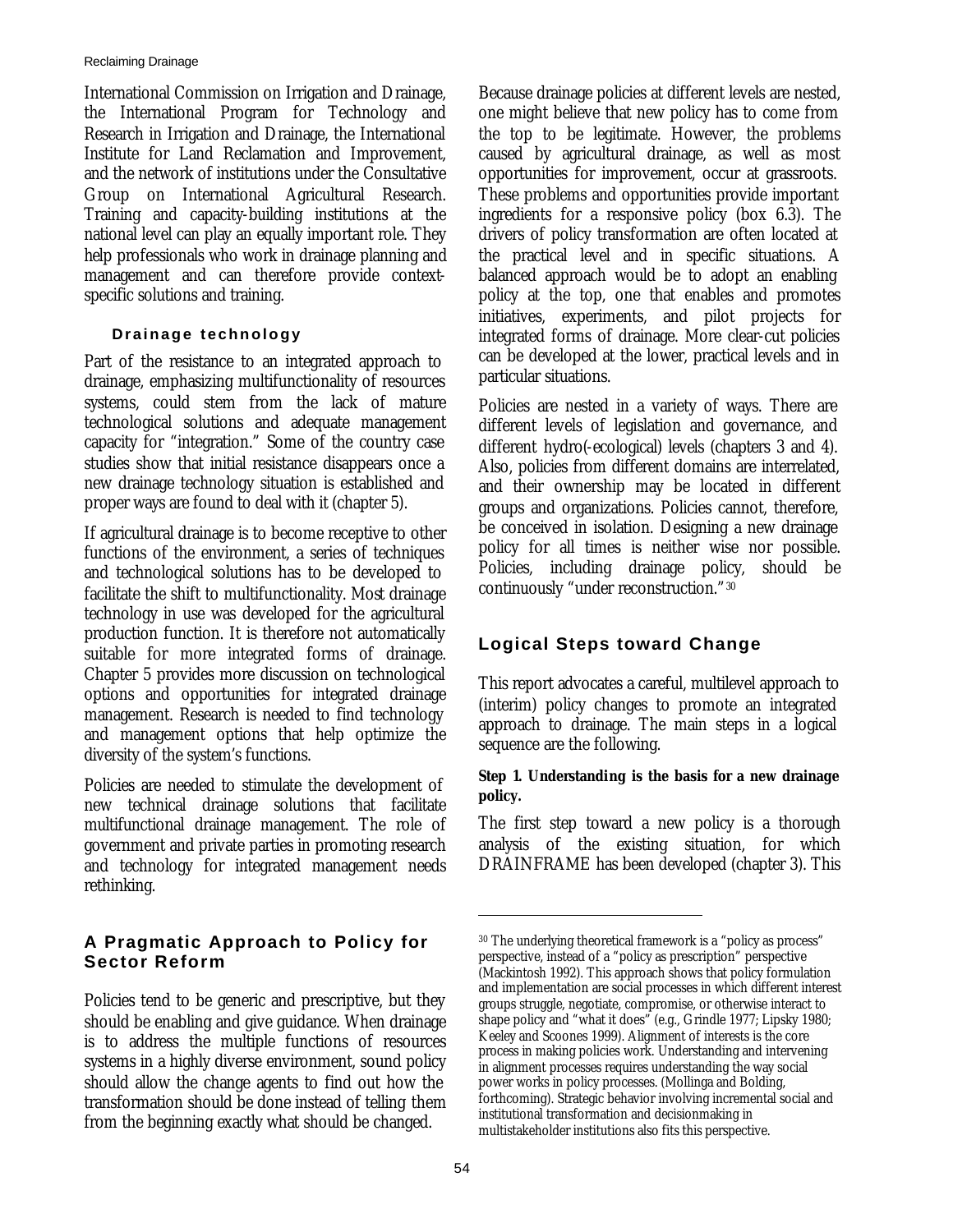## **Box 6.3 Example of friction between policy and management**

Somewhere in the Netherlands, a group of six farmers, with contiguous tracts of land in the head reaches of a drainage system, wanted to improve the productivity of their land through water conservation. Part of their policy was to act together and pay for the investments themselves. Their strategy was to build small movable weirs in the main drain to raise the groundwater level and to operate and maintain the weirs themselves so they could respond as quickly as possible to changing weather conditions and changing requirements for land cultivation. Initially, a third element of their strategy was to get permission from the local water board that owns and operates the main drain. Although it was national, provincial, and water board policy to conserve water (not only for agriculture, but also for the restoration of nature), this kind of public-private cooperation was not anticipated in the respective policies and management strategies. Therefore, permission was not given. So, the farmers changed their strategy and built the weirs without the board's permission. After the first year, while cleaning the drain, the board removed the weirs.

The next year, discussions started between the group of farmers and the water board. It turned out that it was within the board's power to decide who would operate the weirs (within certain water-level boundaries indicated by the provincial government). However, as a matter of legal principle, the ownership of any structure in the drain would have to stay with the board, and so the board also had to pay for the construction.

This simple example shows that understanding a particular local drainage situation resulted in a particular solution that satisfied a declared policy—that bottom-up action can change things. However, it also shows a case of conflict between policies and lower management levels driven by institutional and legal factors. Time and effort would have been saved if different levels of management had worked together in harmony and with better understanding.

Source: Personal communication Jan Hoevenaars (2003).

includes understanding all functions of the resources system (land and water), their stakeholders, and the values stakeholders attribute to these functions. Lowland development in Indonesia shows that, when policy is not based on an understanding of the diversity of the resources system, development opportunities are missed (Indonesia country case study).

## **Step 2. Identify ambitions, problems, and opportunities for policy reform.**

The second step toward a new drainage policy would be an iterative process of formulating ambitions, identifying problems, and searching for opportunities to realize the ambitions. If integrated drainage is one ambition, this iterative process requires multistakeholder involvement, participatory planning (chapter 3).

Problems and opportunities for change are identified by answering three main questions:

- ß What are the inconsistencies or gaps in the present drainage policies with regard to the sustainability of the different functions of the water resources system?
- What are the main weaknesses of the governance and management system (internally and in dealing with multifunctional resource system)?

• Which external and internal drivers of change exist (increasing complexity; serious conflicts of interest; changing values regarding drainage impacts; loss of luster, chapter 2)?

## **Step 3. Get a common ambition for a new policy.**

Four strategic issues are central for a new drainage policy:

- ß Differences in interest between societal groups
- ß Differences in decisionmaking power between interest groups
- ß Limited availability of resources
- ß Resistance by established organizations and bureaucracies.

In such an environment, reform ambitions should be modest. The World Bank *Water Resources Sector Strategy*  paper states, "The major challenge is developing context-specific, prioritized, sequenced, realistic and patient approaches to implementation." *(*World Bank 2003a: v). And on pricing and water rights, the strategy promotes the approach of: "*Principled pragmatism* because economic principles are very important and solutions need to be tailored to specific, widely varying natural, cultural, economic and political circumstances, in which the art of reform is the art of the possible" (ibid.: 22). To overcome built-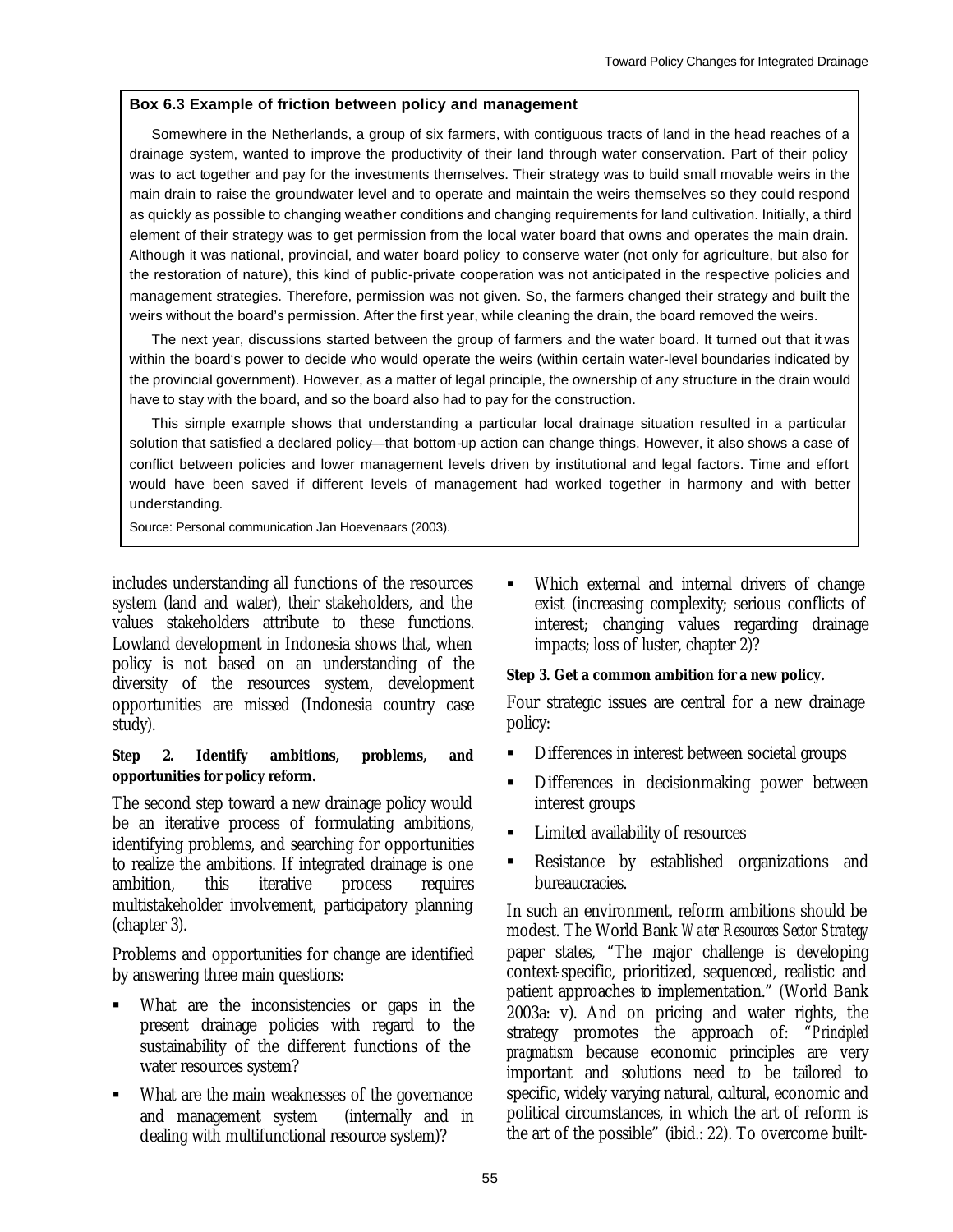in resistance, considering the complexity of the subject, it seems wise to be pragmatic, but this pragmatism should be guided by a vision based on the principles of integrated resources management.

Developing a vision entails identifying feasible shared ambitions or objectives and enrolling as many stakeholders as possible through an adequate communication and information process. Apart from contextual drivers (chapter 2), this requires political entrepreneurship of the main agents of policy transformation.

## **Guidelines for action**

The DRAINFRAME formulation derives from a set of conceptual frameworks and a limited amount of practical experience (chapter 3). However, DRAINFRAME still needs to move from concepts to action. Methodologies, scientific research, and fieldlevel how-to's are available only in a fragmented and incomplete way within current practices. A phase of experimentation and learning is needed to collect evidence, gain experience, and develop a practical set of instruments. This would require an enabling policy that allows experimentation in the context of actual drainage intervention situations.

The following recommended actions could lead to the required policy changes. They could be taken one or more at a time.

- ß Conduct experiments or pilots projects.
- ß Concentrate first on quickly rewarding activities: "pick the lowest hanging fruit."
- ß Build awareness and information; enhance transparency; start public debates on the multifunctionality of the resources system.
- Underline gains.
- ß Recognize, mobilize, and empower other stakeholders besides agricultural producers.
- ß Make financial resources available for dedicated activities

Learning about and assessing the need for implementing an integrated approach include improving knowledge in the following areas:

- Nature provides many functions: detect those functions.
- ß Agricultural drainage has an impact on natural resources: know the changes.
- Changing resources affect all functions: understand the effects.
- ß Functions have stakeholders: identify and involve them.
- ß Stakeholders assign values to functions: assess those values.
- ß Stakeholders have different says in decisionmaking: analyze and reform it.
- ß Policies and institutions lag behind requirements for needed services: make an audit and put pressure on policymakers and practitioners.

# **Concluding Messages**

Five main messages emerge from the analysis presented in this report. Some of these messages target the broad audience of professionals in the drainage and water management sector, planners, decisionmakers, governments, and the international development community at large. Some are specific to a particular group. These messages may help in rethinking drainage policy and induce these different groups to take up their responsibilities in the drive to integration.

# **Message 1. Dare to Look at All Costs and Benefits.**

A general lesson from the case studies behind this report is that there is a dire need for effective approaches that acknowledge all *positive* and *negative effects* of drainage and ensure multifunctional (re-) design and operation of systems, apply fair cost allocation, and offer mitigation or compensation for all parties who experience negative impacts from drainage.

Expanding and balancing the assessment of drainage, and the management of water resources generally, to include both positive and negative effects would provide incentives for mobilization of resources for investment in "integrated" drainage—drainage systems that consciously address the multifunctionality of the resources system and the plurality of stakeholders and their values.

## **Message 2. Emphasize the Potential for Poverty Reduction in the Integrated Approach.**

Ignorance about many functions of water and land, and the interests at stake, are among the root causes of unsustainable drainage and a cause of poverty for many people. Increased costs because of the loss of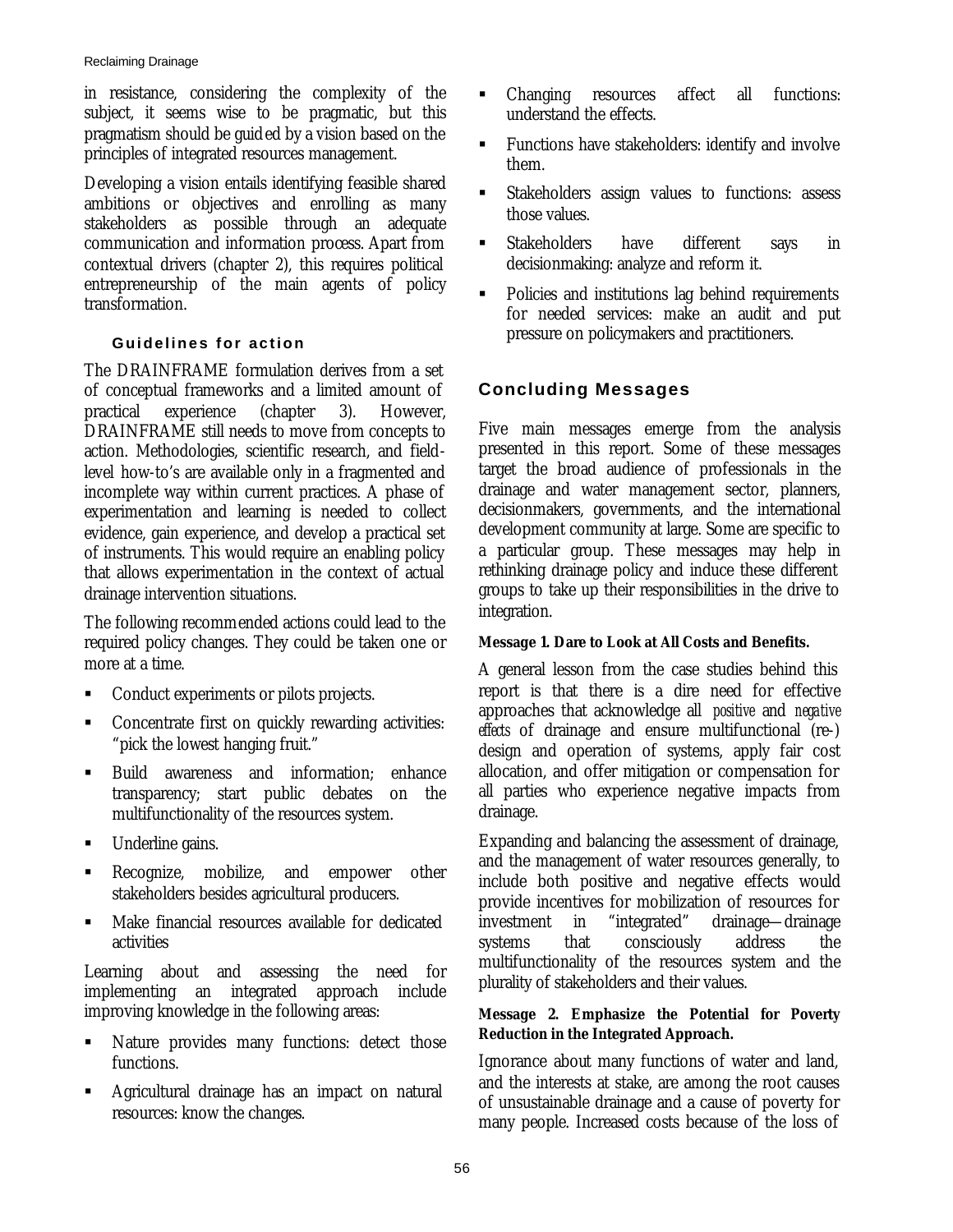functions of the natural resources system reflect the potentially poverty-deepening effects of having or not having drainage. The two-sided effects of agricultural drainage on poverty make it imperative that planning simultaneously address both sides of drainage. The proposed integrated approach fosters the povertyreducing effects of agricultural drainage.

## **Message 3. Move Toward an Integrated Approach with Pragmatism and Vision.**

Change is difficult and slow everywhere, including the transformation of policies that govern drainage management and development. Moreover, vested interests may resist changes that affect the economic position of agriculture. There is little experience with the implementation of drainage based on multifunctionality, especially in developing countries. This makes it difficult to make big steps toward a significant paradigm shift. As stated, a steady, step-bystep approach to change is preferred as a pragmatic way for achieving change. Nevertheless, a paradigm shift toward integrated drainage is required and offers an opportunity not only to address the well-known side effects of the technology but also to overcome major problems of classic agricultural drainage. Pragmatism should be pursued within a visionary framework that fosters the main direction of transformation.

## **Message 4. Learn before Doing.**

Change should start by improving knowledge. For the first critical steps toward new policy, in a scene of diversity in all respects and little experience with new approaches, understanding each drainage situation and its specific needs is indispensable and must come before action. Experimentation and piloting the integrated approach such as the one presented by DRAINFRAME in the context of local diversity is a crucial first step toward formulating policies and guidelines and for planning drainage interventions.

## **Message 5. Governments and the international development community must play an important role in promoting an integrated approach to drainage.**

Part of governments' mandate is to promote development and change and to provide the instruments and enabling environment to make it happen. The international community comprises important players in the fields of water management, agriculture and rural development, water supply and sanitation, social development, and environment. They manage strong knowledge bases and many research centers. They could open many doors to promote the proposed changes in drainage. As change agents, governments and the international community can push policy development and innovation processes in drainage. Specifically, they could

- **•** Promote a long-term vision of integrated drainage.
- ß Promote, and make resources available for, the learning processes necessary to help along the transformation process in drainage.
- ß Work to develop a portfolio of projects and programs that encompass the features of the proposed changes.
- **Introduce the principle of full understanding of** drainage situations as a part of new projects for restructuring the water resources sector.
- ß Recognize the effects of drainage on poverty, and the distribution of poverty, over different societal groups.

And finally, all individuals, organizations, and agencies with the power to act, should act now—no need to wait. The challenge is clear, but the rewards can be enormous.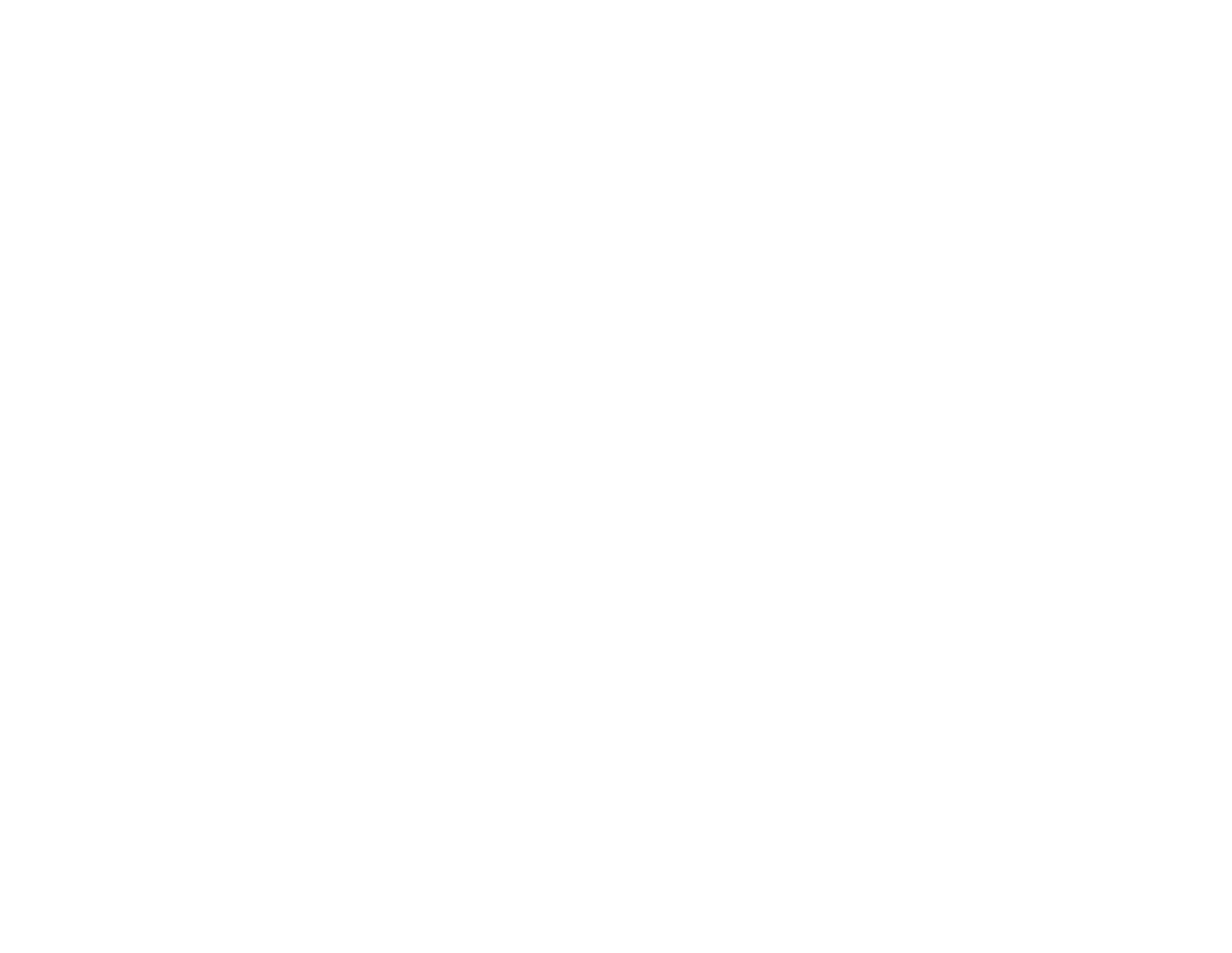# **Appendix A Selected Primary and Secondary Function Changes due to Agricultural Drainage**

| Main agricultural<br>drainage<br>interventions                                    | <b>Primary physical</b><br>changes              | Primary<br>change in<br>function                                                      | <b>Secondary changes</b>                                                 | <b>Affected</b><br>landscape                     | <b>Other affected functions</b>                                                                                                           |
|-----------------------------------------------------------------------------------|-------------------------------------------------|---------------------------------------------------------------------------------------|--------------------------------------------------------------------------|--------------------------------------------------|-------------------------------------------------------------------------------------------------------------------------------------------|
| Prevent or reduce<br>waterlogging                                                 | Lowering of soil<br>water table                 | Improved soil<br>productivity and<br>adjacent lands<br>workability<br>(mechanization) | Lowering of water table in                                               | Adjacent<br>inhabited land                       | Improved living conditions due to less damage to buildings<br>and public infrastructure                                                   |
| (Pakistan, Egypt,<br>Mexico)                                                      |                                                 |                                                                                       |                                                                          | Adjacent<br>natural<br>wetlands                  | Maintenance of biodiversity threatened, including<br>productive resources (fish)                                                          |
| Reduce or prevent soil<br>salinization<br>(Pakistan, Egypt,                       | Leaching and<br>lowering of soil<br>water table |                                                                                       | Reduction in snail and<br>mosquito breeding                              | On site                                          | Improved living conditions due to improved public health                                                                                  |
| Mexico)                                                                           |                                                 |                                                                                       | Increased flood buffer                                                   | On site and<br>downstream                        | Reduced risks of prolonged inundation                                                                                                     |
| Flood control<br>Hydrological<br>changes in flood<br>(Bangladesh, Java)<br>regime |                                                 | Prevention of<br>crop damage,<br>prolongation of                                      | Reduced high-level<br>inundation                                         | On site                                          | Less flood damage to built-up property, but also diminished<br>fish production (in coastal areas diminished shrimp or salt<br>production) |
|                                                                                   | growing season                                  | Reduced field<br>sedimentation                                                        | On site                                                                  | Reduced soil fertility                           |                                                                                                                                           |
|                                                                                   |                                                 |                                                                                       | Increased downstream<br>inundation and<br>sedimentation in water<br>ways | Downstream<br>waterways,<br>unprotected<br>areas | Downstream flood risks and drainage congestion                                                                                            |
|                                                                                   |                                                 |                                                                                       | Increased ability to retain<br>water on site                             | On site                                          | Increased ability to balance water use for different<br>purposes in command areas                                                         |
| Conveyance and<br>discharge of drainage                                           | Transportation of<br>water elsewhere            | Disposal of<br>excess water                                                           | Reuse                                                                    | Downstream                                       | Additional water supply for agriculture and aquaculture<br>provided quality is acceptable                                                 |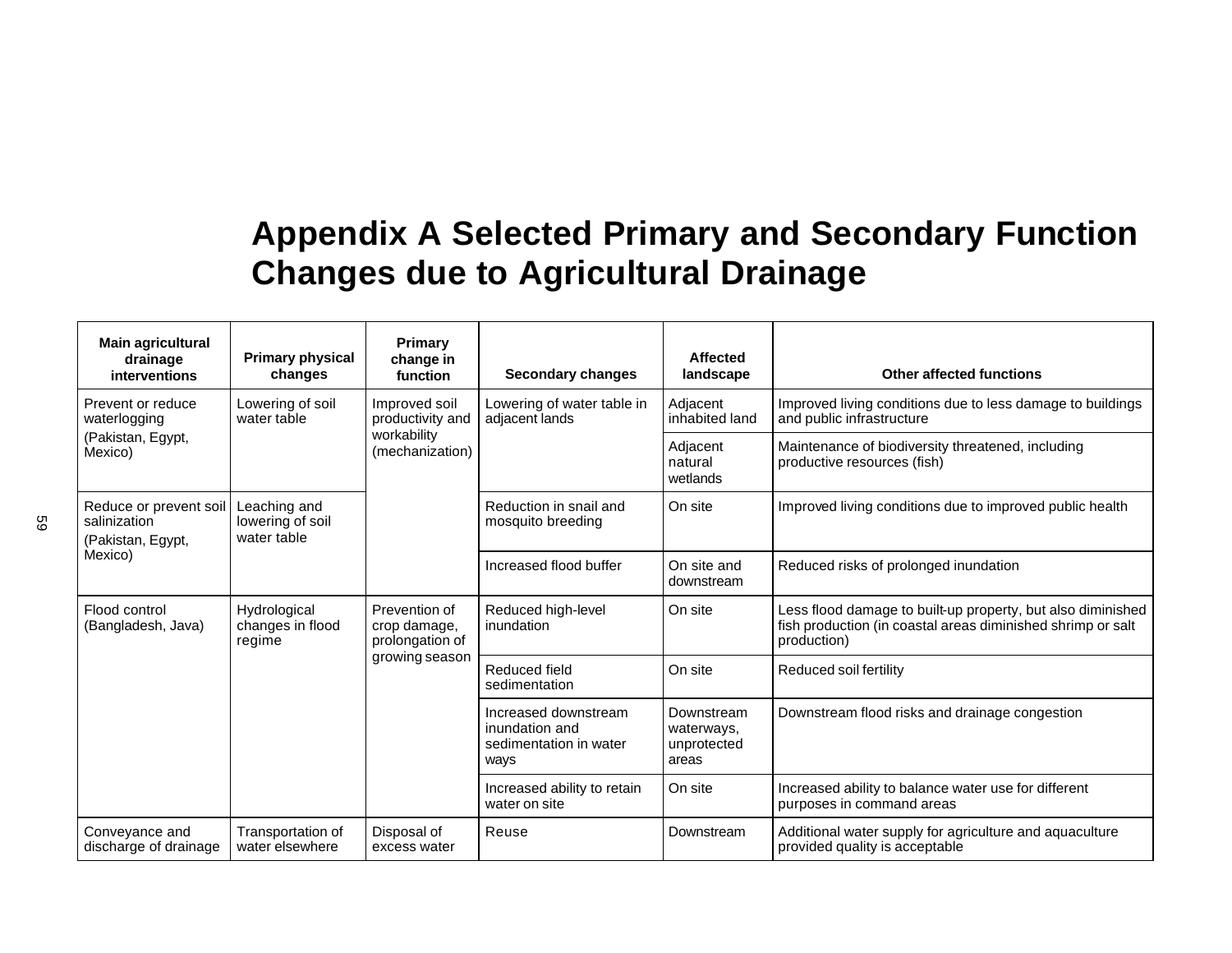| Main agricultural<br>drainage<br>interventions                                            | <b>Primary physical</b><br>changes                 | <b>Primary</b><br>change in<br>function   | <b>Secondary changes</b>                                         | Affected<br>landscape                                             | <b>Other affected functions</b>                                                                                                                                                                                 |
|-------------------------------------------------------------------------------------------|----------------------------------------------------|-------------------------------------------|------------------------------------------------------------------|-------------------------------------------------------------------|-----------------------------------------------------------------------------------------------------------------------------------------------------------------------------------------------------------------|
| waters (Egypt)                                                                            |                                                    |                                           | Disposal of liquid waste<br>from urban and industrial<br>sources | Canals and<br>waterways                                           | When uncontrolled, contributing to pollution problems of<br>large water systems                                                                                                                                 |
|                                                                                           |                                                    |                                           | Ecosystems receiving<br>drainage waters                          | Wetlands                                                          | Affects and possible threatens natural productivity (fish,<br>shellfish) by pollution or changing system hydrology                                                                                              |
|                                                                                           |                                                    |                                           |                                                                  |                                                                   | Natural water purification processes and biological diversity<br>affected by inflow of contaminated water - on other hand<br>also new wetlands created by excess flows                                          |
| Reclamation of<br>waterlogged organic,<br>acid-sulphate soils in<br>natural lowland areas | Clearing of natural<br>ecosystems                  | Turn into<br>agricultural<br>lands        | Loss of local biodiversity                                       | Local                                                             | Reduced biotic pressure on surrounding areas -- particularly<br>if new areas fully developed. Risk of opening pristine areas.<br>Local loss of regulation, carrier, and significance functions<br>of ecosystems |
| (Indonesia)                                                                               | Lowering of water<br>table and regular<br>flushing | Increased<br>agricultural<br>productivity | Land subsidence                                                  | Local                                                             | If areas inadequately selected or developed, abandoning of<br>land                                                                                                                                              |
|                                                                                           |                                                    |                                           | Changes in soil and water<br>quality                             | Local and<br>downstream<br>lands (natural<br>and<br>agricultural) | Wrong practices may lead to degradation and domestic<br>water problems Importance of second-stage lowland<br>development                                                                                        |

Source: Country case study reports.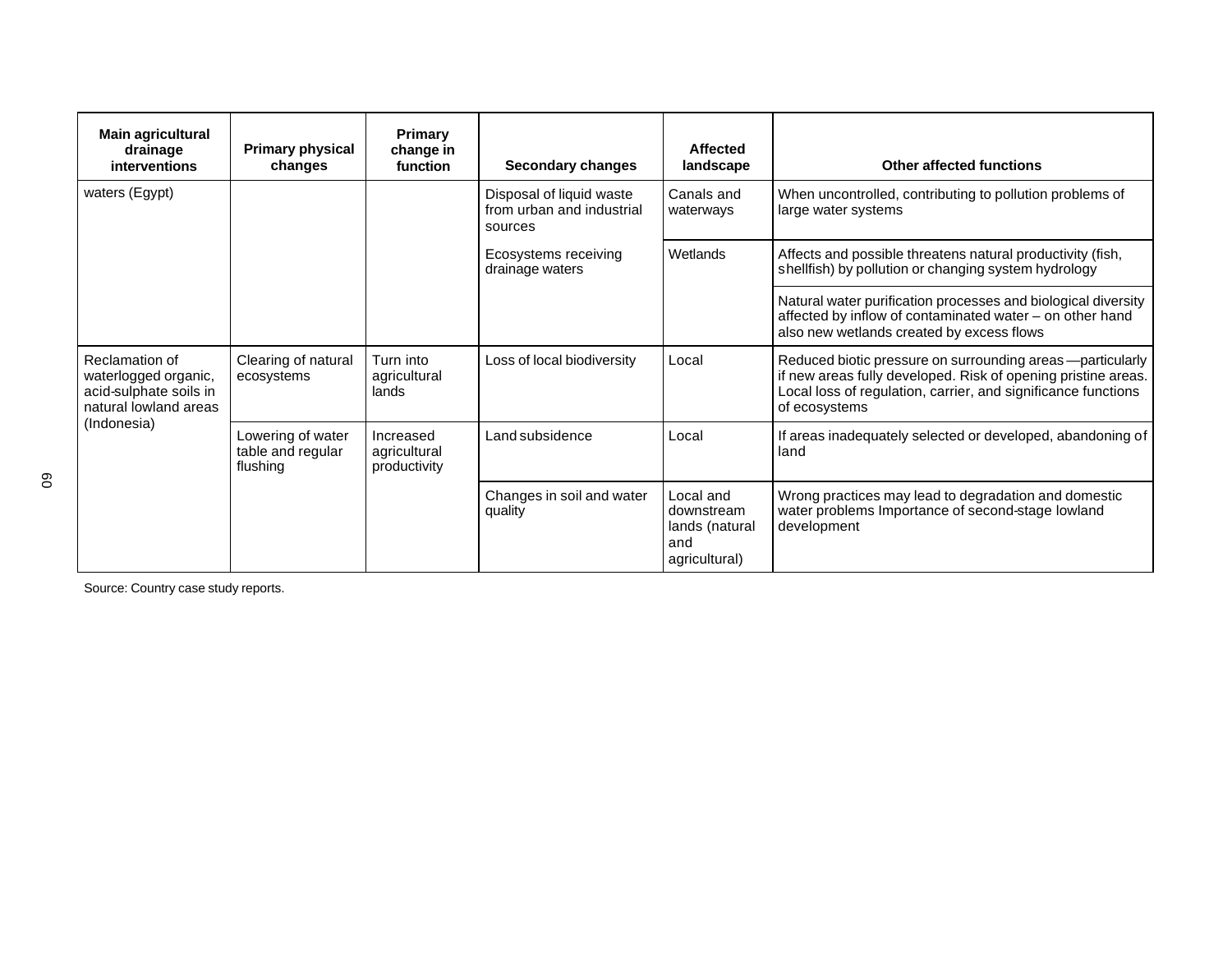## **Appendix B The Multiple Impacts of Drainage**

### **Agricultural Impacts**

Drainage interventions were often undertaken primarily to improve agricultural production. Agricultural benefits of drainage in selected areas have been considerable and on a similar magnitude to irrigation investments. The impact of wellplanned drainage investments on farm productivity can be large. Moreover, drainage investments usually do not require scarce water.

Drainage development depends on the stage of agricultural development (Smedema, Abdel-Dayem, and Ochs 2000). In subsistence agriculture and initial stages of agricultural development, basic types of drainage are economically justified. When agricultural development takes off and yield, intensity, and diversity of crops become important issues, investment in more intensive drainage systems becomes justified.

The impacts of drainage improvements have been less systematically reviewed than the impacts of irrigation projects. One reason is related to the difficulty of establishing drainage impacts per se, because of the large sensitivity of drainage programs to external variables such as the occurrence or nonoccurrence of rainfall in a number of years, sufficient irrigation supply, soil fertility, plant protection, or the state of operation and maintenance of drainage works.

Crop yields and water table depth are strongly related. In the Netherlands, considerable research has been done on this. The relation is influenced by soil type, crop (particularly its rooting depth), and rainfall distribution during growing season. An example of different responses to groundwater depth of two crops on different soils is shown in figure B1.

Drainage theoretically results in better root aeration and changes the environment for soil chemical processes and the development of soil bacteria. For example, water table control enhances denitrification.<sup>31</sup> Drainage also has other effects that support farm operations and create opportunities for crop diversification. Drainage improves land access, allowing farm mechanization for timely soil preparation and early sowing. In temperate climates it can advance and prolong the farming season. It also enables double or triple cropping. Such gains have triggered spontaneous farmer-managed drainage development in areas as diverse as the coastal mangrove swamps in West Africa, the lowlands of Indonesia, and coastal Kerala, India. Drainage increases soil temperatures during spring, which improves germination and inhibits plant diseases. In lowlands in the humid tropics such as Indonesia, drainage plays a complex role in ripening acid sulphate soils through the oxidization of pyrite and the flushing of acidity.

Most drainage development has been based on free flow that lowered the water table to the drain level, rather than managing it for moisture content in the root zone. An important factor in managing shallow groundwater is the impact of capillary supply. When water tables are relatively shallow, capillary supply replenishes soil moisture, which is of particular importance during dry spells or peak growing periods. Active capillary supply is an example of the management of "green water," the water stored in the soil (Falkenmark 1995). Drainage systems that have no facility to control the depth of water tables (systems with free gravity outlets) may lose the

 $\overline{a}$ 

<sup>&</sup>lt;sup>31</sup> *Denitrification* is the process whereby NO<sub>3</sub>-N is broken down to  $N$  and  $NO<sub>x</sub>$ , making the nitrates retained in the soils available for plant use.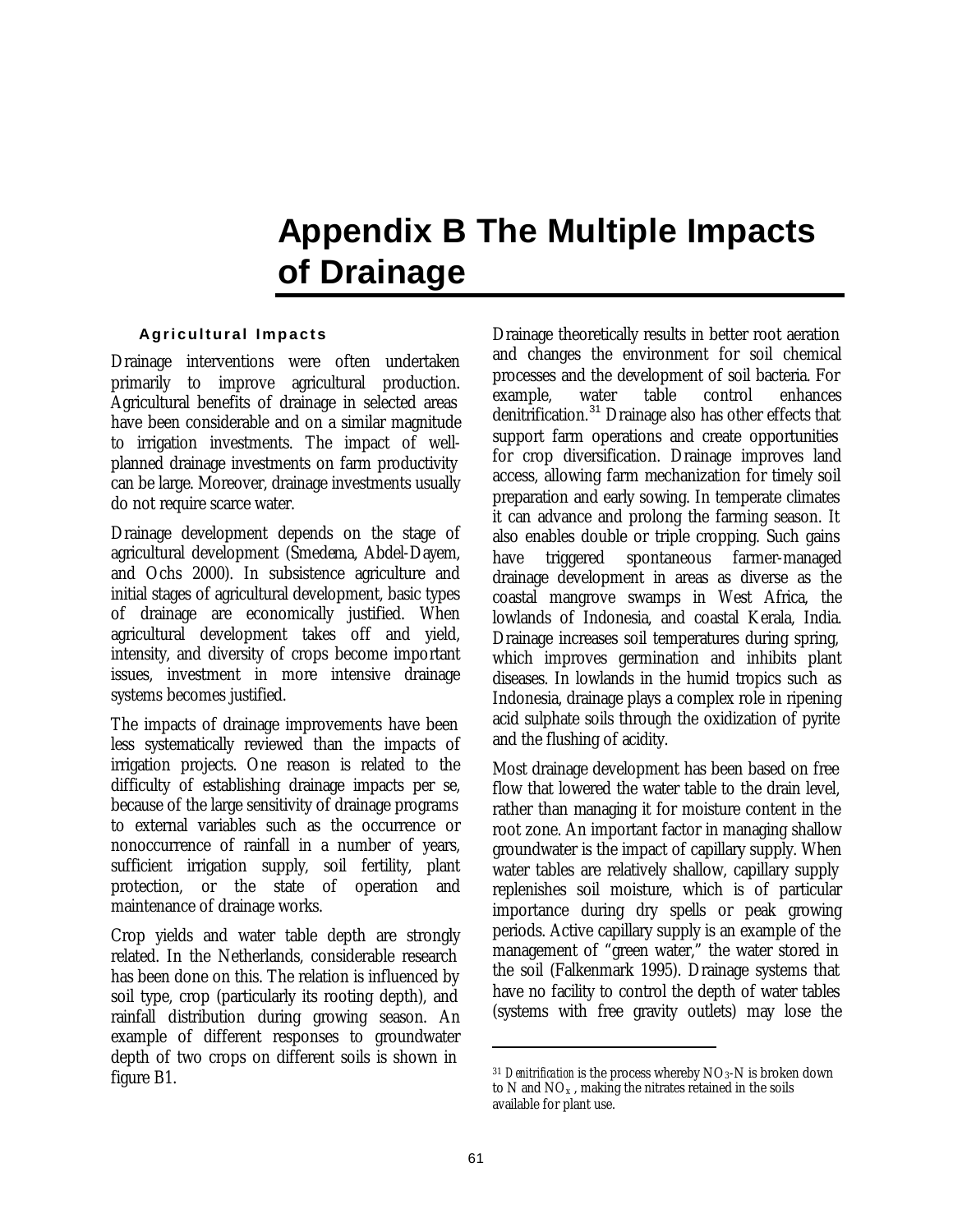

#### **Figure B1 Relative yield and groundwater depth: an example**

*Source:* Adapted from Van der Molen 1968.

subirrigation effect, resulting in overdrainage and undoing gains in farm productivity.

Economic impact studies on drainage are few and far between (Umali 1993; Datta, de Jong and Singh 2002). Where undertaken, such studies have usually looked at agricultural impacts. One of the most recent and elaborate efforts was undertaken in the National Drainage Program in Egypt. An intensive network of subsurface pipe drains and surface drains has been constructed in the "old lands" in Egypt to reduce salinity and overcome waterlogging in this arid environment. A multiyear evaluation based on 15 large sample areas established that the gross agricultural production value typically improved by about US\$500 to US\$550/hectare. The annual net farm income of the traditional farm increased by US\$375/ha in nonsaline areas and by about US\$200/ha in saline areas. The overall cost of installation of drainage (construction of subsurface network, remodeling of open drains, planning, design and supervision) was estimated at US\$750/ha and US\$550/ha for rehabilitation. Maintenance costs were about US\$10/ha/year. Assuming that two-thirds of the incremental income could be attributed to drainage, the pay-back period of the drainage investments in Egypt is short—i.e. less than 4 years (Ali et al. 2001).

Another comprehensive assessment of the impact of drainage improvement in arid areas was done in the Mardan Salinity Control and Reclamation project (SCARP) in Pakistan (Freedman and Akram-Lodhi 2001). It compares the before and after project situation in both impact and control areas. In the 10 years in which the project was completed, crop yields increased between 27 percent and 150 percent in the project area. Real household income increased by a mere 5 percent (corrected for inflation). However, this was still a boon compared to the 32 percent drop in real income in the control area. In both areas, the importance of farm income declined, but the drop was pronounced outside the project area. This showed a steep increase in the importance of wage income. The study ascribes the stagnating incomes in the project area to the worsening terms of trade for agriculture, the persistence of subsistence farming, and inequity in access to resources—related to a tenure system dominated by large landowners.

Mexico reports short payback periods, particularly for drainage investment that enabled water table management in the humid parts of the country. This allowed the introduction of sustainable soil and water conservation practices, including the expansion of tropical fruit cultivation and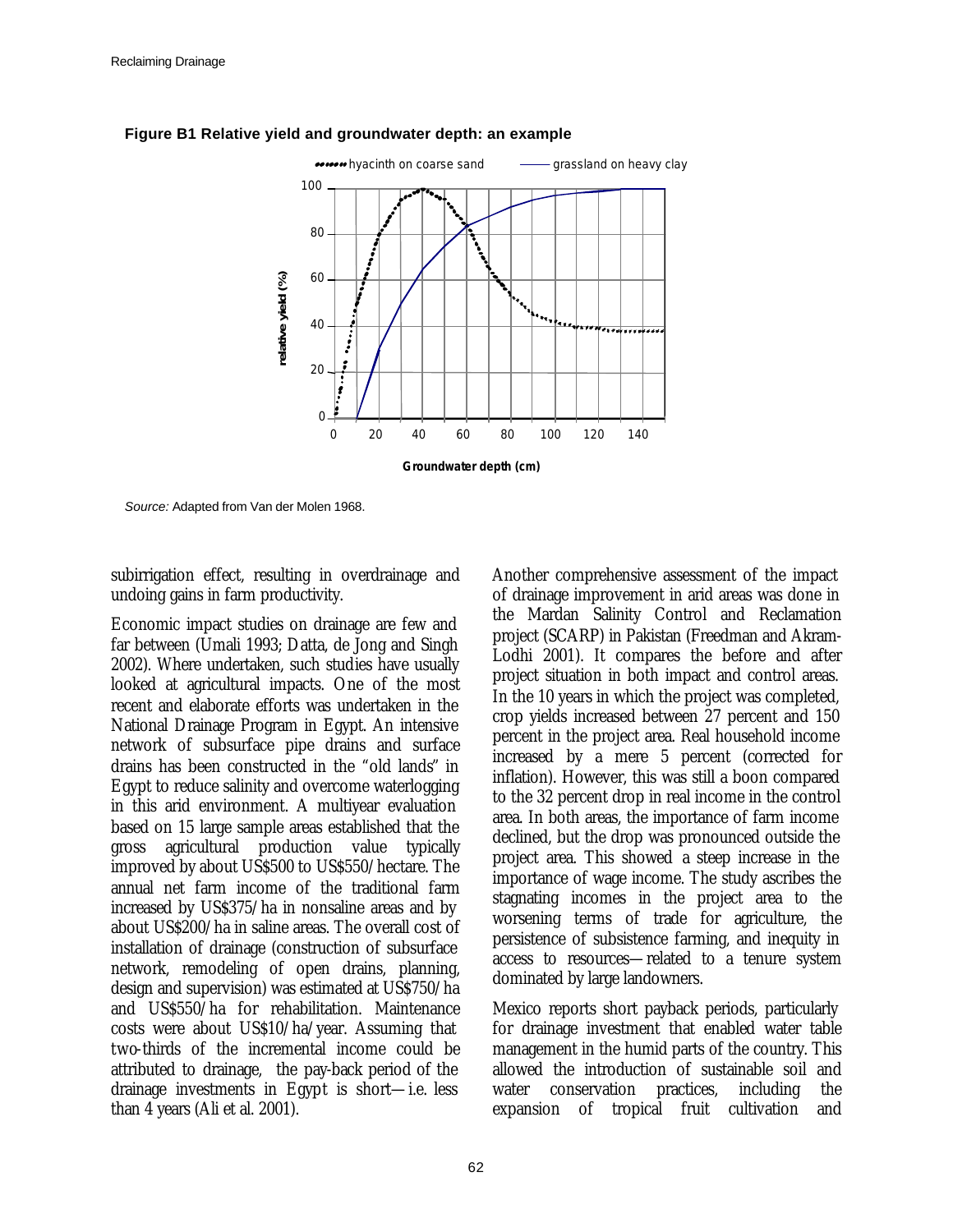improvement of field crops (doubled corn yields) and pastureland. In the different subprojects in the Program for Integrated Rural Development in the Tropical Wetlands (PRODERITH), the economic rates of return, calculated only on the basis of changes in agricultural yields, were decent, varying between 14.7 percent in Zanapa Tonala in Tabasco state to 21.5 percent in Centro de Veracruz.

Comparable analysis of flood control with drainage projects in Bangladesh shows a large variation. The impact of investments in coastal regions was generally higher than inland investments. Saline flooding is far more damaging than freshwater flooding, especially for agriculture. Economic analysis of flood control and drainage benefits undertaken in Flood Action Program 12, a component of the larger Flood Action Program, concluded that, out of 17 inland flood control and drainage projects, 9 projects were, in retrospect, economically viable, with economic internal rates of return between 22 percent and 96 percent (median 54 percent). The performance of 8 other projects was marginal. In two cases, the economic returns were negative. Smaller projects did somewhat better than larger projects, while pumped drainage appeared to be uneconomic (Government of Bangladesh 2001: annex B-34).

Finally, drainage investments in Europe and the United States show a mixed picture. There were substantial farmer investments, often aided by public subsidies, but interest declined once the subsidies were phased out and agriculture had become less profitable.

The agricultural impacts of drainage investment have thus been mixed, but in several instances they have equaled or surpassed productivity gains through investment in irrigation infrastructure. Drainage is sometimes regarded as the necessary evil accompanying irrigation investments, but the studies referred to above suggest that drainage investments are justified on their own merits. The impact of drainage is, however, very much dependent on the state and maintenance of the system. This may state the obvious, but maintenance of drainage infrastructure, particularly open drains and pumping facilities, has often been neglected.

### **Public Health, Drinking Water Supply and Sanitati on**

Drainage plays a crucial but often underexposed role in public health. Excessive moisture and stagnant water are breeding places for vectors (e.g., mosquitoes, flies, and snails) of parasitical and viral diseases. An important side effect of drainage has been the reduction of the incidence of killer diseases such as malaria, schistosomiasis (bilharzias), Japanese encephalitis (brain fever), yellow fever, and various forms of filariasis, but all depends on the quality and continuity of the drainage services. Combating malaria is explicitly mentioned in the Millennium Development Goals, and the importance of vector control therefore needs emphasis.

Other positive health impacts include reduction in dankness. Rheumatism was endemic in many farm areas in the Netherlands, but lower water tables improved living conditions. What applies to human health also applies to animal health. Kamal et al. (1999) found a remarkable reduction in animal diseases after the completion of drainage projects in Sindh, Pakistan. Diseases such as lungworms and West Nile virus are positively correlated with humid subsoil and standing water. However, the effective contribution to public health depends on proper design, operation, and maintenance of the drainage systems. Malfunctioning drains can easily turn into major problem spots and become a public health risk.

Drainage has a major impact on diarrhea and gastroenteric disorders. A lowered water table is often a precondition for a minimum sanitation environment. It is impossible to construct inexpensive latrines in waterlogged areas—often the most convenient and cost-effective technology cannot be used. The provision of such facilities is standard practice in drainage programs in Japan. Rain washes contaminants into shallow wells, often the major source of drinking water. Reducing the number of persons without access to adequate sanitation (by 50 percent of an estimated 2.6 billion people by 2015) received new impetus in the targets set at the World Summit on Sustainable Development in Johannesburg in 2003. Unfortunately, agricultural drainage projects have often ignored these public health effects and have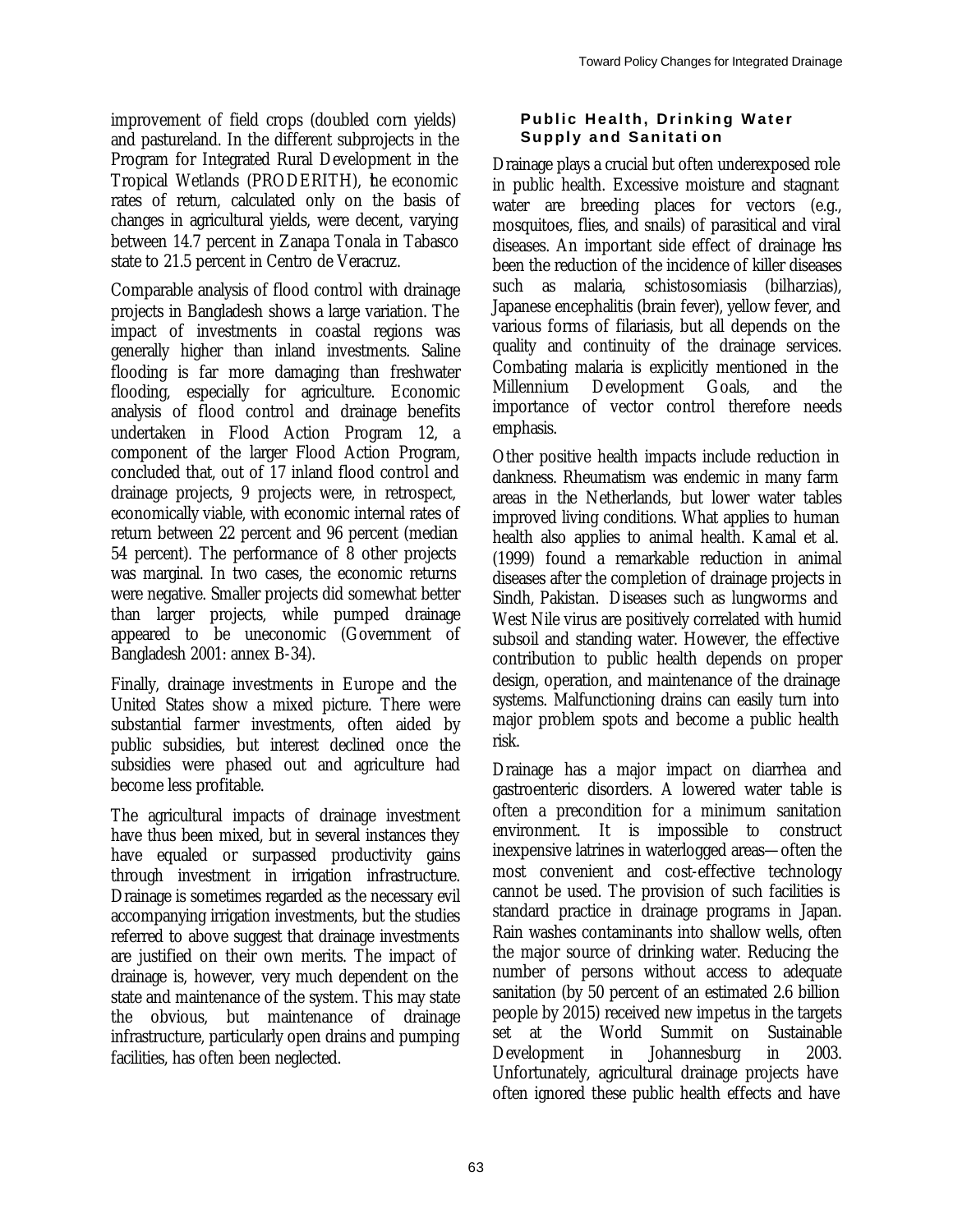neglected to extend drainage networks to local settlements. There are few examples of joint programs between agricultural and public health departments.

Drainage may affect domestic water supply. In some saline groundwater zones in Pakistan, where waterlogging is most widespread, lowering water tables allowed a thin lens of freshwater to develop on top of the saline groundwater, recharged by rain and canal seepage. An example is the Drainage IV area near Faisalabad. Freshwater lenses under farm ponds are also widely used for drinking water supply in coastal Bangladesh. Though far from excellent, these thin layers are often the best locally available source of drinking water. In the lowlands in Indonesia, domestic water supply is equally problematic. At the end of the dry season, water quality in lowland areas usually deteriorates to the point that it becomes unfit for human consumption due to high suspended-solid and high sulphate content and bacteriological contamination. A range of measures is used to provide drinking water of reasonable quality: filtration, sedimentation, addition of coagulant and disinfectant, boiling, and roof-top rainfall harvesting. Controlled drainage, in particular flushing the system with river water to remove acidity and organic pollutants, ensures that the water in canals will remain suitable for other domestic uses such as bathing and washing**.**

### **Reduced Damage to Buildings and Roads**

Less damage will be done to buildings and other rural infrastructure when shallow water tables are under control. First, lower water tables can reduce the possibility of uncontrolled flooding because they act as a buffer to excess rainfall. Drainage also ensures the removal of stormwater. The deteriorated condition of the drainage system in the Mahanadi Delta in Orissa state, India, was responsible for the persistent flooding after the 1999 cyclone multiplying the woes of a society already devastated by the storm surges. The balance is delicate, because an overdeveloped drainage system can also lead to sharp flood peaks, as rainfall very rapidly finds its way to the rivers.

Second, drainage reduces damage to buildings because, when water tables are managed, less damage occurs from excessive moisture. This is particularly important when houses are made of adobe, as in large parts of rural Pakistan, India, and Mexico. Low-income mud houses are badly damaged by humid soil conditions and have to be rebuilt frequently, as do earth roads. In the Netherlands, for instance, many roads in badly drained areas used to be little more than mud tracks, difficult to travel on, isolating communities from markets and civic amenities. Power and communication lines also collapse under wet conditions in rural areas. Leaning or fallen telephone and power lines are a common sight in waterlogged areas. Maintaining a balance in the control of shallow water tables is also important to avoid land subsidence. Overuse of groundwater and overdrainage can result in a lowering of land levels with dramatic effects on buildings. Better water retention can mitigate these effects.

Up-to-the-mark drainage management has translated into increased property and land prices in several cases. For instance, some scenic land in areas near the rivers close to the Port of Veracruz was no longer waterlogged and threatened by floods after the construction of drainage systems in the humid part of Mexico under the PRODERITH program. Values increased from US\$7,000 to US\$200,000/ha. Such impacts are usually forgotten in the calculation of returns on investment. Moreover, they are typically not recovered and become a windfall for landowners. In urban development, investment in public infrastructure is usually recouped directly from new landowners. But it is uncommon in rural water management projects, where capital cost recovery, if any, is usually tried through the painful route of recurrent charges. The appreciation of land value and the introduction of "sites-and-services" approaches might be considered in drainage evaluation and planning.

### **Effects on Environmental Functions**

Drainage development has several effects on the environmental functions of the natural resources system. Drainage development focused exclusively on agricultural development often did damage. It did not look at what was lost in the developed areas or at the external consequences. Conversion of swamps into agricultural or residential land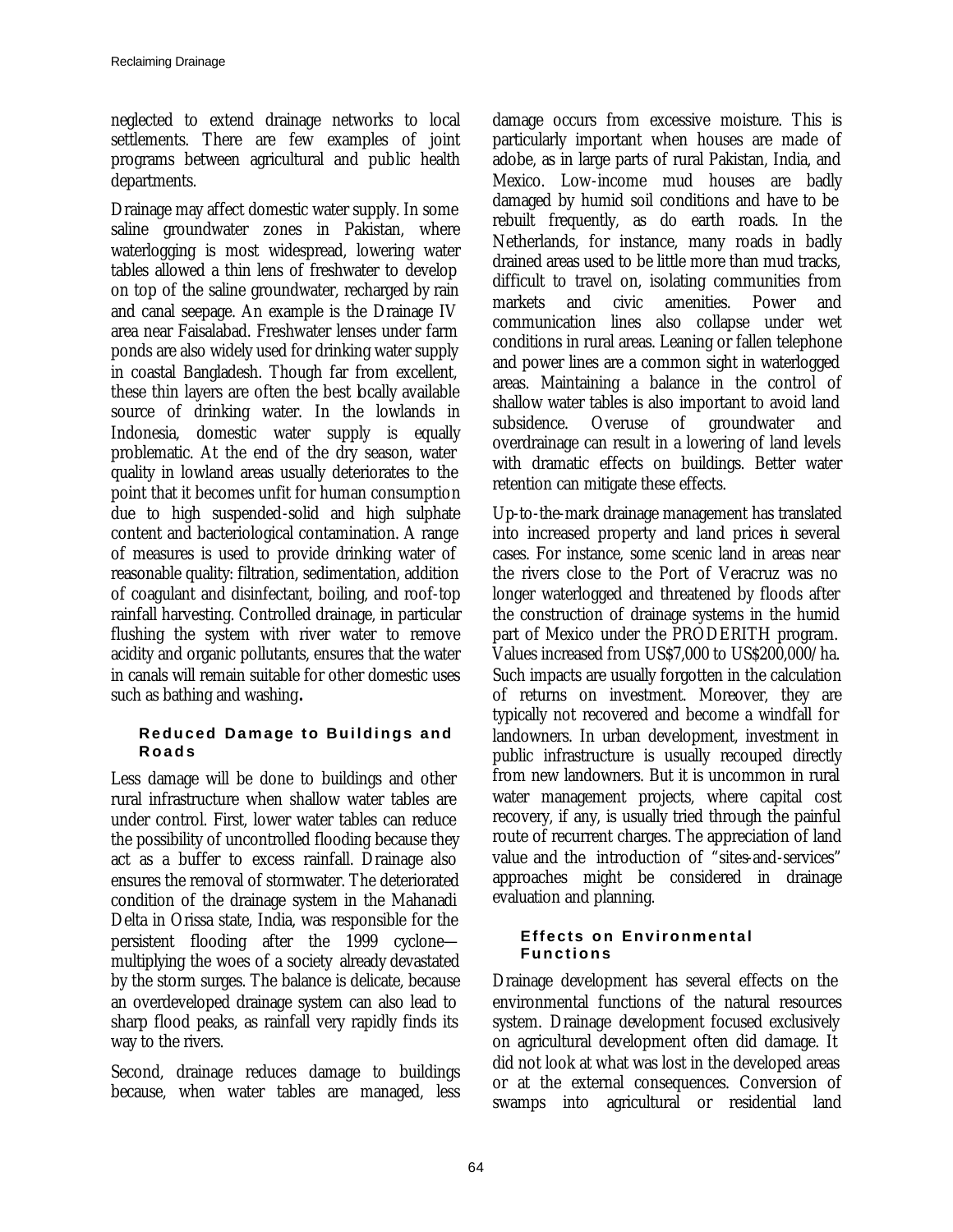inevitably leads to loss of wetlands. Although wetlands have been a source of disease vectors, they may shelter unique species or valuable ecosystems, serve as water buffers or sediment traps, or have important production functions such as fisheries or the collection of wetland products (e.g., reeds, sago, and honey).

Wetlands may have cleaning properties and serve to maintain water quality in the basins of which they are part. One example is the Pripyat River between Ukraine and Belarus. About 25 percent of the basin used to be under peatland, but when a large part of it was cleared under the "amelioration" program of the Soviet era, water quality in the river declined. The conversion of wetlands into agricultural land may also affect microclimates. In Indonesia, for instance, the presence of peat swamp forest and the large mass of freshwater acts as a windbreak and absorbs heat. This causes more rain to fall on forested lowlands than in stripped areas, which have a higher albedo. Rainfall in Southern Florida has seriously diminished due to drainage and drying of large portions of the wetland system (of which the Everglades is the best known part). Florida is now executing a multibillion dollar wetland restoration program.

The transport of contaminants and toxicants has also made drainage controversial. Toxicants may originate from the drained areas. Examples are the saline effluent from arid area drainage systems such as in Egypt and Pakistan or acid releases from the decomposition of acid sulphate soils in the early days of lowland development in Indonesia. Adequate disposal and mixing with better quality water is required. This has been the lesson from Indonesia, where controlled drainage now helps the flushing of acid and toxic effluents by river water. This, however, is difficult when drainage basins are closed, or no outfall to the sea is feasible, as in

Punjab in Pakistan and India. In those areas, the interests of upstream and downstream areas—the latter receiving the contaminated effluent—may be miles apart.

Contaminants may also originate elsewhere, and the drainage systems may accelerate their transport and spread. A prime example is Egypt where parts of the drainage network serve as sewers and an integrated perspective on water-quality management is needed. Drainage management may either cause or delay the washing of agrochemicals into the groundwater table. In intensively cultivated parts of the Netherlands, this has been a major problem.

The effects of drainage on the environment can be positive, too. Where soils are adequately drained, there is less surface runoff and less erosion. This is particularly important in uplands or areas with unstable soils. In plains, water retention by bunds and gully plugs will reduce the force of sheet flow and prevent the development of erosion rills and deep gullies (Mahapatra 2003).

Another example of a positive impact is the creation of new wetlands supplied by drainage flows. Lake Sarykamysh near the Aral Sea is an example. The disposal of drainage water in evaporation ponds has created wildlife refuge areas of great biodiversity value. The Aral Sea and its adjoining deltas always served as an important refuge area for migrating bird life. The Aral Sea crises made its wetlands virtually disappear. Many birds have moved toward Lake Sarykamysh, a large desert lake, permanently filled by a constant supply of drainage water. In time, however, the lake is expected to become hypersaline because of rapid salinization, similar to what happened to the Aral Sea. In other cases, drainage development may lead to the loss of wetlands, but it may also promote the intensification of agriculture, which can slow down the opening of pristine areas.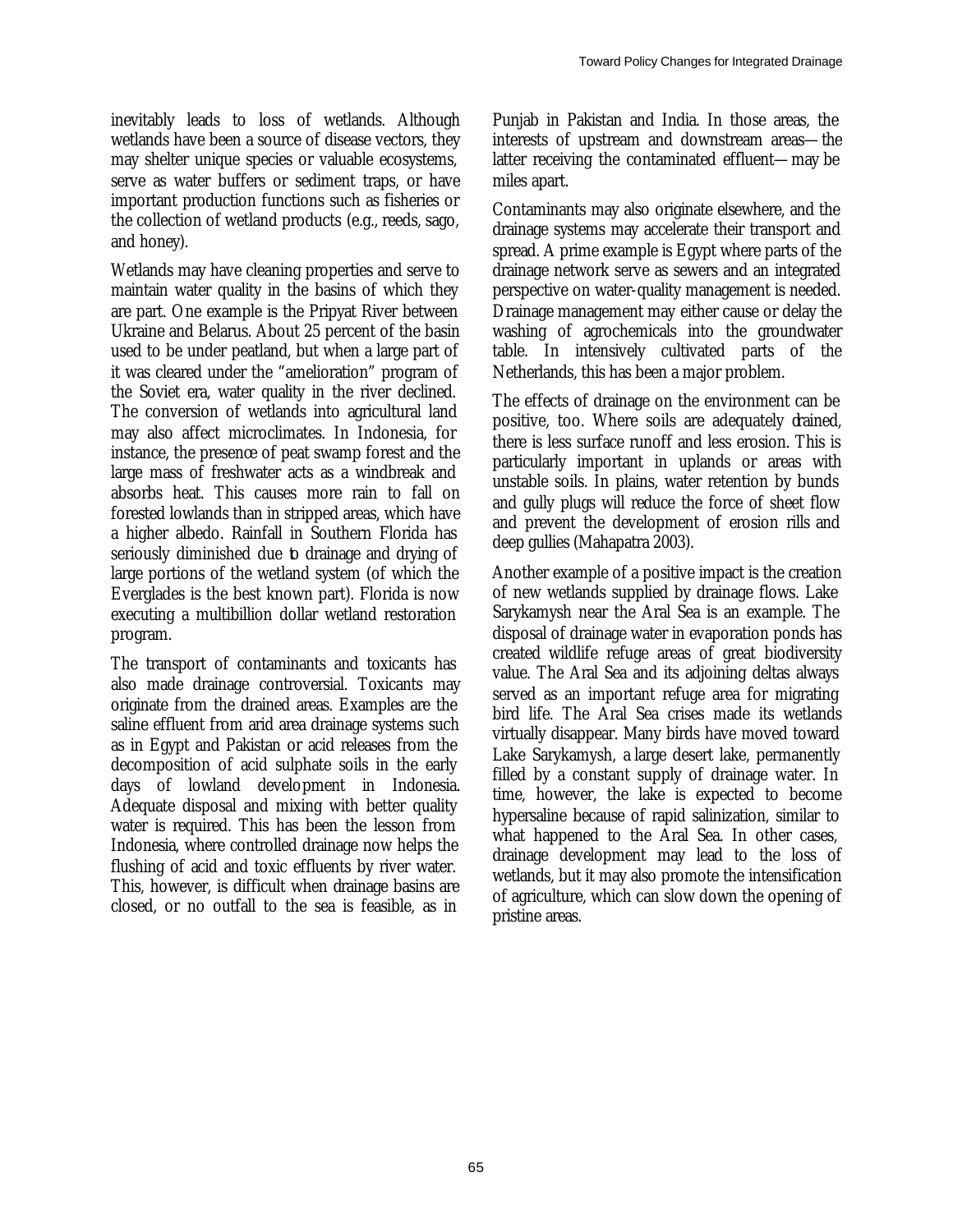# **Appendix C Diversity in Drainage Situations**

### **Diversity in Agriculture**

In many landscapes, the cropping pattern and calendar are big hurdles for adequate agricultural drainage. Different crops require different optimum groundwater levels, which vary throughout the season. Orchards need a stable, not too shallow groundwater level. Rice needs standing water for most of the growing season, but for ripening and harvest all water has to be drained and the soil has to dry. Drainage often has no answer to this variety of needs. Therefore, there are few orchards in between rice fields. When a rice farmer is too late to join his neighbors' calendar, s/he risks falling dry well before the crop ripens. Strategies to cope with these inconveniences are compartmentalization and fine-tuning the system (establishing smaller hydrological control units) and segregation (splitting land into high and low parts by raising one part and excavating the other). Apart from this, acceptance of a compromise between optimums is what remains.

### **Multiple functions, Multiple sectors**

Drainage can influence the many functions of land and water resources systems. Which combination of functions is influenced differs from place to place, as seen in Bangladesh and Egypt. The exact set of relevant functions for drainage development therefore has to be identified in each situation.

In Bangladesh, interventions to maximize agricultural production interfere with other functions. The construction of riverbanks to protect agricultural land from flooding has led to reduction in fisheries and increased sedimentation in waterways. Consequently, drainage flows are obstructed and problems with navigation occur.

Drainage infrastructure in Egypt, designed from a single-sector perspective, has contributed to a significant increase in agricultural production. Drainage intervention has also had positive impacts on public health (reduction in schistosomiasis transmission), reduced damage to buildings, and created a highly suitable canal system for the disposal of urban and industrial waste. Improper disposal of these wastes causes serious environmental problems. Drainage influences several natural resources functions and serves the interests of multiple sectors.

### **Small, medium, and large scale**

Drainage systems show immense variation in size. Tidal drainage systems in Sumatra measure several hundreds of meters parallel to the coastline. Boundaries are defined by the difference between high and low tide. High tides raise the water level in rivers, allowing irrigation of fields along the rivers. At low tide, the water level in the river drops, and fields can be drained. The size of these drainage systems ranges between hundreds and thousands of hectares. In the Kuttanad backwaters of Kerala, India, pumping drains individual polders of similar size directly into the backwaters. However, in polder landscapes in the Netherlands, draining one polder always interferes with drainage of other polders. More complex organizations are necessary to deal with the interests of all polders in one "drainage basin." These polder landscapes measure from thousands to tens of thousand of hectares, as do individual irrigation systems in, for example, Northern Mexico, or rainfed agriculture in microcatchments in Southern Mexico and Java. The irrigation and drainage systems of Egypt and Pakistan are the largest and most complex systems, covering country-sized areas that run well into hundreds of thousands or millions of hectares.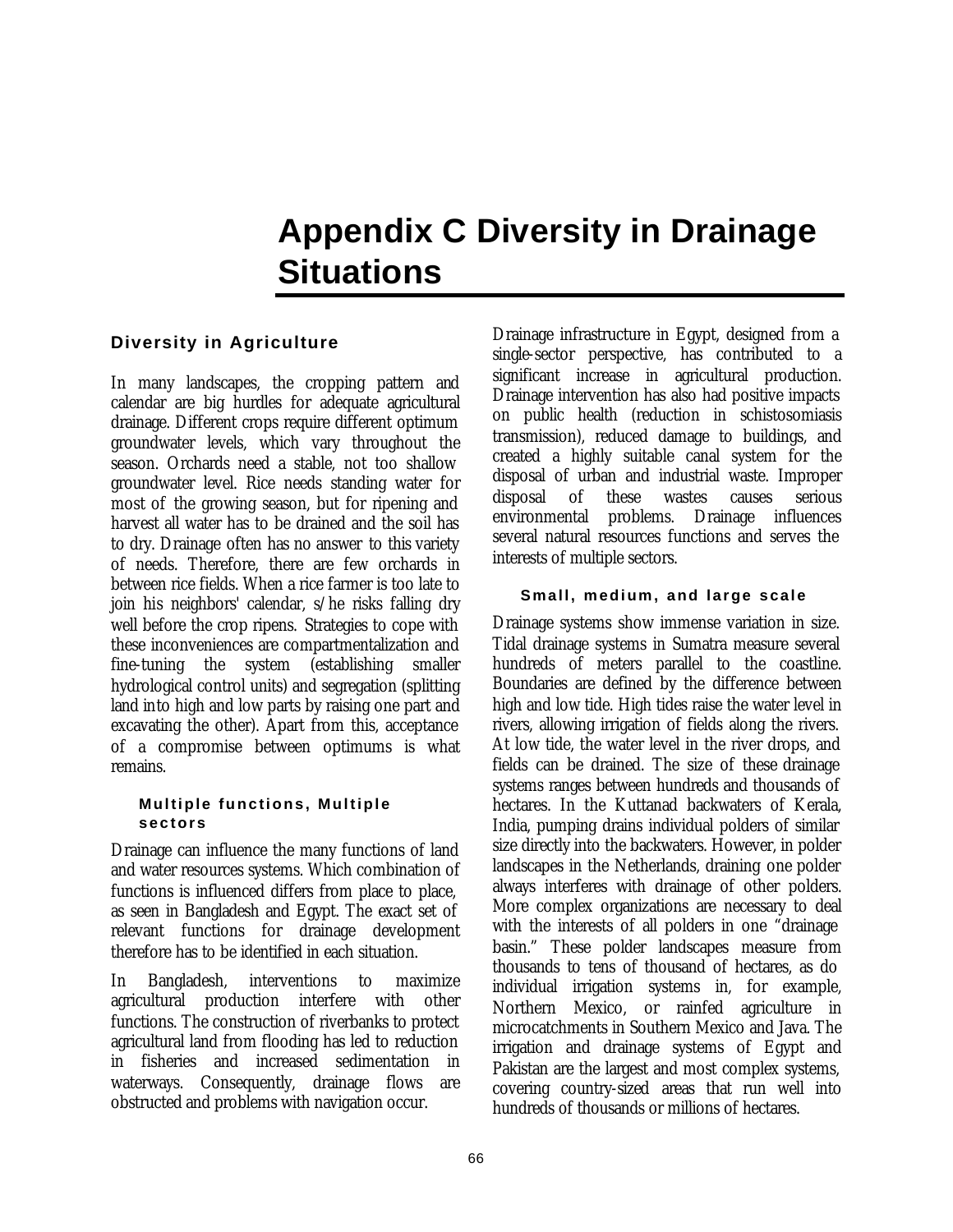### **Historical evolution of systems**

The layout and functioning of present day drainage systems is a result of historical development. Their features often represent development ideologies or economic emphases at the time of planning and design of a scheme. The Tungabhadra Irrigation project (Karnataka, India) was constructed in the 1950s to increase coarse grain and cotton production by supplementary irrigation and to irrigate a small area under rice. Natural streams and small lateral surface drains were assumed to be sufficient to drain the undulating landscape and send the effluent back into the Tungabhadra River. In the early years, production levels were satisfactory, but fifty years later, the scene has completely changed. Economic problems, crop disease, and pests have heavily reduced cotton production, while rice cultivation has dramatically expanded in the head reaches, causing waterlogging and salinization problems in the lower parts. Natural drains are silted up and overgrown. Villages located along these streams have more drinking water but experience health and accessibility problems due to stagnating water.

The Netherlands created a successful flood control and agricultural drainage system that performed well for all stakeholders: it improved soil quality for farmers, gave protection from floods for all, and provided efficient waterways for shipping. But industrialization has created a wealthy, urban society in a densely populated country that is in desperate need of open rural space for housing, recreational activities, and maintenance of scarce biological diversity. Due to changing physical parameters (sea level rise, soil subsidence, river discharges) and changes in the value society attaches to functions of the natural resources system, the drainage system that worked so well for agriculture has been redirected into a costly operation to restore some of the lost functions such as flood retention and conservation of biological and landscape diversity. The Netherlands case provides a lesson about longterm functional changes and shifts in the values of stakeholders that is rarely addressed in planning and design of drainage interventions.

Irrigation schemes in arid areas may develop waterlogging and salinity problems only after several decades. Drainage interventions are thus usually postponed and lag behind irrigation interventions. In many cases, the interventions reflect prevailing views on a desired path of development at that point in time. A simple drainage typology in Egypt would distinguish three broad categories of drained lands: the old lands (Nile Valley and Delta, containing pipe and open drains and managed by one government body); the old new lands (fringes of the old lands and along the coast, with limited open drains governed by mixed institutions); and the new lands (desert land, where drainage is absent or underdeveloped, governed by private initiative). The change in perspective from a highly centralized organization to a liberalized market-oriented approach can easily be traced in this categorization.

### **Diversity in Environmental Factors**

Many different environmental factors influence drainage, including climate, typography, soil characteristics, groundwater characteristics, natural drainage, and biological diversity and ecological processes.

*Climate.* Important climate parameters that influence a drainage situation are rainfall, evaporation surplus or deficit, and seasonality. The objectives of any drainage intervention are to largely determined by the amount of rainfall. In arid regions like Egypt, Pakistan, and Northern Mexico, drainage systems are designed mainly to combat irrigation-induced waterlogging and soil salinity. In wet regions like Bangladesh, Southern Mexico, and Indonesia, drainage interventions are usually designed to prevent flooding. Some drainage schemes in Bangladesh have multiple objectives and uses, varying with the seasons: crops need protection from premonsoon flash floods, water is stored for fish production during the monsoon rainy period, and crops need irrigation water during the postmonsoon dry period. In the Netherlands' temperate climate, rainfall is moderate, but low temperatures and a consequent lack of evaporation (and lack of gradient) necessitate artificial drainage interventions. Drainage systems in arid Mexico and Pakistan have to deal with sporadic torrential rains and the resulting flash floods.

*Elevation.* The land elevation has to be considered in relation to the water body that receives its drainage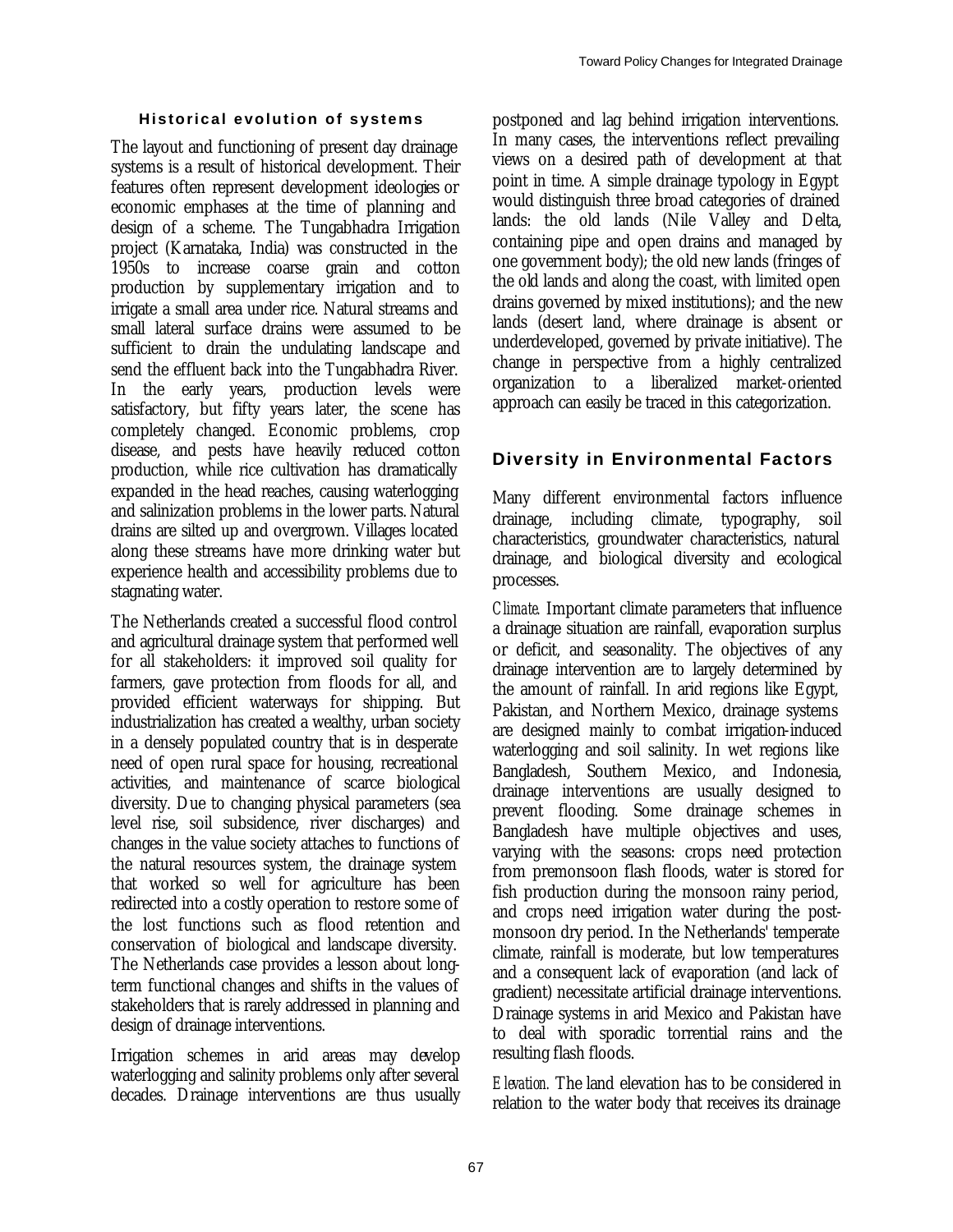waters. Most of the Netherlands lies below river and open seawater levels. Excess water has to be drained by pumping. In Sumatra, tidal irrigation and drainage systems in coastal areas lie between the range of high and low tides. Seasonal differences in range, frequency, and tide, caused by changes in the direction of trade winds and fluctuating river discharges, create complex and highly localized conditions for drainage (as well as irrigation). There are no generalized operational rules for tidal drainage systems. The microrelief in each drainage situation creates widely diverse conditions.

*Slope.* Flat terrain with small surface gradients, combined with composite drainage systems (laterals, collectors, secondary and main drains) as found in the Nile Delta, requires pumping at the outlet of the main drains. In the delta, pumping is necessary to maintain gravity flow in the field system, given the elevated water levels in the receiving water bodies. In the Netherlands, the Southern Limburg hills, which consist of aeoline loams with low permeability, are characterized by a heavy overland water runoff. Under such surface drainage conditions in hilly terrain, the removal of vegetation cover for agriculture leads to local erosion and sedimentation downhill. Conservation of contour strips of vegetation or construction of contour bunds are the drainage control measures. By catching eroded materials, bunds or contour strips may develop into seminatural terraces.

*Soil characteristics.* Heavy clay soils with low hydraulic conductivity in the Nile Valley and Delta need narrow drain spacing, leading to a 15 percent land loss in the case of open drains and fragmentation of properties into small units, thus hampering agricultural operations. Buried pipe drainage (horizontal drainage) provides an optimum solution under these circumstances. In large parts of India and Pakistan where clay content of the soils is much lower and permeability consequently higher, vertical drainage by tubewells is a good alternative in the case of fresh groundwater aquifers.

Mineral content of soils is an important characteristic for assessing the risk and type of primary salinity and alkalinity, $32$  the intensity of

 $\overline{a}$ 

drainage necessary, and the need for additional leaching and chemical amendments for reclamation (e.g., gypsum).

*Groundwater characteristics.* In dry climates, drainage activities in conjunction with irrigation create permanently available water in areas where water used to be (seasonally) scarce. This creates new water functions for man, nature, or both. Water quality largely determines whether these functions can be exploited sustainably or whether they are harmful. Naturally occurring concentrations of salts or harmful elements (arsenic, fluoride) in deep groundwater reservoirs are a cause of concern in Pakistan and Bangladesh. Deep tubewells in Pakistan have been used successfully for drainage in areas with naturally occurring saline groundwater. By pumping up this water, new possibilities for irrigation were created. However, this introduced large quantities of salt into the irrigation systems, leading to secondary salinity of soils, which is now considered a major problem. In areas with good quality, shallow groundwater, sustainable reuse of drainage water is possible.

*Natural drainage system.* The characteristics of the natural drainage system derive from the above primary factors and natural vegetation. The natural drainage system determines the natural state of dryness or waterlogging of landscapes. In water surplus areas, humans have invariably extended and intensified the natural drainage system. The drainage situation is strongly determined by the original natural hydrological system. In many arid regions, irrigation schemes have been developed. The absence of a dense network of natural drains has often led to the creation of a manmade drainage system. Another dimension of the natural drainage system is the aquifer characteristics. The presence of impervious layers, the depth of the aquifer below surface, the upward movement of groundwater in certain zones, and the occurrence of springs are all related to the natural subsurface drainage system.

*Biological diversity and ecological processes.* Coastal swamplands in Indonesia have great potential as a source of food, cash crops, and livelihoods for growing populations. However, these lowlands support rich productive swamp and mangrove forests, together with abundant and varied aquatic life, performing many functions for the larger area

<sup>32</sup> *Secondary salinity* results when irrigation water deposits minerals in the soil.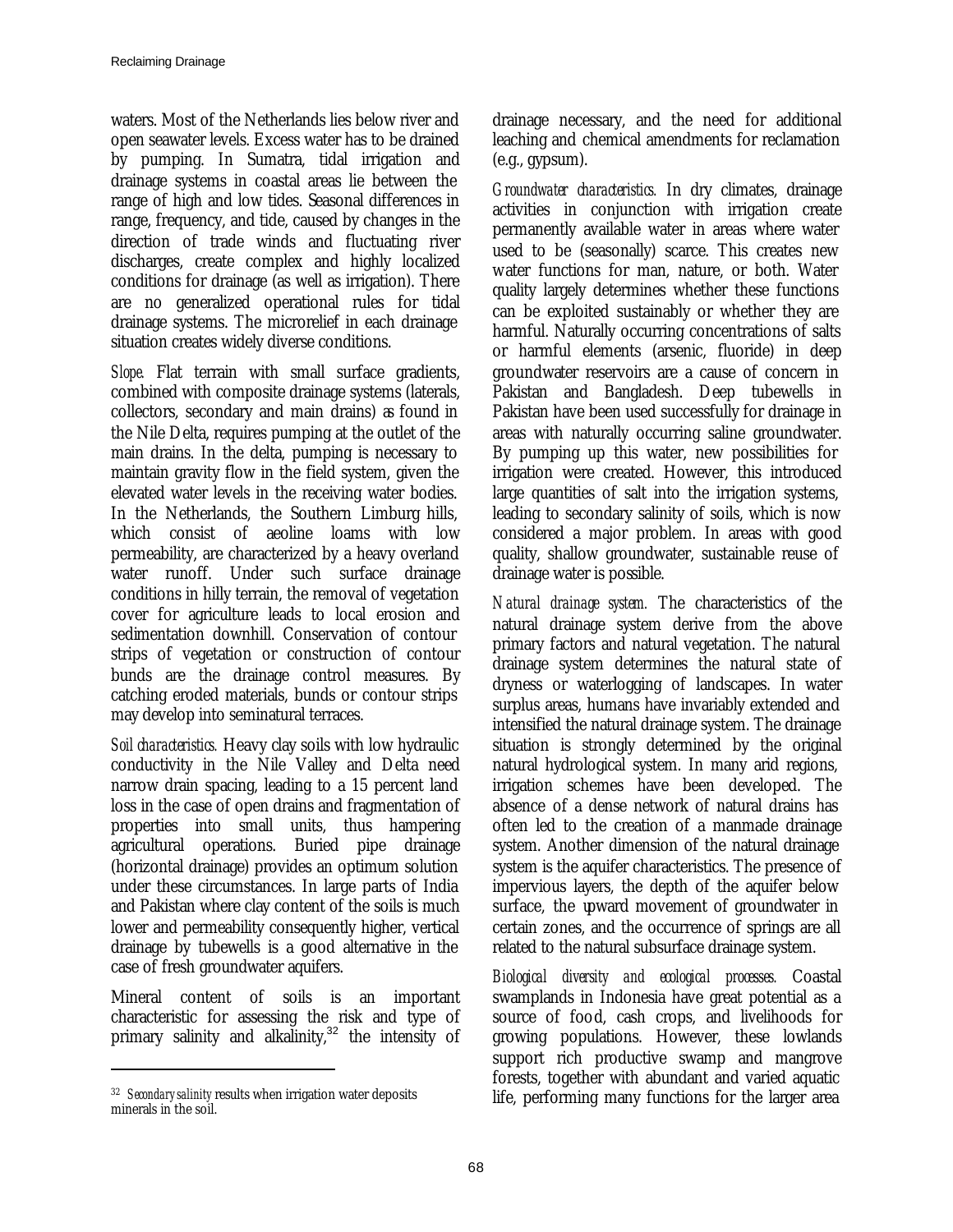(fish reproduction, wood production, coastal protection, soil protection, water storage, maintenance of biodiversity and genetic resources). The validity of drainage development is called into question by the potential loss of unique and irreplaceable, multifunctional, natural ecosystems. To protect these systems, a detailed assessment of their many functions and the values attributed to them and careful, well-documented experiments should be done to determine whether and how development for a growing population can be combined with protection of ecological processes and biological diversity.

Agricultural development in the Netherlands has created a rich habitat for bird life over the centuries. Large proportions of the world population of several species of meadow bird depend on these manmade land use types. Optimization of drainage and subsequent intensification of agriculture over the last decades has dramatically reduced the number of birds. The Netherlands now has legal problems with respect to the European Union's directive for the protection of birds. In the most valuable areas, drainage interventions are being reversed.

Key environmental processes have to be taken into account when drainage interventions are planned in coastal swamplands. Vegetation cover develops under the influence of physical (abiotic) conditions. Although vegetation on barren land (pioneer vegetation) is totally determined by these external variables (soil, hydrology, climate, tidal rhythms, and so forth), natural vegetation develops into more complex systems that increasingly create their own conditions for growth. Peat swamps provide a good example. Due to poor internal drainage, peat develops on poor, sandy soils. By retaining rainwater in layers of dead plant material, these systems create their own specific hydrological conditions. Due to the anaerobic circumstances, plants hardly decay and develop into thick layers of peat. Drainage of the system will lead to aerobic soil conditions, thus starting the process of decay of organic materials (oxidation). This natural "burning" of peat layers leads to soil subsidence. Bad planning of drainage canals in deep layers of peat in Kalimantan (the "peat domes") has caused deep depressions that cannot be drained with gravity systems. However,

shallow peat layers can be successfully developed, especially when a staged process is followed.

*Vegetation cover.* In the Banaue Valley of Northern Luzon in the Philippines, a system of terraces has been functioning for centuries. The necessary supply of water for paddy cultivation is guaranteed by maintaining uphill rainforests that absorb the heavy tropical rainfall and release it gradually to the lower terraces. Customary regulations prohibited the cutting of these forests. Nowadays, squatters from densely populated central Luzon that have no knowledge of these regulations cut down forests, leading to increased runoff (surface drainage), landslides, and water supply problems for the lower terraces. Vegetation cover in this case is a management tool to control surface drainage as well as irrigation water supply.

Table C1 summarizes the diversity of drainage situations in the six countries studied, based on environmental characteristics and technical drainage solutions. This presentation, which does not take into account historical, institutional, and environmental aspects, already results in 17 broadly defined drainage situations. Every drainage situation is unique, because all these key parameters vary from country to country and from place to place. The development of each drainage situation makes them even more diverse over time.

## **Social and Economic Diversity**

Apart from the spatial and time-related factors discussed above, diversity in the social and economic environment also influences drainage characteristics, as seen in the examples below.

*Prosperity and values.* A comparison of the U.S. state of California and Haryana, India, shows that drainage situations can develop in similar directions but through totally different driving forces. In both cases, drainage was introduced when irrigationinduced salinization and waterlogging became problematic. In both cases, subsurface drainage systems were installed that improved agricultural production. In both cases, drainage proved unsustainable, but for completely different reasons, stemming from socioeconomic differences.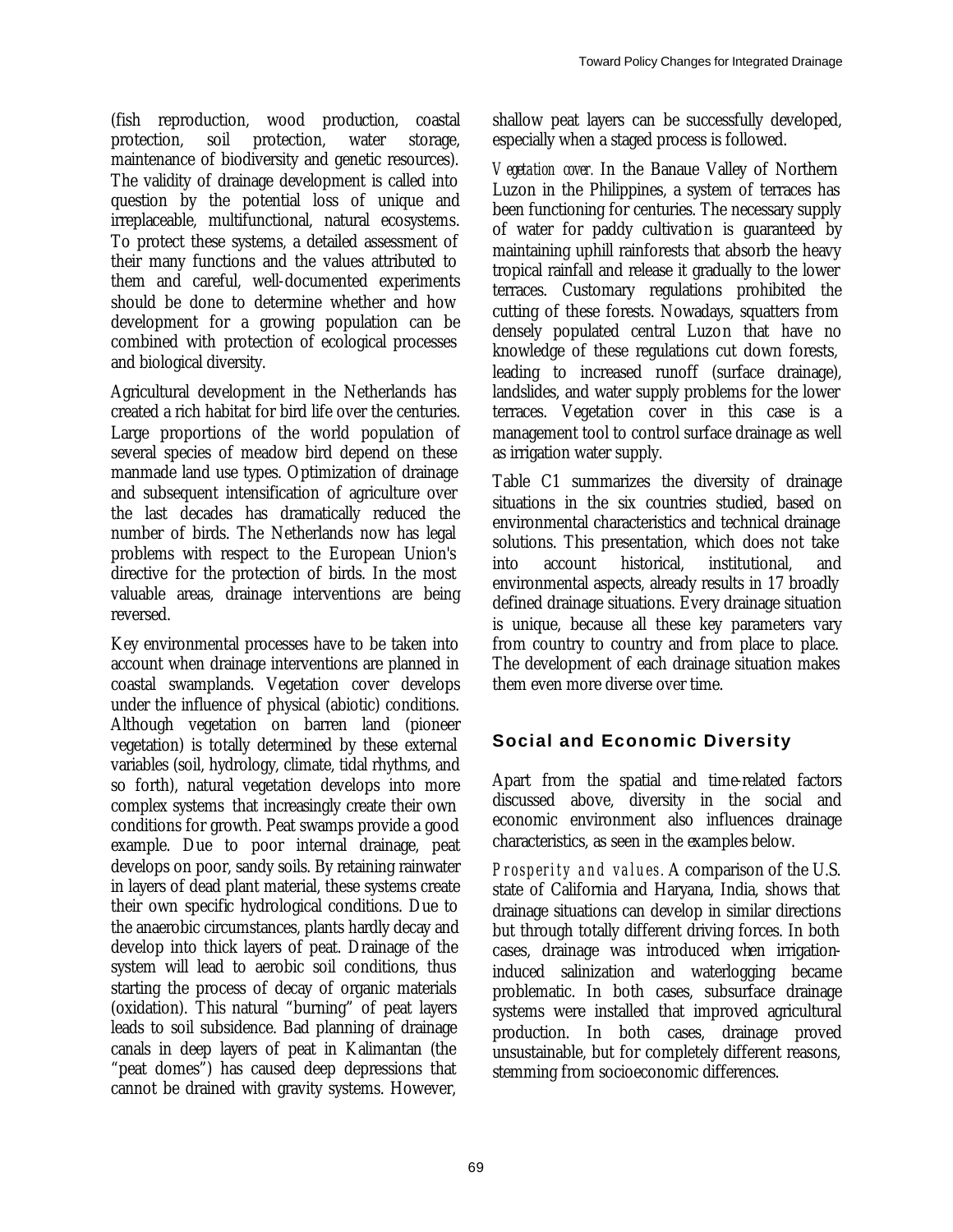In California, drainage mobilized selenium, which accumulated in the Kesterton Reservoir, used as an evaporation pond. After some years, the many birds attracted to this water body from a nearby bird sanctuary showed high death rates. The ecological function of this distant landscape had been negatively affected by the agricultural drainage. In the United States, ecological functions have influential stakeholders, represented by environmentalist nongovernmental organizations, and the legal system recognizes these functions. A court decided that Kesterton Reservoir had to be closed for evaporation of drainage water. Expensive measures had to be taken to either safely dispose the drainage water elsewhere or retire irrigation schemes in the area and compensate the farmers.

In Haryana, drainage system effluent runs to the lowest point in the region. Water, salts, and pollutants are accumulating, and the disposal of saline drainage water is severely constrained. A possible drainage outlet is provided by the Yamuna River, which also provides drinking water to New Delhi, the capital city. Transfer of saline drainage waters to this river pose a threat to the public water supply in a city with large groups of influential stakeholders. Legal restrictions apply to drainage on this river. It is only a matter of time before some rigorous measures, comparable to the California case, will have to be taken to improve the drainage situation in Haryana, but the costs are a major constraint. Agriculture is he driving force behind the need for a rigorous drainage solution in Haryana. The most straightforward solution, however, is opposed by a powerful urban interest in drinking water quality. In this case, whether wildlife values are threatened is unknown.

*Distribution of power and cultural background.* In the Tungabhadra Irrigation project (Karnataka and Andhra Pradesh, India) referred to above, farmers were a mix of colonists from the Andhra coast experienced in irrigated rice culture and local people who farmed rainfed coarse grains, oilseeds, and cotton. Rice farmers have become the economically dominant group that de facto rules the scheme by manipulating the irrigation and drainage authorities. Head reach farmers (with a high percentage of colonists) double-crop rice and have enough influence to claim more water than they need. Due to overirrigation, large amounts of water

have to be drained off. As a result, the tail end, largely local farmers get little irrigation water, and the drainage water from the head reaches is polluted, has an unreliable flow, and causes flooding. In this case, three functions are influenced by agricultural drainage: rice production in the head reaches of the scheme, domestic water supply along the tail end canals, and flow regulation in the downstream reaches of the natural streams in the valleys. The rice farmers are stakeholders of rice production. The downstream end has different categories of stakeholders. Farmers along the tail end canals do not get water for cropping, and households have to rely on poor quality drinking water. Women have more work fetching good water, and children are more vulnerable to health problems. In villages along natural drains, inhabitants experience flood damage. Head reach farmers give low priority to the system's drinking water function because they have access to piped water systems, and the irrigation water is of good quality. Irrigation water quality is of great importance for the downstream people along the canals, because they rely entirely on it for their drinking water. The different socioeconomic status of the two groups, colonist rice farmers from Andhra Pradesh and local farmers practicing rainfed agriculture, has had a strong impact on the development of the water management situation.

*Sociopolitical structure.* The transformation of the Netherlands' political system in the 1960s and 1970s, from a democracy with corporatist features to a more open democracy based on increased citizen consultation and participation at different levels, is one of four main developments that has changed water management in the Netherlands over the past 40 years, and agricultural drainage in particular. The more open political system allowed the strongly organized and very influential agricultural interest to be questioned. Several other processes facilitated this questioning.

- ß A large part of the population put higher value on a clean, biologically rich, and attractive environment, as articulated by the emerging environmental movement.
- An expanding and democratized higher education system stimulated a critical attitude among students and teachers and facilitated the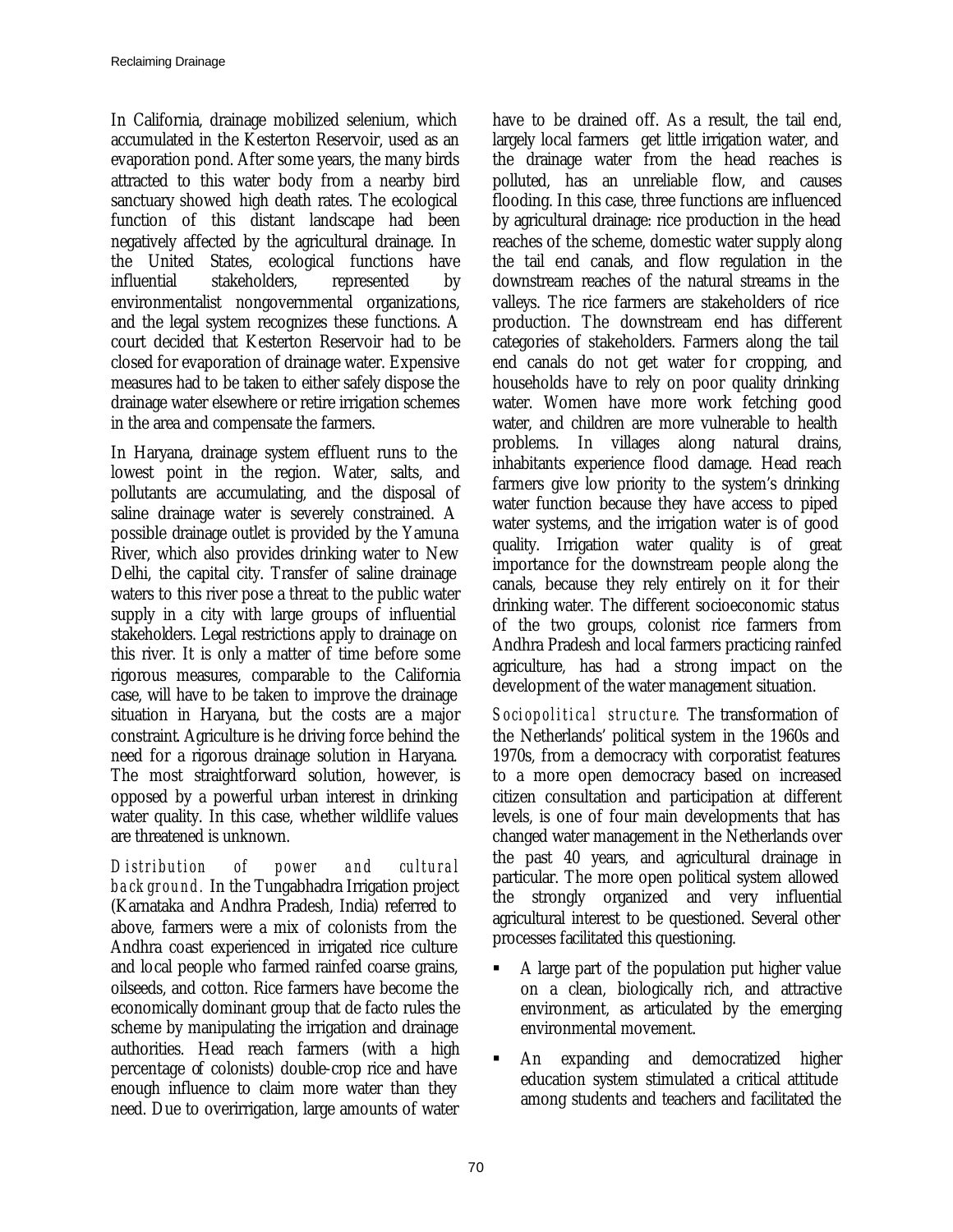scientific development of new water management concepts.

A paradigm shift in water management was the result of a combination of these factors. The vested executive organizations were forced to change by parliamentary decisions, laid down in new acts concerning water boards, land consolidation, water quality management, and other issues. Fights characterized the process of change in the early stages, and resistance of conservative powers and people, especially in the agricultural sector. After new elements were institutionalized, the process became less conflictual, and more cooperation between the new and the old interest groups emerged. Once the ideological fight was over, new ambitions had to be translated into plans.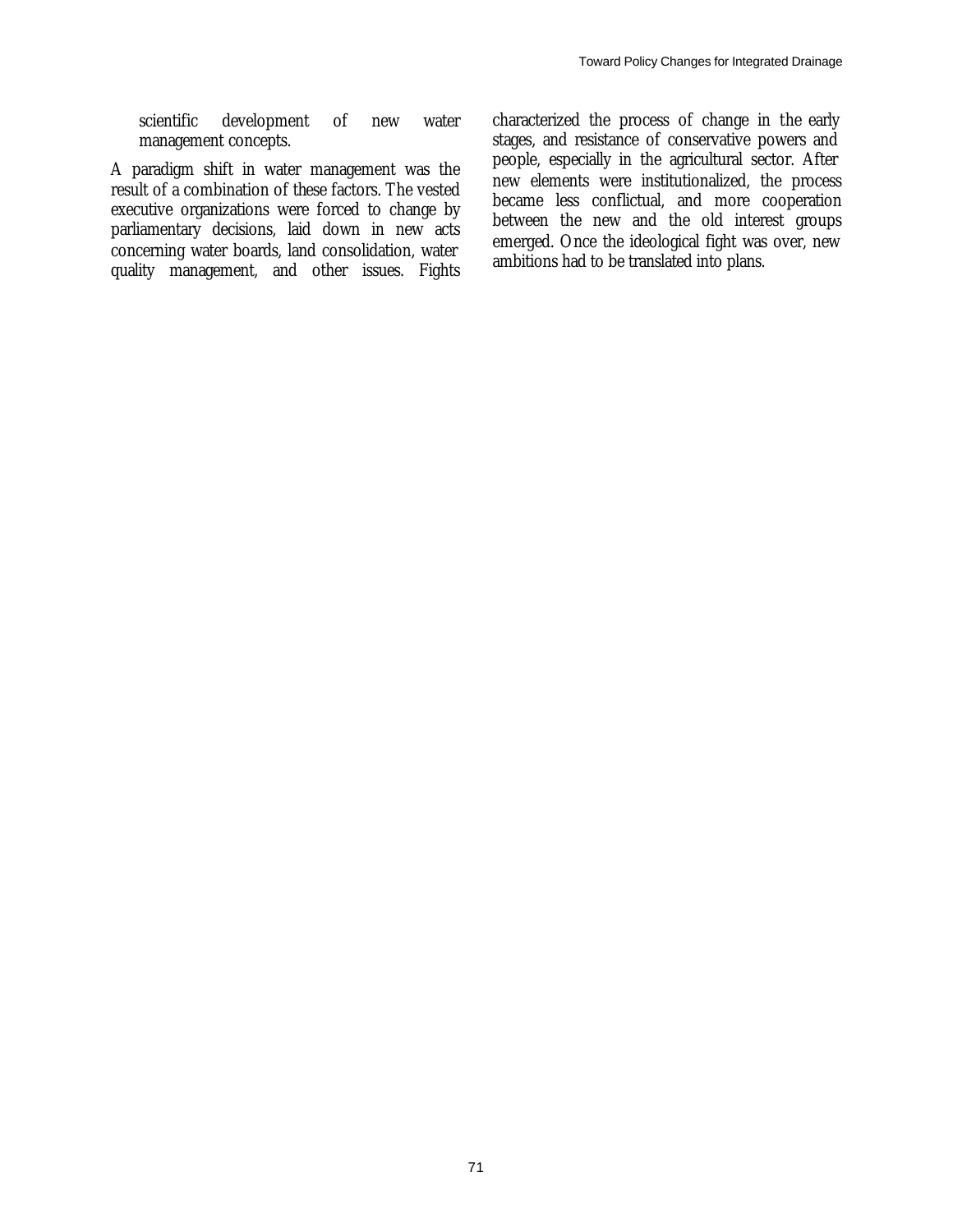**Table C1 Drainage diversity in six countries, based on environmental characteristics and technical drainage solutions**

 $\frac{1}{2}$ 

| Region                                                  | <b>Climate</b> | <b>Seasons</b> | Soil                                              | Altitude in<br>relation to<br>receiving<br>water body          | <b>Gradient</b> | <b>Groundwater</b>                                           | Drainage objectives                          | <b>Drainage solutions</b><br>and techniques                                  | <b>Remarks</b>                                                  |
|---------------------------------------------------------|----------------|----------------|---------------------------------------------------|----------------------------------------------------------------|-----------------|--------------------------------------------------------------|----------------------------------------------|------------------------------------------------------------------------------|-----------------------------------------------------------------|
| Egypt                                                   |                |                |                                                   |                                                                |                 |                                                              |                                              |                                                                              |                                                                 |
| Irrigated old<br>lands (Nile<br>Valley and<br>Delta)    | Arid           | Hot/cool       | Heavy clay; low<br>hydraulic<br>conductivity      | Gravity<br>drainage to<br>secondaries:<br>pumped at<br>outfall | Very slight     | Saline<br>groundwater<br>toward the<br>north in the<br>delta | Water logging and<br>salinity control, reuse | Narrow spacing pipe<br>field drains and open<br>main drains                  | Tubewells<br>unsuitable due to<br>low soil<br>permeability      |
| Irrigated old<br>new lands<br>(fringes of old<br>lands) | Arid           | Hot/cool       | Silt-clay;<br>medium<br>hydraulic<br>conductivity | Gravity<br>drainage to<br>secondaries:<br>pumped at<br>outfall | None            | n.a.                                                         | Water logging and<br>salinity control        | Limited open drains<br>progressively coming<br>under subsurface<br>drainage. | Seepage to old<br>lands                                         |
| Irrigated new<br>lands (desert<br>land)                 | Arid           | Hot/cool       | Light soils; high<br>hydraulic<br>conductivity    | Gravity<br>drainage                                            | Little          | n.a.                                                         | Water logging and<br>salinity control        | None or under<br>development                                                 | Water saving<br>technologies<br>introduced:<br>tubewells tested |

### **Pakistan**

| Irrigated<br>areas | Arid | Wet<br>(monsoon)/dry | Light soils                        | Gravity<br>drainage and<br>pumped<br>drainage                      | Little | Fresh<br>groundwater  | Flash flood, water<br>logging, and salinity<br>control; reuse | Open<br>collectors/shallow and<br>deep tubewells; pipe<br>drains | Irrigation water<br>also provided:<br>groundwater<br>quality<br>deteriorated due to<br>overpumping |
|--------------------|------|----------------------|------------------------------------|--------------------------------------------------------------------|--------|-----------------------|---------------------------------------------------------------|------------------------------------------------------------------|----------------------------------------------------------------------------------------------------|
|                    |      |                      | Canal seepage<br>capture and reuse | Interceptor drains at<br>interface saline and<br>fresh groundwater | n.a.   |                       |                                                               |                                                                  |                                                                                                    |
|                    |      |                      |                                    |                                                                    |        | Saline<br>groundwater | Water logging and<br>salinity control                         | Mostly shallow but<br>sometimes deep<br>tubewells                | No reuse of saline<br>effluents intended<br>(but not under<br>control)                             |
|                    |      |                      |                                    |                                                                    |        |                       | Water loss prevention                                         | Lining of water<br>courses                                       |                                                                                                    |

| The Netherlands |           |                  |               |              |       |      |                         |                    |                  |
|-----------------|-----------|------------------|---------------|--------------|-------|------|-------------------------|--------------------|------------------|
| South           | Temperate | Water shortage   | Aeoline Ioam: | $50m - 300m$ | Hilly | Deep | Erosion/sedimentation I | Surface drainage   | Seminatural      |
| Limburg hills   | wet       | <b>In summer</b> | low           |              |       |      | contro                  | control by contour | terraces created |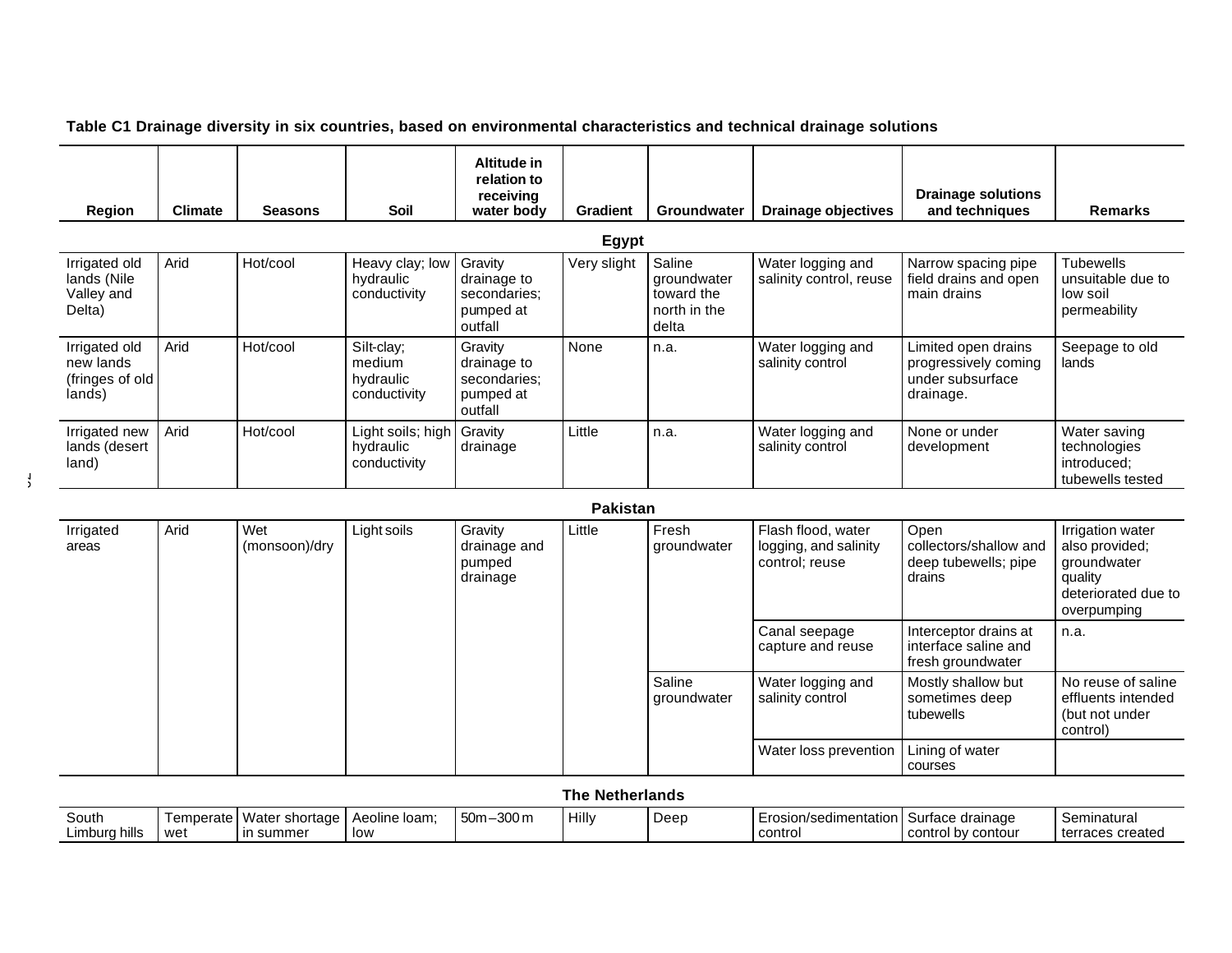**Table C1 Drainage diversity in six countries, based on environmental characteristics and technical drainage solutions**

| Region               | <b>Climate</b> | <b>Seasons</b> | Soil<br>permeability, | Altitude in<br>relation to<br>receiving<br>water body | <b>Gradient</b>   | <b>Groundwater</b>                    | Drainage objectives                                                                 | <b>Drainage solutions</b><br>and techniques<br>strips                              | <b>Remarks</b><br>over longer                                                                                              |
|----------------------|----------------|----------------|-----------------------|-------------------------------------------------------|-------------------|---------------------------------------|-------------------------------------------------------------------------------------|------------------------------------------------------------------------------------|----------------------------------------------------------------------------------------------------------------------------|
|                      |                |                | surface<br>drainage   |                                                       |                   |                                       |                                                                                     |                                                                                    | periods                                                                                                                    |
| Sandy<br>uplands     | Idem           | Idem           | Sandy                 | $2m - 50m$                                            | Gently<br>sloping | Obstructed by<br>impervious<br>layers | Ground- and surface<br>water management                                             | Open drains (ditches)<br>and collector canals;<br>Beds and furrows in<br>wet parts | Spring growing<br>season advanced<br>by lower soil<br>moisture                                                             |
| Main river<br>plains | Idem           | Idem           | (Heavy) clay          | Below or at sea Flat<br>level                         |                   | Fresh                                 | Flood control; avoid<br>waterlogging in<br>embanked lands                           | Embankments; open<br>drains with pumped<br>drainage                                | Rising river<br>forelands created<br>by embankments,<br>leading to seepage<br>and increased<br>need for pumped<br>drainage |
| Coastal<br>polders   | <b>Idem</b>    | Idem           | Clay or peat          | Below sea<br>level                                    | Flat              | Brackish/saline                       | Balance rainfall,<br>saline groundwater<br>and land subsidence;<br>flood protection | Embankments, canals,<br>pumped drainage,<br>artificial supply                      | Subsidence of 3 m<br>from peat<br>drainage; lower<br>groundwater in<br>clay polders                                        |

|                                 |                  |                              |      |                                     | <b>Bangladesh</b>             |      |                                                                                                            |                                                                                                     |                                                                                                                        |
|---------------------------------|------------------|------------------------------|------|-------------------------------------|-------------------------------|------|------------------------------------------------------------------------------------------------------------|-----------------------------------------------------------------------------------------------------|------------------------------------------------------------------------------------------------------------------------|
| Deltaic<br>coastal<br>polder    | Humid<br>monsoon | Tidal and river<br>floods    | n.a. | Tidal                               | Flat                          | n.a. | Water level control<br>under tidal regime;<br>salinity control,<br>balancing interests<br>shrimp and rice  | Embankments, canals,<br>regulators, flapgates,<br>sluices, pipes                                    | Three crops,<br>shrimp, fish and<br>salt production                                                                    |
| Nondeltaic<br>coastal<br>polder | <b>Idem</b>      | Rainfall and<br>flashfloods  | n.a. | <b>Tidal surges</b><br>and cyclones | Flat:<br>surrounding<br>hills | n.a  | Salinity, tidal surges,<br>flashfloods, and water<br>distribution control:<br>balance interests            | Embankments,<br>parallel canals.<br>flapgates and<br>regulators                                     | Up- and<br>downstream use of<br>irrigation water                                                                       |
| Beel                            | <b>Idem</b>      | Rainfall and<br>river floods | n.a. | n.a.                                | Flat                          | n.a. | Balance fisheries and<br>irrigation; flood and<br>drought (groundwater)<br>control; drainage<br>congestion | One main<br>embankment,<br>regulators, closure,<br>and excavation of<br>canals. Beels<br>connected. | Increased riverbed<br>sedimentation due<br>to creation of<br>embankments.<br>obstructing<br>drainage and<br>navigation |
| Flood plain                     | <b>Idem</b>      | River and                    | n.a  | n.a.                                | Flat                          | n.a. | River flood control,                                                                                       | One or two main                                                                                     | Loss of soil                                                                                                           |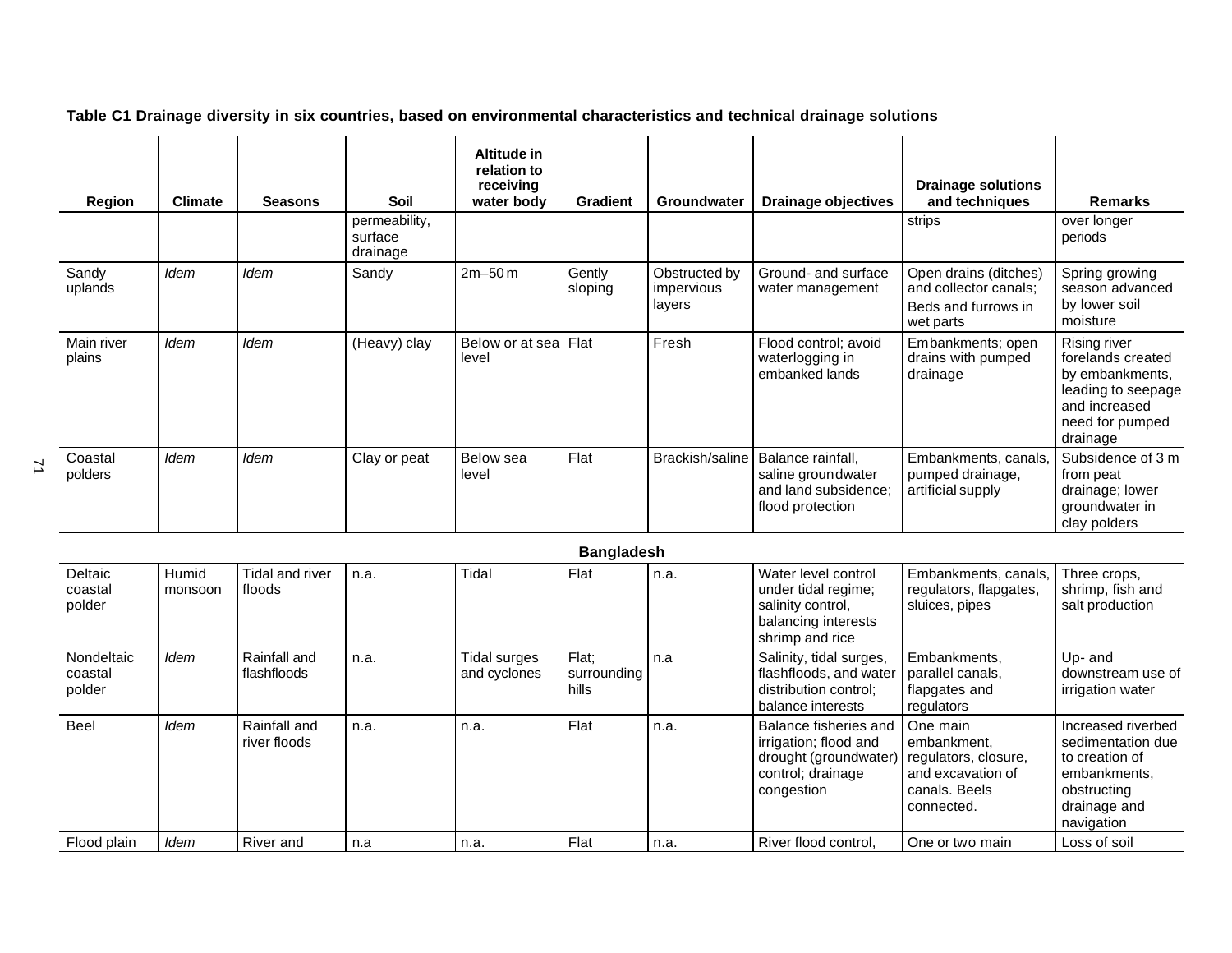### **Table C1 Drainage diversity in six countries, based on environmental characteristics and technical drainage solutions**

| Region | <b>Climate</b> | <b>Seasons</b>                  | Soil | <b>Altitude in</b><br>relation to<br>receiving<br>water body | Gradient           | <b>Groundwater</b> | Drainage objectives                                                                     | <b>Drainage solutions</b><br>and techniques            | <b>Remarks</b>                                                                                    |
|--------|----------------|---------------------------------|------|--------------------------------------------------------------|--------------------|--------------------|-----------------------------------------------------------------------------------------|--------------------------------------------------------|---------------------------------------------------------------------------------------------------|
|        |                | rainfall floods                 |      |                                                              |                    |                    | maintenance of fish<br>migration routes, dry<br>season water bodies.<br>and groundwater | embankments in<br>network of rivers.<br>many canals.   | productivity due to<br>reduced<br>sedimentation;<br>increased flooding<br>in unprotected<br>areas |
| Haor   | Idem           | River, rainfall,<br>flashfloods | n.a  | n.a                                                          | Deep<br>depression | n.a.               | Premonsoon<br>flashflood control,<br>balance fisheries and<br>agriculture               | Submersible<br>embankments; haors,<br>beels, and khals | Deeply flooded for<br>6 to 8 months.<br>managed by<br>cutting banks                               |

| <b>Mexico</b> |       |            |               |                           |          |                                        |                                                                            |                                        |                                                    |
|---------------|-------|------------|---------------|---------------------------|----------|----------------------------------------|----------------------------------------------------------------------------|----------------------------------------|----------------------------------------------------|
| Northern      | Arid  | Hurricanes | Clay and loam | Above high tide   Coastal | lowlands | Insufficient<br>quality or<br>quantity | Water logging,<br>salinity; and flashflood subsurface (limited)<br>control | Dams, surface and<br>drains: tubewells | Aquaculture<br>developing at tail<br>end of drains |
| Subtropical   | Humid | Dry spells | Clay and loam | Above high tide   Coastal | lowlands | Fresh                                  | Flood control; surface<br>drainage                                         | Dams, land leveling,<br>surface drains | Drains used for<br>subirrigation in dry<br>spells  |

 $\frac{1}{2}$ 

|                                     | Indonesia |                                                           |                                                                                                                         |                                                                                                                                                                          |      |      |                                                                                                                               |                                                                                                                                         |                                                                                                            |
|-------------------------------------|-----------|-----------------------------------------------------------|-------------------------------------------------------------------------------------------------------------------------|--------------------------------------------------------------------------------------------------------------------------------------------------------------------------|------|------|-------------------------------------------------------------------------------------------------------------------------------|-----------------------------------------------------------------------------------------------------------------------------------------|------------------------------------------------------------------------------------------------------------|
| Inner islands                       | Humid     | n.a.                                                      | n.a.                                                                                                                    | Tidal floods<br>caused by land<br>subsidence in<br>some areas                                                                                                            | n.a. | n.a. | Flood control from<br>rainfall, rivers, high<br>tide and flashfloods                                                          | Flood plains, fuse<br>plugs, spillways, and<br>retarding basins<br>obsolete; dikes and<br>(pumped) drainage<br>system needed            | Degradation of<br>watersheds from<br>increased<br>population and<br>development<br>pressures               |
| Class A, B,<br>C, and D<br>lowlands | Humid     | Seasonal<br>variations in<br>tidal levels and<br>rainfall | Differentiation<br>between<br>mineral and<br>organic soils,<br>acid sulphate<br>lavers,<br>thickness of<br>peat layers. | Elevation of coastal lowlands I n.a.<br>in relation to tidal water<br>levels in lowlands creeks and<br>rivers under influence of<br>seasonal water level<br>fluctuations |      |      | Maintenance of<br>proper soil and water<br>quality, flushing,<br>drainage, irrigation.<br>Ripening of acid<br>sulphate soils. | Delicate management<br>of microdiversity in<br>I tidal/ nontidal<br>l irrigation, and<br>drainage, river regime,<br>and seasonal floods | Severe impacts on<br>local and<br>surrounding<br>forests, wetlands,<br>wildlife, and local<br>communities. |

n.a.= information not available in the report.

Source: Country case study reports;.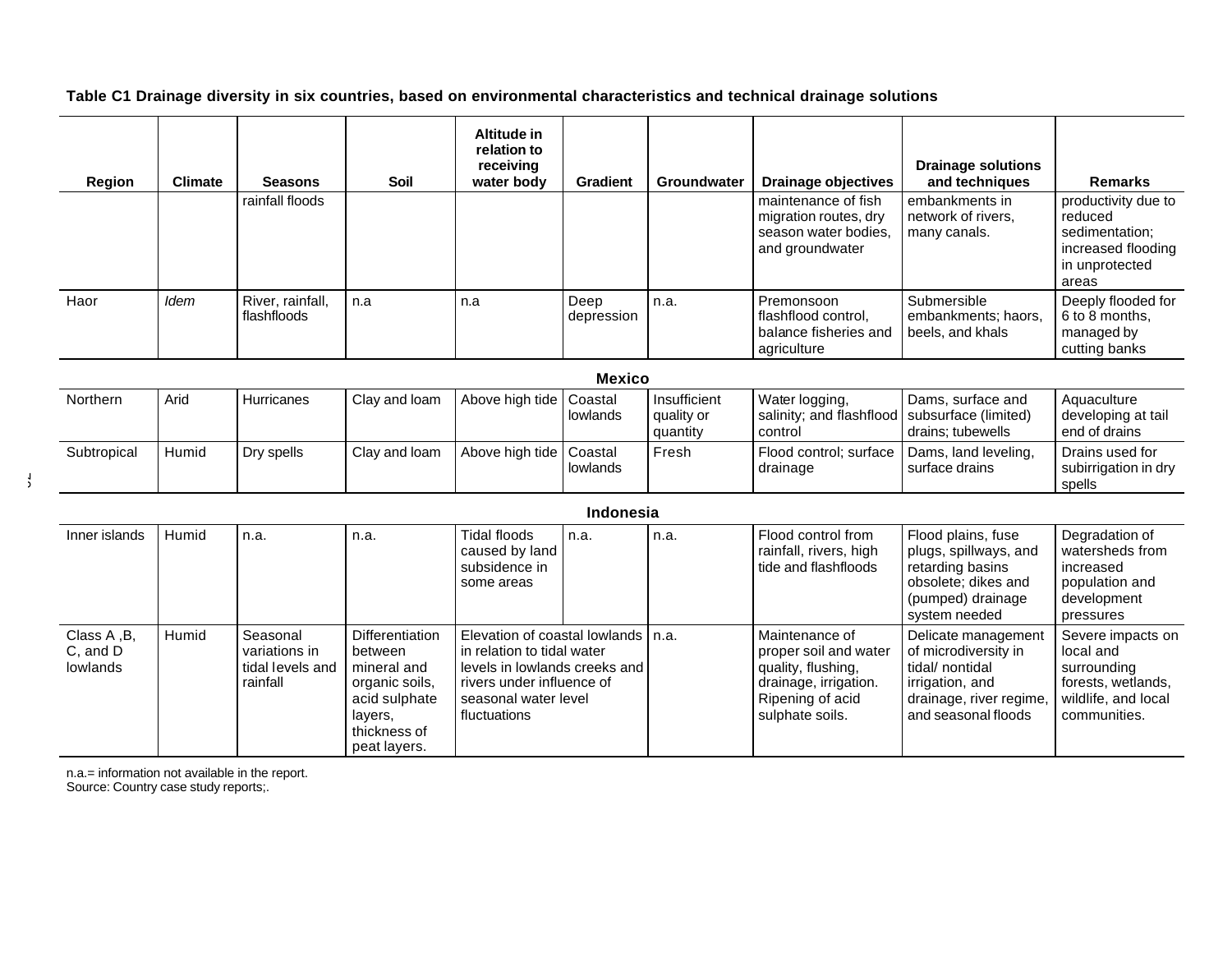# **Appendix D Landscapes, Functions, Values, and Drainage Activities: Two Examples from Country Case Studies**

This appendix presents two examples of the effects and impacts of drainage interventions on natural resources functions—Egypt and Bangladesh—with summary narrative accounts and tables (D1 and D2).

## **Egypt**

In Egypt, agricultural subsurface drainage resulted in lower groundwater tables and soil salinity as well as the disappearance of many open field drains. These physical changes improved soil properties, soil productivity, and accessibility for mechanized equipment, which raised Egypt's food selfsufficiency and farmer incomes. The productivity function of the soil was greatly enhanced, and with it, economic and social value for society at large and farmers in particular (income and food security).

Lower water tables also influenced adjacent areas. They improved the suitability of the area for housing (a carrying function) as water-related damage to buildings was reduced (an economic value). Disappearance of open drains eliminated their function as a breeding place for diseasetransmitting freshwater snails. Consequently the prevalence of schistosomiasis (bilharzia) was reduced, and health conditions for domestic animals and people improved (economic and social value for stakeholders).

The conveyance of drainage water through open canals to coastal lagoons negatively affected fisheries productivity and the capacity of the lagoons to support large numbers of migratory water birds. These functions represent not only a significant economic value for local fishing communities, but also an ecological value for the international community, as the lagoons are recognized as important bird areas under the Ramsar wetland convention. Local fisherfolk and the international nature conservation community bear the negative consequences of drainage, while completely different stakeholders receive the benefits.

The conveyance canals created a number of new functions. The canals are well suited for the disposal of urban and industrial liquid and solid waste, providing a value (though in a perverse sense) for industries and urban communities. The conveyance of drainage water also provides opportunities for reuse in agriculture. In Egypt, this is carried out by mixing drainage water with fresh irrigation water. This form of drainage water reuse in agriculture causes local problems to spread over large areas, potentially impairing functions of the resources system far away from where the activity is carried out.

### **Bangladesh**

Embankment construction for flood protection along large rivers enables increased agricultural productivity through double cropping and better housing conditions (two functions). These lead to higher farmer income and better safety for inhabitants (economic and social values). Simultaneously, the reduction in flood intensity or frequency leads to lower fish productivity (a productivity function) and lower income for fisherfolk (an economic value). By preventing agricultural lands from flooding, large amounts of sediment carried by the river will no longer be deposited on the land but will instead be deposited elsewhere in the river system, leading to drainage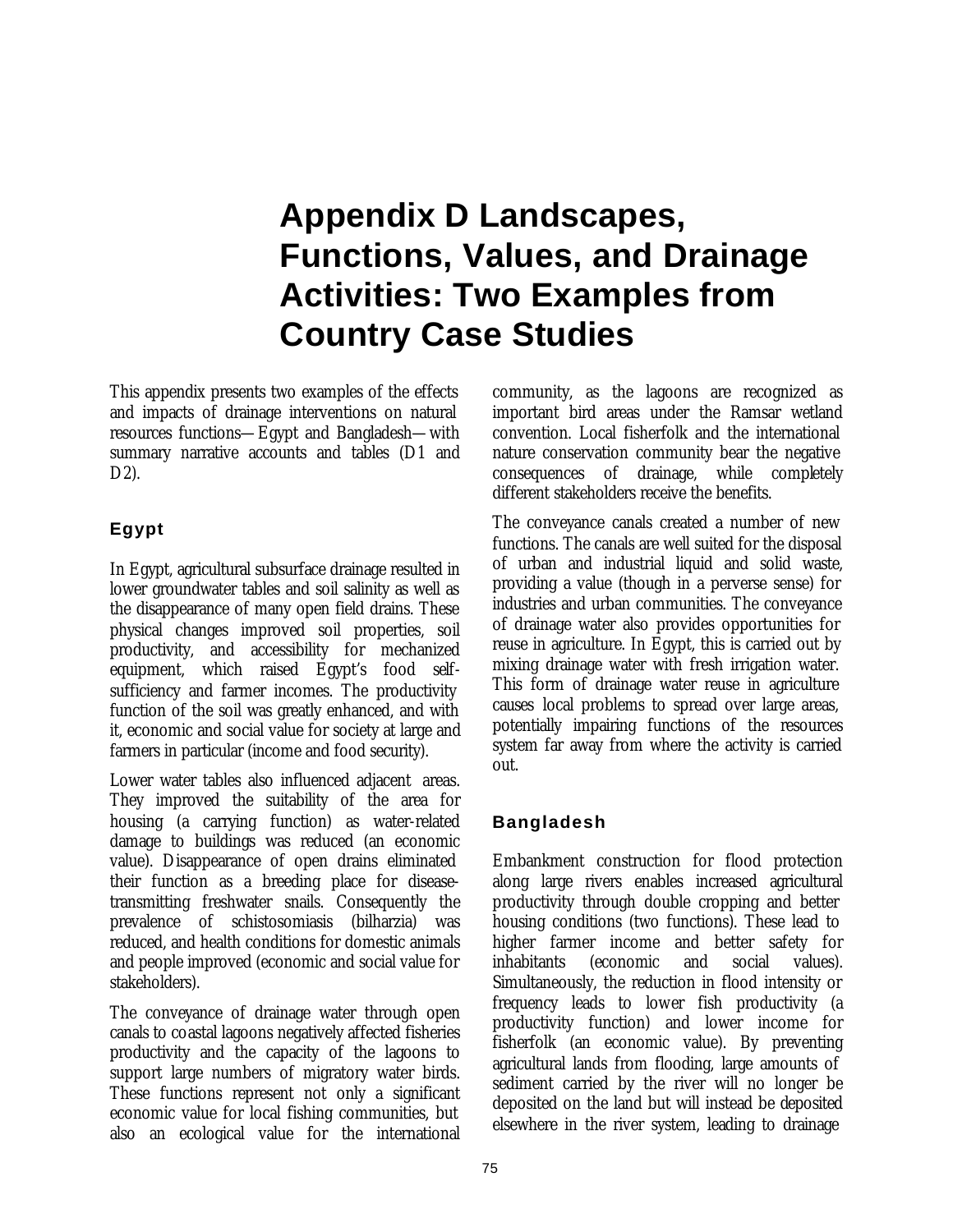congestion and obstruction of navigation. Because rich sediment will no longer fertilize soils, fertilizers may be needed. In the longer term, lack of sediment<br>deposition and land subsidence creates and land subsidence creates unsustainable conditions. Another effect of the embankment is the reduction of water storage capacity in the river system, which may result in increased floods in other parts of the river system.

Functions of the resources system directly or indirectly affected by the embankments thus are soil productivity, living conditions, fish productivity, sediment deposition, soil fertility, water storage and flood protection (for other areas) in the wet season, and river navigability and drainage capacity. Multiple values and stakeholders in a densely populated and intensively used land are affected. Each intervention in the resources system of Bangladesh will change several functions and consequently affect multiple stakeholders in different ways.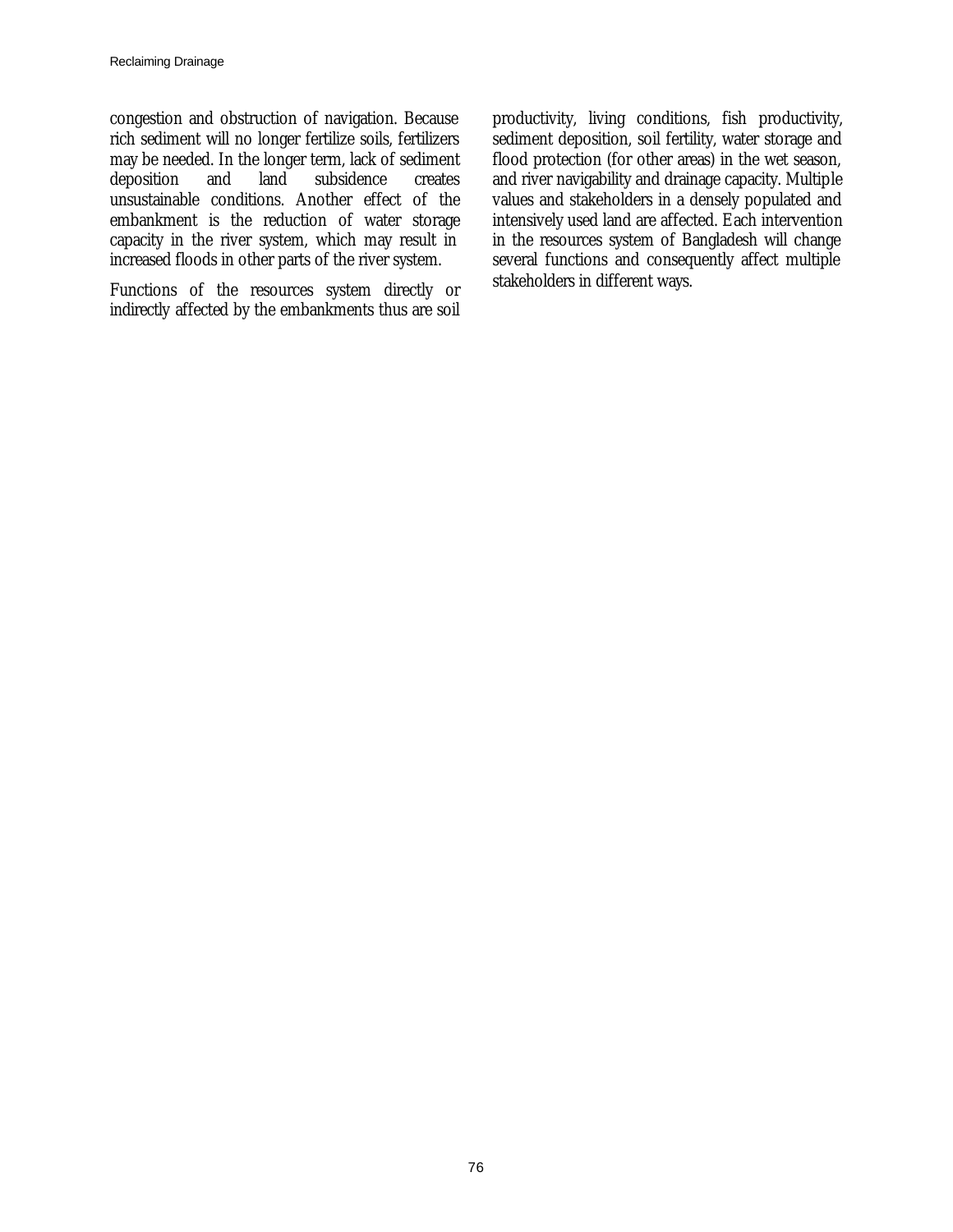**Table D1 Egypt: agricultural drainage activities, biophysical changes in landscape functions, and related social values**

| <b>Drainage activity</b>                              | <b>Biophysical change</b>                                                                              | Landscape under<br>influence                                             | <b>Functions of landscapes</b>                                                             | Values (stakeholders italicized)                                                                                                                    |
|-------------------------------------------------------|--------------------------------------------------------------------------------------------------------|--------------------------------------------------------------------------|--------------------------------------------------------------------------------------------|-----------------------------------------------------------------------------------------------------------------------------------------------------|
| Subsurface drainage                                   | Lowering of soil water table<br>combined with resulting<br>reduction in soil salinity                  | Agricultural land                                                        | Better soil properties lead to higher<br>productivity                                      | Food self-sufficiency of the country, higher<br>farmer income, poverty reduction                                                                    |
|                                                       | Improved soil structure                                                                                | Agricultural land                                                        | Improved accessibility for<br>mechanized equipment                                         | Increased farmer income, poverty reduction<br>through agricultural modernization                                                                    |
|                                                       | Lowering of soil water table<br>(off-site)                                                             | Built-up area<br>(settlements) surrounding<br>drained agricultural lands | Reduced damage to buildings;<br>healthier indoor environment:<br>improved sanitation       | Increased property value for house owners;<br>reduced disease (asthma patients); improved<br>conditions for human settlement (rural<br>development) |
|                                                       | Disappearance of open field<br>drains                                                                  | Agricultural land                                                        | Reduction in breeding grounds for<br>disease-transmitting snails and<br>mosquitoes         | Better health for humans and domestic animals<br>(social and economicbenefits)                                                                      |
| Conveyance of drainage<br>water through open          | Off-site: transport of<br>drainage water (saline and                                                   | Open drains                                                              | Breeding grounds for disease<br>transmitting snails and mosquitoes                         | Continued health risks for humans and<br>domestic animals                                                                                           |
| drains and reuse by<br>mixing in freshwater<br>canals | polluted by agricultural<br>chemicals and untreated<br>municipal and industrial<br>effluent) elsewhere | Fresh canal water                                                        | Public water supply impaired by<br>pollution and salinity                                  | Health problem for people without access to<br>safe drinking water                                                                                  |
|                                                       |                                                                                                        | Fresh canal water                                                        | Agricultural water supply<br>contaminated by salinity and<br>pollution                     | Irrigated agriculture (farmers), receives<br>supplemental supplies against potential risk of<br>sustainability                                      |
|                                                       |                                                                                                        | Open drains                                                              | Facility for disposal of liquid and solid<br>waste from urban and industrial<br>facilities | Multiple values, but perverse due to reuse of<br>water re (see above)                                                                               |
|                                                       |                                                                                                        | Ecosystems receiving<br>drainage water (coastal                          | Threat to production functions related<br>to biodiversity (mainly fish)                    | Fisheries communities marginalized; health<br>hazard for consumers of fish                                                                          |
|                                                       |                                                                                                        | wetlands, Nile River,<br>Mediterranean)                                  | Stinking waters threat to landscape<br>quality (signification function)                    | Threat to tourism industry, loss of leisure<br>opportunities for <i>urban inhabitants</i>                                                           |
|                                                       |                                                                                                        |                                                                          | Threat to natural water purification<br>processes due to overload of<br>pollutants         | Replacement costs for wastewater treatment<br>facilities to compensate loss of natural<br>treatment capacity                                        |
|                                                       |                                                                                                        | Coastal wetlands                                                         | Threat to biological diversity                                                             | Ecological value for future generations and for<br>areas elsewhere (migratory birds and fish)                                                       |

Source: Egypt country case study report.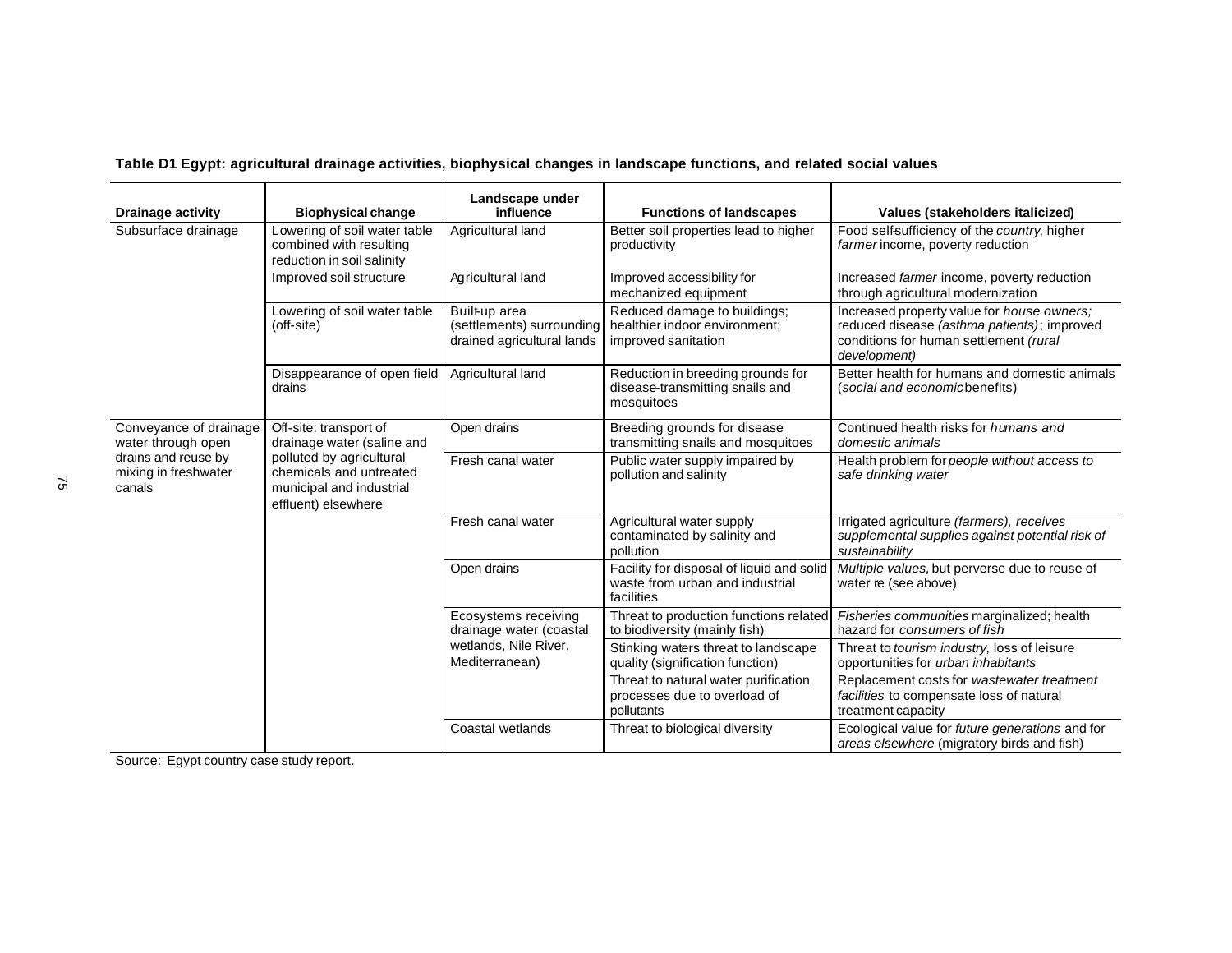| <b>Biophysical change</b>                                                 | <b>Affected landscape</b>                 | <b>Functions</b>                                                                                                 | <b>Values (stakeholders</b><br>italicized)                                                                           |
|---------------------------------------------------------------------------|-------------------------------------------|------------------------------------------------------------------------------------------------------------------|----------------------------------------------------------------------------------------------------------------------|
| Reduced floods and<br>change in sediment<br>deposition                    | Embanked area                             | Increased agricultural<br>productivity                                                                           | Increased farmer income                                                                                              |
|                                                                           | Embanked area                             | Improved living conditions                                                                                       | Increased safety for<br>inhabitants, cattle and<br>homesteads.                                                       |
|                                                                           | Embanked areas                            | Reduced fish (re)production                                                                                      | Reduced income of<br>fisherfolk                                                                                      |
|                                                                           | Embanked area                             | No further deposition of<br>sediment reduces soil fertility                                                      | Higher fertilizer input<br>needed by farmers                                                                         |
|                                                                           | Increased sediment<br>deposition in river | Obstruction of navigation                                                                                        | Shipping                                                                                                             |
|                                                                           | Increased sediment<br>deposition in river | Congested waterways for<br>drainage                                                                              | Farmers in embanked area;<br>inhabitants of other areas<br>affected by reduced<br>drainage                           |
|                                                                           | Embanked area                             | Loss of other wetland functions<br>(e.g., reproduction of migratory<br>aquatic species, groundwater<br>recharge) | Future generations, people<br>elsewhere                                                                              |
| Provision of elevated<br>space                                            | Embankments                               | Transport over embankment,<br>flood shelter; better housing<br>conditions                                        | Improved communication<br>between communities;<br>personal safety during<br>floods; illegal housing for<br>squatters |
| Increased water level<br>in river (due to<br>reduced storage<br>capacity) | River                                     | Navigation                                                                                                       | Adjacent communities and<br>others; depends on local<br>characteristics                                              |
|                                                                           | Flood-prone areas<br>downstream           | Threat to existing land use due<br>to increased flood risk                                                       | People downstream of<br>embanked area (depends<br>on local characteristics.)                                         |
| Keeping water inside<br>embankment (in<br>khals)                          | Embanked area                             | Increased possibilities for<br>fisheries                                                                         | <b>Fish farmers</b>                                                                                                  |
|                                                                           |                                           | Increased possibilities for<br>irrigated agriculture and reduced<br>possibilities for rainfed<br>agriculture?    | Farmers. Complex, relates<br>to water levels, length of<br>inundation, physical<br>features of polder, and so<br>on  |

### **Table D2 Bangladesh: impacts of embankment construction (illustrative, not exhaustive)**

Source: Bangladesh country case study report.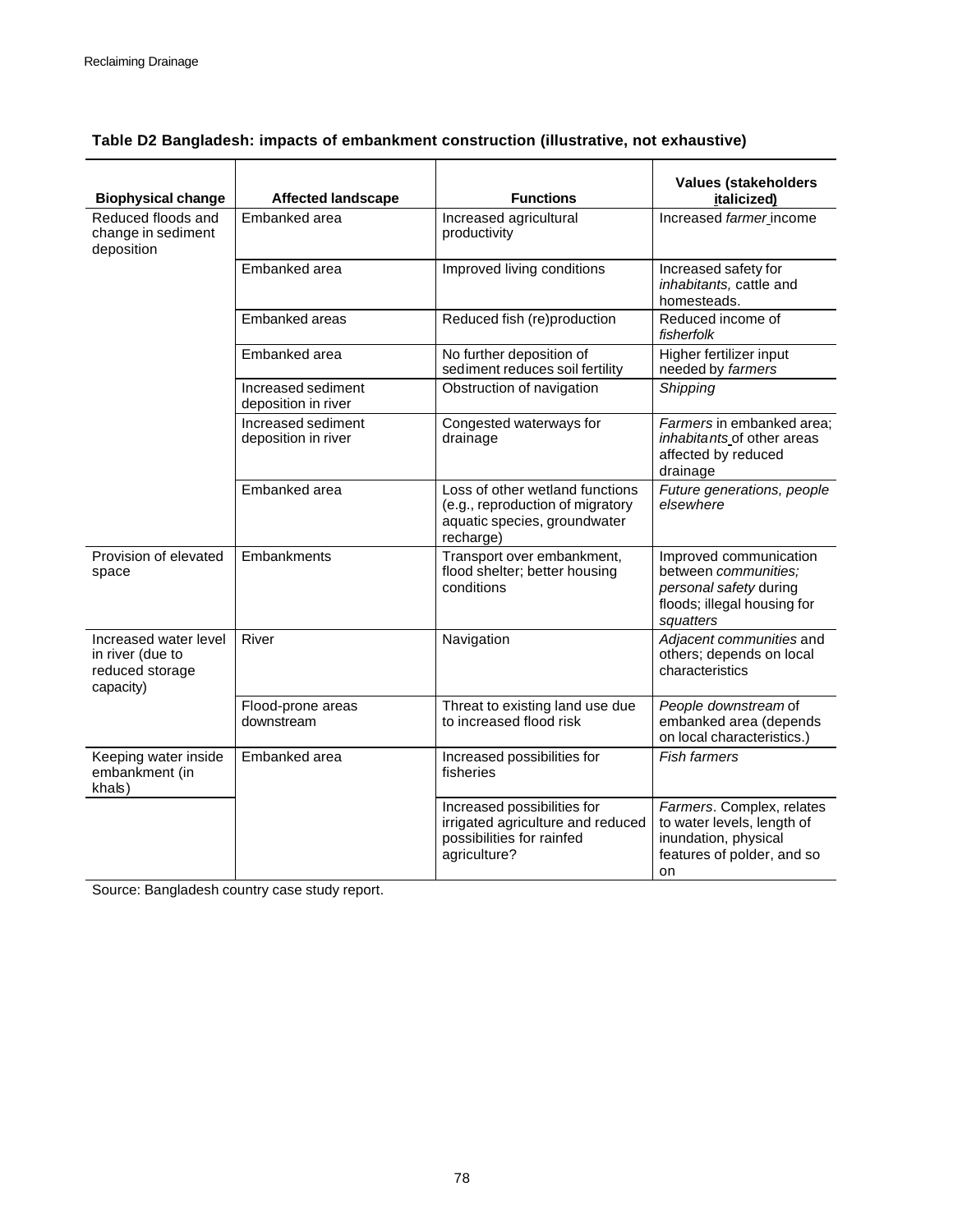## **Appendix E The Ecosystem Approach—Convention on Biological Diversity**

The ecosystem approach is a strategy for the integrated management of land, water, and living resources that promotes conservation and equitable and sustainable use. An ecosystem approach is focused on levels of biological organization, encompassing the essential processes, functions, and interactions among organisms and their environment. It recognizes that humans, with their cultural diversity, are an integral component of ecosystems. The scale of analysis and action should be determined by the problem being addressed. The ecosystem approach requires adaptive management to deal with the complex and dynamic nature of ecosystems in the absence of complete knowledge or understanding of their functioning. Adaptive management must be able to respond to such uncertainties and contain elements of "learning by doing." As with the precautionary principle, measures may have to be taken even when some cause-effect relationships are not fully established scientifically.

### **Principles of the ecosystem approach**

The ecosystem approach is governed by the following principles.

- The objectives of management of land, water and living resources are a matter of societal choice.
- ß Management should be decentralized to the lowest appropriate level (subsidiarity).
- ß Ecosystem managers should consider the effects (actual or potential) of their activities on adjacent and other ecosystems.
- ß Recognizing potential gains from management, the ecosystem must be understood in an economic context. Any ecosystem-management program should: reduce market distortions that

adversely affect biological diversity, align incentives to promote biodiversity conservation and sustainable uses, and internalize costs and benefits in an ecosystem to the extent feasible.

- ß A key feature of the ecosystem approach includes conservation of ecosystem structure and functioning.
- ß Ecosystems must be managed within the limits of their natural functions.
- The ecosystem approach should be undertaken on appropriate scales.
- ß Recognizing the varying temporal scales and lag effects that characterize ecosystem processes, objectives for ecosystem management should be set for the long term.
- ß Management should recognize that change is inevitable.
- ß The ecosystem approach should seek the appropriate balance between conservation and use of biological diversity.
- The ecosystem approach should consider all forms of relevant information, including indigenous and local knowledge, innovations, and practices as well as scientific knowledge.
- ß The ecosystem approach should involve all relevant sectors of society and scientific disciplines.

Operational guidance for application of the ecosystem approach:

- ß Focus on the functions of (biodiversity in) ecosystems.
- ß Promote the fair and equitable sharing of the benefits derived from the functions of (biological diversity in) ecosystems.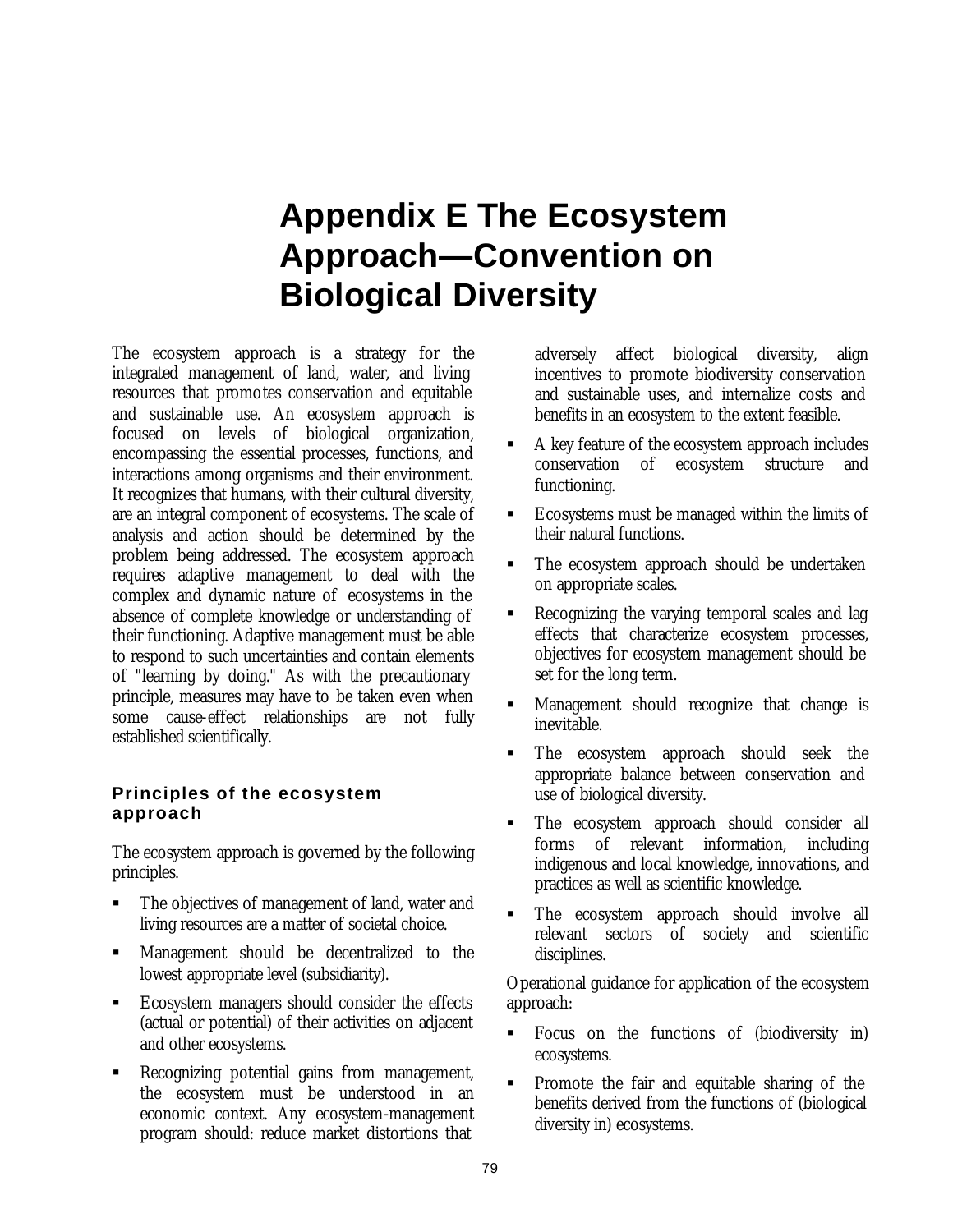Reclaiming Drainage

- **■** Use adaptive management practices.
- ß Carry out management practices on the scale appropriate for the issue being addressed, decentralizing to lowest feasible level.
- **Ensure inter-sectoral cooperation.**

Source*:* Convention on Biological Diversity 1999.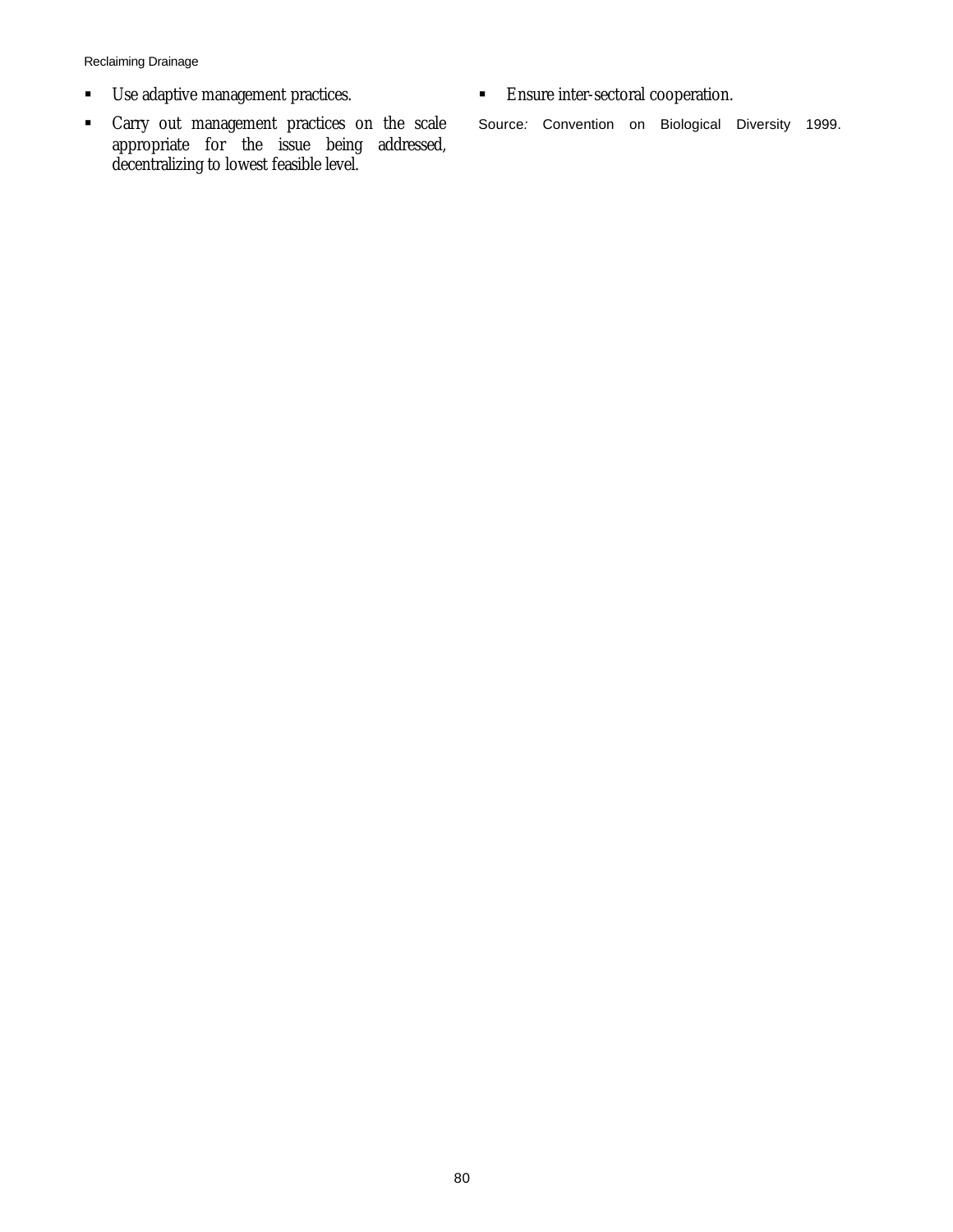## **Appendix F Traditional Planning and Participatory Planning**

The following table, taken from the website of The Communication Initiative, is No. 14 in a series of 87 (on October 9, 2003) planning models, which are all briefly presented with reference to the original source. Models for development communication are the focus. (See www.comminit.com/planning\_models.html) Another interesting site is www.odi.org.uk/RAPID/Lessons/Theory/ Theories\_index.html, which presents 30 theoretical models on how research-based evidence can influence policy, collected by the Research and Policy in Development (RAPID) programme.

| <b>Traditional planning</b>                                                                                                                                                                                                                                                                                                                                                                                                                                                                                                   | <b>Participatory planning</b>                                                                                                                                                                                                                                                                                                                                                                                                                                                                                                                                   |
|-------------------------------------------------------------------------------------------------------------------------------------------------------------------------------------------------------------------------------------------------------------------------------------------------------------------------------------------------------------------------------------------------------------------------------------------------------------------------------------------------------------------------------|-----------------------------------------------------------------------------------------------------------------------------------------------------------------------------------------------------------------------------------------------------------------------------------------------------------------------------------------------------------------------------------------------------------------------------------------------------------------------------------------------------------------------------------------------------------------|
| Centralized (from the center to the periphery)                                                                                                                                                                                                                                                                                                                                                                                                                                                                                | Decentralized (from the periphery to the center)<br>$\bullet$                                                                                                                                                                                                                                                                                                                                                                                                                                                                                                   |
| Vertical and imposed (from the top to the bottom)<br>Technical (done by experts)                                                                                                                                                                                                                                                                                                                                                                                                                                              | Horizontal and agreed upon (from the bottom to the<br>$\bullet$<br>top)                                                                                                                                                                                                                                                                                                                                                                                                                                                                                         |
| Done by sector or industry<br>Short-term (focused on annual budgets)<br>Done to meet legal requirements (what matters is<br>compliance)<br>Sets priorities for sector or industry investment<br>Designates the parties responsible for each task but<br>does not assume responsibility<br>Homogenizing and unifying<br>Exclusive<br>Authoritarian<br>Distances state and civil society<br>Recognizes a certain population as an object that<br>will benefit from the plan<br>Responds to an intervening and controlling state | Dialogue-based (promoting discussion of different<br>knowledges)<br>Integral, considers whole picture<br>٠<br>Long term (focused on building a vision of the future)<br>Is seen as a real necessity (what matters is the<br>content)<br>Sets priorities for social investment<br>Assigns responsibilities and social commitment<br>٠<br>Recognizes diversity and respects differences<br>Inclusive<br>Democratic<br>Brings state and civil society closer together<br>٠<br>Recognizes social actors as active subjects in their<br>$\bullet$<br>own development |
| Ignores conditions specific to each location<br>Creates lack of confidence in institutions<br>Promotes confrontation and the imposition of power<br>Decreases manageability                                                                                                                                                                                                                                                                                                                                                   | Encourages a facilitating state<br>Is based on knowledge of concrete and particular<br>$\bullet$<br>conditions in a location<br>Builds relationships of confidence<br>٠<br>Promotes tolerance and living together peacefully<br>٠<br>Recovers manageability                                                                                                                                                                                                                                                                                                     |

### **Table F1 Traditional vs. participatory planning**

Source: De la trocha al plan de desarrollo [From A Trail to A Plan for Development]—Consejo Nacional de Planeación (National Planning Council)—Colombia; www.comminit.com/pmodels/sld\_708.html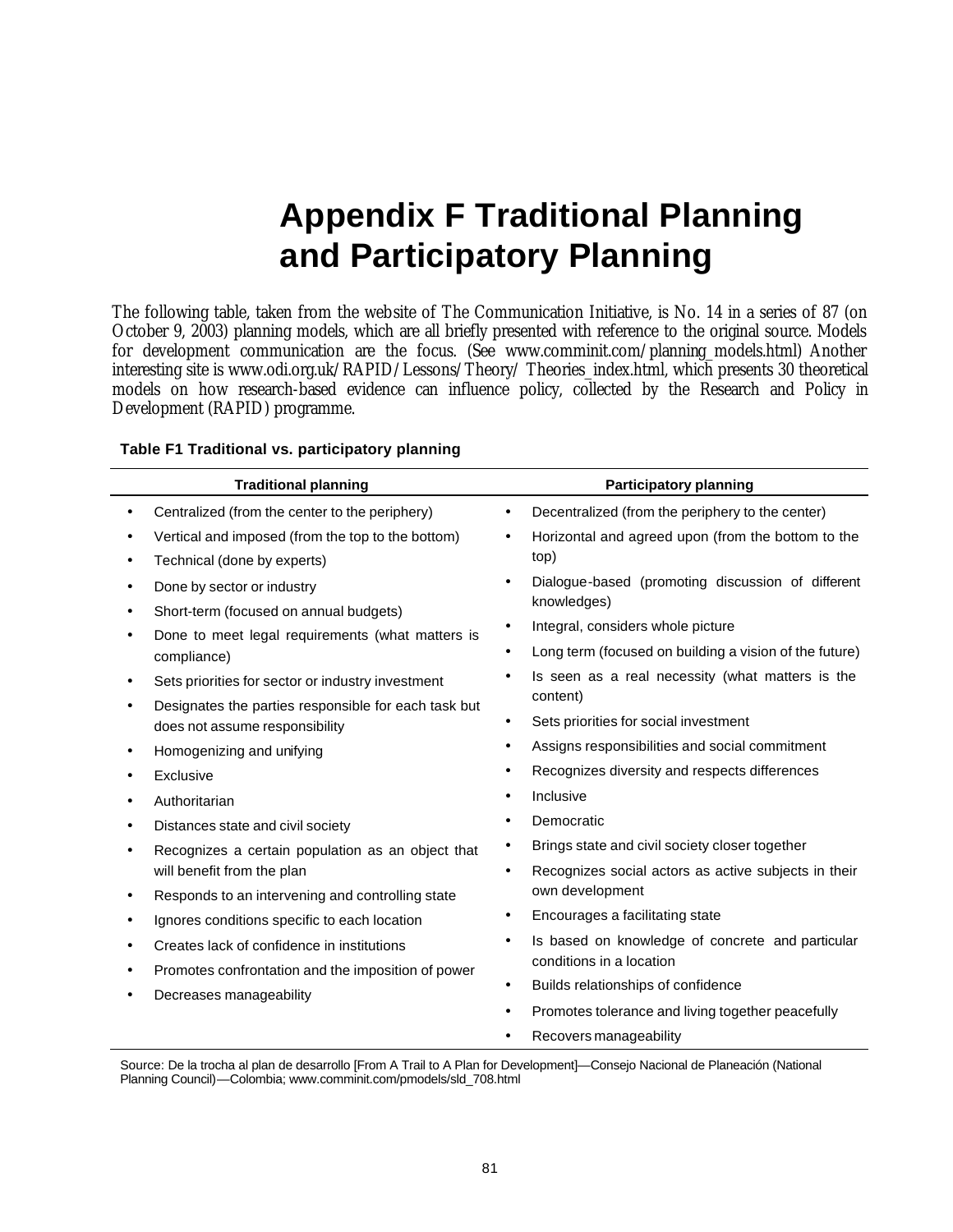## **Appendix G Comanagement**

*Comanagement* is "a situation in which two or more social actors negotiate, define and guarantee amongst themselves a fair sharing of the management functions, entitlements and responsibilities for a given territory, area, or set of natural resources" (Borrini-Feyerabend and others (2000:13). The approach has three phases, preceded by a point of departure, and steps within these (box G1). The steps are not necessarily sequential; iteration is an important characteristic of the approach, as are joint analysis, design, and evaluation of project interventions.

### **Box G.1 Comanagement of natural resources**

#### **Point of departure**

- 1. Assessing the need for comanagement and the process feasibility
- 2. Assessing available human and financial resources
- 3. Establishing a start-up team

#### **Phase I: Preparing for the partnership**

- 1. Gathering information and tools (such as maps) on the main ecological and social issues at stake
- 2. Identifying in a preliminary way the natural resources management unit(s) and institutional actors at stake
- 3. Launching and maintaining a social communication campaign on the need for, the objectives, and the expected process of comanagement
- 4. Contacting the institutional actors, facilitating appraisal exercises and continuing with them the ecological, social, and stakeholder analyses
- 5. Helping the institutional actors to organize and identify their own representatives, as necessary
- 6. Organizing the first meeting of institutional actors and proposing a set of rules and procedures for the negotiation phase, including explicit equity considerations

#### **Phase II: Negotiating plans and agreements**

- 1. Agreeing on the negotiation rules and procedures
- 2. Developing a common vision of the desired future for the natural resources management unit(s) at stake
- 3. Ritualizing the agreed common vision
- 4. Reviewing the current socioecological situation and trends, and agreeing upon a strategy toward the common vision
- 5. Negotiating specific comanagement plans and agreements for each component of the strategy (this includes identifying what will be done by whom and with what means; mediating conflicts; clarifying zoning arrangements and the sharing of natural resources management functions, rights and responsibilities among stakeholders, agreeing on follow-up protocols)
- 6. Agreeing upon comanagement organizations and initiatives to institutionalize comanagement
- 7. Legitimizing and publicizing the comanagement plans, agreements and organizations

Source: Borrini-Feyerabend et al. (2000)

The functions and values analysis and assessment procedure as described above would be part of steps I.1, I.2, I.4, II.2, II.3, II.4, II.5, III.3, and III.4 as indicated in box G1. It would thus be an integral part of the overall participatory planning approach.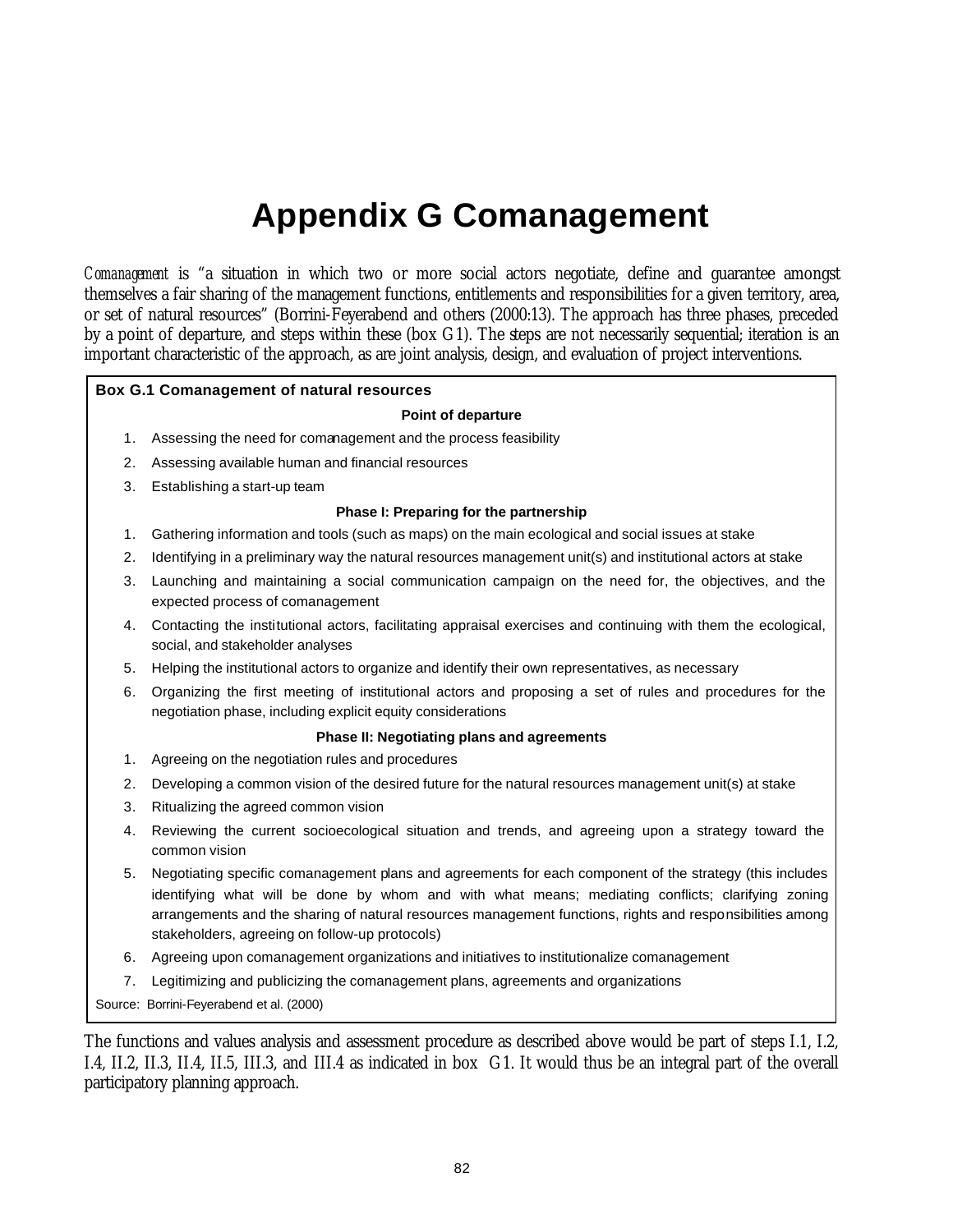## **Appendix H Governance and Institutions in the Country Case Studies**

### **Government-Initiated Drainage Development**

Land reclamation was crucial for *Indonesia*'s transmigration programs of the 1970s and 1980s. These government-sponsored projects should improve the living standards of poor landless families from the inner islands, create employment opportunities, alleviate population pressure, promote regional development, and increase agricultural production. To this end, a powerful Directorate for Swamp Development came into being. It managed a substantial portfolio of lowland development, including planning, design, and construction. However, with the economic and political crisis of the late 1990s, attention for lowland development gradually faded away. In 1994, the directorate was abolished, and its responsibilities were absorbed within the organization for irrigation development, leaving a vacuum in the ongoing lowland schemes. When the once-powerful Ministry of Public Works was later folded into the Ministry of Settlements and Regional Development, lowland development was further diluted (Indonesia country case study).

Disastrous floods in the 1950s and 1960s triggered flood control and drainage projects on a national scale. These projects, initiated by the Government of (East) Pakistan before *Bangladesh* achieved independence in 1971, marked the start of a largescale program for embankment construction on the major rivers and flood plains. After the country's independence, the Bangladesh Water Development Board was given responsibility for overall development and management of water sector projects (flood, irrigation, drainage). In the 1970s and 1980s, the board administered 85 percent of all investments in the water sector, a quarter of them designated for flood control and drainage, the key to food self-sufficiency. These projects made cultivation of high-yield rice varieties possible, and rice production increased (Bangladesh country case study).

In *Pakistan*, the threat of water logging and salinity was recognized soon after the introduction of perennial irrigation in the Indus plain. However, central to in Pakistan's struggle to become economically independent were the development of new water resources, the expansion of irrigated lands, and combating water logging and salinity. In 1959, responsibility for planning, design, and implementation of all major water projects was transferred from the provinces to the federal government. Subsequently, planning and implementation of the Salinity Control and Reclamation projects (SCARP) was under the responsibility of the federal Water and Power Development Authority and financed out of development budgets. Emphasis on SCARPs has meant that no comprehensive surface drainage system and no regional outfalls are in place for some basins (Pakistan country case study).

In *Egypt*, the spectacular collapse of cotton, the major cash crop, in 1909 was of such magnitude that the Ministry of Public Works took over drainage as a state affair. In 1949, the state unambiguously made drainage a state responsibility. When Egypt adopted socialistic principles and enlarged the roles of the public sector, it maintained its strong emphasis on centrally planned and executed agricultural development projects. The completion of the Aswan High Dam in 1965 was the landmark for intensified agricultural production. Since natural drainage could not cope with the excess water of the perennial irrigation regime, drainage was given high priority. Since its establishment in 1973, the Egyptian Public Authority for Drainage Projects (EPADP) has been implementing one of the world's largest drainage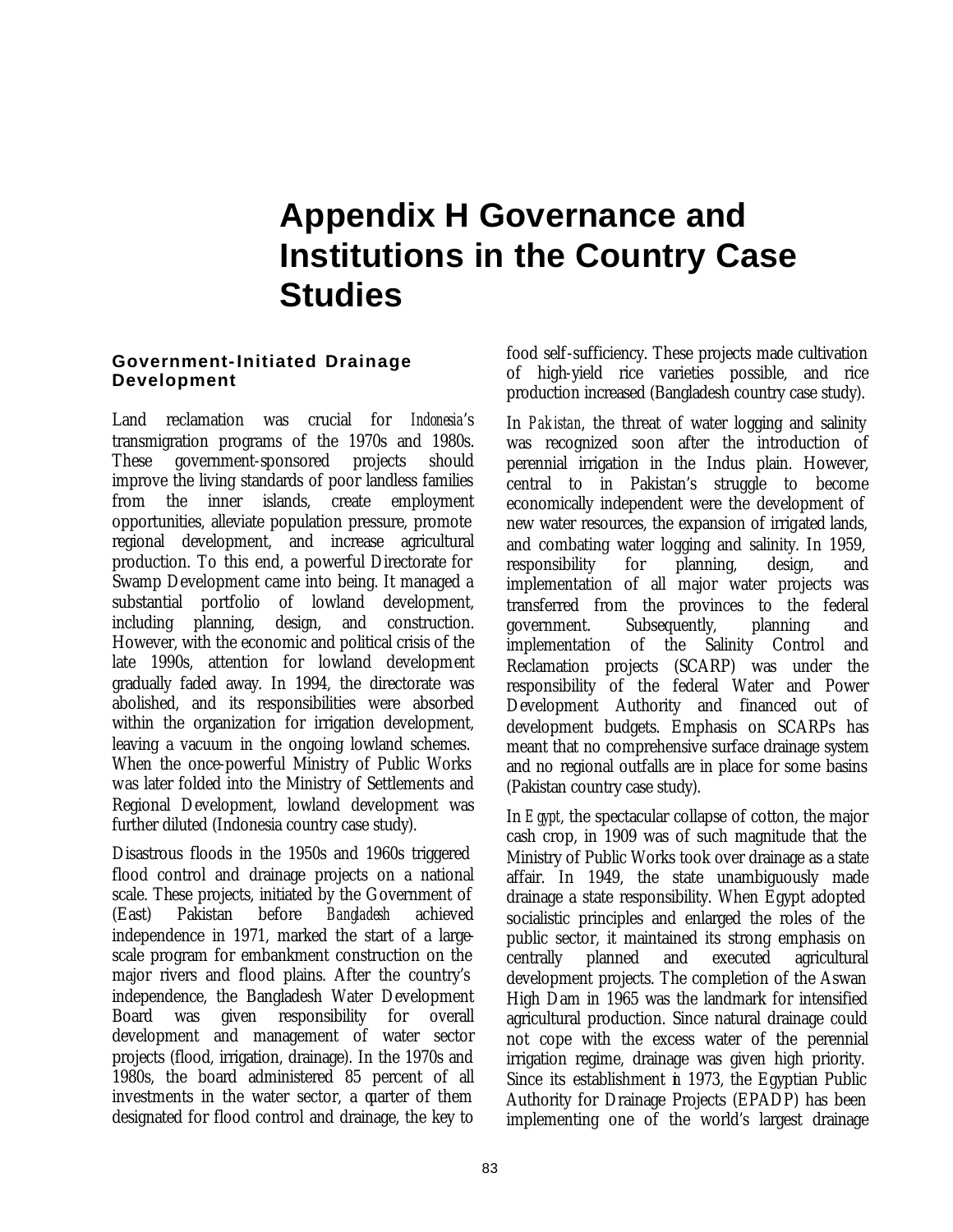development program. However, there is a substantial backlog of drainage improvements in the new lands, where EPADP did not have a strong role in the past (Egypt country case study; World Bank 2000).

## **Establishing User Organizations in Drainage**

In *Egypt,* "collector-user associations" were established on a voluntary basis. These associations, organized in sections of 100 to 300 hectares of the gravity tile systems, were expected to concentrate on preventive maintenance. More than 2,000 collectoruser associations were formed. No legal or institutional framework was developed to support their activities. They failed mainly because they had, and were allowed, too little to do. Since 1995, some fifty elected water boards have been established at secondary canal command level (500 ha to 750 ha) on a pilot basis. This level was more useful than the collector level. A point of discussion in Egypt now is whether water boards should operate at district level, which usually covers 10,000 ha to 15,000 ha. The reasoning is that the secondary canal level is too small and that district-level water boards could more effectively integrate irrigation, drainage, and other water functions and take up integrated water resources management at the local level.

Similarly in *Indonesia*, water user associations were developed at tertiary units in the governmentdeveloped lowland transmigration settlements. The heterogeneity of the settler groups and the large turnover among them in the early years made it difficult for the new organizations to flourish. In addition, water management in the governmentsponsored tidal lowland systems turned out to be too complicated for these weak organizations.

In *Pakistan,* several drainage beneficiary groups were developed, usually to implement cost-sharing formulas in drainage development projects. These drainage beneficiary groups were established for construction and maintenance of tertiary open drains and tile drainage schemes. The experience has had mixed results. Under the On-Farm Water Management project in Punjab, a number of groups

actively cleared the route for new open drains. In Fordwah Eastern Sadiqia, they collected a down payment for the construction of a collector-withsubsurface drainage system. However, an effort to transfer responsibility for drainage tubewells under the Left Bank Outfall Drain in Sindh completely failed, because of the high costs of running the saline groundwater tubewells and the difficulty of identifying the beneficiaries of the deep tubewells. Under the National Drainage Program, the resources to support drainage beneficiary groups were never allocated, and the "local drainage improvement" component got stuck as a result. During all these efforts, group members were mostly farmers that were most affected by high water tables, even though drainage problems caused mainly by overirrigation or canal seepage elsewhere. The consensus now is that tertiary-level drainage beneficiary groups may be effective for supporting project financing and implementation but are less relevant for management. For this reason, and to achieve economies of scale, it has been recommended that drainage beneficiary groups should be part of farmer organizations with a broader mandate operating at the secondary canal command area level (covering 3,000 ha to 10,000 ha).

In *Bangladesh,* a policy has been put in place for establishing water management federations in larger systems (above 5,000 ha). These have to be built up from water management groups and water user associations, with membership open to all farmers, traders (small/big), craftsmen, boatmen, fisherfolk, and the landless and destitute within the subsystem or subproject. This is akin to what has happened in *Mexico,* where the administration created water user associations and drainage user associations (WUAs and DUAs) at secondary and main system level to deal with problems of deferred maintenance and inefficient water delivery service. Practically all the irrigation and drainage districts have been transferred to 440 WUAs, 11 societies (formed by WUAs to operate the main irrigation canals and drains), and 26 DUAs. These associations collect water fees, operate and maintain the systems, and keep water user records. They handle water concessions, infrastructure, machinery, and equipment and manage their own offices.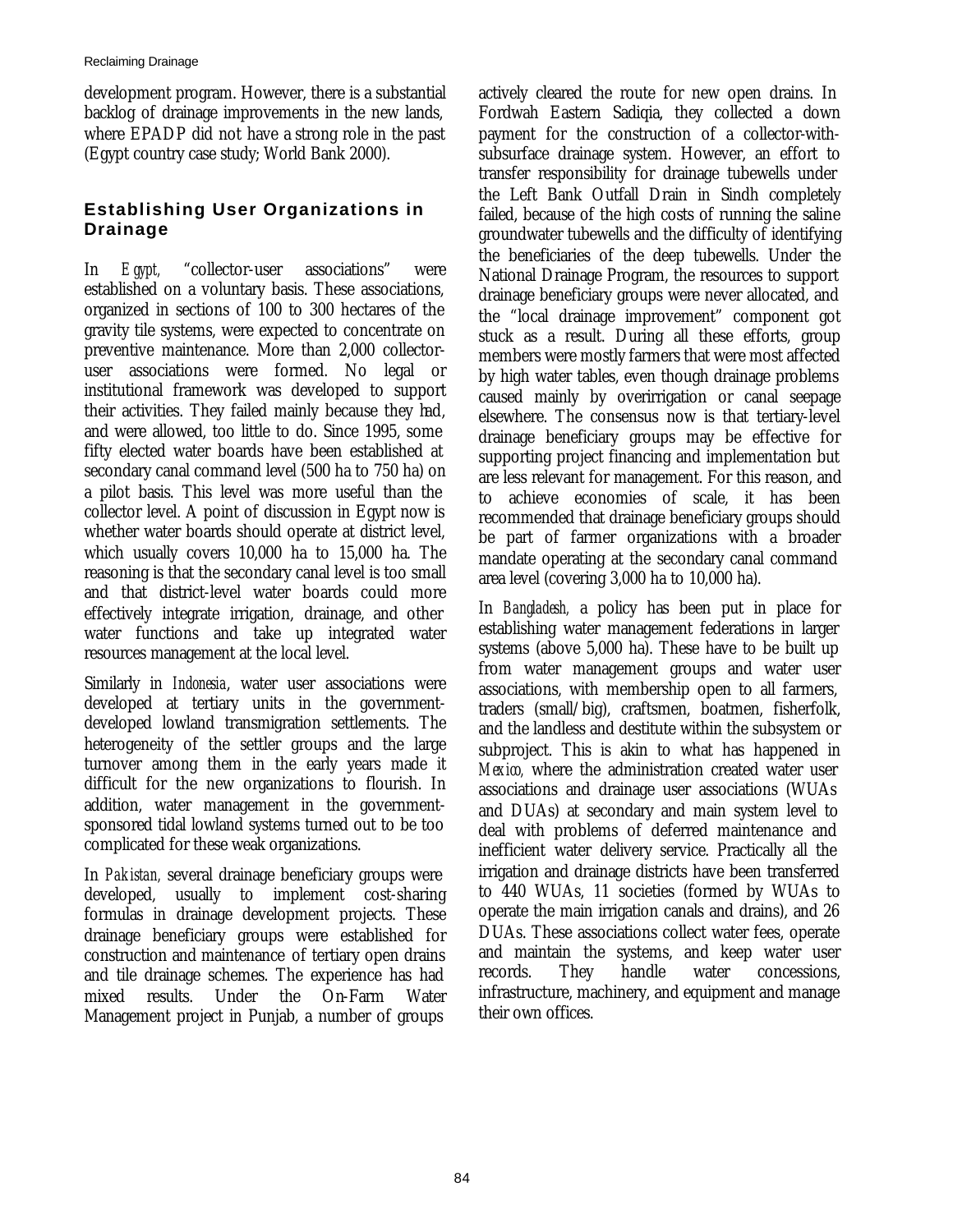## **Appendix I Water Table Management and Controlled Drainage in the Country Case Studies**

None of the drainage systems developed in Pakistan over the past decades have controlled drainage. Water tables are set at a fixed depth, determined by the depth of subsurface and surface drains—irrespective of farmers' preferences throughout the year. Vandalism has often been their response. Several drainage systems have reported that, during the ricegrowing season, farmers routinely obstruct drainage pipes with jute bags, stones, and mud, afraid of losing the soil moisture that comes with subirrigation.

In response to similar problems, controlled drainage was piloted in two rice-growing areas in Egypt. The idea was to give landowners the means of selecting groundwater levels that suited their farming priorities, and thus introduce demand management in drainage. To this end, gates were installed on collectors so that farmers could close them in the rice season to raise water levels. But this experiment in controlled drainage was not a resounding success. In the absence of a strong local organization, a main problem was how to coordinate the different priorities of different farmers growing different crops. Recently established water boards to manage irrigation and drainage at secondary canal level have shown interest in controlled drainage. In fact, they chose to participate in selection and design of the system.*<sup>33</sup>*

In the Netherlands, the number of regulating structures in drainage channels has been augmented to allow finer adjustment of ground water levels. The structures allow the retention and release of stormwater, which serves ecological and agricultural functions.

In Bangladesh, water table management is crucial to balance the different interests—fisherfolk preferring higher water tables and later releases like farmers on working higher lands, while farmers on low-lying areas prefer deeper drainage. To accommodate the different preferences, the main drainage canals have been fitted with gates (also see chapter 2 and appendixes). Regulators allow rainwater collected in the major and minor drainage channels to drain into the river system and controlled passage of river water through the system. Regulators are equipped with vertical lift gates, flap gates, or both at riverside and fallboards at both land and riverside. The lift gates and fallboards permit maintenance of the gates and water retention on the landside for fishing and agriculture. An additional and essential function of regulators is to maintain or raise water levels for irrigation, fisheries and domestic purposes.

 $\overline{a}$ 

<sup>33</sup> Al-Fadly Water Board, Kafr-El-Sheikh, Egypt, personal communication.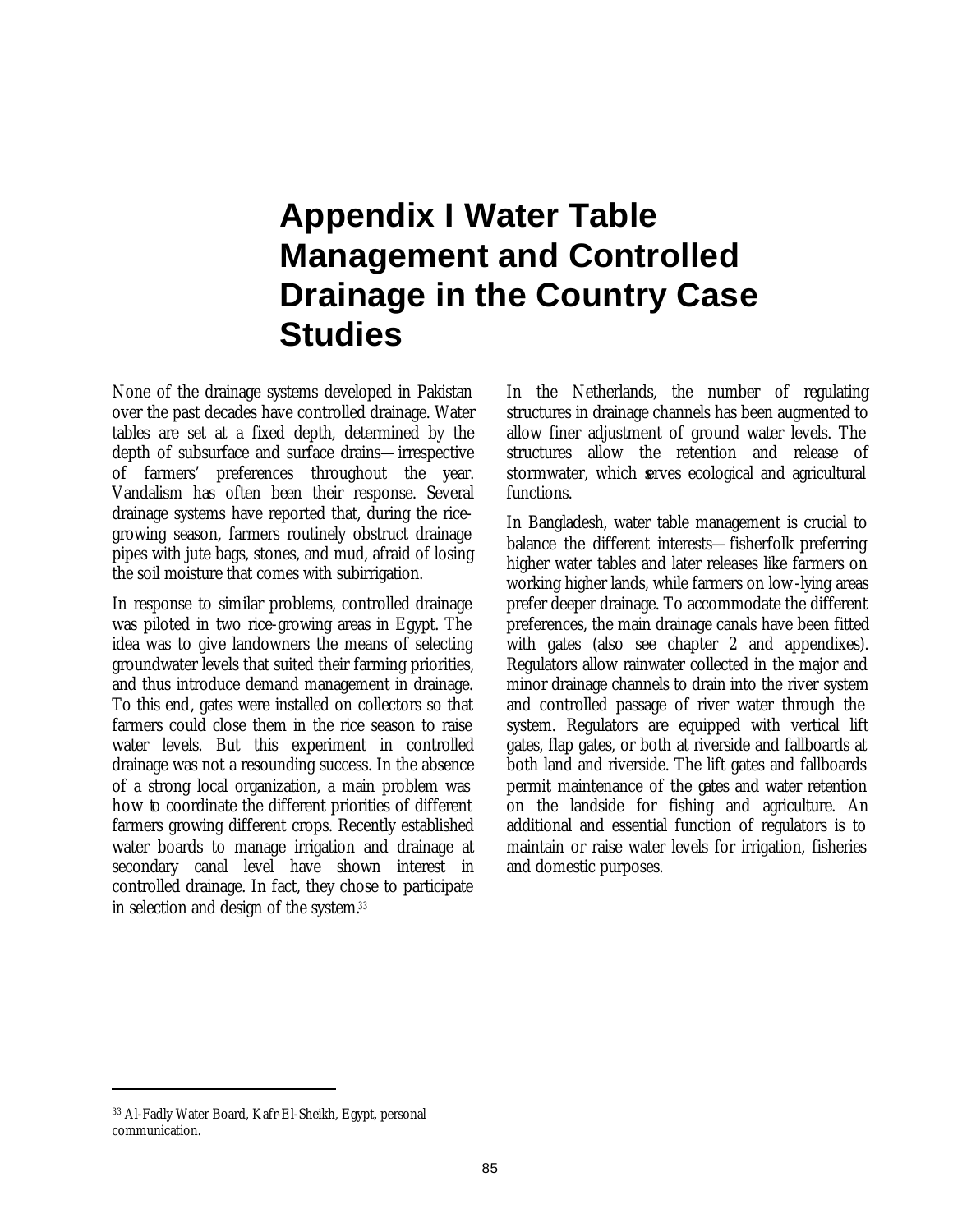## **Appendix J Drainage Water Quality and Reuse in the Case Studies**

In Egypt, the major problem with drainage water quality is not salinity but chemical and bacteriological pollution. Main surface drains passing through major urban and industrial areas turn into major carriers of untreated wastewater. Ideally, most reuse of water should take place before flows reach major centers of contamination, which would mean that investment in irrigation and drainage should be concentrated upstream of metropolitan areas or industrial estates. Another set of operational measures concerns mixing strategies. This is a matter of debate in Egypt where about 7 billion cubic meters of drainage water is reused for irrigation. The proposal is to shelve the present centralized mixing strategy, in which a few big mixing stations pump water from main drains back into main irrigation canals. The alternative is "intermediate reuse." In this strategy, mixing drainage water with fresh irrigation supplies takes place at a lower level, where a drainage catchment coincides secondary canals. Intermediate reuse allows isolation of poor quality water and reuse of relatively good quality, low in salt and contaminants—but carefully integrated management of both freshwater and drainage water would still be necessary.

When the government of *Indonesia* embarked upon its large-scale transmigration and swamp development program in the 1970s and 1980s, a main objective was to increase rice production. Only minimal drainage was provided. However, flooding for rice cultivation often left stagnant water conditions, and acidity and toxicity accumulated due to acidification of acid sulphate soils. Rice yields under these circumstances were generally low. It was realized that this strategy

was not suitable in many areas. The "dead-ended" canal systems constructed in the early transmigration sites hamper water circulation and do not allow flushing of the canals. The new consensus is that controlled drainage (chapter 5) is the key to the reclamation and management of acid sulphate soils. Therefore, the drainage system must be designed to maintain a high water table while allowing the evacuation of acids and toxicants. Under the second stage swamp development program, the drainage systems were retrofitted. Drains were doubleconnected to rivers and main canals. Where soils are sufficiently consolidated, water control structures are put in place. Crop yields of paddy increased to 2.5 tons/ha and higher with increased soil ripening. A larger range of crops was grown, and access to the areas improved. Excess drainage has to be avoided, although this is not always easy, particularly during unusually long dry seasons.

Too little attention was paid to the quality of the drainage effluent in the Salinity Control and Reclamation project well fields in *Pakistan*. The deep vertical drainage wells pumped water from great depths, where water is usually more saline. While this was done to maximize well field operations, it also brought extra salt to the surface. In some wells in the saline groundwater zones, the salinity of drainage effluents exceeded marine concentrations. As many disposal facilities were insufficient, local landowners went to court to close down deep tubewell operations. In retrospect, the choice of deep vertical drainage over shallow drainage has been questioned and regretted.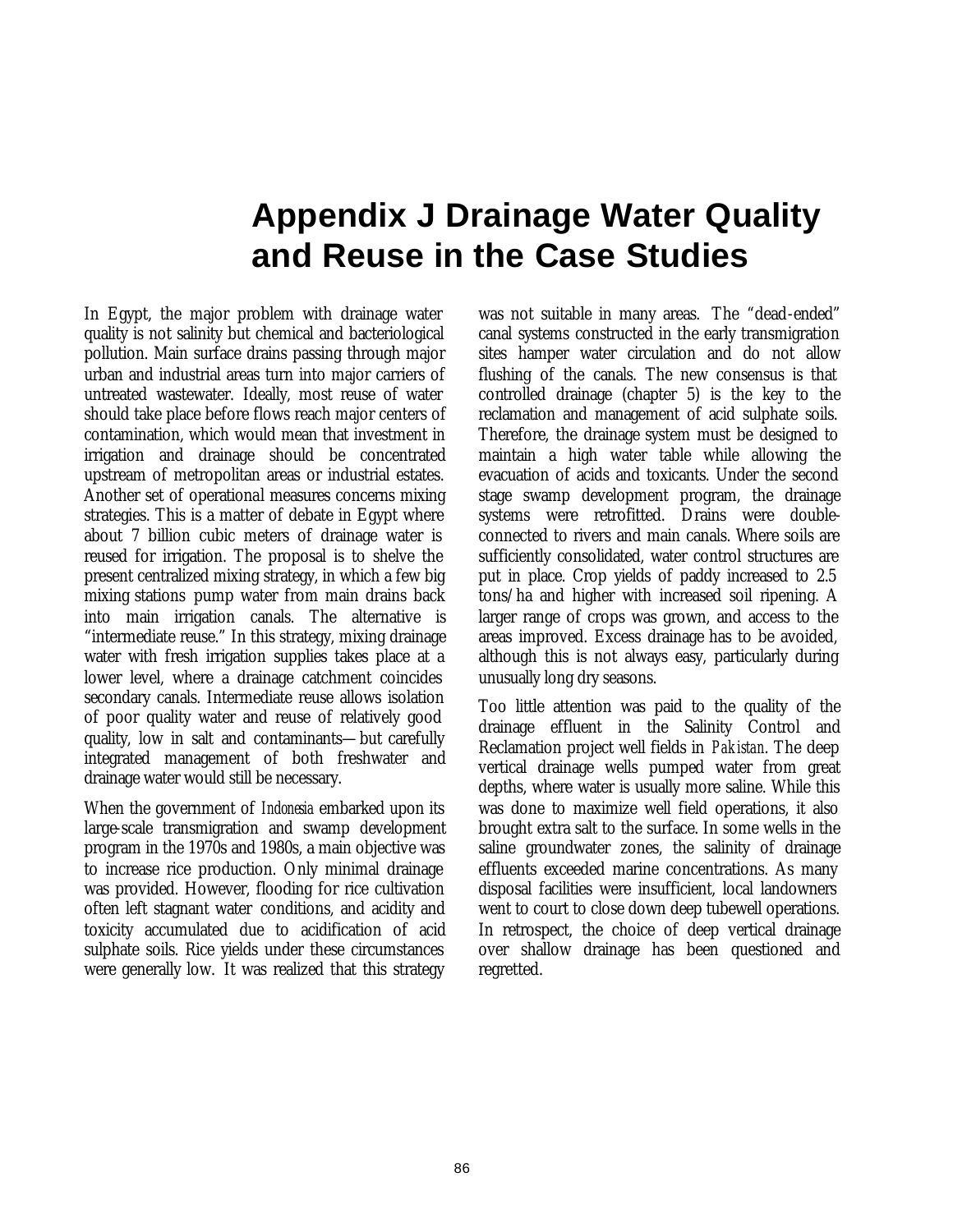## **Glossary of Terms**

**This glossary contains explanations of the** concepts that are essential for the integrated approach to drainage developed in this report. T

### **Biophysical Change**

*Biophysical change*: alteration in the characteristics of a natural resources—including soil, water, air, flora, and fauna—resulting from a physical intervention.

*First order change*: change that results directly from an intervention.

*Second and higher order changes*: changes that result from first order changes through a causal chain of events or processes.

### **Effects and Impacts**

*Biophysical effect*: change in the quality (or quantity) of goods and services provided by the biophysical environment, that is, a change affecting the functions of the biophysical environment.

*Human (social) impacts*: the impacts resulting from biophysical effects, as experienced (felt) by an individual, family or household, community or society, whether in corporeal (physical) or perceptual (psychological) terms.

*On -site impacts:* impacts resulting from a physical or social intervention that occur in the area where the intervention is conducted.

*Off-site impacts:* impacts caused by a physical or social intervention, but which occur away from the location where the intervention is conducted, due to biophysical or social effects that influence distant areas.

**Functions:** the goods and services provided and performed by natural resources systems. They include production functions, processing and regulation functions, carrying functions, and significance functions.

**Governance:** the balance of power and the balance of actions at different levels of authority. Governance is about who sits at the table, who sets the priorities, and who plays what role in making and implementing the rules of the game. Governance translates into authority; decides on laws, regulations, and institutions; creates financial mechanisms; and defines user rights.

**Hydroecological Region:** a group of landscapes with more or less similar natural resources and a coherent water management system.

**Institutions:** organized, established procedures, the "rules of the game" in society. They include: written laws, rules and procedures set by different types of government, and "informally" established procedures, norms, practices, and patterns of behavior. Institutions define and fashion the behavioral rules of individuals and groups.

### **Intervention**

*Physical intervention:* planned human activity that physically intervenes in, and possibly alters the biophysical environment.

*Social intervention:* planned human activity that intervenes in, and possibly alters the social environment.

**Landscape:** a unit of land with homogeneous natural resources (soil, water, climate, vegetation) that performs a homogenous set of functions.

**Management:** the activity of providing day-to-day drainage services. It involves evacuating and/or retaining water (e.g., by operating pumping stations), maintaining, repairing, and improving the infrastructure, measuring and monitoring water levels, collecting and spending drainage service fees, and drafting operation and maintenance plans and budgets.

**Organizations:** recognized and accepted role structures (often, confusingly, referred to as "institutions"). They are groups of individuals with defined roles and bound by some common purpose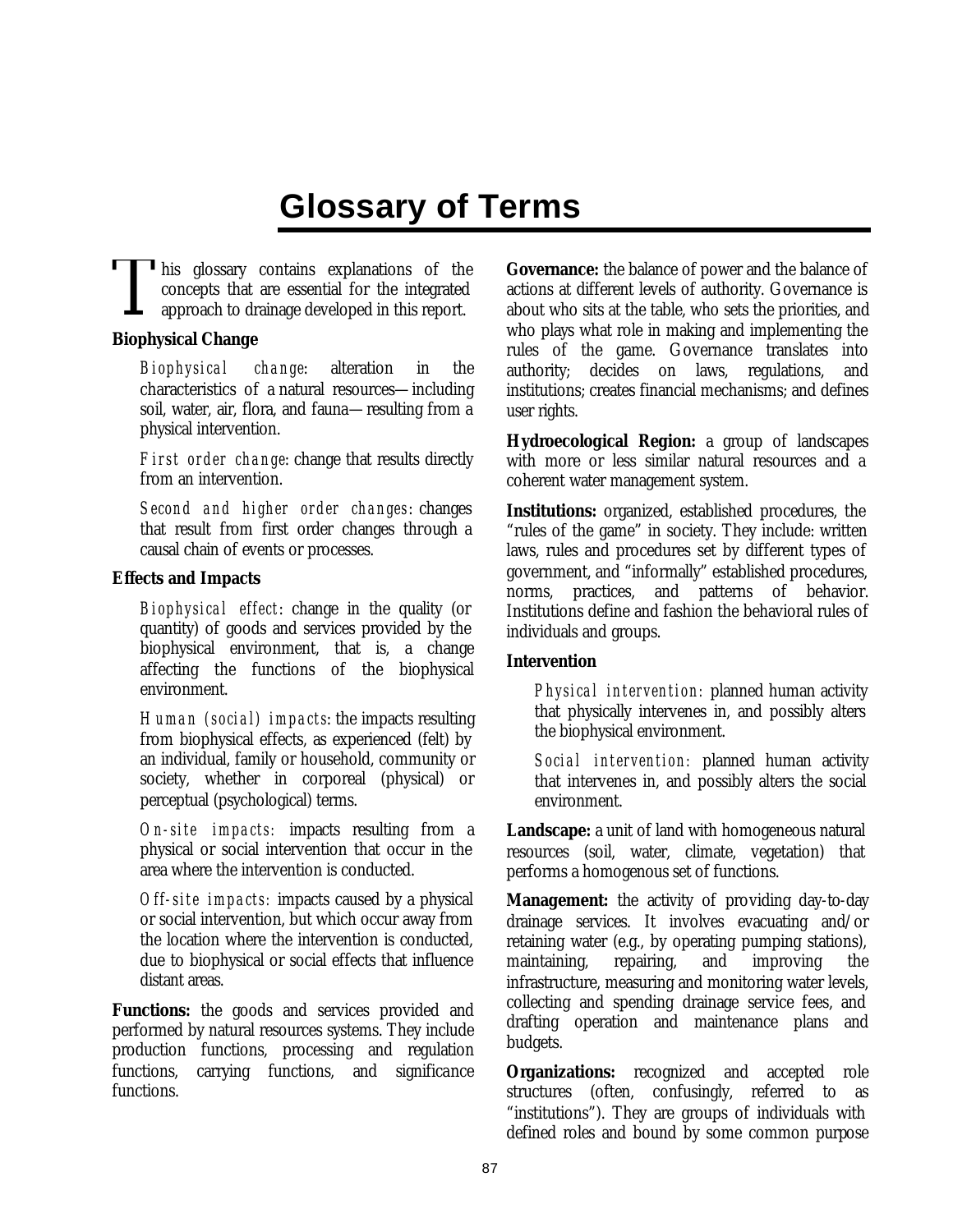#### Reclaiming Drainage

and some rules and procedures to achieve set objectives.

**Participatory planning:** a series of approaches that emphasize stakeholder involvement in decisionmaking for natural resources development and management. Some of the main characteristics of participatory planning are decentralization, inclusiveness, situationspecificity, and dialogue-based negotiation.

**Policy:** a set of ambitions or objectives *and* a set of directives or guidelines for action *and* dedicated organizations *and* resources to realize these ambitions or objectives. Policies often, but not necessarily, have a base in law. Good policy has built-in learning mechanisms and is able to incorporate change. We normally think of policies that are (formally or informally) "owned" by groups of people, rather than individuals. These groups may be institutionalized and have formal powers or they may be informally bound by a common understanding of their group's policy.

**Stakeholders:** direct beneficiaries of functions such as farmers (soil productivity) or fishermen (productivity of aquatic resources), but also include distant beneficiaries (e.g., urban inhabitants dependent on water supply from elsewhere), or indirect beneficiaries such as nature conservation nongovernmental organizations. The stake that stakeholders have may or may not be recognized by other stakeholders. We use "stakeholders" and "interest groups" interchangeably.

### **Systems**

*Socioecological system:* the summary term for the ensemble of material and social phenomena and relations that humans live in and are part of.

*Resources (sub)system:* the ensemble of biophysical objects, relations, and processes that provides functions (goods and services) for human beings. Resources systems are multifunctional.

*Societal (sub)system:* the ensemble of people, social relations, and social processes that attributes values to the functions provided by resources systems.

*Land and water control (sub)system:* the sociotechnical configuration by means of which human beings manage land and water resources from day to day. It consists of institutional arrangements, technology and infrastructure, and knowledge and human resources capacity.

**Values:** the societal preferences, perceptions, and interests with regard to functions provided by natural resources systems. They include social, economic, and (temporal and spatial) ecological values.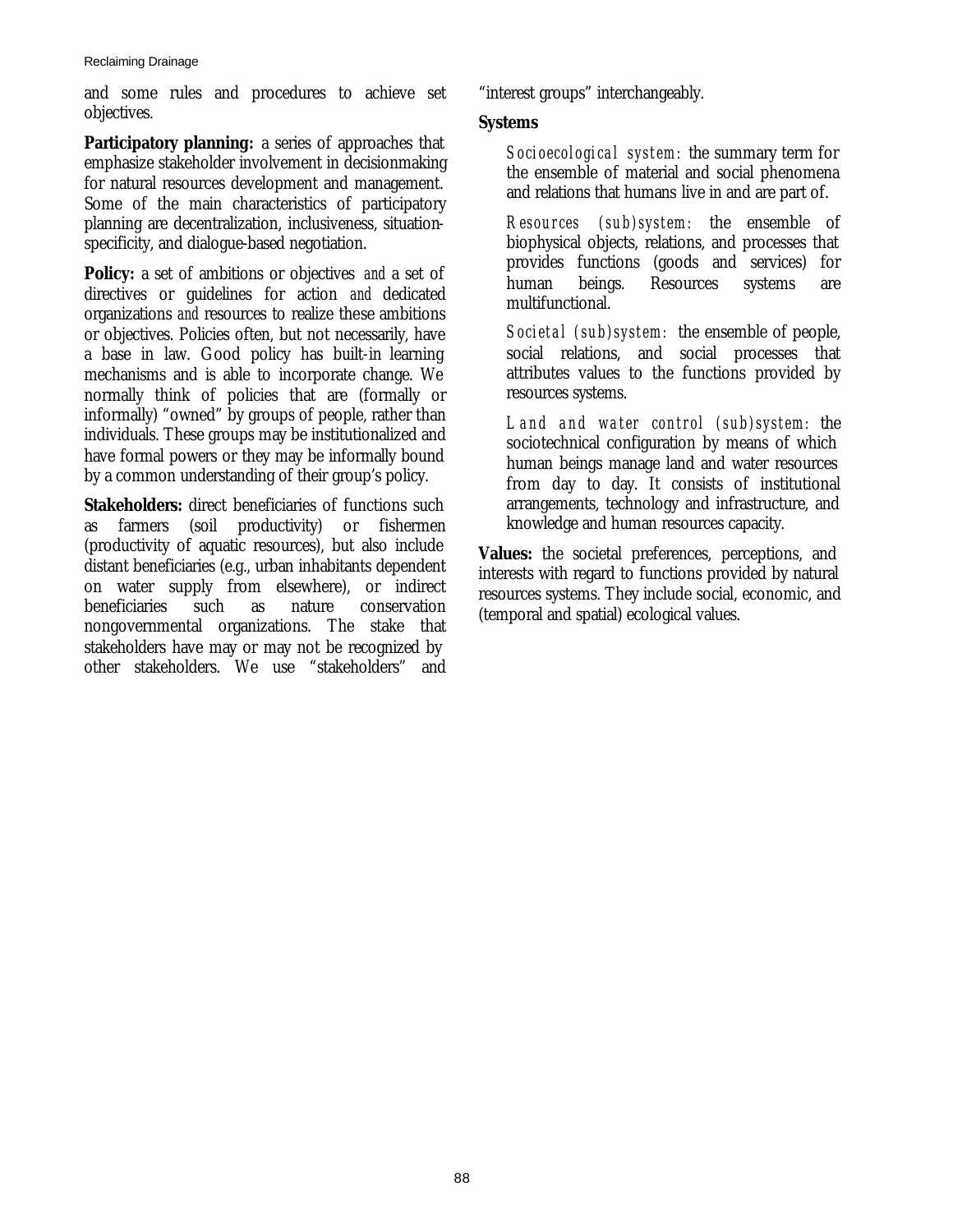## **References**

#### **The Country Case Study Reports**

- Bangladesh: Oliemans, William, Kees Blok, and A.R. Alamgir Chowdhury. 2003. Agricultural Drainage: Toward an Interdisciplinary and Integrated Approach: A Case of Controlling or Living with Floods? Bangladesh Case Study. Country Case Study Report. Washington D.C.: World Bank.
- Egypt: Achthoven, Ton van, Zohra Merabet, Karim S. Shalaby, and Frank van Steenbergen. 2003. *Toward an Integrated Perspective on Agricultural Drainage in Egypt: Balancing Productivity and Environmental Pressure*. Country Case Study Report. Washington D.C.: World Bank.
- Indonesia: Houterman, Jos, Mestika Djoeachir, Robiyanto Hendro Susanto, and Frank van Steenbergen. 2003. *Indonesia: Water Resources Management in a Period of Transition and Reform*. Country Case Study Report. Washington D.C.: World Bank.
- Mexico: Contijoch, Manuel. 2003. *Mexico: A Solution and an Opportunity.* Country Case Study Report. Washington D.C.: World Bank.
- Netherlands: Hoevenaars, J.P.M. 2003. *Agricultural Drainage: Toward an Interdisciplinary and Integrated Approach: The Netherlands Case: Or, How Changing Values Result in Water Management Reforms.* Country Case Study Report. Washington D.C.: World Bank.
- Pakistan: Scheumann, Waltina, and Yameen Memon. 2003. *Pakistan: Reforming Drainage Governance.* Country Case Study Report. Washington D.C.: World Bank.

#### **Other References**

- Abbott, C.L, P. Lawrence, G.R. Pearce, and S Abdel-Gawad. 2002. *Review of the Potential for Controlled Drainage around the World*. OD 146. Wallingford, United Kingdom: H.R. Wallingford.
- Abdel-Dayem, Safwat. 2000. "Drainage Experiences in Arid and Semi-arid Regions." *Eighth ICID International Drainage Workshop, Vol. 1*. New Delhi, India.
- ADB (Asian Development Bank). 1992. *Guidelines for the Health Impact Assessment of Development Projects.* Manila, Philippines: ADB.
- Alearts, Guy, and Guy Le Moigne (*eds*.). 2003. *Integrated Water Management at River Basin Level. An Institutional Development Focus on River Basin Organizations.* (forthcoming).
- Ali, Amal Mohamed, H.H. van Leeuwen, and R.K. Koopmans. 2001. "Benefits of Draining Agricultural Land in Egypt: Result of Five Years Monitoring of Drainage Effects and Impacts." *Water Resources Development* 17(4): 633–46.
- Allan, J.A. (n.d.). *Virtual Water—Problemshed Solutions for Water Scarce Watersheds: Consequences of Economic and Political Invisibility.* (www.siwi.org/waterweek2003/ Workshop%207%20Oral(28).htm).
- Allen, W.J. 2001. *Working Together for Environmental Management: The Role of Information Sharing and Collaborative Learning*. Ph.D. dissertation (Development Studies). Massey University, New Zealand. www.nrm.massey.ac.in/changelinks/thesis\_conte

nts.html.

- Bardhan, Pranab. 2002. "Decentralization of Governance and Development." *Journal of Economic Perspectives*. 16(4): 185–205.
- Beltrán, Julián Martínez, and Neeltje Christina Kielen. 2000. "FAO Program on Drainage, Control of Salinization and Water Quality Management". Eighth International Drainage Workshop, *Role of Drainage and Challenges in 21st Century*, *Proceedings Vol. I: Regional Experience*. International Commission on Irrigation and Drainage: New Delhi, India: 31 January–4 February, 2000..
- Birley, M.H. 1991. *Guidelines for Forecasting the Vector-Borne Disease Implications of Water Resources Development*. Panel of Experts on Environmental Management for Vector Control (PEEM), Guidlines Series 2 WHO/CWS/91.3. Geneva: World Health Organization, PEEM Secretariat.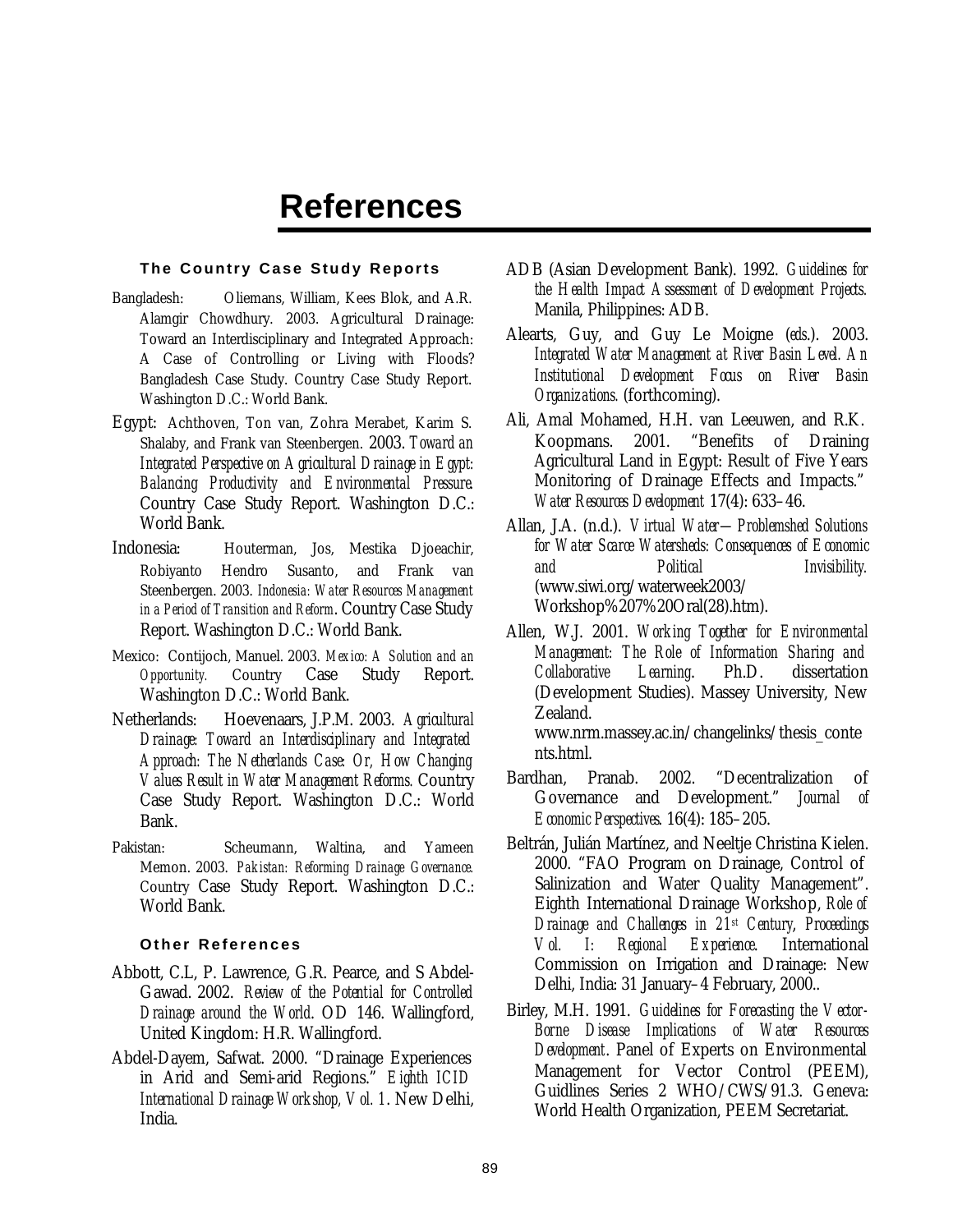Reclaiming Drainage

- Borrini-Feyerabend, Grazia, M. Taghi Farvar, Jean Claude Nguinguiri, and Vincent Awa Ndangang. 2000. *Co-management of Natural Resources: Organising, Negotiating and Learning by Doing.* Heidelberg, Germany: GTZ (German Development Agency) and World Conservation Union (IUCN), Kasparek Verlag.
- Busmanis, Peteris, Aija Zobena, Inga Grinfelde, and Inta Dzalbe. 2002. "Privatization and Soil in Latvia—Land Abandonment." http://www.ceesa.de/NitraPapers/Busmanis\_Lat via.pdf (accessed July 7, 2003).
- Caluwé, Léon de, and Hans Vermaak. 2002. Learning to Change. A Guide for Organization Change Agents. Thousand Oakes, California: Sage.
- Calvo, Christian Malmberg. 1998. *Options for Managing and Financing Rural Transport Infrastructure*. World Bank Technical Paper No. 411. Washington D.C.: World Bank.
- Convention on Biological Diversity. 1999. *Ecosystem Approach: Further Conceptual Elaboration.* Note by the executive secretariat for the fifth meeting of the Subsidiary Body on Scientific, Technical and Technological Advice. UNEP/CBD/SBSTTA/5/11.

www.biodiv.org/convention/sbstta.asp.

- Cooke, Bill, and Uma Kothari, eds. 2000. *Participation: The New Tyranny?* London: Zed Books.
- Cornwall, Andrea. 2002. "Participation in Development: Tracks and Traces." *Currents* (Special issue "Participation—Where Is It Heading?): 28: 4–8.
- Correira, F.N., and R.A. Kraemer. 1997a. *Dimensionen Europaeischer Wasserpolitik, Eurowater 1 (Laenderberichte)*. Heidelberg: Springer Verlag.
	- ———. 1997b. *Dimensionen Europaeischer Wasserpolitik, Eurowater 2 (Themenberichte)*. Heidelberg: Springer Verlag.
- Cosgrove, William J., and Frank R. Rijsberman. 2000. *World Water Vision. Making Water Everybody's Business*.: Earthscan Publications Ltd: London.
- Datta, K.K., C. de Jong, and O.P. Singh. 2002. "Feasibility of Subsurface Drainage for Salinity Control in the Trans-Gangetic Region of India." *Irrigation and Drainage* 51(4): 275–92
- Dolfing, Birgitta, and W. B. Snellen. 1999. *Sustainability of Dutch Water Boards: Appropriate Design Characteristics for Self -Governing Water Management Organizations.* ILRI Special Report. Wageningen, Netherlands: International Institute for Land Reclamation and Improvement.
- Duyne, Jennifer. 1998. *Local Initiatives for Sustainable Water Resources Management, Experiences of the BWDB SRP.* Vol. 6. Dhaka: University Press Limited.
- Earle, Anton. n.d. *Watersheds and Problemsheds: A Strategic Pertspective on the Water/Food/Trade Nexus in Southern Africa.* www.up.ac.za/academic/libarts/polsci/awiru.
- Esman, Milton, and Norman Uphoff. 1984. *Local Organizations as Intermediaries in Rural Development.* Ithaca, N.Y.: Cornell University Press.
- Falkenmark, M. 1995. "Coping with Water Scarcity under Rapid Population Growth." Paper presented at the Conference of Southern Africa Development Community Ministers, November 23–24, 1995, Pretoria.
- Feddes, R.A., and A.L.M. van Wijk 1977. "An Integrated Model Approach to the Effect of Water Management on Crop Yields." *Agricultural Water Management* 1(1): 3–20.
- Freedman, J., and A.H. Akram-Lodhi, eds. 2001. *Water, Pipes and People in Pakistan: The Social and Economic Impact of the Salinity Control and Reclamation Project in Mardhan, Northern Pakistan.* Lahore: Vanguard.
- Government of Bangladesh. 2001. *National Water Management Plan*. Dhaka: WARPO. www.warpo.org.
- Government of India. 2002. *Draft National Water Policy (2001).* New Delhi.
- Grindle, Merilee S. 1977. *Bureaucrats, Politicians and Peasants in Mexico: A Case Study in Public Policy.* Berkeley: University of California Press.
- Groot, R.S. de 1992. *Functions of Nature: Evaluation of Nature in Environmental Planning, Management and Decision Making*. Groningen, Netherlands: Wolters-Noordhoff,.
- Guerguin, François, Tarek Ahmed, Mi Hua, Tetsuya Ikeda, Vedat Ozbilen, Marlies Schuttelaar. 2003. *World Water Actions: Making Water Flow for All.* Forum Edition March 2003.Kyoto: World Water Council, Water Action Unit.
- Global Water Partnership. 2003. "Effective Water Governance: Learning from the Dialogues." Status report Prepared for Presentation at the Third World Water Forum, March 16–23, 2003: Kyoto, Japan.
- ———. 2000*. Integrated Water Resource Management*. Technical Committee Paper 4. Stockholm: GWP.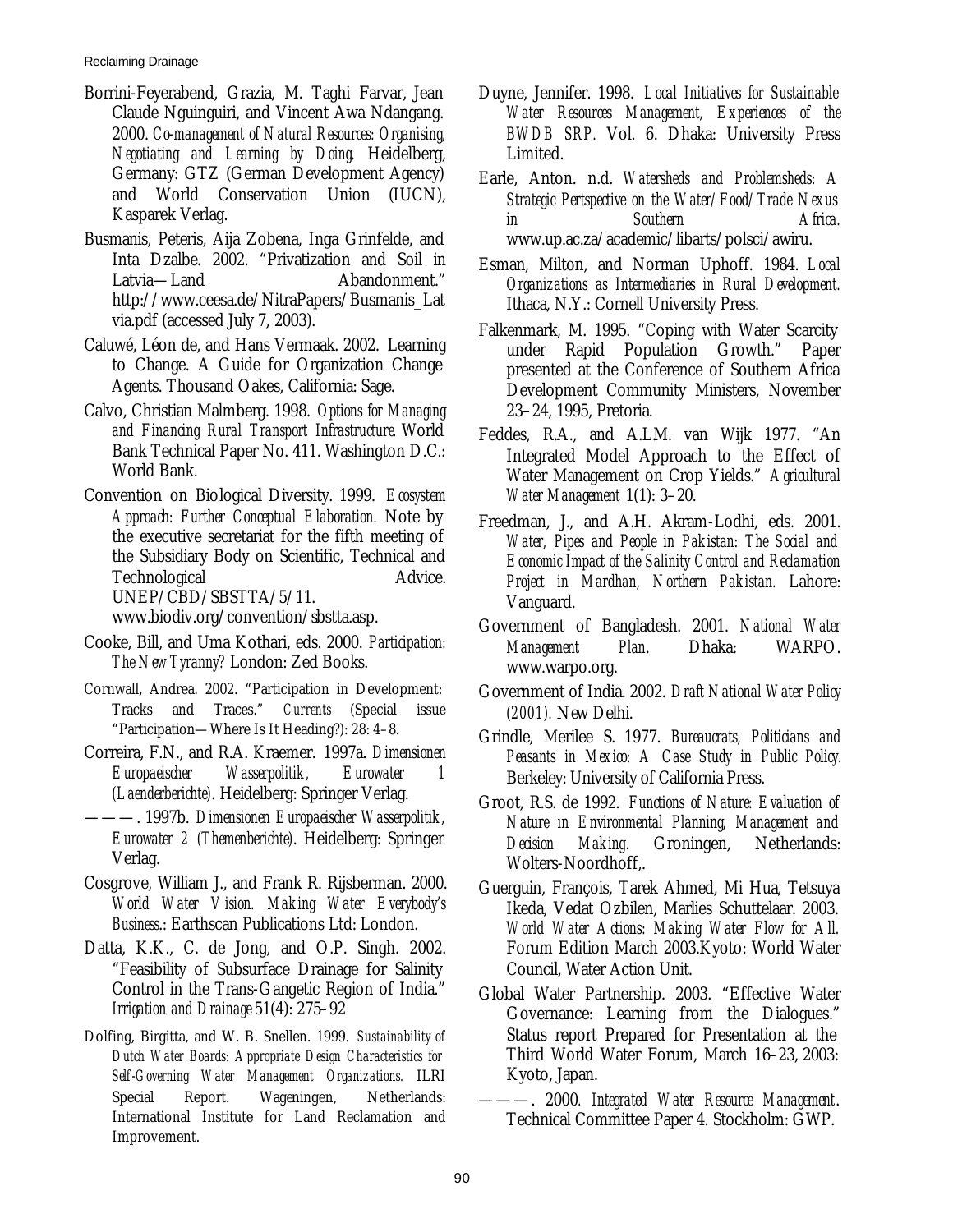- Hewitt, C. 1988. "Organizational Knowledge Processing." Paper presented at the Eighth AAAI Conference on Distributed Artificial Intelligence, Lake Arrowhead, California. In Les Gasser, ed., *Collected Draft Papers from the 1988 Distributed AI Workshop*, Technical Report, Number CRI-88-41, Computer Research Institute, University of Southern California, Los Angeles, CA, July, 1988.
- Kamal, Simi, Flemming Konradsen, and Frank van Steenbergen. 1999. "The Other Benefits of Land Drainage." GRID Issue 14. pp.9–10.
- Keeley, James, and Ian Scoones. 1999. *Understanding Environmental Policy Processes: A Review.* IDS Working Paper No.89. Sussex, U.K.: Institute of Development Studies.
- Keizrul,Abdullah. 2000. "Experiences on Agricultural Drainage Development in the Humid Tropic Regions." Eighth International Drainage Workshop*, Role and Challenges in 21st Century, Proceedings Vol. 1: Regional Experience.* International Commission on Irrigation and Drainage:New Delhi, India: 31 January–4 February, 2000.
- Knegt, Jan-Willem F. 2000. *Drainage in Developing Countries: A Review of Institutional Arrangements.* CWP Research Papers 2. Wageningen, Netherlands: Irrigation and Water Engineering, Wageningen University.
- Langford, John K., Christine L. Forster, and Duncan M. Malcolm. 1999. *Towards a Financially Sustainable Irrigation Syste:. Lessons from the State of Victoria, Australia, 1984-1994.* Technical Paper No. 413. Washington, D.C.: World Bank.
- Lipsky, Michael. 1980. *Street-Level Bureaucracy: Dilemmas of the Individual in Public Service.* New Haven, Conn.: Russel Sage.
- Löwy, Ilana. 1992. "The Strength of Loose Concepts—Boundary Concepts, Federative Experimental Strategies and Disciplinary Growth: The Case of Immunology." *History of Science* 30(4): 371–96.
- Mackintosh,[ Maureen. 1992. "Introduction." In: M. Wuyts, M. Mackintosh and T. Hewitt, eds., *Development Policy and Public Action.* Oxford: Open University, Milton Keynes and Oxford University Press.
- Mahapatra, N. 2003. "Wet Watershed Management Guide: Water Harvesting and Soil Conservation in High Rainfall Areas." Jalpaiguri, India: CDHI/ Arcadis Euroconsult.
- Merrey, Douglas J. 1998. "Governance and Institutional Arrangements for Managing Water Resources in Egypt." In Peter P. Mollinga, ed., *Water Control in Egypts's Canal Irrigation: A Discussion of Institutional Issues at Different Levels*, Liquid Gold Paper 3. Wageningen, the Netherlands: ILRI and Wageningen Agricultural University.
- Mody, Jyothsna. 2001. "Achieving Accountability through Decentralization: Lessons for Integrated River *Basin Management.".* Report submitted as a part of the project entitled, *"*Integrated River Basin Management and the Principle of Managing Water Resources at the Lowest Appropriate Leve—When and Why Does It (Not) Work in Practice?" Washington, D.C.: World Bank, Rural Development Department.
- Molen, W.H. van der. 1968. *Syllabus Agrohydrology*. Wageningen, Netherlands: Wageningen University.
- Molle, François, and Peter P. Mollinga. 2003. "Water Poverty Indicators: Conceptual Problems and Policy Issues." *Water Policy* 5(5).
- Mollinga, Peter P., and Alex Bolding, eds. Forthcoming. *The Politics of Irrigation Reform. Contested Policy Formulation and Implementation in Asia, Africa and Latin America.* Aldershot. United Kingdom: Ashgate.
- Monsees, Jan. 2002. "The German Water and Land Management Associations and Their Alternatives. Economic Criteria for Comparative Institutional Analysis. In Susanne Neubert, Waltina Scheumann, and Annette van Edig, eds., *Reforming Institutions for Sustainable Water Management*. Bonn: German Development Institute.
- Mosse, David, John Farrington, and Alan Rew. 2001. *Development as Process: Concepts and Methods for Working with Complexity.* New Delhi: Indian Research Press/ODI Development Policy Studies.
- Oomen, J.M.V., J. de Wolf, and W.R. Jobin. 1990. "Health and Irrigation: Incorporation of Disease-Control Measures in Irrigation, a Multi-faceted Task in Design, Construction, Operation." ILRI Publication 45. Wageningen, Netherlands: ILRI.
- Ostrom, Elinor, Larry Schroeder, and Susan Wynne. 1993. *Institutional Incentive and Sustainable Developmen: Infrastructure Policies in Perspective.* Boulder, Col., San Francisco, California, and Oxford, U.K.: Westview Press.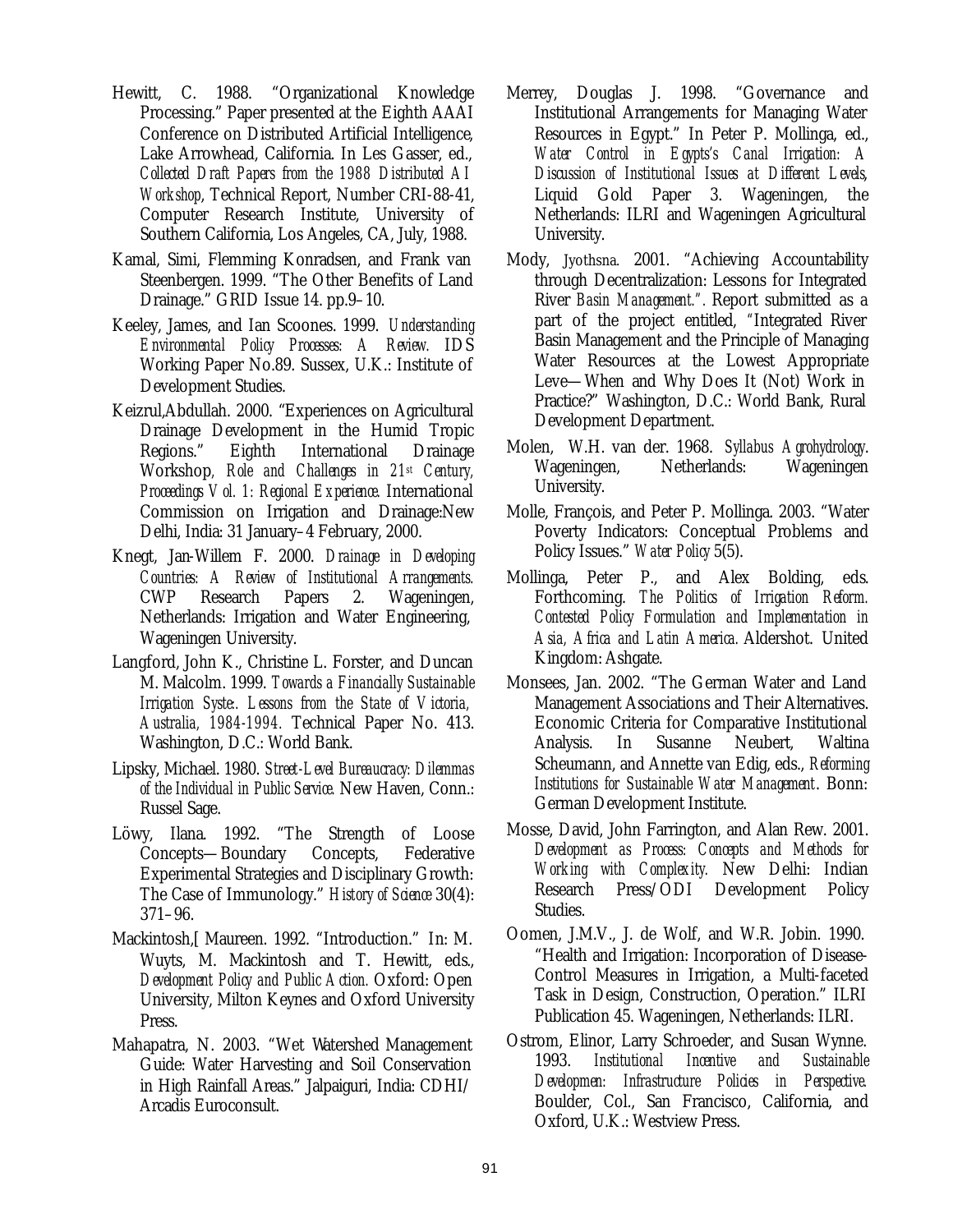Reclaiming Drainage

- Pant, Niranjan. 2000. *Drainage Institutions in Western Europe: Englan: The Netherlands, France and Germany.* CWP Research Papers 3. Wageningen, Netherlands: Irrigation and Water Engineering, Wageningen University.
- Pearce, G., and H.W. Denecke. 2001. "Drainage and Sustainability." Issue paper 3. Rome: Food and Agriculture Organization/International Programme for Technology and Research in Irrigation.
- Pike, E.G. 1987. *Engineering against Schistosomiasis/Bilharzia: Guidelines towards Control of the Disease*. London: Macmillan .
- Reed, B., J. Parkinson, and M. Nalubega. 2001. *Peoples and Puddles—Is Drainage Important?* Paper for the 27th Water, Engineering, and Development Centre Conference, August 20–23, 2001,Lusaka, Zambia. Loughborough, United Kingdom: Loughborough University, Water, Engineering and Development Centre.
- Roth, Dik. 2003. "Ambition, Regulation and Reality. Complex Use of Land and Water Resources in Luwu, South Sulawesi, Indonesia*.*"Ph.D. dissertation. Wageningen, Netherlands: Wageningen University.
- Rozendaal, J.A. 1997. *Vector Control: Methods for Use by Individuals and Communities*. Geneva, Switzeland: World Health Organization.
- Scheumann, Waltina. 1997. *Managing Salinization: Institutional Analysis of Public Irrigation Systems.* Berlin: Springer.
- Scheumann, Waltina, and Claudia Freisem. 2001. "The Forgotten Factor: Drainage. Its Role for Sustainable Agriculture". Report prepared by German Development Institute (GDI) for the International Conference on Freshwater, Bonn, Germany.
- Schooten, M.L.F. van, F. Vanclay, and R. Slootweg. 2003. "Conceptualising Social Change Processes and Social Impacts." In H.A. Becker and F. Vanclay, eds., *International Handbook of Social Impact Assessment: Conceptual and Methodological Advances.* Cheltenham: United Kingdom: Edward Elgar.
- Shah, Tushaar, Ian Makin, R. Sakthivadivel, and M. Samad. 2002. "Limits to Leapfrogging: Issues in Transposing Successful River Basin Management Institutions in the Developing World". In Charles L. Abernethy, ed., *Intersectoral Management of River Basins*. Colombo: International Water Management Institute.
- Shah, T., D. Molden, and R. Sakthivadivel. n.d. *Limits to Leapfrogging: Issues in Transposing Successful River Basin Management Institutions in the Developing World*. Colombo: International Water Management Institute and German Foundation for International Development (DSE).
- Skaggs, R.W. 1999. "Water Table Management: Subirrigation and Controlled Drainage. Number 38 in the series Agronomy. In R.W. Skaggs, ed., *Agricultural Drainage.* Madison, Wisconsin: American Society of Agronomy.
- ———. 1978. *A Water Management Model for Shallow Water Soils*. Report No.134. Raleigh: North Carolina Water Research Institute.
- Skaggs, R.W., M.A. Breve, and J.W. Gillam. 1994. *Hydrologic and Water Quality Impacts of Agricultural Drainage*. Paper No. BAE 93-01. Journal Series of Biological and Agricultural Engineering Departments. Raleigh: North Carolina State University,
- Slootweg, R., and R. Keyzer. 1993. "Reducing Schistosomiasis Infection Risks by Improved Drainage." *Irrigation and Drainage Systems* 7: 99– 112.
- Slootweg, R., M. Kooyman, P. de Koning, and M.L.F. van Schooten. 1993. "Water Contact Studies for the Assessment of Schistosomiasis Infection Risks in an Irrigation Scheme in Cameroon." *Irrigation and Drainage Systems* 7: 113–30.
- Slootweg, R., F. Vanclay, and M.L.F. van Schooten. 2003. "Integrating Environmental and Social Impact Assessment." In H.A. Becker and F. Vanclay, eds., *International Handbook of Social Impact Assessment: Conceptual and Methodological Advances*, Cheltenham, United Kingdom:: Edward Elgar.
- -. 2001. "Function Evaluation as a Framework for Integrating Social and Environmental Impacts." *Impact Assessment and Project Appraisal* 19: 1.
- Smedema, Lambert K. 2000. "Global Drainage Needs and Challenges: "The Role of Drainage in Today's World." Eighth International Drainage Workshop, Role of Drainage and Challenges in 21st Century. *Proceedings*. Vol. 1. International Commission on Irrigation and Drainage, 31 January–4 February, 2000.New Delhi, India.
- Smedema, Lambert K., Safwat Abdel-Dayem, and Walter J. Ochs. 2000. "Drainage and Agricultural Development." *Irrigation and Drainage Systems* 14: 223–35.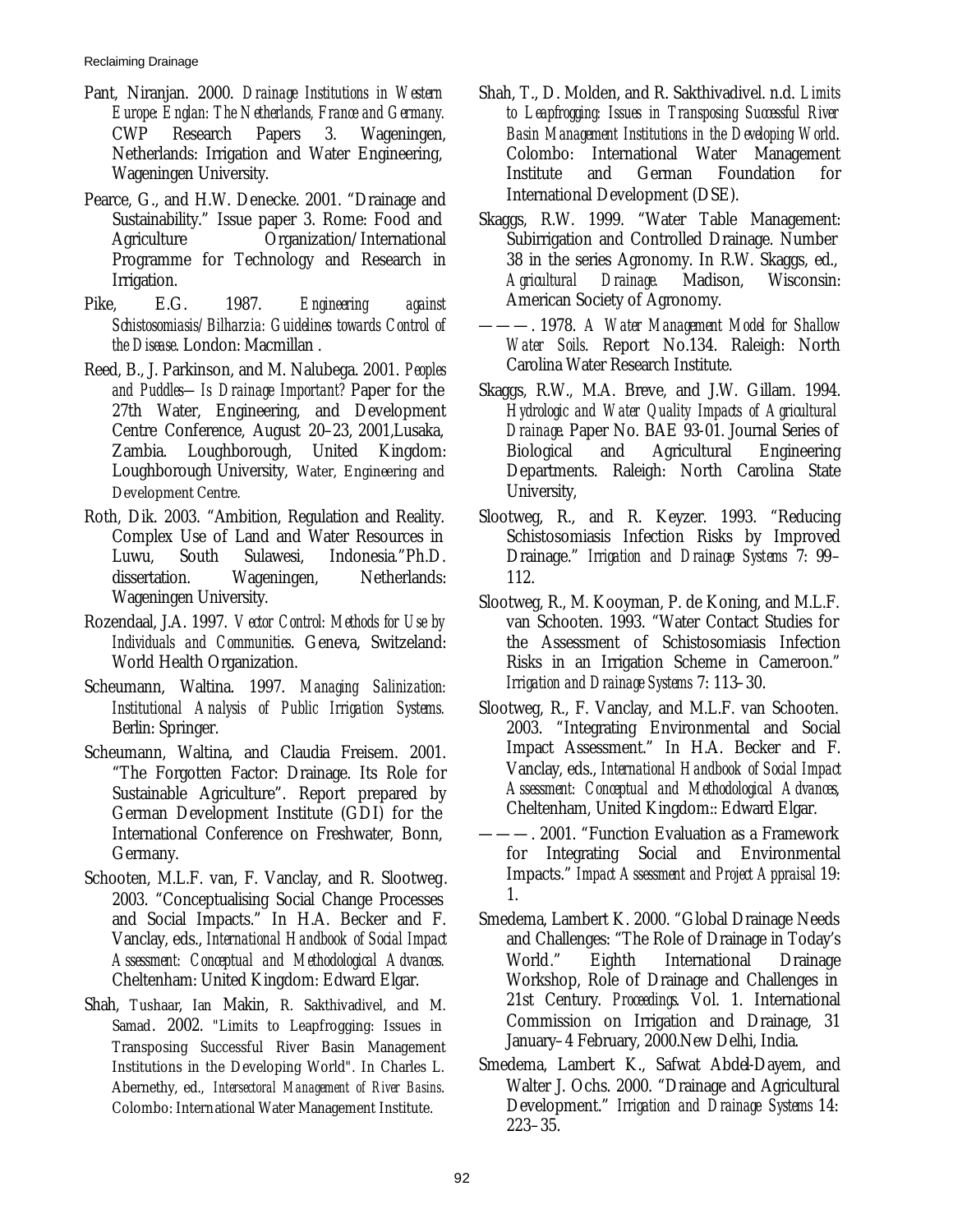- Star, S.L. 1989. "The Structure of Ill-Structured Solutions: Boundary Objects and Heterogeneous Distributed Problem Solving." In L. Gasser and M.N. Huhns, eds., *Distributed Artificial Intelligence,*  Vol. 2. London: Pitman.
- Star, S.L., and J.R. Griesemer. 1989. "Institutional Ecology, 'Translations' and Boundary Objects: Amateurs and Professionals in Berkeley's Museum of Vertebrate Zoology, 1907-39." *Social Studies of Science* 19: 387–420.
- Steenbergen, F. van, and W. Oliemans. 2002. "A Review of Policies in Groundwater Management in Pakistan:1950–2000." *Water Policy* 4: 323–44.
- Umali, D.L. 1993. *Irrigation-Induced salinity: A Growing Problem for Development and the Environment*. Technical Paper No. 215. Washington, D.C.: World Bank.
- UNESCO-WWAP (United Nations Educational, Scientific and Cultural Organization–World Water Assessment Program). 2003. *The UN World Water Development Report: Water for People, Water for Life.* Paris: UNESCO–WWAP. http://www.unesco.org/water/wwap/wwdr/tabl e\_contents.shtml
- Viessman, Warren. 1998. "Water Policies for the Future: An Introduction." *Water Resources Update* (Water Policies for the Future issue) 111: 4–7. www.uwin.siu.edu/ucowr/updates.
- Wagle, Swarnim, and Parmesh Shah. 2002. *Participation in Public Expenditure Systems. An Issue Paper.* Washington, D.C.: World Bank. www.worldbank.org/participation.
- Western Governers' Association. 2001. *Watershed Restoration through Partnerships*. WGA Policy Resolution 01-12. Coeur d'Alene, Idaho, August 14, 2001.

www.westgov.org/wga/policy/01\_12.pdf.

- Wichelns, Dennis. 2003. *Experience in Implementing Economic Incentives to Conserve Water and Improve Environmental Quality in the Broadview Water District, California, 1. District Background and Regional Drainage Issues; 2. The Increasing Block-Rate Pricing Program*. www.worldbank.org/rural (accessed July 2003).
- ———. 1991. "Motivating Reductions in Drain Water with Block-Rate Prices for Irrigation Water." *Water Resources Bulletin* 27(4): 585–92.
- World Bank. 2003a. *Water Resources Sector Strategy: Strategic Directions for World Bank Engagement.* Washington, D.C.: World Bank.
- ———. 2003b. *Reaching the Rural Poor: A Renewed Strategy for Rural Development.* Washington D.C.: World Bank, Agriculture and Rural Development.
- ———. 2002. *Bridging Troubled Waters: Assessing the World Bank Water Resources Strategy.* Washington D.C.: World Bank, Operations Evaluation Department.
- ———. 2001a. *Making Sustainable Commitments: An Environment Strategy for the World Bank.* Washington, D.C.: World Bank.
- ———. 2001b. "Remote Sensing for Monitoring Drainage Processes in Irrigated Agriculture." Expert Consultation, Ede, Netherlands. Report on file. Washington, D.C.: World Bank.
- ———. 2000. "Development of Land Drainage. A Review of Drainage Projects Supported by the World Bank from 1973–2000 at Entry." Washington, D.C.: World Bank, Water Resources and Management Thematic Group, Rural Development Department.
- ———. 1993.*Water Resources Management. A World Bank Policy Paper.* Washington D.C.: World Bank.